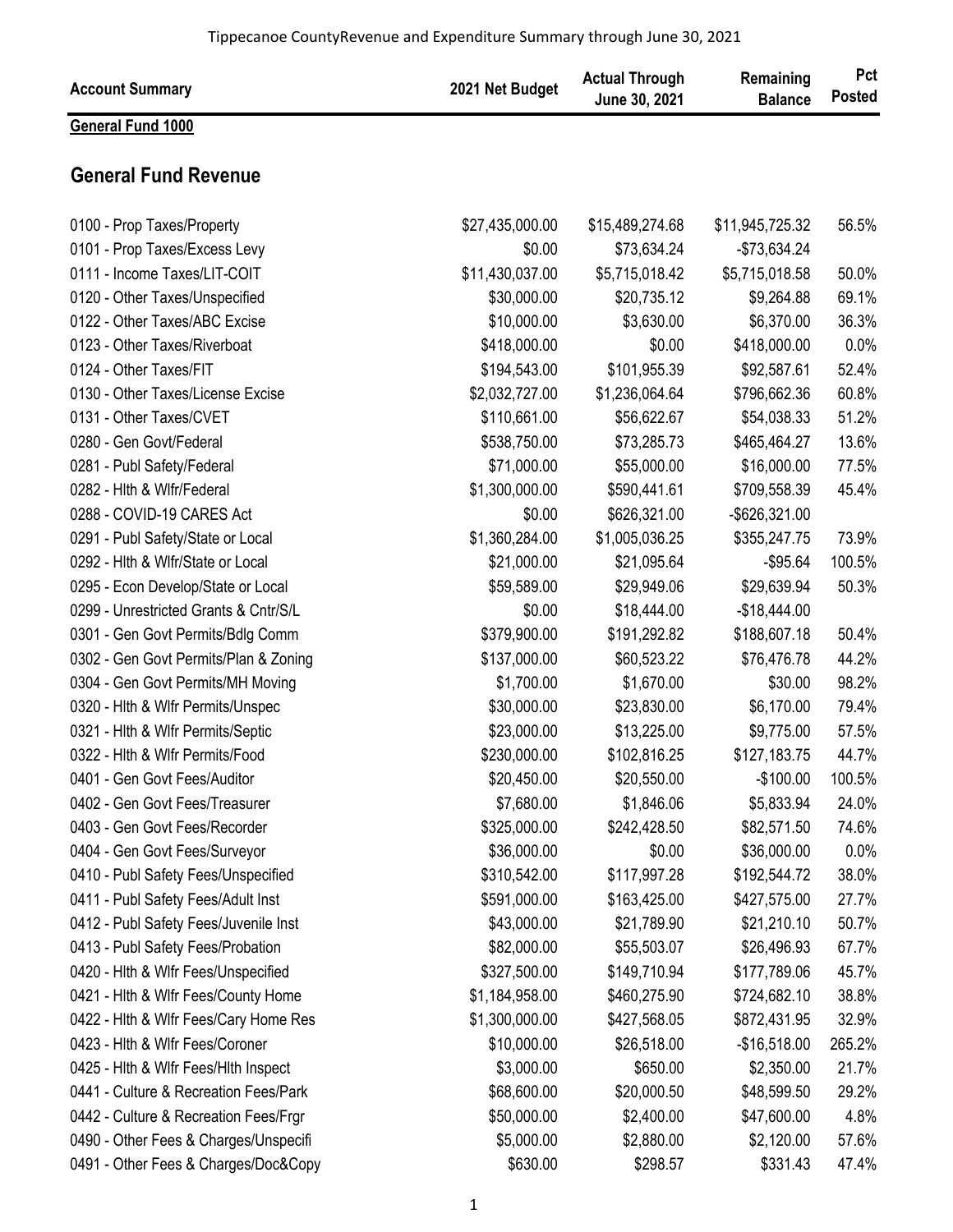| <b>Account Summary</b>                          | 2021 Net Budget | <b>Actual Through</b><br>June 30, 2021 | Remaining<br><b>Balance</b> | Pct<br><b>Posted</b> |
|-------------------------------------------------|-----------------|----------------------------------------|-----------------------------|----------------------|
| 0492 - Other Fees & Charges/Rentals             | \$6,000.00      | \$3,000.00                             | \$3,000.00                  | 50.0%                |
| 0510 - Publ Safety Fines/General                | \$1,250.00      | \$74,749.01                            | $-$73,499.01$               | 5979.9%              |
| 0511 - Publ Safety Fines/County Court           | \$700,000.00    | \$281,074.96                           | \$418,925.04                | 40.2%                |
| 0512 - Publ Safety Fines/City Court             | \$400.00        | \$1,302.00                             | $-$902.00$                  | 325.5%               |
| 0660 - Other Rcpts/Investment Earning           | \$895,000.00    | \$249,170.81                           | \$645,829.19                | 27.8%                |
| 0670 - Other Rcpts/Misc Sources                 | \$41,745.00     | \$4,225.49                             | \$37,519.51                 | 10.1%                |
| 0730 - Refunds Reimb or Redeposits              | \$0.00          | \$9,727.02                             | $-$9,727.02$                |                      |
| 0731 - Refunds or Reimbursements/Tax            | \$0.00          | \$4,611.34                             | $-$4,611.34$                |                      |
| 0740 - Other Srcs/Sale Surplus Assets           | \$500.00        | \$2,183.26                             | $-$1,683.26$                | 436.7%               |
| 0761 - Interfund Trnsfers/Transfer In           | \$1,000,000.00  | \$645,034.52                           | \$354,965.48                | 64.5%                |
| Revenue Total:                                  | \$52,823,446.00 | \$28,498,785.92                        | \$24,324,660.08             | 54.0%                |
| <b>General Fund Expenditures</b>                |                 |                                        |                             |                      |
| General Fund 1000-0110 Auditor                  |                 |                                        |                             |                      |
| Expenditure                                     |                 |                                        |                             |                      |
| 1110 - Sal & Wages/Full Time                    | \$365,969.00    | \$180,077.04                           | \$185,891.96                | 49.2%                |
| 1111 - Sal & Wages/Elected Official             | \$71,838.00     | \$35,919.00                            | \$35,919.00                 | 50.0%                |
| 1112 - Sal & Wages/Chief Dep & Appt             | \$54,427.00     | \$27,213.55                            | \$27,213.45                 | 50.0%                |
| 1210 - EE Benefits/Social Security              | \$37,656.00     | \$17,814.04                            | \$19,841.96                 | 47.3%                |
| 1220 - EE Benefits/PERF Retirement              | \$47,085.00     | \$23,216.70                            | \$23,868.30                 | 49.3%                |
| 6100 - Interfund Transfers/Transfer O           | \$57,624.00     | \$57,624.00                            | \$0.00                      | 100.0%               |
| Expenditure Total:                              | \$634,599.00    | \$341,864.33                           | \$292,734.67                | 53.9%                |
| General Fund 1000-0210 Treasurer<br>Expenditure |                 |                                        |                             |                      |
| 1110 - Sal & Wages/Full Time                    | \$93,488.00     | \$46,744.10                            | \$46,743.90                 | 50.0%                |
| 1111 - Sal & Wages/Elected Official             | \$71,838.00     | \$35,919.00                            | \$35,919.00                 | 50.0%                |
| 1112 - Sal & Wages/Chief Dep & Appt             | \$54,427.00     | \$27,213.55                            | \$27,213.45                 | 50.0%                |
| 1130 - Sal & Wages/Part Time                    | \$23,500.00     | \$9,717.25                             | \$13,782.75                 | 41.4%                |
| 1210 - EE Benefits/Social Security              | \$18,609.00     | \$8,636.29                             | \$9,972.71                  | 46.4%                |
| 1220 - EE Benefits/PERF Retirement              | \$24,613.00     | \$12,306.32                            | \$12,306.68                 | 50.0%                |
| 2110 - Office Supplies/General                  | \$1,745.00      | \$1,259.82                             | \$485.18                    | 72.2%                |
| 2120 - Office Supplies/Forms                    | \$3,000.00      | \$2,823.58                             | \$176.42                    | 94.1%                |
| 3210 - Comm & Transp/Travel/Training            | \$350.00        | \$0.00                                 | \$350.00                    | 0.0%                 |
| 3910 - Other Disb/Dues & Subscription           | \$400.00        | \$0.00                                 | \$400.00                    | 0.0%                 |
| <b>Expenditure Total:</b>                       | \$291,970.00    | \$144,619.91                           | \$147,350.09                | 49.5%                |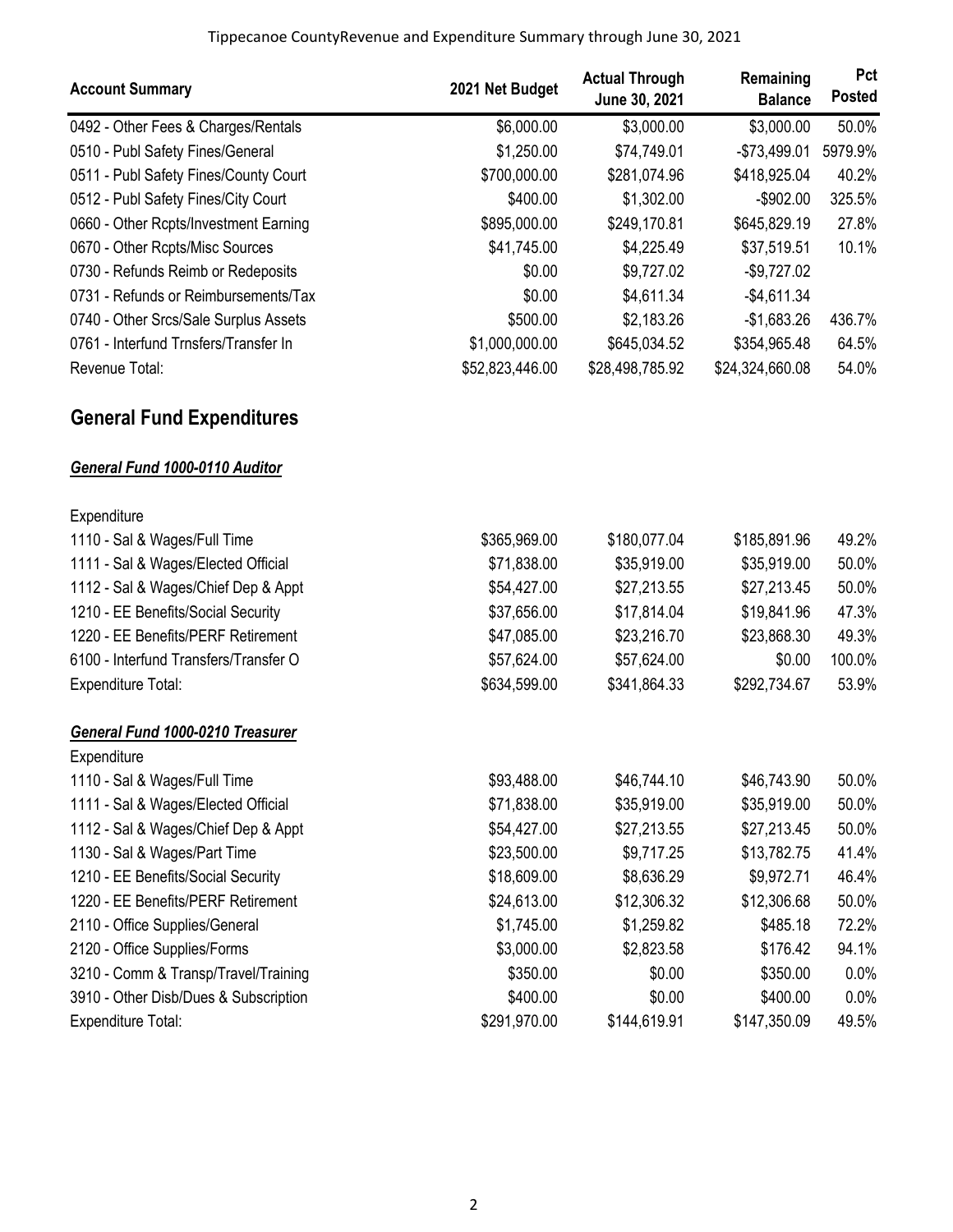| <b>Account Summary</b>                | 2021 Net Budget | <b>Actual Through</b><br>June 30, 2021 | Remaining<br><b>Balance</b> | Pct<br><b>Posted</b> |
|---------------------------------------|-----------------|----------------------------------------|-----------------------------|----------------------|
| General Fund 1000-0410 Surveyor       |                 |                                        |                             |                      |
| Expenditure                           |                 |                                        |                             |                      |
| 1110 - Sal & Wages/Full Time          | \$39,996.00     | \$19,998.29                            | \$19,997.71                 | 50.0%                |
| 1150 - Sal & Wages/Overtime           | \$300.00        | \$0.00                                 | \$300.00                    | 0.0%                 |
| 1210 - EE Benefits/Social Security    | \$3,083.00      | \$1,488.69                             | \$1,594.31                  | 48.3%                |
| 1220 - EE Benefits/PERF Retirement    | \$4,514.00      | \$2,259.14                             | \$2,254.86                  | 50.0%                |
| 2110 - Office Supplies/General        | \$800.00        | \$164.02                               | \$635.98                    | 20.5%                |
| 2210 - Oper Supplies/Gasoline & Oil   | \$1,500.00      | \$0.00                                 | \$1,500.00                  | 0.0%                 |
| 2290 - Oper Supplies/Other            | \$2,470.00      | \$585.49                               | \$1,884.51                  | 23.7%                |
| 2990 - Other Supplies/Non-specified   | \$280.00        | \$278.00                               | \$2.00                      | 99.3%                |
| 3120 - Prof Svcs/Engineer & Architect | \$5,000.00      | \$0.00                                 | \$5,000.00                  | 0.0%                 |
| 3210 - Comm & Transp/Travel/Training  | \$750.00        | \$60.00                                | \$690.00                    | 8.0%                 |
| 3310 - Printing & Advertising/Legal   | \$500.00        | \$0.00                                 | \$500.00                    | 0.0%                 |
| 3510 - Utility Service/Utilities      | \$1,800.00      | \$954.49                               | \$845.51                    | 53.0%                |
| 3620 - Rep & Maint/Vehicle & Equip    | \$1,000.00      | \$250.81                               | \$749.19                    | 25.1%                |
| 3910 - Other Disb/Dues & Subscription | \$900.00        | \$430.00                               | \$470.00                    | 47.8%                |
| <b>Expenditure Total:</b>             | \$62,893.00     | \$26,468.93                            | \$36,424.07                 | 42.1%                |
| General Fund 1000-0430 Drainage Board |                 |                                        |                             |                      |
| Expenditure                           |                 |                                        |                             |                      |
| 1110 - Sal & Wages/Full Time          | \$55,696.00     | \$27,848.08                            | \$27,847.92                 | 50.0%                |
| 1150 - Sal & Wages/Overtime           | \$300.00        | \$288.56                               | \$11.44                     | 96.2%                |
| 1210 - EE Benefits/Social Security    | \$4,284.00      | \$2,080.06                             | \$2,203.94                  | 48.6%                |
| 1220 - EE Benefits/PERF Retirement    | \$6,272.00      | \$3,159.79                             | \$3,112.21                  | 50.4%                |
| 2110 - Office Supplies/General        | \$1,500.00      | \$185.40                               | \$1,314.60                  | 12.4%                |
| 2210 - Oper Supplies/Gasoline & Oil   | \$1,000.00      | \$0.00                                 | \$1,000.00                  | 0.0%                 |
| 3110 - Prof Svcs/Legal                | \$15,000.00     | \$5,820.00                             | \$9,180.00                  | 38.8%                |
| 3120 - Prof Svcs/Engineer & Architect | \$9,000.00      | \$0.00                                 | \$9,000.00                  | $0.0\%$              |
| 3150 - Prof Svcs/Training             | \$1,000.00      | \$0.00                                 | \$1,000.00                  | 0.0%                 |
| 3190 - Prof Svcs/Other                | \$3,000.00      | \$195.00                               | \$2,805.00                  | 6.5%                 |
| 3210 - Comm & Transp/Travel/Training  | \$500.00        | \$0.00                                 | \$500.00                    | 0.0%                 |
| 3310 - Printing & Advertising/Legal   | \$1,000.00      | \$277.53                               | \$722.47                    | 27.8%                |
| 3610 - Rep & Maint/Buildings & Proper | \$1,500.00      | \$0.00                                 | \$1,500.00                  | 0.0%                 |
| 3620 - Rep & Maint/Vehicle & Equip    | \$1,500.00      | \$0.00                                 | \$1,500.00                  | 0.0%                 |
| Expenditure Total:                    | \$101,552.00    | \$39,854.42                            | \$61,697.58                 | 39.2%                |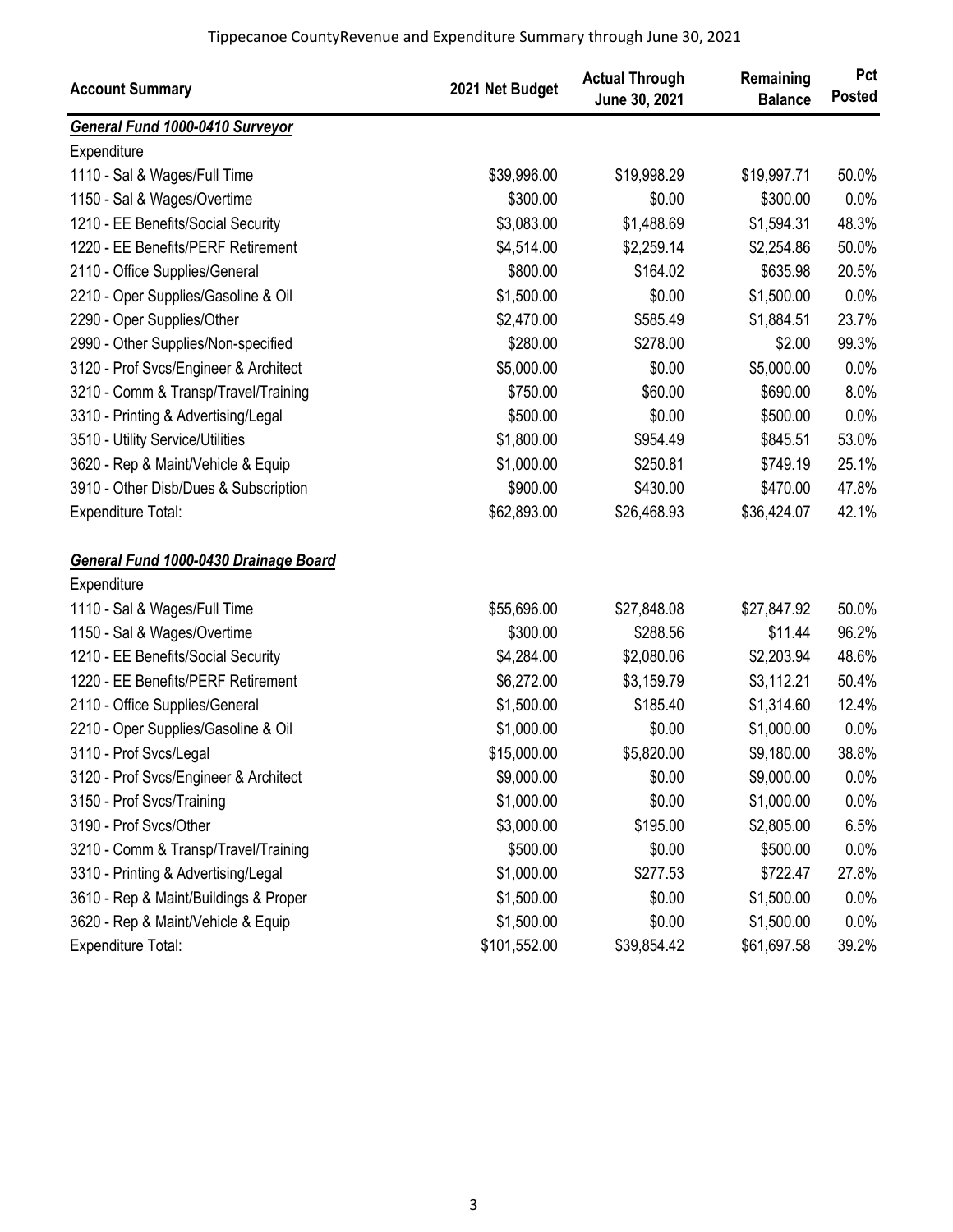| <b>Account Summary</b>                       | 2021 Net Budget | <b>Actual Through</b><br>June 30, 2021 | Remaining<br><b>Balance</b> | Pct<br><b>Posted</b> |
|----------------------------------------------|-----------------|----------------------------------------|-----------------------------|----------------------|
| General Fund 1000-0510 Assessor              |                 |                                        |                             |                      |
| Expenditure                                  |                 |                                        |                             |                      |
| 1110 - Sal & Wages/Full Time                 | \$523,622.00    | \$221,333.73                           | \$302,288.27                | 42.3%                |
| 1111 - Sal & Wages/Elected Official          | \$71,838.00     | \$35,919.00                            | \$35,919.00                 | 50.0%                |
| 1112 - Sal & Wages/Chief Dep & Appt          | \$54,427.00     | \$27,213.55                            | \$27,213.45                 | 50.0%                |
| 1210 - EE Benefits/Social Security           | \$49,717.00     | \$20,469.92                            | \$29,247.08                 | 41.2%                |
| 1220 - EE Benefits/PERF Retirement           | \$72,788.00     | \$31,860.37                            | \$40,927.63                 | 43.8%                |
| Expenditure Total:                           | \$772,392.00    | \$336,796.57                           | \$435,595.43                | 43.6%                |
| <b>General Fund 1000-1010 County Council</b> |                 |                                        |                             |                      |
| Expenditure                                  |                 |                                        |                             |                      |
| 1111 - Sal & Wages/Elected Official          | \$100,856.00    | \$50,427.65                            | \$50,428.35                 | 50.0%                |
| 1210 - EE Benefits/Social Security           | \$7,716.00      | \$3,349.98                             | \$4,366.02                  | 43.4%                |
| 3210 - Comm & Transp/Travel/Training         | \$500.00        | \$0.00                                 | \$500.00                    | 0.0%                 |
| 3910 - Other Disb/Dues & Subscription        | \$140.00        | \$140.00                               | \$0.00                      | 100.0%               |
| Expenditure Total:                           | \$109,212.00    | \$53,917.63                            | \$55,294.37                 | 49.4%                |
| <b>General Fund 1000-1110 Commissioners</b>  |                 |                                        |                             |                      |
| Expenditure                                  |                 |                                        |                             |                      |
| 1110 - Sal & Wages/Full Time                 | \$135,702.00    | \$65,937.95                            | \$69,764.05                 | 48.6%                |
| 1111 - Sal & Wages/Elected Official          | \$192,138.00    | \$96,069.09                            | \$96,068.91                 | 50.0%                |
| 1112 - Sal & Wages/Chief Dep & Appt          | \$67,110.00     | \$33,554.95                            | \$33,555.05                 | 50.0%                |
| 1130 - Sal & Wages/Part Time                 | \$2,000.00      | \$0.00                                 | \$2,000.00                  | 0.0%                 |
| 1210 - EE Benefits/Social Security           | \$30,367.00     | \$14,360.93                            | \$16,006.07                 | 47.3%                |
| 1220 - EE Benefits/PERF Retirement           | \$44,235.00     | \$21,903.05                            | \$22,331.95                 | 49.5%                |
| 2110 - Office Supplies/General               | \$32,000.00     | \$20,626.85                            | \$11,373.15                 | 64.5%                |
| 2120 - Office Supplies/Forms                 | \$1,500.00      | \$0.00                                 | \$1,500.00                  | 0.0%                 |
| 2990 - Other Supplies/Non-specified          | \$750,000.00    | \$231,359.71                           | \$518,640.29                | 30.8%                |
| 3110 - Prof Svcs/Legal                       | \$200,000.00    | \$127,390.08                           | \$72,609.92                 | 63.7%                |
| 3145 - Prof Svcs/Hlth & Med Prof             | \$4,000.00      | \$2,367.53                             | \$1,632.47                  | 59.2%                |
| 3190 - Prof Svcs/Other                       | \$250,000.00    | \$143,682.62                           | \$106,317.38                | 57.5%                |
| 3230 - Comm & Transp/Postage & Frght         | \$153,985.00    | \$99,669.28                            | \$54,315.72                 | 64.7%                |
| 3310 - Printing & Advertising/Legal          | \$9,619.00      | \$8,301.37                             | \$1,317.63                  | 86.3%                |
| 3410 - Insur/Building & Property             | \$165,000.00    | \$716.00                               | \$164,284.00                | 0.4%                 |
| 3420 - Insur/Vehicle & Equipment             | \$100,000.00    | \$0.00                                 | \$100,000.00                | 0.0%                 |
| 3430 - Insur/Liability                       | \$200,000.00    | \$14,288.75                            | \$185,711.25                | 7.1%                 |
| 3440 - Insur/Public Official Bonds           | \$4,500.00      | \$0.00                                 | \$4,500.00                  | 0.0%                 |
| 3710 - Rentals & Leases/Bldgs & Prop         | \$50,000.00     | \$50,000.00                            | \$0.00                      | 100.0%               |
| 3910 - Other Disb/Dues & Subscription        | \$16,000.00     | \$2,112.79                             | \$13,887.21                 | 13.2%                |
| 3930 - Other Disb/Tax Levies                 | \$2,212,579.00  | \$1,102,901.50                         | \$1,109,677.50              | 49.8%                |
| 4510 - Machinery & Equipment/General         | \$6,500.00      | \$0.00                                 | \$6,500.00                  | 0.0%                 |
| 4590 - Machinery & Equipment/Other           | \$243,500.00    | \$42,536.41                            | \$200,963.59                | 17.5%                |
| Expenditure Total:                           | \$4,870,735.00  | \$2,077,778.86                         | \$2,792,956.14              | 42.7%                |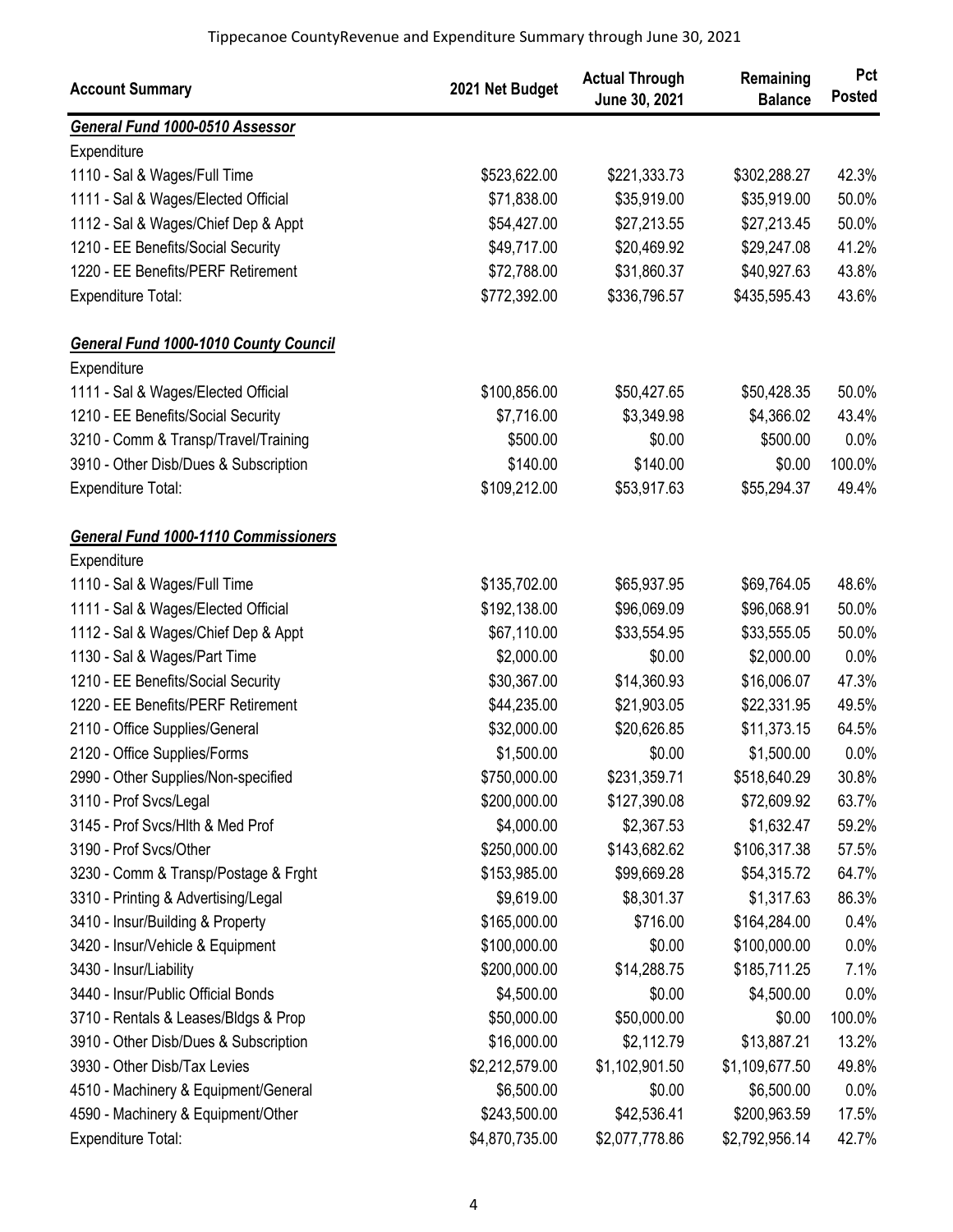| <b>Account Summary</b>                        | 2021 Net Budget | <b>Actual Through</b><br>June 30, 2021 | Remaining<br><b>Balance</b> | Pct<br><b>Posted</b> |
|-----------------------------------------------|-----------------|----------------------------------------|-----------------------------|----------------------|
| <b>General Fund 1000-1120 Human Resources</b> |                 |                                        |                             |                      |
| Expenditure                                   |                 |                                        |                             |                      |
| 1110 - Sal & Wages/Full Time                  | \$49,423.00     | \$18,604.10                            | \$30,818.90                 | 37.6%                |
| 1112 - Sal & Wages/Chief Dep & Appt           | \$73,622.00     | \$36,811.06                            | \$36,810.94                 | 50.0%                |
| 1210 - EE Benefits/Social Security            | \$9,413.00      | \$3,952.03                             | \$5,460.97                  | 42.0%                |
| 1220 - EE Benefits/PERF Retirement            | \$13,782.00     | \$6,206.49                             | \$7,575.51                  | 45.0%                |
| <b>Expenditure Total:</b>                     | \$146,240.00    | \$65,573.68                            | \$80,666.32                 | 44.8%                |
| <b>General Fund 1000-1130 Maintenance</b>     |                 |                                        |                             |                      |
| Expenditure                                   |                 |                                        |                             |                      |
| 1110 - Sal & Wages/Full Time                  | \$686,843.00    | \$327,759.40                           | \$359,083.60                | 47.7%                |
| 1112 - Sal & Wages/Chief Dep & Appt           | \$72,011.00     | \$36,005.45                            | \$36,005.55                 | 50.0%                |
| 1210 - EE Benefits/Social Security            | \$58,053.00     | \$26,198.35                            | \$31,854.65                 | 45.1%                |
| 1220 - EE Benefits/PERF Retirement            | \$84,992.00     | \$40,793.74                            | \$44,198.26                 | 48.0%                |
| 2220 - Oper Supplies/Inst'l or Med            | \$2,500.00      | \$0.00                                 | \$2,500.00                  | 0.0%                 |
| 3210 - Comm & Transp/Travel/Training          | \$1,200.00      | \$0.00                                 | \$1,200.00                  | 0.0%                 |
| 3510 - Utility Service/Utilities              | \$600,000.00    | \$264,409.88                           | \$335,590.12                | 44.1%                |
| Expenditure Total:                            | \$1,505,599.00  | \$695,166.82                           | \$810,432.18                | 46.2%                |
| General Fund 1000-1140 Soil & Water           |                 |                                        |                             |                      |
| Expenditure                                   |                 |                                        |                             |                      |
| 1110 - Sal & Wages/Full Time                  | \$107,632.00    | \$47,687.05                            | \$59,944.95                 | 44.3%                |
| 1210 - EE Benefits/Social Security            | \$8,234.00      | \$3,561.55                             | \$4,672.45                  | 43.3%                |
| 1220 - EE Benefits/PERF Retirement            | \$12,055.00     | \$5,340.93                             | \$6,714.07                  | 44.3%                |
| 3920 - Other Disb/Grants & Cmnty Supp         | \$15,000.00     | \$0.00                                 | \$15,000.00                 | 0.0%                 |
| <b>Expenditure Total:</b>                     | \$142,921.00    | \$56,589.53                            | \$86,331.47                 | 39.6%                |
| General Fund 1000-1410 DolT (IT)              |                 |                                        |                             |                      |
| Expenditure                                   |                 |                                        |                             |                      |
| 1110 - Sal & Wages/Full Time                  | \$342,663.00    | \$145,545.26                           | \$197,117.74                | 42.5%                |
| 1112 - Sal & Wages/Chief Dep & Appt           | \$41,185.00     | \$20,592.26                            | \$20,592.74                 | 50.0%                |
| 1130 - Sal & Wages/Part Time                  | \$19,500.00     | \$11,382.49                            | \$8,117.51                  | 58.4%                |
| 1210 - EE Benefits/Social Security            | \$30,857.00     | \$12,848.17                            | \$18,008.83                 | 41.6%                |
| 1220 - EE Benefits/PERF Retirement            | \$42,992.00     | \$18,666.45                            | \$24,325.55                 | 43.4%                |
| 2110 - Office Supplies/General                | \$1,000.00      | \$539.91                               | \$460.09                    | 54.0%                |
| 2130 - Office Supplies/Printing               | \$22,129.00     | \$10,895.37                            | \$11,233.63                 | 49.2%                |
| 3150 - Prof Svcs/Training                     | \$3,360.00      | \$0.00                                 | \$3,360.00                  | 0.0%                 |
| 3210 - Comm & Transp/Travel/Training          | \$1,200.00      | \$118.76                               | \$1,081.24                  | 9.9%                 |
| 3910 - Other Disb/Dues & Subscription         | \$375.00        | \$375.00                               | \$0.00                      | 100.0%               |
| Expenditure Total:                            | \$505,261.00    | \$220,963.67                           | \$284,297.33                | 43.7%                |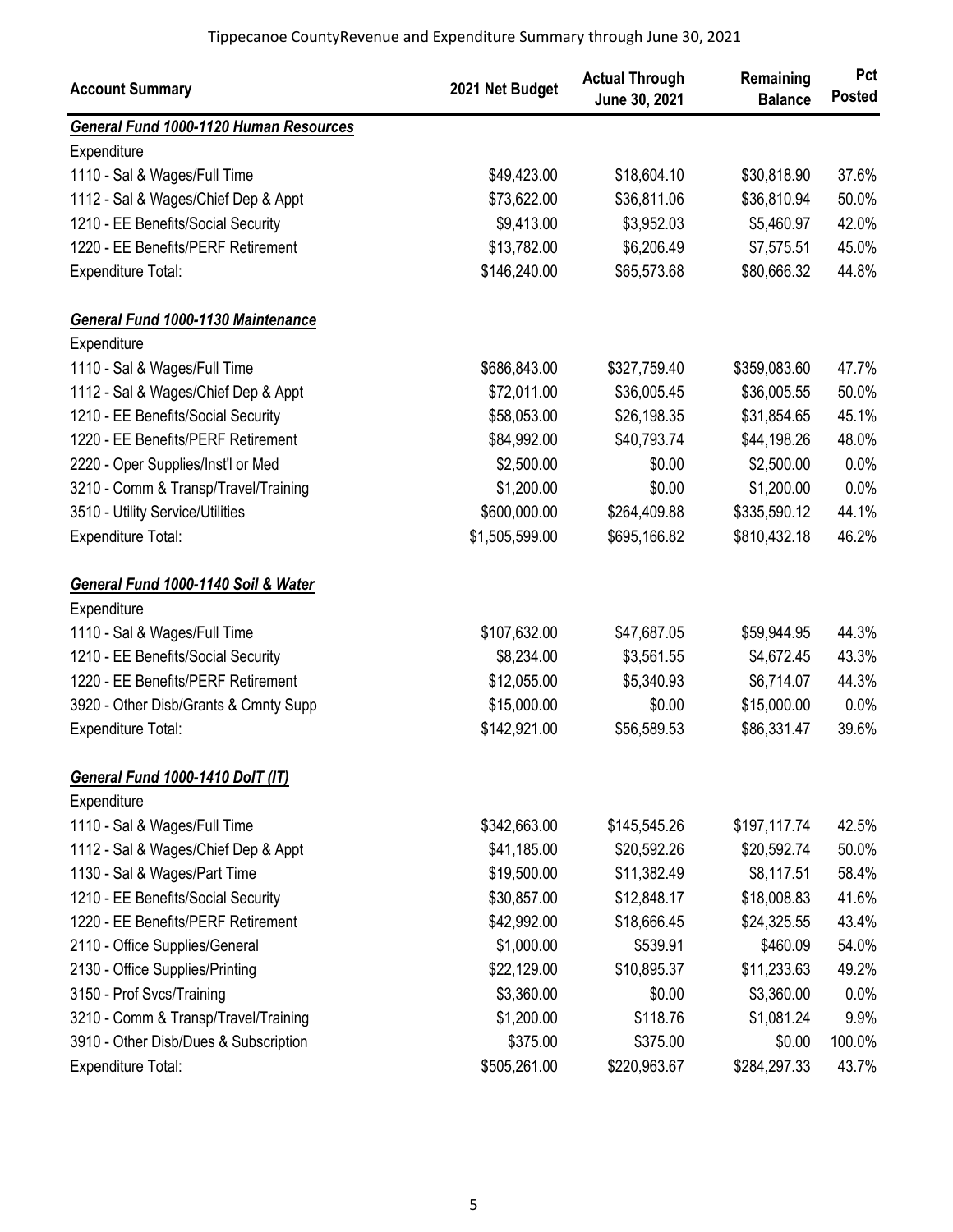| <b>Account Summary</b>                                    | 2021 Net Budget | <b>Actual Through</b><br>June 30, 2021 | Remaining<br><b>Balance</b> | Pct<br><b>Posted</b> |
|-----------------------------------------------------------|-----------------|----------------------------------------|-----------------------------|----------------------|
| <b>General Fund 1000-2010 Election/Voter Registration</b> |                 |                                        |                             |                      |
| Expenditure                                               |                 |                                        |                             |                      |
| 1112 - Sal & Wages/Chief Dep & Appt                       | \$84,476.00     | \$42,238.04                            | \$42,237.96                 | 50.0%                |
| 1130 - Sal & Wages/Part Time                              | \$20,000.00     | \$5,189.25                             | \$14,810.75                 | 25.9%                |
| 1132 - Sal & Wages/Board Members                          | \$5,334.00      | \$0.00                                 | \$5,334.00                  | 0.0%                 |
| 1210 - EE Benefits/Social Security                        | \$8,401.00      | \$3,518.76                             | \$4,882.24                  | 41.9%                |
| 1220 - EE Benefits/PERF Retirement                        | \$9,462.00      | \$4,730.70                             | \$4,731.30                  | 50.0%                |
| 2110 - Office Supplies/General                            | \$1,500.00      | \$0.00                                 | \$1,500.00                  | 0.0%                 |
| 2120 - Office Supplies/Forms                              | \$1,000.00      | \$570.00                               | \$430.00                    | 57.0%                |
| 2290 - Oper Supplies/Other                                | \$1,000.00      | $-$223.14$                             | \$1,223.14                  | $-22.3%$             |
| 3190 - Prof Svcs/Other                                    | \$1,000.00      | \$432.64                               | \$567.36                    | 43.3%                |
| 3210 - Comm & Transp/Travel/Training                      | \$500.00        | \$0.00                                 | \$500.00                    | 0.0%                 |
| 3230 - Comm & Transp/Postage & Frght                      | \$800.00        | \$620.30                               | \$179.70                    | 77.5%                |
| 3240 - Comm & Transp/Software                             | \$1,500.00      | \$0.00                                 | \$1,500.00                  | 0.0%                 |
| 3310 - Printing & Advertising/Legal                       | \$1,000.00      | \$0.00                                 | \$1,000.00                  | 0.0%                 |
| 3620 - Rep & Maint/Vehicle & Equip                        | \$2,000.00      | \$0.00                                 | \$2,000.00                  | 0.0%                 |
| 3910 - Other Disb/Dues & Subscription                     | \$100.00        | \$100.00                               | \$0.00                      | 100.0%               |
| Expenditure Total:                                        | \$138,073.00    | \$57,176.55                            | \$80,896.45                 | 41.4%                |
| General Fund 1000-2510 Area Plan                          |                 |                                        |                             |                      |
| Expenditure                                               |                 |                                        |                             |                      |
| 1110 - Sal & Wages/Full Time                              | \$768,092.00    | \$378,248.06                           | \$389,843.94                | 49.2%                |
| 1112 - Sal & Wages/Chief Dep & Appt                       | \$110,611.00    | \$64,620.70                            | \$45,990.30                 | 58.4%                |
| 1130 - Sal & Wages/Part Time                              | \$5,000.00      | \$0.00                                 | \$5,000.00                  | 0.0%                 |
| 1210 - EE Benefits/Social Security                        | \$67,604.00     | \$32,634.82                            | \$34,969.18                 | 48.3%                |
| 1220 - EE Benefits/PERF Retirement                        | \$98,930.00     | \$48,340.26                            | \$50,589.74                 | 48.9%                |
| 2110 - Office Supplies/General                            | \$4,035.00      | \$532.43                               | \$3,502.57                  | 13.2%                |
| 2130 - Office Supplies/Printing                           | \$2,000.00      | \$0.00                                 | \$2,000.00                  | $0.0\%$              |
| 2140 - Office Supplies/Minor Equip                        | \$1,000.00      | \$0.00                                 | \$1,000.00                  | 0.0%                 |
| 3110 - Prof Svcs/Legal                                    | \$27,600.00     | \$12,440.00                            | \$15,160.00                 | 45.1%                |
| 3190 - Prof Svcs/Other                                    | \$10,273.00     | \$9,793.50                             | \$479.50                    | 95.3%                |
| 3210 - Comm & Transp/Travel/Training                      | \$8,014.00      | \$517.90                               | \$7,496.10                  | 6.5%                 |
| 3310 - Printing & Advertising/Legal                       | \$750.00        | \$385.81                               | \$364.19                    | 51.4%                |
| 3620 - Rep & Maint/Vehicle & Equip                        | \$1,500.00      | \$0.00                                 | \$1,500.00                  | 0.0%                 |
| 3910 - Other Disb/Dues & Subscription                     | \$5,632.00      | \$2,602.28                             | \$3,029.72                  | 46.2%                |
| Expenditure Total:                                        | \$1,111,041.00  | \$550,115.76                           | \$560,925.24                | 49.5%                |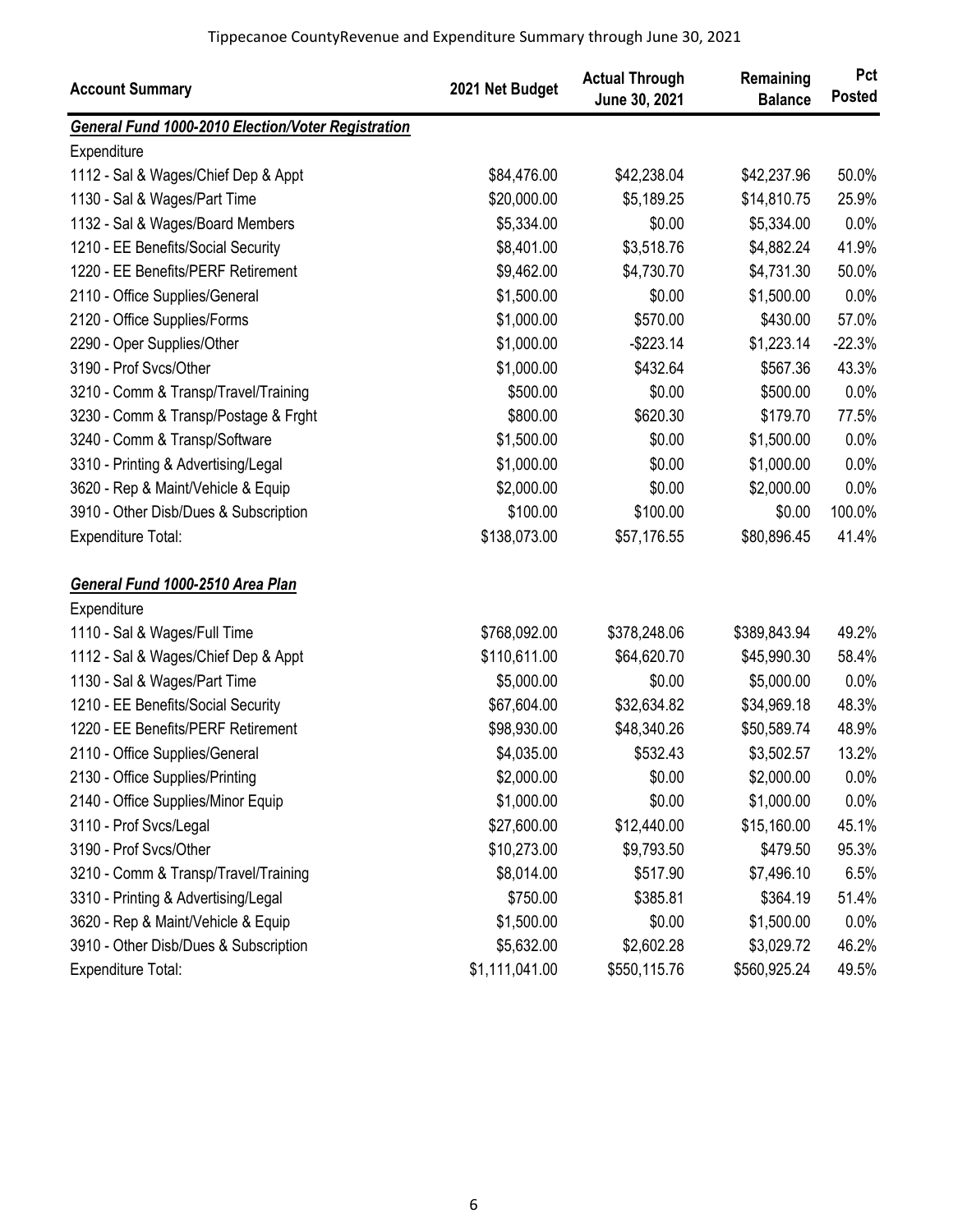| <b>Account Summary</b>                            | 2021 Net Budget | <b>Actual Through</b><br>June 30, 2021 | Remaining<br><b>Balance</b> | Pct<br><b>Posted</b> |
|---------------------------------------------------|-----------------|----------------------------------------|-----------------------------|----------------------|
| <b>General Fund 1000-2610 Building Commission</b> |                 |                                        |                             |                      |
| Expenditure                                       |                 |                                        |                             |                      |
| 1110 - Sal & Wages/Full Time                      | \$248,417.00    | \$124,208.50                           | \$124,208.50                | 50.0%                |
| 1112 - Sal & Wages/Chief Dep & Appt               | \$67,110.00     | \$33,554.95                            | \$33,555.05                 | 50.0%                |
| 1210 - EE Benefits/Social Security                | \$24,138.00     | \$11,161.35                            | \$12,976.65                 | 46.2%                |
| 1220 - EE Benefits/PERF Retirement                | \$35,340.00     | \$17,669.60                            | \$17,670.40                 | 50.0%                |
| 2110 - Office Supplies/General                    | \$4,500.00      | \$515.04                               | \$3,984.96                  | 11.4%                |
| 2210 - Oper Supplies/Gasoline & Oil               | \$6,000.00      | \$0.00                                 | \$6,000.00                  | 0.0%                 |
| 3210 - Comm & Transp/Travel/Training              | \$2,500.00      | \$0.00                                 | \$2,500.00                  | 0.0%                 |
| 3510 - Utility Service/Utilities                  | \$1,300.00      | \$625.50                               | \$674.50                    | 48.1%                |
| 3620 - Rep & Maint/Vehicle & Equip                | \$4,500.00      | \$218.52                               | \$4,281.48                  | 4.9%                 |
| 3910 - Other Disb/Dues & Subscription             | \$1,300.00      | \$0.00                                 | \$1,300.00                  | 0.0%                 |
| Expenditure Total:                                | \$395,105.00    | \$187,953.46                           | \$207,151.54                | 47.6%                |
| General Fund 1000-2810 Veteran Service            |                 |                                        |                             |                      |
| Expenditure                                       |                 |                                        |                             |                      |
| 1110 - Sal & Wages/Full Time                      | \$43,786.00     | \$21,893.04                            | \$21,892.96                 | 50.0%                |
| 1112 - Sal & Wages/Chief Dep & Appt               | \$52,248.00     | \$26,124.02                            | \$26,123.98                 | 50.0%                |
| 1210 - EE Benefits/Social Security                | \$7,347.00      | \$3,414.50                             | \$3,932.50                  | 46.5%                |
| 1220 - EE Benefits/PERF Retirement                | \$10,756.00     | \$5,377.97                             | \$5,378.03                  | 50.0%                |
| 2110 - Office Supplies/General                    | \$2,800.00      | \$2,453.58                             | \$346.42                    | 87.6%                |
| 3190 - Prof Svcs/Other                            | \$10,000.00     | \$300.00                               | \$9,700.00                  | 3.0%                 |
| 3210 - Comm & Transp/Travel/Training              | \$600.00        | \$0.00                                 | \$600.00                    | 0.0%                 |
| 3925 - Other Disb/Burial Allowance                | \$20,000.00     | \$6,200.00                             | \$13,800.00                 | 31.0%                |
| Expenditure Total:                                | \$147,537.00    | \$65,763.11                            | \$81,773.89                 | 44.6%                |
| General Fund 1000-2910 Weights & Measures         |                 |                                        |                             |                      |
| Expenditure                                       |                 |                                        |                             |                      |
| 1112 - Sal & Wages/Chief Dep & Appt               | \$53,816.00     | \$26,908.05                            | \$26,907.95                 | 50.0%                |
| 1210 - EE Benefits/Social Security                | \$4,117.00      | \$1,964.53                             | \$2,152.47                  | 47.7%                |
| 1220 - EE Benefits/PERF Retirement                | \$6,028.00      | \$3,013.66                             | \$3,014.34                  | 50.0%                |
| 2110 - Office Supplies/General                    | \$700.00        | \$0.00                                 | \$700.00                    | 0.0%                 |
| 2210 - Oper Supplies/Gasoline & Oil               | \$2,000.00      | \$0.00                                 | \$2,000.00                  | 0.0%                 |
| 3210 - Comm & Transp/Travel/Training              | \$750.00        | \$0.00                                 | \$750.00                    | 0.0%                 |
| 3620 - Rep & Maint/Vehicle & Equip                | \$750.00        | \$156.99                               | \$593.01                    | 20.9%                |
| 3910 - Other Disb/Dues & Subscription             | \$200.00        | \$0.00                                 | \$200.00                    | 0.0%                 |
| 4510 - Machinery & Equipment/General              | \$0.00          | \$0.00                                 | \$0.00                      |                      |
| <b>Expenditure Total:</b>                         | \$68,361.00     | \$32,043.23                            | \$36,317.77                 | 46.9%                |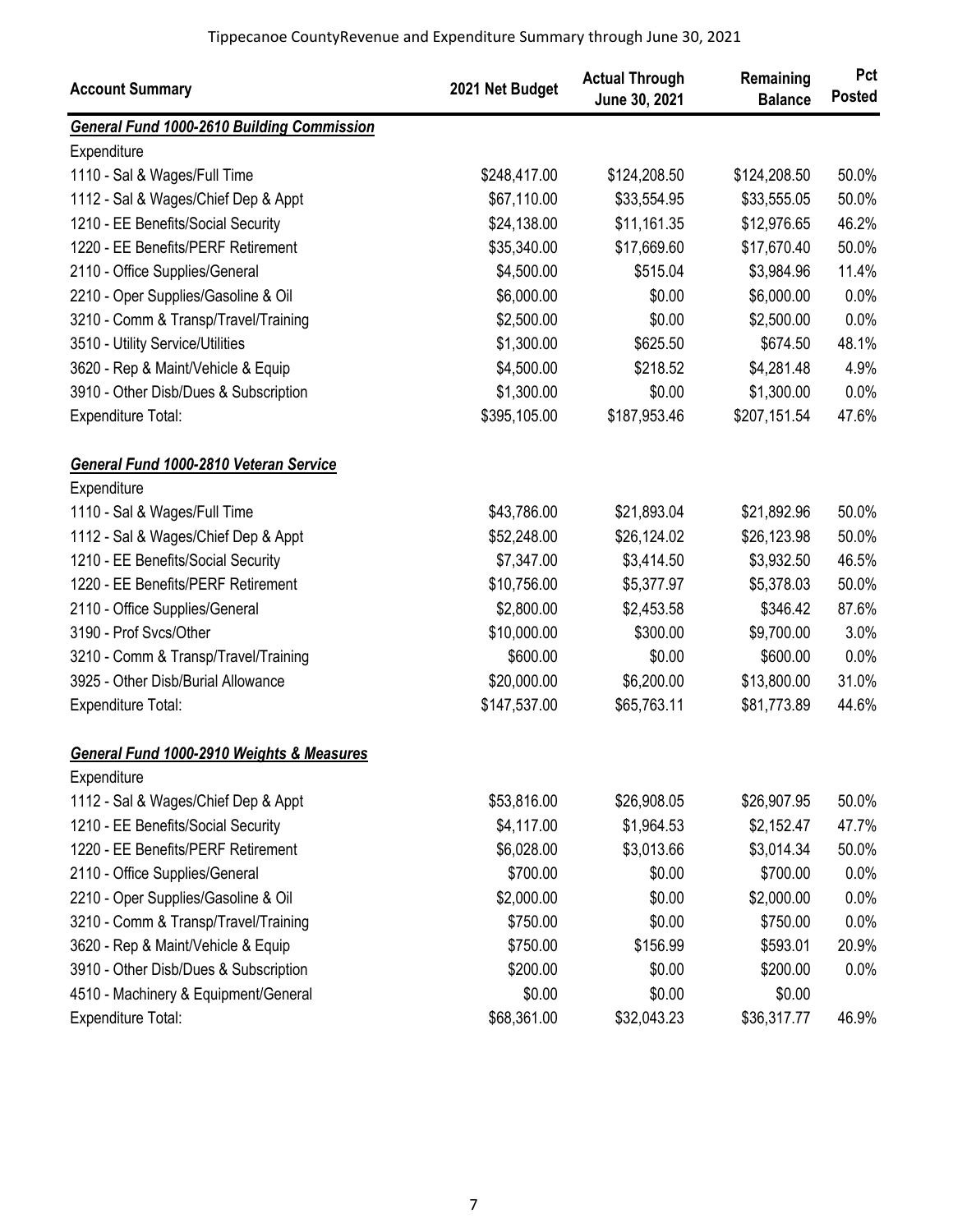| <b>Account Summary</b>                  | 2021 Net Budget | <b>Actual Through</b><br>June 30, 2021 | Remaining<br><b>Balance</b> | Pct<br><b>Posted</b> |
|-----------------------------------------|-----------------|----------------------------------------|-----------------------------|----------------------|
| General Fund 1000-3510 Tippecanoe Villa |                 |                                        |                             |                      |
| Expenditure                             |                 |                                        |                             |                      |
| 1110 - Sal & Wages/Full Time            | \$874,219.00    | \$429,663.67                           | \$444,555.33                | 49.1%                |
| 1112 - Sal & Wages/Chief Dep & Appt     | \$73,622.00     | \$36,811.06                            | \$36,810.94                 | 50.0%                |
| 1130 - Sal & Wages/Part Time            | \$35,000.00     | \$7,749.00                             | \$27,251.00                 | 22.1%                |
| 1150 - Sal & Wages/Overtime             | \$10,000.00     | \$4,938.20                             | \$5,061.80                  | 49.4%                |
| 1210 - EE Benefits/Social Security      | \$75,953.00     | \$34,272.50                            | \$41,680.50                 | 45.1%                |
| 1220 - EE Benefits/PERF Retirement      | \$107,279.00    | \$52,798.30                            | \$54,480.70                 | 49.2%                |
| 2110 - Office Supplies/General          | \$500.00        | \$0.00                                 | \$500.00                    | 0.0%                 |
| 2220 - Oper Supplies/Inst'l or Med      | \$20,000.00     | \$9,565.71                             | \$10,434.29                 | 47.8%                |
| 2250 - Oper Supplies/Food               | \$119,890.00    | \$48,247.35                            | \$71,642.65                 | 40.2%                |
| 2990 - Other Supplies/Non-specified     | \$70,531.00     | \$31,591.08                            | \$38,939.92                 | 44.8%                |
| 3145 - Prof Svcs/Hlth & Med Prof        | \$22,317.00     | \$10,058.92                            | \$12,258.08                 | 45.1%                |
| 3150 - Prof Svcs/Training               | \$1,000.00      | \$0.00                                 | \$1,000.00                  | 0.0%                 |
| 3190 - Prof Svcs/Other                  | \$16,219.00     | \$16,218.84                            | \$0.16                      | 100.0%               |
| 3210 - Comm & Transp/Travel/Training    | \$300.00        | \$0.00                                 | \$300.00                    | 0.0%                 |
| 3510 - Utility Service/Utilities        | \$110,680.00    | \$48,494.26                            | \$62,185.74                 | 43.8%                |
| 3610 - Rep & Maint/Buildings & Proper   | \$10,000.00     | \$5,843.75                             | \$4,156.25                  | 58.4%                |
| 3620 - Rep & Maint/Vehicle & Equip      | \$5,000.00      | \$314.11                               | \$4,685.89                  | 6.3%                 |
| 3730 - Rentals & Leases/Minor Equip     | \$1,176.00      | \$587.46                               | \$588.54                    | 50.0%                |
| <b>Expenditure Total:</b>               | \$1,553,686.00  | \$737,154.21                           | \$816,531.79                | 47.4%                |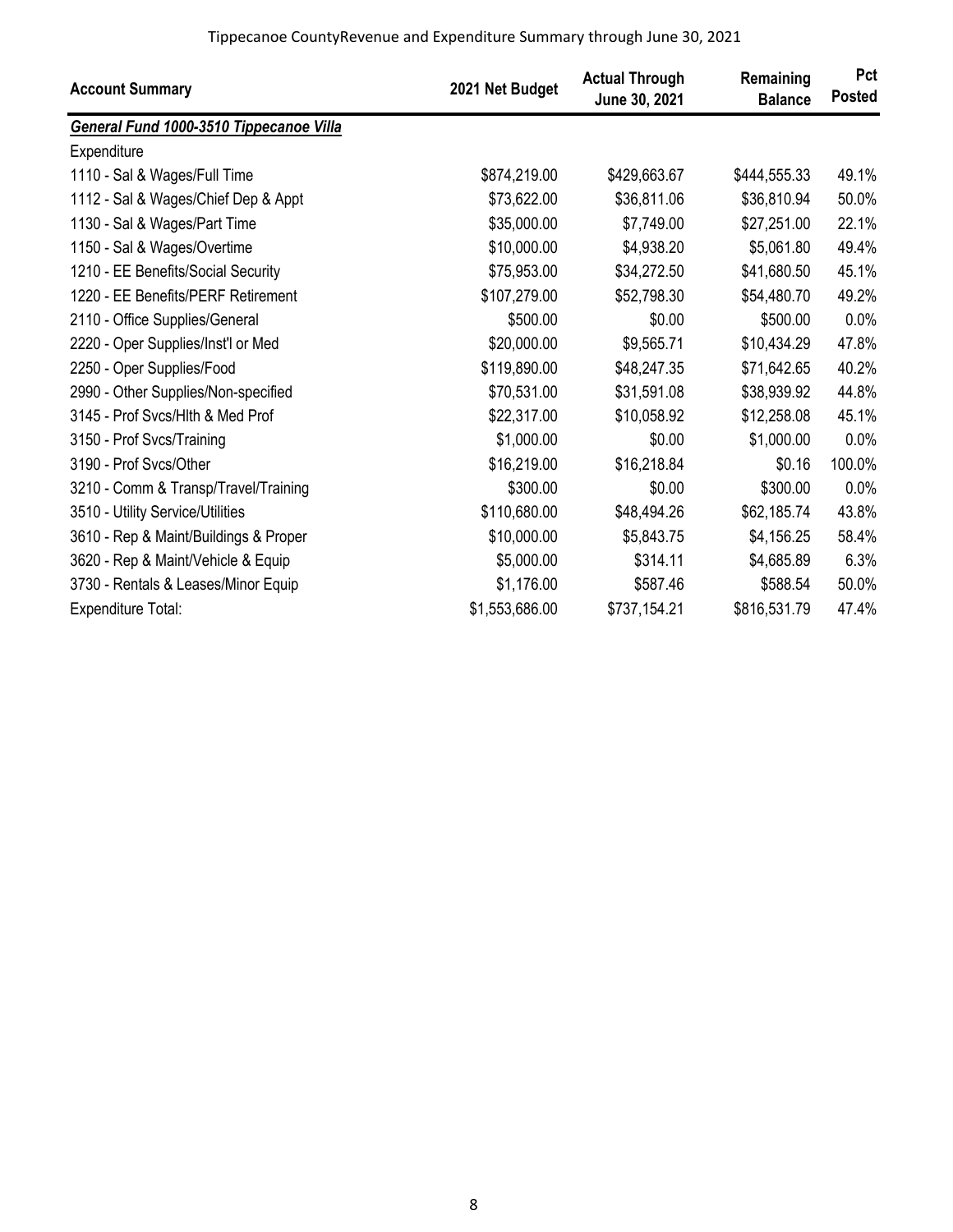| <b>Account Summary</b>                              | 2021 Net Budget | <b>Actual Through</b><br>June 30, 2021 | Remaining<br><b>Balance</b> | Pct<br><b>Posted</b> |
|-----------------------------------------------------|-----------------|----------------------------------------|-----------------------------|----------------------|
| General Fund 1000-3610 Cary Home for Children       |                 |                                        |                             |                      |
| Expenditure                                         |                 |                                        |                             |                      |
| 1110 - Sal & Wages/Full Time                        | \$1,226,108.00  | \$565,209.97                           | \$660,898.03                | 46.1%                |
| 1112 - Sal & Wages/Chief Dep & Appt                 | \$93,500.00     | \$46,749.95                            | \$46,750.05                 | 50.0%                |
| 1113 - Sal & Wages/Benefit Elig PT                  | \$27,650.00     | \$11,740.33                            | \$15,909.67                 | 42.5%                |
| 1130 - Sal & Wages/Part Time                        | \$100,000.00    | \$23,813.61                            | \$76,186.39                 | 23.8%                |
| 1150 - Sal & Wages/Overtime                         | \$50,000.00     | \$16,909.77                            | \$33,090.23                 | 33.8%                |
| 1210 - EE Benefits/Social Security                  | \$114,541.00    | \$47,989.40                            | \$66,551.60                 | 41.9%                |
| 1220 - EE Benefits/PERF Retirement                  | \$153,397.00    | \$69,703.59                            | \$83,693.41                 | 45.4%                |
| 2110 - Office Supplies/General                      | \$5,747.00      | \$292.61                               | \$5,454.39                  | 5.1%                 |
| 2220 - Oper Supplies/Inst'l or Med                  | \$8,000.00      | \$2,689.88                             | \$5,310.12                  | 33.6%                |
| 2230 - Oper Supplies/Cleaning                       | \$5,737.00      | \$2,266.47                             | \$3,470.53                  | 39.5%                |
| 2245 - Oper Supplies/Grounds                        | \$20,000.00     | \$3,384.32                             | \$16,615.68                 | 16.9%                |
| 2250 - Oper Supplies/Food                           | \$42,489.00     | \$19,214.34                            | \$23,274.66                 | 45.2%                |
| 2270 - Oper Supplies/Educational Mtls               | \$1,558.00      | \$1,501.98                             | \$56.02                     | 96.4%                |
| 2340 - Rep & Maint/Minor Equipment                  | \$12,854.00     | \$3,264.97                             | \$9,589.03                  | 25.4%                |
| 3140 - Prof Svcs/Counselng Consults                 | \$35,532.00     | \$11,231.94                            | \$24,300.06                 | 31.6%                |
| 3150 - Prof Svcs/Training                           | \$2,000.00      | \$927.99                               | \$1,072.01                  | 46.4%                |
| 3210 - Comm & Transp/Travel/Training                | \$7,000.00      | \$0.00                                 | \$7,000.00                  | 0.0%                 |
| 3510 - Utility Service/Utilities                    | \$40,000.00     | \$18,673.94                            | \$21,326.06                 | 46.7%                |
| 3610 - Rep & Maint/Buildings & Proper               | \$40,958.00     | \$20,309.38                            | \$20,648.62                 | 49.6%                |
| 3620 - Rep & Maint/Vehicle & Equip                  | \$5,000.00      | \$97.50                                | \$4,902.50                  | 2.0%                 |
| 3910 - Other Disb/Dues & Subscription               | \$4,750.00      | \$4,090.00                             | \$660.00                    | 86.1%                |
| Expenditure Total:                                  | \$1,996,821.00  | \$870,061.94                           | \$1,126,759.06              | 43.6%                |
| <b>General Fund 1000-3710 Juvenile Alternatives</b> |                 |                                        |                             |                      |
| Expenditure                                         |                 |                                        |                             |                      |
| 1110 - Sal & Wages/Full Time                        | \$97,179.00     | \$45,050.74                            | \$52,128.26                 | 46.4%                |
| 1113 - Sal & Wages/Benefit Elig PT                  | \$30,774.00     | \$15,105.35                            | \$15,668.65                 | 49.1%                |
| 1130 - Sal & Wages/Part Time                        | \$15,000.00     | \$4,683.75                             | \$10,316.25                 | 31.2%                |
| 1210 - EE Benefits/Social Security                  | \$10,936.00     | \$4,719.98                             | \$6,216.02                  | 43.2%                |
| 1220 - EE Benefits/PERF Retirement                  | \$10,885.00     | \$5,013.89                             | \$5,871.11                  | 46.1%                |
| 2110 - Office Supplies/General                      | \$750.00        | \$515.93                               | \$234.07                    | 68.8%                |
| 3210 - Comm & Transp/Travel/Training                | \$500.00        | \$0.00                                 | \$500.00                    | 0.0%                 |
| Expenditure Total:                                  | \$166,024.00    | \$75,089.64                            | \$90,934.36                 | 45.2%                |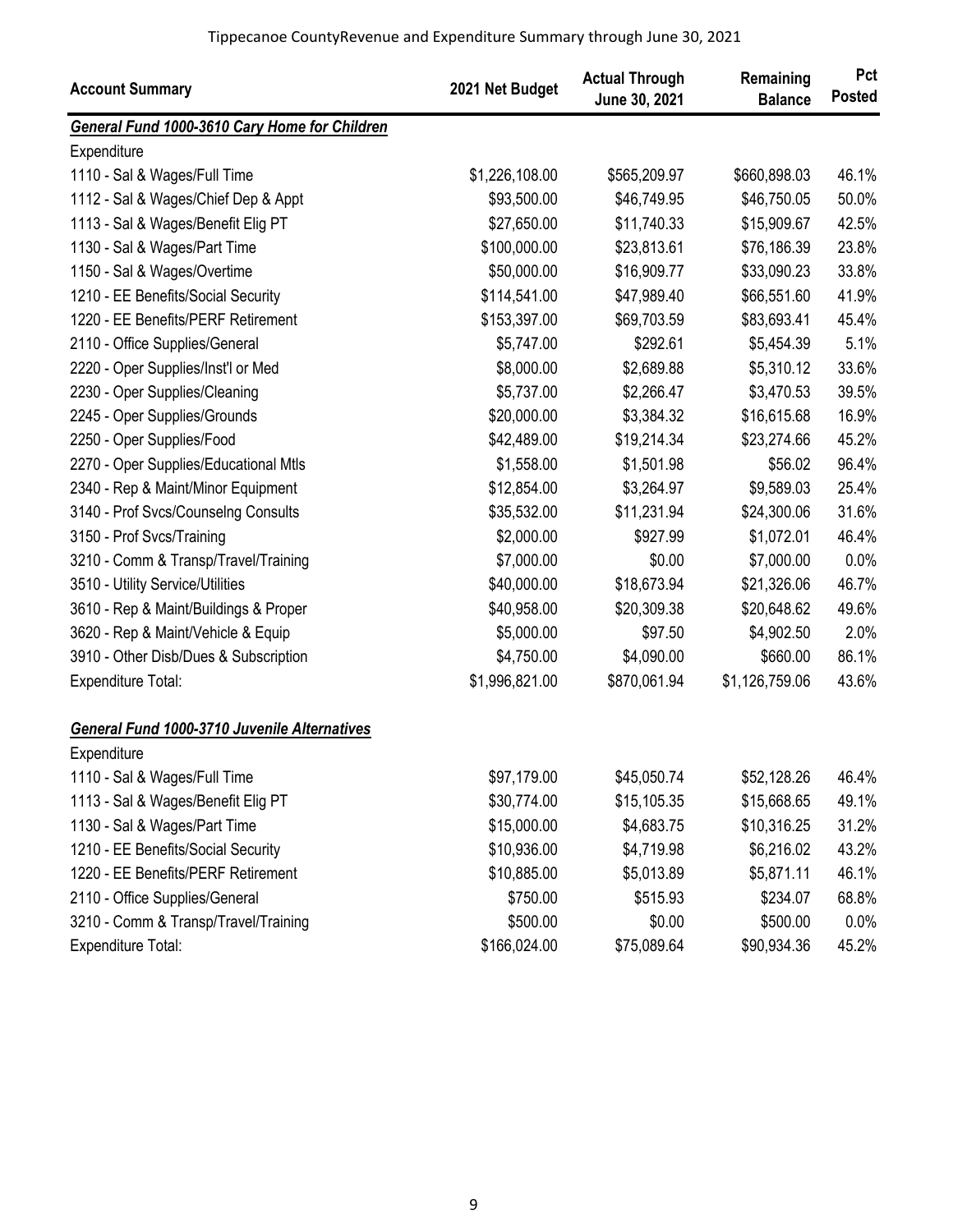| <b>Account Summary</b>                               | 2021 Net Budget | <b>Actual Through</b><br>June 30, 2021 | Remaining<br><b>Balance</b> | Pct<br><b>Posted</b> |
|------------------------------------------------------|-----------------|----------------------------------------|-----------------------------|----------------------|
| <b>General Fund 1000-4310 Parks &amp; Recreation</b> |                 |                                        |                             |                      |
| Expenditure                                          |                 |                                        |                             |                      |
| 1110 - Sal & Wages/Full Time                         | \$567,255.00    | \$287,220.63                           | \$280,034.37                | 50.6%                |
| 1112 - Sal & Wages/Chief Dep & Appt                  | \$73,622.00     | \$36,811.06                            | \$36,810.94                 | 50.0%                |
| 1130 - Sal & Wages/Part Time                         | \$38,500.00     | \$9,464.00                             | \$29,036.00                 | 24.6%                |
| 1210 - EE Benefits/Social Security                   | \$51,973.00     | \$23,958.96                            | \$28,014.04                 | 46.1%                |
| 1220 - EE Benefits/PERF Retirement                   | \$71,779.00     | \$36,383.62                            | \$35,395.38                 | 50.7%                |
| 1910 - Other Personal Services/WC                    | \$18,000.00     | \$0.00                                 | \$18,000.00                 | 0.0%                 |
| 2110 - Office Supplies/General                       | \$3,000.00      | \$510.35                               | \$2,489.65                  | 17.0%                |
| 2210 - Oper Supplies/Gasoline & Oil                  | \$22,500.00     | \$1,958.34                             | \$20,541.66                 | 8.7%                 |
| 2215 - Oper Supplies/Garage & Fleet                  | \$7,000.00      | \$4,363.16                             | \$2,636.84                  | 62.3%                |
| 2220 - Oper Supplies/Inst'l or Med                   | \$500.00        | \$85.95                                | \$414.05                    | 17.2%                |
| 2245 - Oper Supplies/Grounds                         | \$7,500.00      | \$4,998.92                             | \$2,501.08                  | 66.7%                |
| 2310 - Rep & Maint/Building Mtls                     | \$43,793.00     | \$12,894.45                            | \$30,898.55                 | 29.4%                |
| 2320 - Rep & Maint/Street Mtls                       | \$5,000.00      | \$1,845.08                             | \$3,154.92                  | 36.9%                |
| 2340 - Rep & Maint/Minor Equipment                   | \$3,879.00      | \$2,732.89                             | \$1,146.11                  | 70.5%                |
| 3110 - Prof Svcs/Legal                               | \$12,000.00     | \$4,537.28                             | \$7,462.72                  | 37.8%                |
| 3190 - Prof Svcs/Other                               | \$4,500.00      | \$750.00                               | \$3,750.00                  | 16.7%                |
| 3210 - Comm & Transp/Travel/Training                 | \$750.00        | \$0.00                                 | \$750.00                    | 0.0%                 |
| 3230 - Comm & Transp/Postage & Frght                 | \$150.00        | \$9.55                                 | \$140.45                    | 6.4%                 |
| 3410 - Insur/Building & Property                     | \$32,500.00     | \$0.00                                 | \$32,500.00                 | 0.0%                 |
| 3510 - Utility Service/Utilities                     | \$121,000.00    | \$59,347.73                            | \$61,652.27                 | 49.0%                |
| 3610 - Rep & Maint/Buildings & Proper                | \$123,570.00    | \$49,496.24                            | \$74,073.76                 | 40.1%                |
| 3620 - Rep & Maint/Vehicle & Equip                   | \$8,000.00      | \$7,273.92                             | \$726.08                    | 90.9%                |
| 3910 - Other Disb/Dues & Subscription                | \$500.00        | \$0.00                                 | \$500.00                    | 0.0%                 |
| 3970 - Other Disb/Costs of Business                  | \$250.00        | \$100.14                               | \$149.86                    | 40.1%                |
| 4590 - Machinery & Equipment/Other                   | \$4,500.00      | \$0.00                                 | \$4,500.00                  | 0.0%                 |
| <b>Expenditure Total:</b>                            | \$1,222,021.00  | \$544,742.27                           | \$677,278.73                | 44.6%                |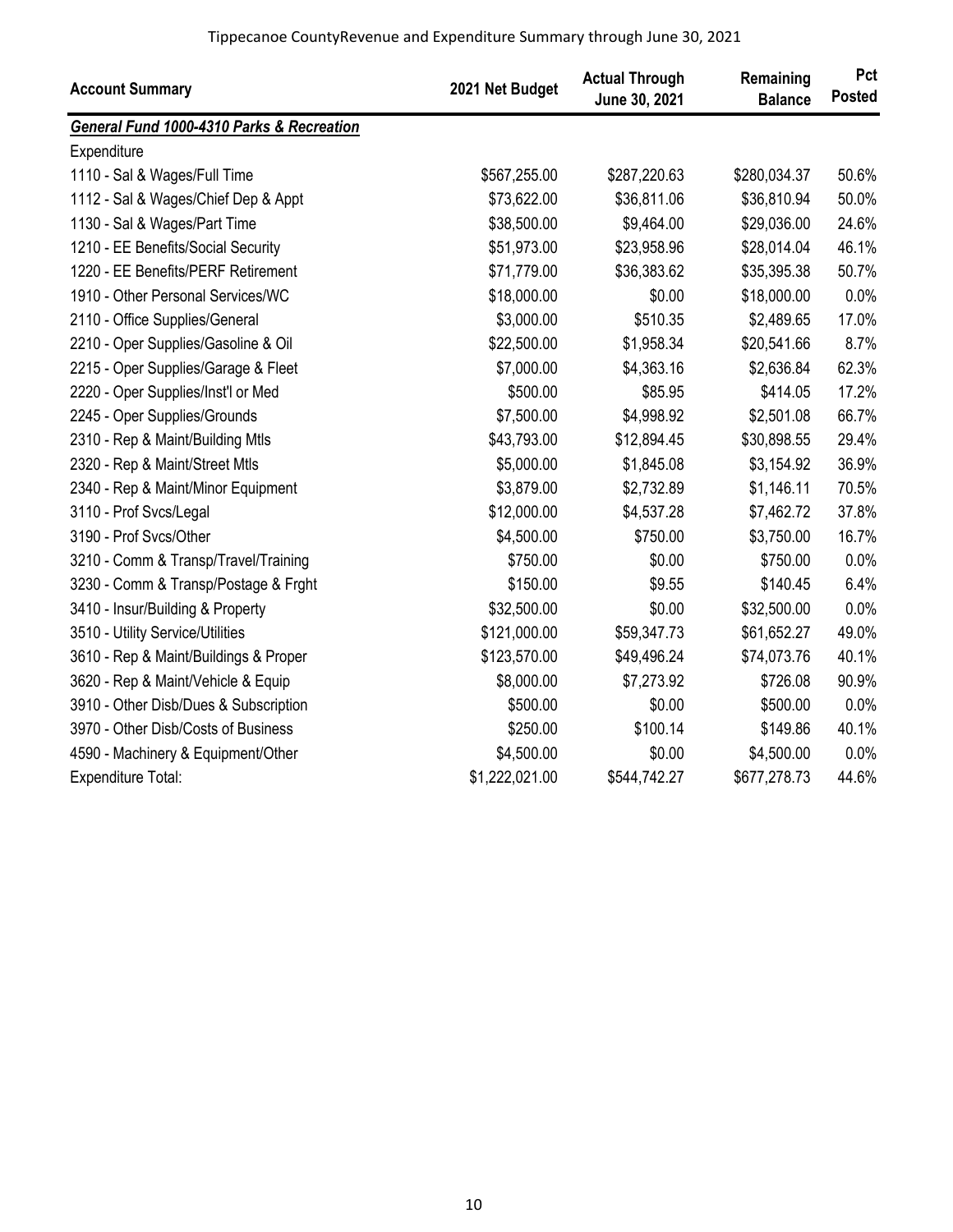| <b>Account Summary</b>                         | 2021 Net Budget | <b>Actual Through</b><br>June 30, 2021 | Remaining<br><b>Balance</b> | Pct<br><b>Posted</b> |
|------------------------------------------------|-----------------|----------------------------------------|-----------------------------|----------------------|
| <b>General Fund 1000-4410 County Extension</b> |                 |                                        |                             |                      |
| Expenditure                                    |                 |                                        |                             |                      |
| 1110 - Sal & Wages/Full Time                   | \$79,407.00     | \$39,531.96                            | \$39,875.04                 | 49.8%                |
| 1130 - Sal & Wages/Part Time                   | \$24,400.00     | \$4,491.00                             | \$19,909.00                 | 18.4%                |
| 1150 - Sal & Wages/Overtime                    | \$8,000.00      | \$1,226.12                             | \$6,773.88                  | 15.3%                |
| 1210 - EE Benefits/Social Security             | \$8,554.00      | \$3,196.11                             | \$5,357.89                  | 37.4%                |
| 1220 - EE Benefits/PERF Retirement             | \$9,790.00      | \$4,565.01                             | \$5,224.99                  | 46.6%                |
| 2110 - Office Supplies/General                 | \$11,000.00     | \$1,754.74                             | \$9,245.26                  | 16.0%                |
| 2230 - Oper Supplies/Cleaning                  | \$1,500.00      | \$82.47                                | \$1,417.53                  | 5.5%                 |
| 2330 - Rep & Maint/Small Tools                 | \$400.00        | \$0.00                                 | \$400.00                    | 0.0%                 |
| 3150 - Prof Svcs/Training                      | \$5,000.00      | \$974.90                               | \$4,025.10                  | 19.5%                |
| 3190 - Prof Svcs/Other                         | \$226,495.00    | \$226,495.00                           | \$0.00                      | 100.0%               |
| 3210 - Comm & Transp/Travel/Training           | \$8,000.00      | \$134.13                               | \$7,865.87                  | 1.7%                 |
| 3230 - Comm & Transp/Postage & Frght           | \$6,000.00      | \$15.50                                | \$5,984.50                  | 0.3%                 |
| 3510 - Utility Service/Utilities               | \$17,200.00     | \$12,805.44                            | \$4,394.56                  | 74.5%                |
| 3610 - Rep & Maint/Buildings & Proper          | \$4,000.00      | \$2,050.95                             | \$1,949.05                  | 51.3%                |
| 3730 - Rentals & Leases/Minor Equip            | \$6,800.00      | \$1,940.46                             | \$4,859.54                  | 28.5%                |
| 3910 - Other Disb/Dues & Subscription          | \$1,000.00      | \$90.00                                | \$910.00                    | 9.0%                 |
| Expenditure Total:                             | \$417,546.00    | \$299,353.79                           | \$118,192.21                | 71.7%                |
| <b>General Fund 1000-4510 Fairgrounds</b>      |                 |                                        |                             |                      |
| Expenditure                                    |                 |                                        |                             |                      |
| 1110 - Sal & Wages/Full Time                   | \$36,988.00     | \$16,357.29                            | \$20,630.71                 | 44.2%                |
| 1112 - Sal & Wages/Chief Dep & Appt            | \$58,705.00     | \$29,352.44                            | \$29,352.56                 | 50.0%                |
| 1210 - EE Benefits/Social Security             | \$7,321.00      | \$3,153.29                             | \$4,167.71                  | 43.1%                |
| 1220 - EE Benefits/PERF Retirement             | \$10,718.00     | \$5,119.42                             | \$5,598.58                  | 47.8%                |
| 2110 - Office Supplies/General                 | \$1,500.00      | \$673.30                               | \$826.70                    | 44.9%                |
| 2210 - Oper Supplies/Gasoline & Oil            | \$5,000.00      | \$790.76                               | \$4,209.24                  | 15.8%                |
| 2215 - Oper Supplies/Garage & Fleet            | \$6,000.00      | \$1,074.03                             | \$4,925.97                  | 17.9%                |
| 2230 - Oper Supplies/Cleaning                  | \$4,000.00      | \$614.89                               | \$3,385.11                  | 15.4%                |
| 2240 - Oper Supplies/Snow Removal              | \$1,500.00      | \$0.00                                 | \$1,500.00                  | 0.0%                 |
| 2245 - Oper Supplies/Grounds                   | \$1,500.00      | \$175.58                               | \$1,324.42                  | 11.7%                |
| 2330 - Rep & Maint/Small Tools                 | \$1,500.00      | \$649.86                               | \$850.14                    | 43.3%                |
| 2340 - Rep & Maint/Minor Equipment             | \$1,000.00      | \$145.94                               | \$854.06                    | 14.6%                |
| 2990 - Other Supplies/Non-specified            | \$3,500.00      | \$1,892.95                             | \$1,607.05                  | 54.1%                |
| 3190 - Prof Svcs/Other                         | \$5,000.00      | \$0.00                                 | \$5,000.00                  | 0.0%                 |
| 3310 - Printing & Advertising/Legal            | \$5,000.00      | \$0.00                                 | \$5,000.00                  | 0.0%                 |
| 3510 - Utility Service/Utilities               | \$60,000.00     | \$49,095.58                            | \$10,904.42                 | 81.8%                |
| 3610 - Rep & Maint/Buildings & Proper          | \$17,000.00     | \$4,681.40                             | \$12,318.60                 | 27.5%                |
| 3620 - Rep & Maint/Vehicle & Equip             | \$5,500.00      | \$423.21                               | \$5,076.79                  | 7.7%                 |
| 3910 - Other Disb/Dues & Subscription          | \$1,000.00      | \$0.00                                 | \$1,000.00                  | 0.0%                 |
| Expenditure Total:                             | \$232,732.00    | \$114,199.94                           | \$118,532.06                | 49.1%                |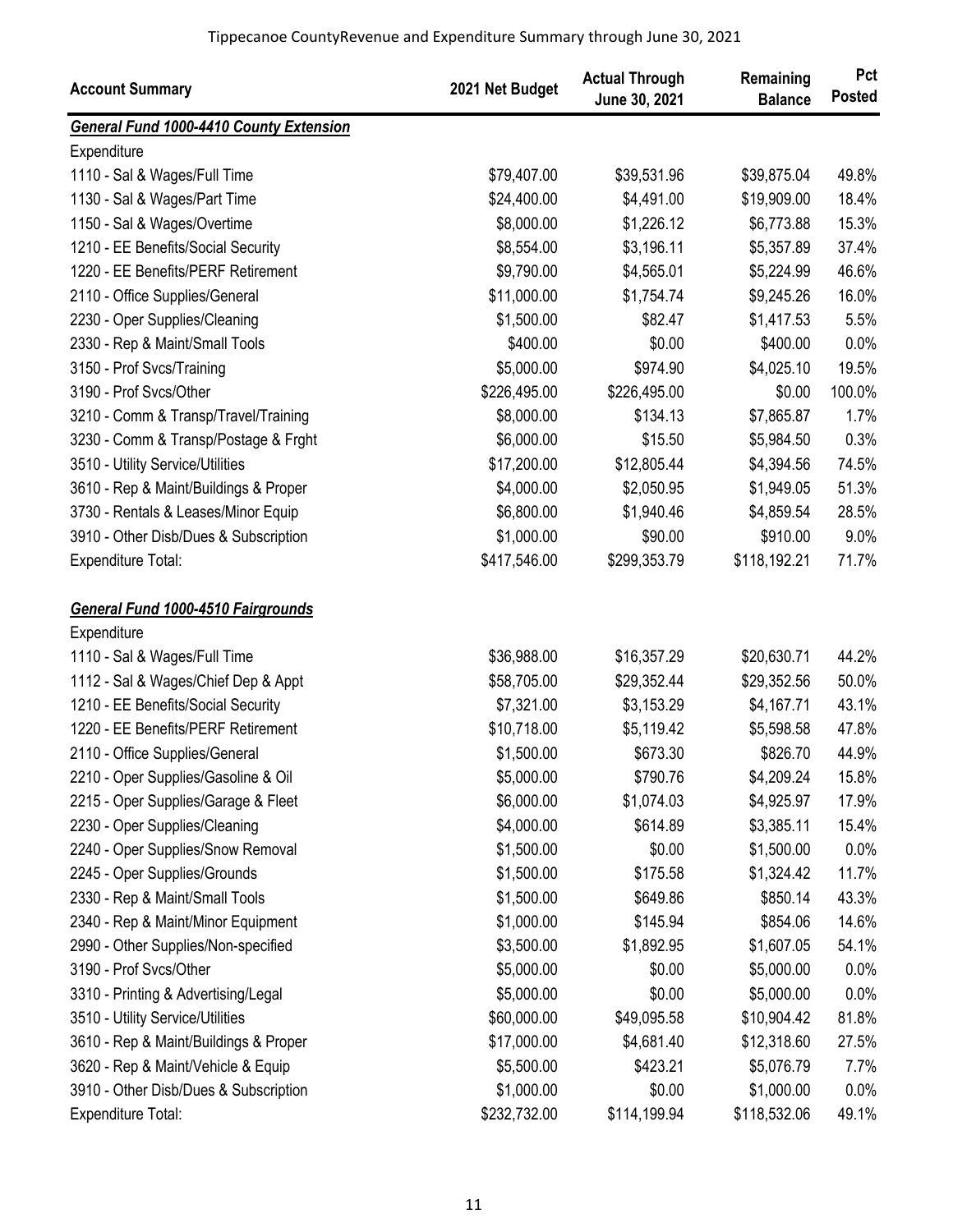| <b>Account Summary</b>                             | 2021 Net Budget | <b>Actual Through</b><br>June 30, 2021 | Remaining<br><b>Balance</b> | Pct<br><b>Posted</b> |
|----------------------------------------------------|-----------------|----------------------------------------|-----------------------------|----------------------|
| <b>County General 1000-5010 Coroner</b>            |                 |                                        |                             |                      |
| Expenditure                                        |                 |                                        |                             |                      |
| 1110 - Sal & Wages/Full Time                       | \$43,786.00     | \$19,979.96                            | \$23,806.04                 | 45.6%                |
| 1111 - Sal & Wages/Elected Official                | \$31,496.00     | \$16,860.44                            | \$14,635.56                 | 53.5%                |
| 1130 - Sal & Wages/Part Time                       | \$71,000.00     | \$30,827.76                            | \$40,172.24                 | 43.4%                |
| 1190 - Sal & Wages/Other Wages                     | \$45,000.00     | \$37,159.38                            | \$7,840.62                  | 82.6%                |
| 1210 - EE Benefits/Social Security                 | \$14,634.00     | \$7,784.97                             | \$6,849.03                  | 53.2%                |
| 1220 - EE Benefits/PERF Retirement                 | \$8,432.00      | \$4,001.53                             | \$4,430.47                  | 47.5%                |
| 2110 - Office Supplies/General                     | \$3,201.00      | \$1,775.61                             | \$1,425.39                  | 55.5%                |
| 2220 - Oper Supplies/Inst'l or Med                 | \$37,381.00     | \$14,370.99                            | \$23,010.01                 | 38.4%                |
| 3145 - Prof Svcs/Hlth & Med Prof                   | \$50,000.00     | \$5,201.35                             | \$44,798.65                 | 10.4%                |
| 3146 - Prof Svcs/Autopsies                         | \$290,542.00    | \$204,492.50                           | \$86,049.50                 | 70.4%                |
| 3147 - Prof Svcs/Body Transfer                     | \$55,280.00     | \$43,200.00                            | \$12,080.00                 | 78.1%                |
| 3190 - Prof Svcs/Other                             | \$58.00         | \$0.00                                 | \$58.00                     | 0.0%                 |
| 3210 - Comm & Transp/Travel/Training               | \$20,041.00     | \$5,241.24                             | \$14,799.76                 | 26.2%                |
| 3510 - Utility Service/Utilities                   | \$1,862.00      | \$58.00                                | \$1,804.00                  | 3.1%                 |
| 3910 - Other Disb/Dues & Subscription              | \$2,179.00      | \$620.88                               | \$1,558.12                  | 28.5%                |
| Expenditure Total:                                 | \$674,892.00    | \$391,574.61                           | \$283,317.39                | 58.0%                |
| <b>General Fund 1000-5210 Emergency Management</b> |                 |                                        |                             |                      |
| Expenditure                                        |                 |                                        |                             |                      |
| 1110 - Sal & Wages/Full Time                       | \$145,068.00    | \$72,534.15                            | \$72,533.85                 | 50.0%                |
| 1112 - Sal & Wages/Chief Dep & Appt                | \$67,110.00     | \$33,554.95                            | \$33,555.05                 | 50.0%                |
| 1150 - Sal & Wages/Overtime                        | \$2,000.00      | \$0.00                                 | \$2,000.00                  | 0.0%                 |
| 1210 - EE Benefits/Social Security                 | \$16,385.00     | \$7,598.78                             | \$8,786.22                  | 46.4%                |
| 1220 - EE Benefits/PERF Retirement                 | \$23,988.00     | \$11,882.00                            | \$12,106.00                 | 49.5%                |
| 2110 - Office Supplies/General                     | \$1,314.00      | \$532.50                               | \$781.50                    | 40.5%                |
| 2210 - Oper Supplies/Gasoline & Oil                | \$8,200.00      | \$2,038.29                             | \$6,161.71                  | 24.9%                |
| 2220 - Oper Supplies/Inst'l or Med                 | \$1,024.00      | \$224.50                               | \$799.50                    | 21.9%                |
| 2340 - Rep & Maint/Minor Equipment                 | \$13,476.00     | \$6,981.15                             | \$6,494.85                  | 51.8%                |
| 3145 - Prof Svcs/Hlth & Med Prof                   | \$1,914.00      | \$0.00                                 | \$1,914.00                  | 0.0%                 |
| 3210 - Comm & Transp/Travel/Training               | \$1,200.00      | \$0.00                                 | \$1,200.00                  | 0.0%                 |
| 3510 - Utility Service/Utilities                   | \$10,340.00     | \$5,135.56                             | \$5,204.44                  | 49.7%                |
| 3620 - Rep & Maint/Vehicle & Equip                 | \$12,905.00     | \$2,265.02                             | \$10,639.98                 | 17.6%                |
| 3910 - Other Disb/Dues & Subscription              | \$5,650.00      | \$150.00                               | \$5,500.00                  | 2.7%                 |
| Expenditure Total:                                 | \$310,574.00    | \$142,896.90                           | \$167,677.10                | 46.0%                |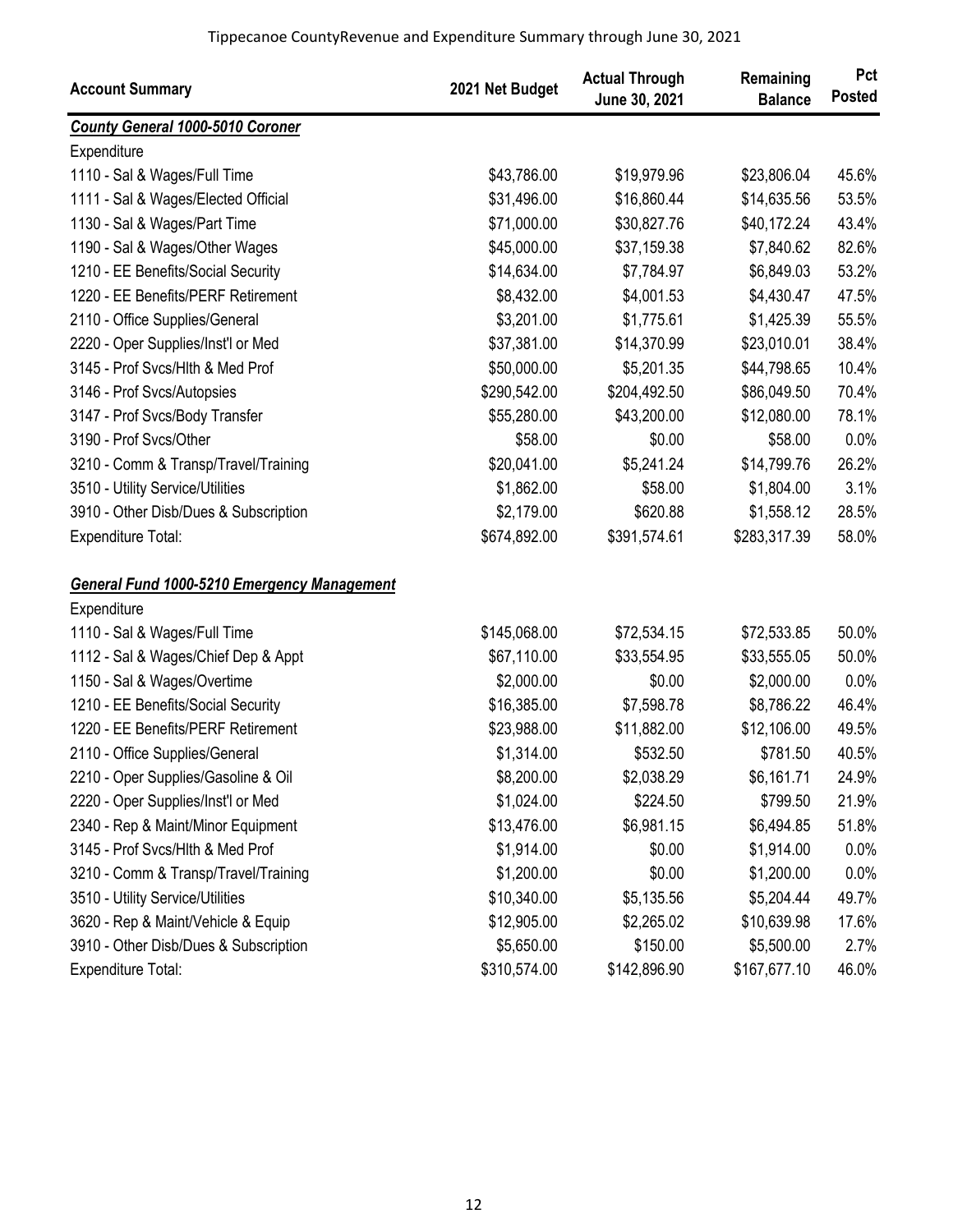| <b>Account Summary</b>                | 2021 Net Budget | <b>Actual Through</b><br>June 30, 2021 | Remaining<br><b>Balance</b> | Pct<br><b>Posted</b> |
|---------------------------------------|-----------------|----------------------------------------|-----------------------------|----------------------|
| General Fund 1000-5410 Sheriff        |                 |                                        |                             |                      |
| Expenditure                           |                 |                                        |                             |                      |
| 1110 - Sal & Wages/Full Time          | \$4,467,260.00  | \$2,111,097.90                         | \$2,356,162.10              | 47.3%                |
| 1111 - Sal & Wages/Elected Official   | \$140,513.00    | \$70,256.55                            | \$70,256.45                 | 50.0%                |
| 1112 - Sal & Wages/Chief Dep & Appt   | \$78,885.00     | \$39,442.52                            | \$39,442.48                 | 50.0%                |
| 1115 - Sal & Wages/Merit Deputies     | \$3,574,151.00  | \$1,723,926.11                         | \$1,850,224.89              | 48.2%                |
| 1130 - Sal & Wages/Part Time          | \$60,000.00     | \$0.00                                 | \$60,000.00                 | 0.0%                 |
| 1132 - Sal & Wages/Board Members      | \$3,000.00      | \$1,000.00                             | \$2,000.00                  | 33.3%                |
| 1150 - Sal & Wages/Overtime           | \$200,000.00    | \$161,123.17                           | \$38,876.83                 | 80.6%                |
| 1160 - Sal & Wages/Additional Pay     | \$45,000.00     | \$0.00                                 | \$45,000.00                 | 0.0%                 |
| 1210 - EE Benefits/Social Security    | \$655,514.00    | \$295,656.33                           | \$359,857.67                | 45.1%                |
| 1220 - EE Benefits/PERF Retirement    | \$511,534.00    | \$243,297.59                           | \$268,236.41                | 47.6%                |
| 1221 - EE Benefits/Sheriff Retirement | \$1,093,110.00  | \$0.00                                 | \$1,093,110.00              | 0.0%                 |
| 2110 - Office Supplies/General        | \$32,000.00     | \$15,809.52                            | \$16,190.48                 | 49.4%                |
| 2215 - Oper Supplies/Garage & Fleet   | \$300,000.00    | \$125,935.11                           | \$174,064.89                | 42.0%                |
| 2220 - Oper Supplies/Inst'l or Med    | \$125,000.00    | \$37,720.90                            | \$87,279.10                 | 30.2%                |
| 2230 - Oper Supplies/Cleaning         | \$5,600.00      | \$1,307.62                             | \$4,292.38                  | 23.4%                |
| 2250 - Oper Supplies/Food             | \$658,817.00    | \$281,277.17                           | \$377,539.83                | 42.7%                |
| 2990 - Other Supplies/Non-specified   | \$38,672.00     | \$32,776.21                            | \$5,895.79                  | 84.8%                |
| 3145 - Prof Svcs/Hlth & Med Prof      | \$258,228.00    | \$66,311.90                            | \$191,916.10                | 25.7%                |
| 3150 - Prof Svcs/Training             | \$30,000.00     | \$21,704.05                            | \$8,295.95                  | 72.3%                |
| 3190 - Prof Svcs/Other                | \$894,000.00    | \$372,500.00                           | \$521,500.00                | 41.7%                |
| 3210 - Comm & Transp/Travel/Training  | \$13,000.00     | \$2,837.50                             | \$10,162.50                 | 21.8%                |
| 3230 - Comm & Transp/Postage & Frght  | \$1,000.00      | \$0.00                                 | \$1,000.00                  | 0.0%                 |
| 3510 - Utility Service/Utilities      | \$38,588.00     | \$8,993.75                             | \$29,594.25                 | 23.3%                |
| 3610 - Rep & Maint/Buildings & Proper | \$187,330.00    | \$64,557.01                            | \$122,772.99                | 34.5%                |
| 3620 - Rep & Maint/Vehicle & Equip    | \$30,000.00     | \$3,138.00                             | \$26,862.00                 | 10.5%                |
| Expenditure Total:                    | \$13,441,202.00 | \$5,680,668.91                         | \$7,760,533.09              | 42.3%                |
| General Fund 1000-5420 Jail           |                 |                                        |                             |                      |
| Expenditure                           |                 |                                        |                             |                      |
| 2110 - Office Supplies/General        | \$175,000.00    | \$82,051.39                            | \$92,948.61                 | 46.9%                |
| 2220 - Oper Supplies/Inst'l or Med    | \$10,500.00     | \$490.98                               | \$10,009.02                 | 4.7%                 |
| 3510 - Utility Service/Utilities      | \$441,000.00    | \$168,590.30                           | \$272,409.70                | 38.2%                |
| Expenditure Total:                    | \$626,500.00    | \$251,132.67                           | \$375,367.33                | 40.1%                |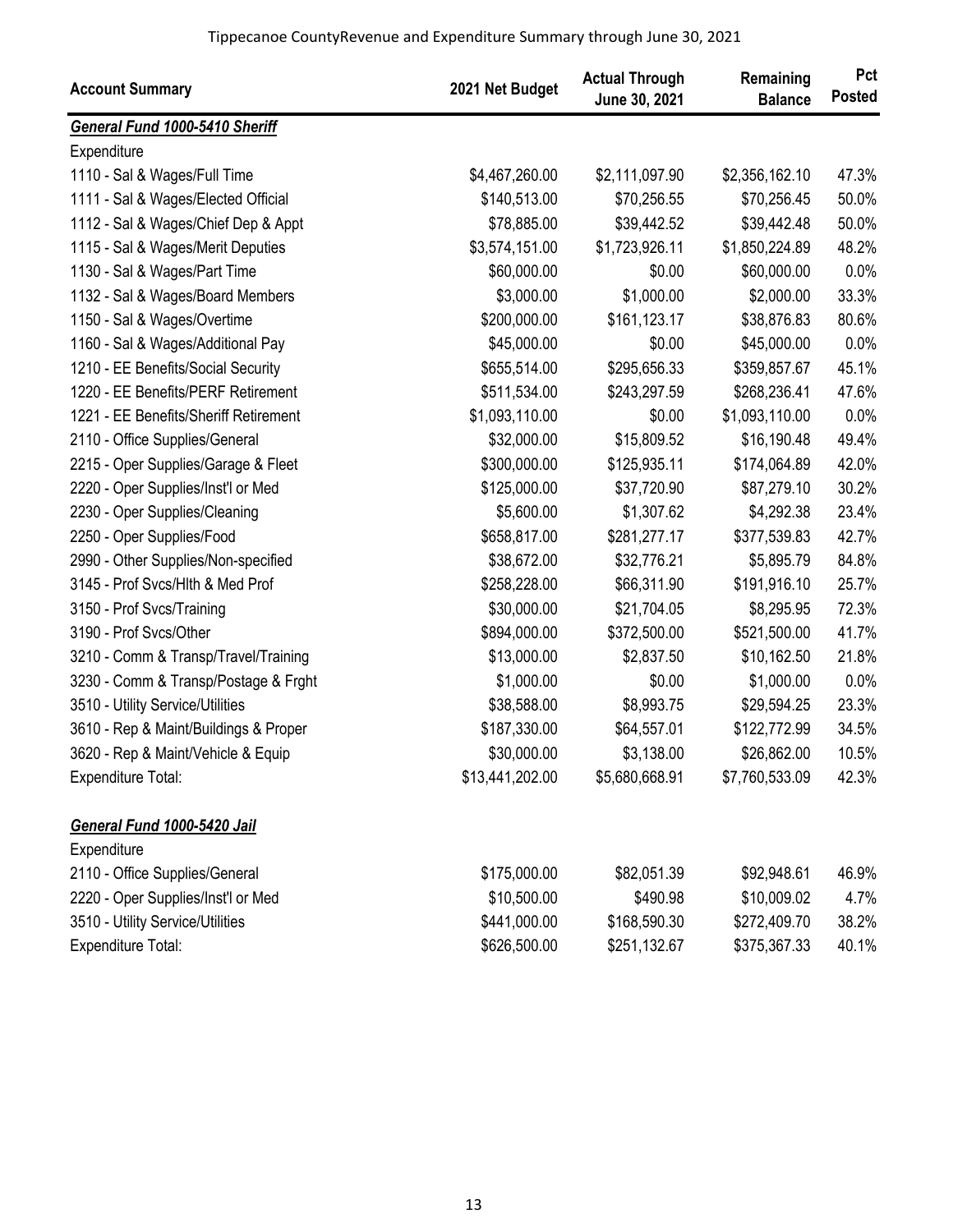| <b>Account Summary</b>                              | 2021 Net Budget | <b>Actual Through</b><br>June 30, 2021 | Remaining<br><b>Balance</b> | Pct<br><b>Posted</b> |
|-----------------------------------------------------|-----------------|----------------------------------------|-----------------------------|----------------------|
| <b>General Fund 1000-5510 Community Corrections</b> |                 |                                        |                             |                      |
| Expenditure                                         |                 |                                        |                             |                      |
| 1110 - Sal & Wages/Full Time                        | \$127,362.00    | \$62,945.24                            | \$64,416.76                 | 49.4%                |
| 1130 - Sal & Wages/Part Time                        | \$30,160.00     | \$14,065.00                            | \$16,095.00                 | 46.6%                |
| 1150 - Sal & Wages/Overtime                         | \$5,500.00      | \$4,558.00                             | \$942.00                    | 82.9%                |
| 1210 - EE Benefits/Social Security                  | \$12,472.00     | \$5,888.67                             | \$6,583.33                  | 47.2%                |
| 1220 - EE Benefits/PERF Retirement                  | \$14,881.00     | \$7,560.34                             | \$7,320.66                  | 50.8%                |
| 2230 - Oper Supplies/Cleaning                       | \$2,255.00      | \$2,255.94                             | $-$0.94$                    | 100.0%               |
| 2250 - Oper Supplies/Food                           | \$45,020.00     | \$14,559.00                            | \$30,461.00                 | 32.3%                |
| 2340 - Rep & Maint/Minor Equipment                  | \$3,000.00      | \$1,597.32                             | \$1,402.68                  | 53.2%                |
| 2990 - Other Supplies/Non-specified                 | \$25,405.00     | \$15,706.43                            | \$9,698.57                  | 61.8%                |
| 3110 - Prof Svcs/Legal                              | \$15,632.00     | \$15,631.50                            | \$0.50                      | 100.0%               |
| 3190 - Prof Svcs/Other                              | \$150,010.00    | \$42,745.30                            | \$107,264.70                | 28.5%                |
| 3210 - Comm & Transp/Travel/Training                | \$5,000.00      | \$2,148.87                             | \$2,851.13                  | 43.0%                |
| 3510 - Utility Service/Utilities                    | \$15,004.00     | \$15,003.46                            | \$0.54                      | 100.0%               |
| 3610 - Rep & Maint/Buildings & Proper               | \$10,000.00     | \$0.00                                 | \$10,000.00                 | 0.0%                 |
| 3620 - Rep & Maint/Vehicle & Equip                  | \$7,000.00      | \$2,470.81                             | \$4,529.19                  | 35.3%                |
| Expenditure Total:                                  | \$468,701.00    | \$207,135.88                           | \$261,565.12                | 44.2%                |
| General Fund 1000-5810 Clerk                        |                 |                                        |                             |                      |
| Expenditure                                         |                 |                                        |                             |                      |
| 1110 - Sal & Wages/Full Time                        | \$1,119,703.00  | \$440,558.55                           | \$679,144.45                | 39.3%                |
| 1111 - Sal & Wages/Elected Official                 | \$71,838.00     | \$35,919.00                            | \$35,919.00                 | 50.0%                |
| 1112 - Sal & Wages/Chief Dep & Appt                 | \$54,427.00     | \$27,213.55                            | \$27,213.45                 | 50.0%                |
| 1130 - Sal & Wages/Part Time                        | \$30,000.00     | \$7,345.50                             | \$22,654.50                 | 24.5%                |
| 1210 - EE Benefits/Social Security                  | \$97,612.00     | \$36,443.89                            | \$61,168.11                 | 37.3%                |
| 1220 - EE Benefits/PERF Retirement                  | \$139,549.00    | \$55,865.60                            | \$83,683.40                 | 40.0%                |
| 2110 - Office Supplies/General                      | \$7,200.00      | \$1,099.95                             | \$6,100.05                  | 15.3%                |
| 2120 - Office Supplies/Forms                        | \$7,200.00      | \$2,522.97                             | \$4,677.03                  | 35.0%                |
| 3190 - Prof Svcs/Other                              | \$10,000.00     | \$1,065.74                             | \$8,934.26                  | 10.7%                |
| 3210 - Comm & Transp/Travel/Training                | \$1,000.00      | \$297.81                               | \$702.19                    | 29.8%                |
| 3230 - Comm & Transp/Postage & Frght                | \$250.00        | \$81.66                                | \$168.34                    | 32.7%                |
| 3240 - Comm & Transp/Software                       | \$1,000.00      | \$0.00                                 | \$1,000.00                  | 0.0%                 |
| 3620 - Rep & Maint/Vehicle & Equip                  | \$1,000.00      | \$0.00                                 | \$1,000.00                  | 0.0%                 |
| 3910 - Other Disb/Dues & Subscription               | \$1,000.00      | \$500.00                               | \$500.00                    | 50.0%                |
| 4510 - Machinery & Equipment/General                | \$2,000.00      | \$0.00                                 | \$2,000.00                  | 0.0%                 |
| <b>Expenditure Total:</b>                           | \$1,543,779.00  | \$608,914.22                           | \$934,864.78                | 39.4%                |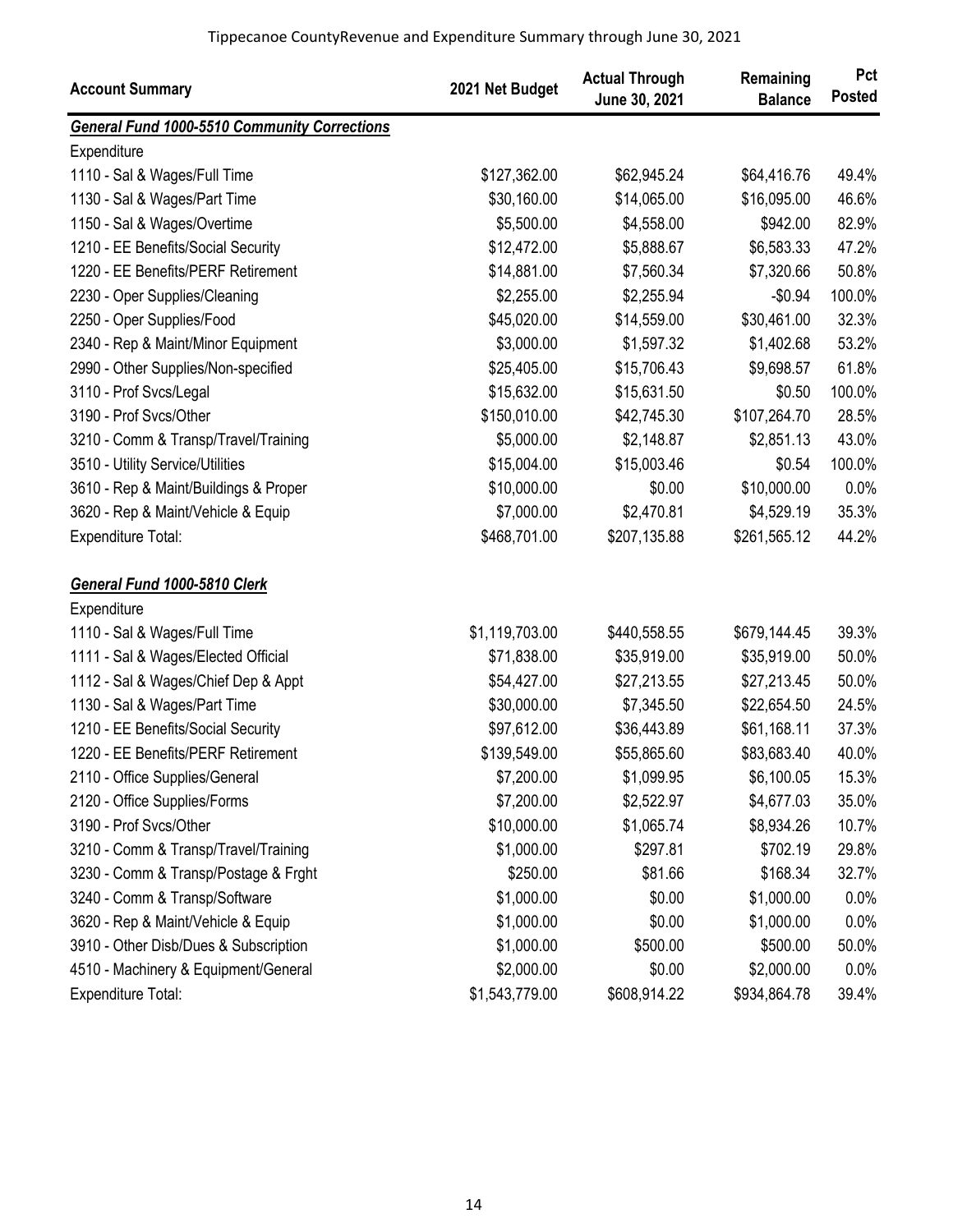| <b>Account Summary</b>                        | 2021 Net Budget | <b>Actual Through</b><br>June 30, 2021 | Remaining<br><b>Balance</b> | Pct<br><b>Posted</b> |
|-----------------------------------------------|-----------------|----------------------------------------|-----------------------------|----------------------|
| General Fund 1000-5910 Prosecutor             |                 |                                        |                             |                      |
| Expenditure                                   |                 |                                        |                             |                      |
| 1110 - Sal & Wages/Full Time                  | \$2,527,020.00  | \$1,174,273.03                         | \$1,352,746.97              | 46.5%                |
| 1130 - Sal & Wages/Part Time                  | \$70,000.00     | \$22,725.00                            | \$47,275.00                 | 32.5%                |
| 1210 - EE Benefits/Social Security            | \$198,673.00    | \$87,719.30                            | \$110,953.70                | 44.2%                |
| 1220 - EE Benefits/PERF Retirement            | \$290,867.00    | \$130,669.87                           | \$160,197.13                | 44.9%                |
| <b>Expenditure Total:</b>                     | \$3,086,560.00  | \$1,415,387.20                         | \$1,671,172.80              | 45.9%                |
| General Fund 1000-5920 Prosecutor IV-D        |                 |                                        |                             |                      |
| Expenditure                                   |                 |                                        |                             |                      |
| 1110 - Sal & Wages/Full Time                  | \$732,329.00    | \$317,674.92                           | \$414,654.08                | 43.4%                |
| 1130 - Sal & Wages/Part Time                  | \$9,000.00      | \$6,537.50                             | \$2,462.50                  | 72.6%                |
| 1210 - EE Benefits/Social Security            | \$56,712.00     | \$22,784.51                            | \$33,927.49                 | 40.2%                |
| 1220 - EE Benefits/PERF Retirement            | \$83,029.00     | \$35,579.94                            | \$47,449.06                 | 42.9%                |
| Expenditure Total:                            | \$881,070.00    | \$382,576.87                           | \$498,493.13                | 43.4%                |
| <b>General Fund 1000-6010 Ancillary Court</b> |                 |                                        |                             |                      |
| Expenditure                                   |                 |                                        |                             |                      |
| 1110 - Sal & Wages/Full Time                  | \$103,239.00    | \$51,619.49                            | \$51,619.51                 | 50.0%                |
| 1210 - EE Benefits/Social Security            | \$7,898.00      | \$3,758.47                             | \$4,139.53                  | 47.6%                |
| 1220 - EE Benefits/PERF Retirement            | \$11,563.00     | \$5,781.36                             | \$5,781.64                  | 50.0%                |
| 2110 - Office Supplies/General                | \$616.00        | \$400.94                               | \$215.06                    | 65.1%                |
| 3170 - Prof Svcs/Translator                   | \$1,000.00      | \$0.00                                 | \$1,000.00                  | 0.0%                 |
| <b>Expenditure Total:</b>                     | \$124,316.00    | \$61,560.26                            | \$62,755.74                 | 49.5%                |
| General Fund 1000-6310 Public Defender        |                 |                                        |                             |                      |
| Expenditure                                   |                 |                                        |                             |                      |
| 1110 - Sal & Wages/Full Time                  | \$728,261.00    | \$361,298.41                           | \$366,962.59                | 49.6%                |
| 1112 - Sal & Wages/Chief Dep & Appt           | \$273,219.00    | \$136,609.59                           | \$136,609.41                | 50.0%                |
| 1113 - Sal & Wages/Benefit Elig PT            | \$1,451,313.00  | \$718,223.36                           | \$733,089.64                | 49.5%                |
| 1130 - Sal & Wages/Part Time                  | \$98,000.00     | \$29,367.75                            | \$68,632.25                 | 30.0%                |
| 1210 - EE Benefits/Social Security            | \$195,136.00    | \$90,450.85                            | \$104,685.15                | 46.4%                |
| 1220 - EE Benefits/PERF Retirement            | \$112,166.00    | \$55,765.73                            | \$56,400.27                 | 49.7%                |
| 2110 - Office Supplies/General                | \$12,500.00     | \$1,483.20                             | \$11,016.80                 | 11.9%                |
| 3110 - Prof Svcs/Legal                        | \$107,147.00    | \$49,109.39                            | \$58,037.61                 | 45.8%                |
| 3150 - Prof Svcs/Training                     | \$3,000.00      | \$0.00                                 | \$3,000.00                  | 0.0%                 |
| 3190 - Prof Svcs/Other                        | \$350,000.00    | \$204,056.03                           | \$145,943.97                | 58.3%                |
| 3210 - Comm & Transp/Travel/Training          | \$10,000.00     | \$394.10                               | \$9,605.90                  | 3.9%                 |
| 3510 - Utility Service/Utilities              | \$140.00        | \$61.50                                | \$78.50                     | 43.9%                |
| 3910 - Other Disb/Dues & Subscription         | \$27,360.00     | \$10,054.81                            | \$17,305.19                 | 36.8%                |
| Expenditure Total:                            | \$3,368,242.00  | \$1,656,874.72                         | \$1,711,367.28              | 49.2%                |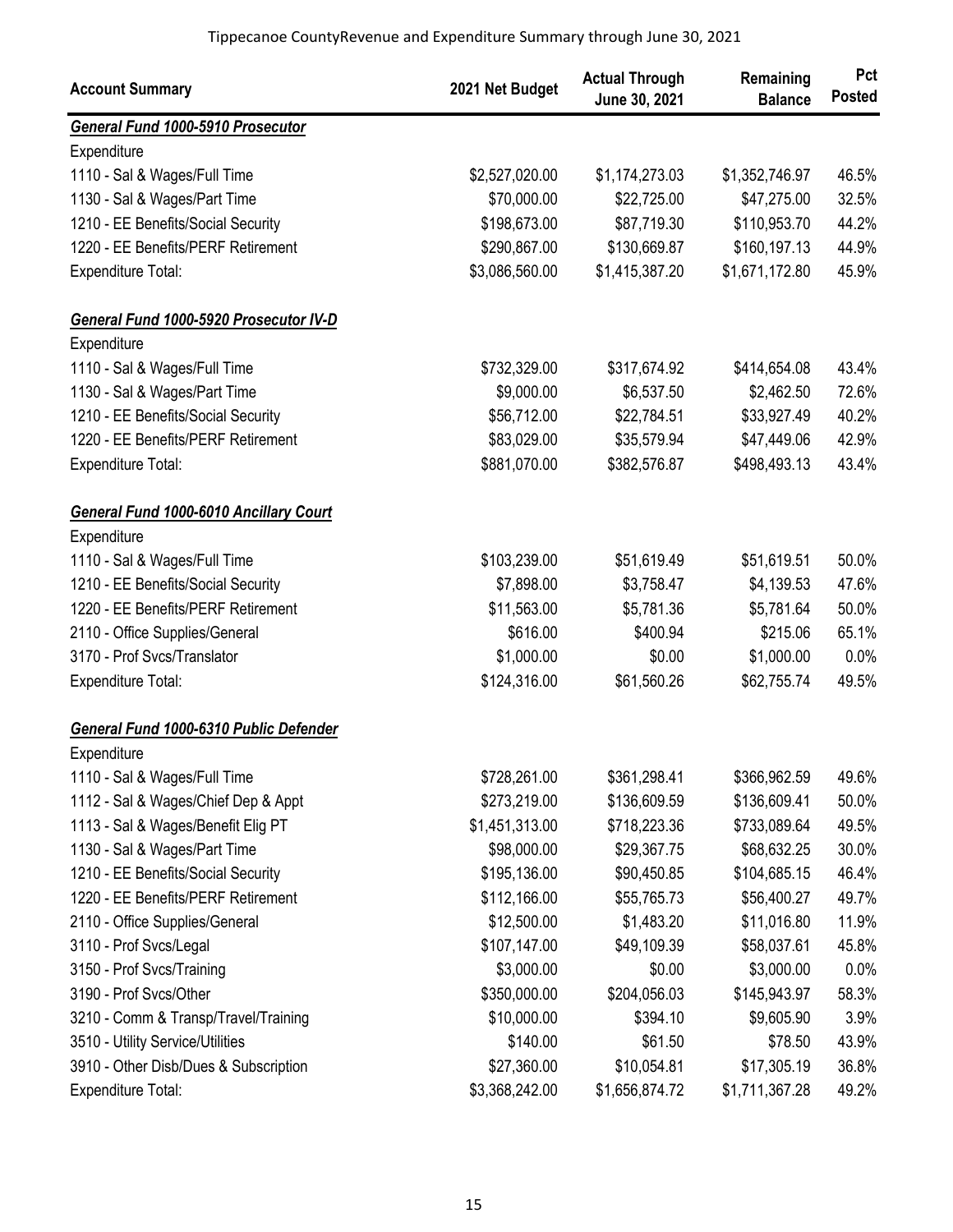| <b>Account Summary</b>                 | 2021 Net Budget | <b>Actual Through</b><br>June 30, 2021 | Remaining<br><b>Balance</b> | Pct<br><b>Posted</b> |
|----------------------------------------|-----------------|----------------------------------------|-----------------------------|----------------------|
| General Fund 1000-6410 Probation       |                 |                                        |                             |                      |
| Expenditure                            |                 |                                        |                             |                      |
| 1110 - Sal & Wages/Full Time           | \$1,568,060.00  | \$777,796.95                           | \$790,263.05                | 49.6%                |
| 1112 - Sal & Wages/Chief Dep & Appt    | \$81,833.00     | \$40,916.46                            | \$40,916.54                 | 50.0%                |
| 1130 - Sal & Wages/Part Time           | \$52,000.00     | \$4,890.88                             | \$47,109.12                 | 9.4%                 |
| 1210 - EE Benefits/Social Security     | \$130,195.00    | \$58,751.19                            | \$71,443.81                 | 45.1%                |
| 1220 - EE Benefits/PERF Retirement     | \$184,789.00    | \$90,754.48                            | \$94,034.52                 | 49.1%                |
| Expenditure Total:                     | \$2,016,877.00  | \$973,109.96                           | \$1,043,767.04              | 48.2%                |
| General Fund 1000-6510 Magistrate      |                 |                                        |                             |                      |
| Expenditure                            |                 |                                        |                             |                      |
| 1110 - Sal & Wages/Full Time           | \$98,846.00     | \$49,422.88                            | \$49,423.12                 | 50.0%                |
| 1150 - Sal & Wages/Overtime            | \$2,000.00      | \$0.00                                 | \$2,000.00                  | 0.0%                 |
| 1210 - EE Benefits/Social Security     | \$7,665.00      | \$3,499.10                             | \$4,165.90                  | 45.7%                |
| 1220 - EE Benefits/PERF Retirement     | \$11,295.00     | \$5,535.40                             | \$5,759.60                  | 49.0%                |
| 2110 - Office Supplies/General         | \$800.00        | \$708.10                               | \$91.90                     | 88.5%                |
| 3210 - Comm & Transp/Travel/Training   | \$800.00        | \$0.00                                 | \$800.00                    | 0.0%                 |
| 3910 - Other Disb/Dues & Subscription  | \$800.00        | \$716.31                               | \$83.69                     | 89.5%                |
| Expenditure Total:                     | \$122,206.00    | \$59,881.79                            | \$62,324.21                 | 49.0%                |
| General Fund 1000-6520 IV-D Magistrate |                 |                                        |                             |                      |
| Expenditure                            |                 |                                        |                             |                      |
| 1110 - Sal & Wages/Full Time           | \$49,423.00     | \$24,711.44                            | \$24,711.56                 | 50.0%                |
| 1112 - Sal & Wages/Chief Dep & Appt    | \$65,700.00     | \$33,941.70                            | \$31,758.30                 | 51.7%                |
| 1130 - Sal & Wages/Part Time           | \$20,000.00     | \$10,017.00                            | \$9,983.00                  | 50.1%                |
| 1210 - EE Benefits/Social Security     | \$10,431.00     | \$5,006.47                             | \$5,424.53                  | 48.0%                |
| 1220 - EE Benefits/PERF Retirement     | \$5,536.00      | \$2,767.70                             | \$2,768.30                  | 50.0%                |
| 2110 - Office Supplies/General         | \$300.00        | \$134.03                               | \$165.97                    | 44.7%                |
| 3160 - Prof Svcs/Judge Pro-Tem         | \$250.00        | \$175.00                               | \$75.00                     | 70.0%                |
| 3210 - Comm & Transp/Travel/Training   | \$600.00        | \$100.00                               | \$500.00                    | 16.7%                |
| 3910 - Other Disb/Dues & Subscription  | \$500.00        | \$195.00                               | \$305.00                    | 39.0%                |
| Expenditure Total:                     | \$152,740.00    | \$77,048.34                            | \$75,691.66                 | 50.4%                |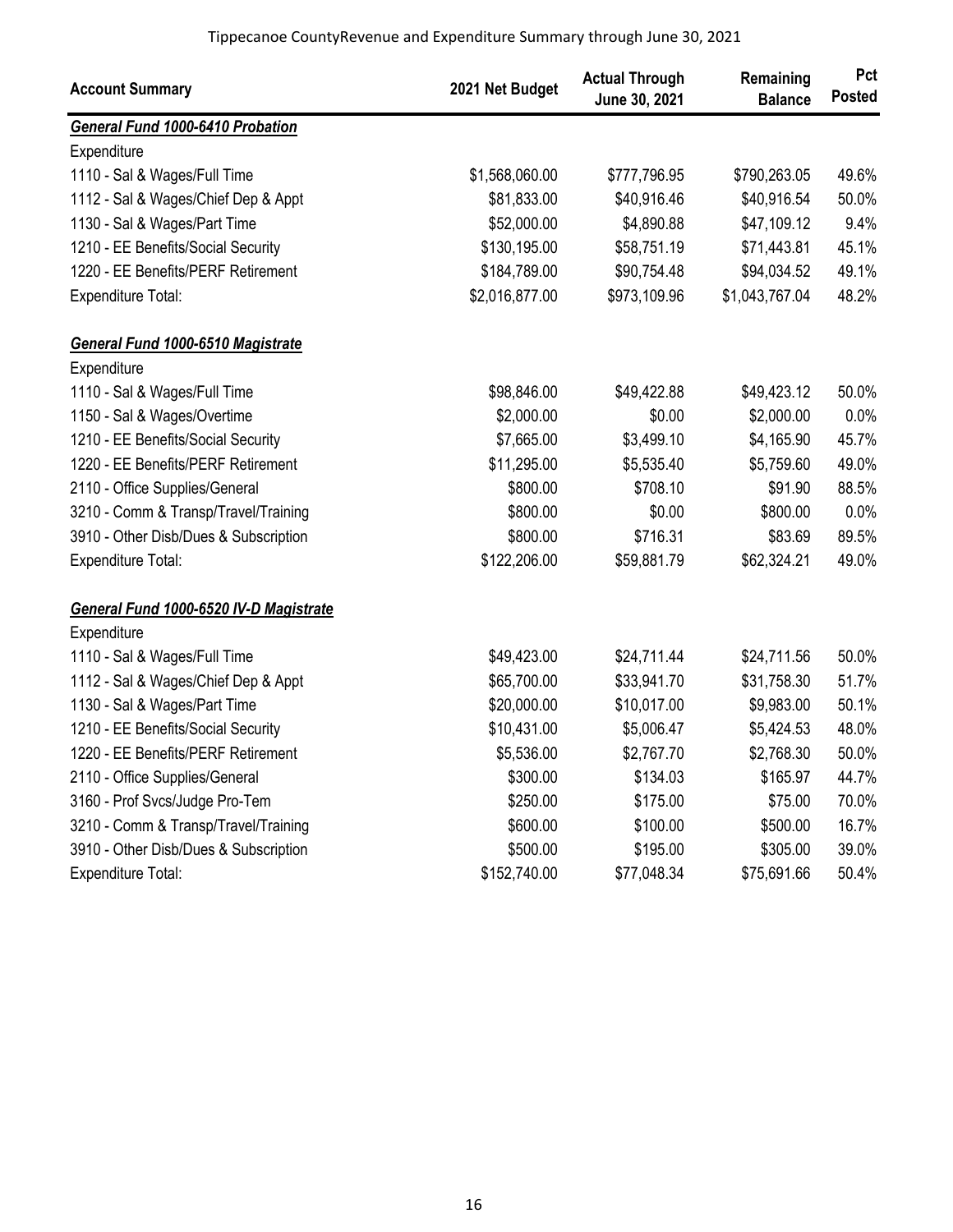| <b>Account Summary</b>                      | 2021 Net Budget | <b>Actual Through</b><br>June 30, 2021 | Remaining<br><b>Balance</b> | Pct<br><b>Posted</b> |
|---------------------------------------------|-----------------|----------------------------------------|-----------------------------|----------------------|
| <b>General Fund 1000-7010 Circuit Court</b> |                 |                                        |                             |                      |
| Expenditure                                 |                 |                                        |                             |                      |
| 1110 - Sal & Wages/Full Time                | \$151,751.00    | \$75,875.54                            | \$75,875.46                 | 50.0%                |
| 1210 - EE Benefits/Social Security          | \$11,609.00     | \$5,276.36                             | \$6,332.64                  | 45.5%                |
| 1220 - EE Benefits/PERF Retirement          | \$16,997.00     | \$8,498.10                             | \$8,498.90                  | 50.0%                |
| 2110 - Office Supplies/General              | \$1,440.00      | \$708.77                               | \$731.23                    | 49.2%                |
| 3115 - Prof Svcs/Pauper Atty                | \$40,000.00     | \$6,462.70                             | \$33,537.30                 | 16.2%                |
| 3160 - Prof Svcs/Judge Pro-Tem              | \$500.00        | \$50.00                                | \$450.00                    | 10.0%                |
| 3190 - Prof Svcs/Other                      | \$4,000.00      | \$0.00                                 | \$4,000.00                  | 0.0%                 |
| 3210 - Comm & Transp/Travel/Training        | \$250.00        | \$0.00                                 | \$250.00                    | 0.0%                 |
| 3910 - Other Disb/Dues & Subscription       | \$2,000.00      | \$0.00                                 | \$2,000.00                  | 0.0%                 |
| 3950 - Other Disb/Jury Expense              | \$23,000.00     | \$11,650.07                            | \$11,349.93                 | 50.7%                |
| Expenditure Total:                          | \$251,547.00    | \$108,521.54                           | \$143,025.46                | 43.1%                |
| General Fund 1000-7101 Superior Court 1     |                 |                                        |                             |                      |
| Expenditure                                 |                 |                                        |                             |                      |
| 1110 - Sal & Wages/Full Time                | \$93,288.00     | \$46,644.00                            | \$46,644.00                 | 50.0%                |
| 1113 - Sal & Wages/Benefit Elig PT          | \$35,007.00     | \$17,399.10                            | \$17,607.90                 | 49.7%                |
| 1150 - Sal & Wages/Overtime                 | \$3,000.00      | \$731.13                               | \$2,268.87                  | 24.4%                |
| 1210 - EE Benefits/Social Security          | \$10,045.00     | \$4,451.63                             | \$5,593.37                  | 44.3%                |
| 1220 - EE Benefits/PERF Retirement          | \$10,785.00     | \$5,306.06                             | \$5,478.94                  | 49.2%                |
| 2110 - Office Supplies/General              | \$1,000.00      | \$242.92                               | \$757.08                    | 24.3%                |
| 2130 - Office Supplies/Printing             | \$300.00        | \$0.00                                 | \$300.00                    | 0.0%                 |
| 3115 - Prof Svcs/Pauper Atty                | \$50,000.00     | \$9,164.87                             | \$40,835.13                 | 18.3%                |
| 3140 - Prof Svcs/Counselng Consults         | \$2,000.00      | \$480.00                               | \$1,520.00                  | 24.0%                |
| 3160 - Prof Svcs/Judge Pro-Tem              | \$300.00        | \$0.00                                 | \$300.00                    | 0.0%                 |
| 3190 - Prof Svcs/Other                      | \$1,500.00      | \$0.00                                 | \$1,500.00                  | 0.0%                 |
| 3210 - Comm & Transp/Travel/Training        | \$500.00        | \$28.08                                | \$471.92                    | 5.6%                 |
| 3910 - Other Disb/Dues & Subscription       | \$1,075.00      | \$939.31                               | \$135.69                    | 87.4%                |
| 3950 - Other Disb/Jury Expense              | \$14,925.00     | \$1,059.96                             | \$13,865.04                 | 7.1%                 |
| Expenditure Total:                          | \$223,725.00    | \$86,447.06                            | \$137,277.94                | 38.6%                |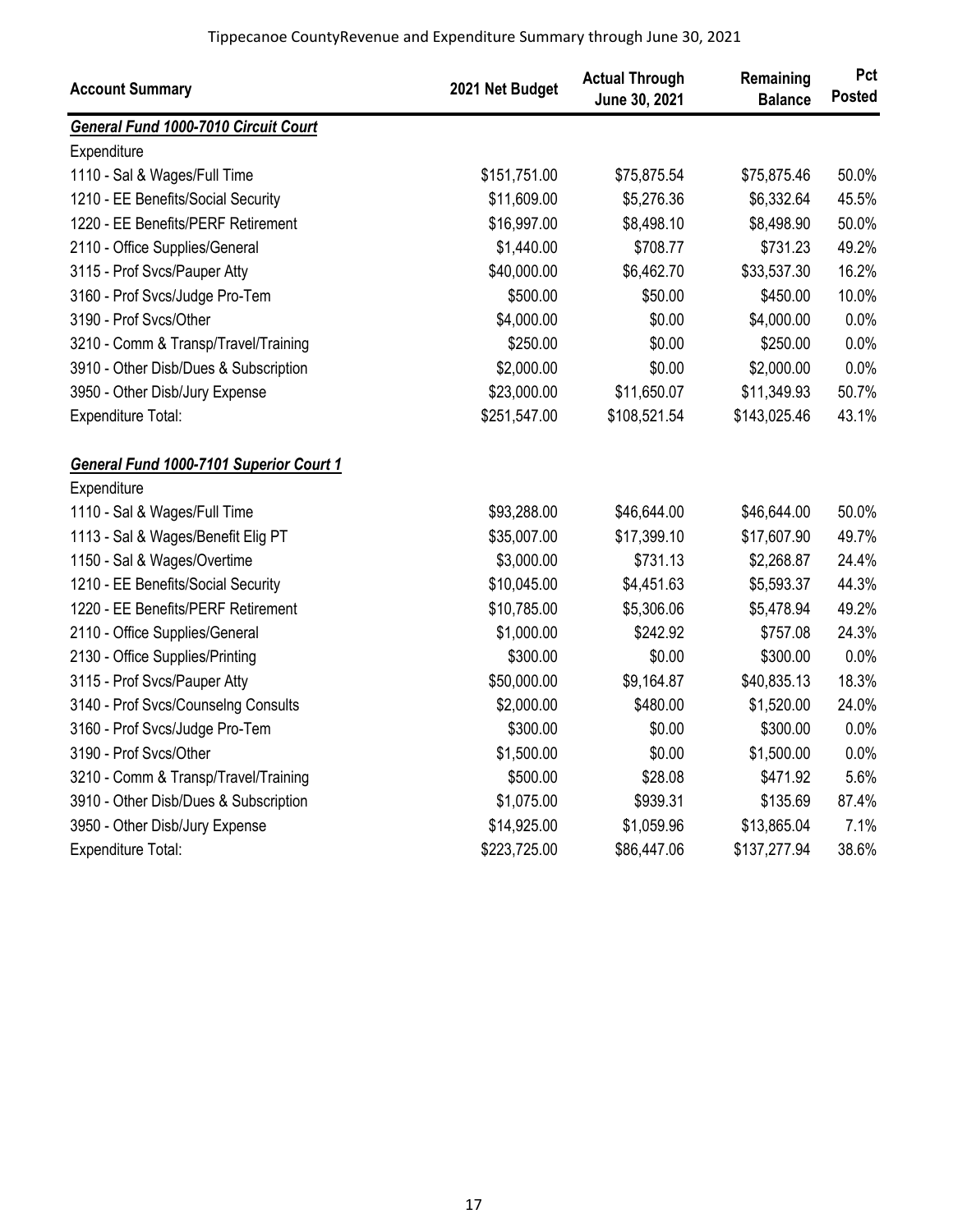| <b>Account Summary</b>                         | 2021 Net Budget | <b>Actual Through</b><br>June 30, 2021 | Remaining<br><b>Balance</b> | Pct<br><b>Posted</b> |
|------------------------------------------------|-----------------|----------------------------------------|-----------------------------|----------------------|
| <b>General Fund 1000-7102 Superior Court 2</b> |                 |                                        |                             |                      |
| Expenditure                                    |                 |                                        |                             |                      |
| 1110 - Sal & Wages/Full Time                   | \$96,167.00     | \$48,083.49                            | \$48,083.51                 | 50.0%                |
| 1113 - Sal & Wages/Benefit Elig PT             | \$35,217.00     | \$17,608.37                            | \$17,608.63                 | 50.0%                |
| 1150 - Sal & Wages/Overtime                    | \$3,000.00      | \$955.70                               | \$2,044.30                  | 31.9%                |
| 1210 - EE Benefits/Social Security             | \$10,281.00     | \$4,755.84                             | \$5,525.16                  | 46.3%                |
| 1220 - EE Benefits/PERF Retirement             | \$11,107.00     | \$5,469.66                             | \$5,637.34                  | 49.2%                |
| 2110 - Office Supplies/General                 | \$1,000.00      | \$218.14                               | \$781.86                    | 21.8%                |
| 3115 - Prof Svcs/Pauper Atty                   | \$35,000.00     | \$31,318.38                            | \$3,681.62                  | 89.5%                |
| 3145 - Prof Svcs/Hlth & Med Prof               | \$12,000.00     | \$7,591.00                             | \$4,409.00                  | 63.3%                |
| 3160 - Prof Svcs/Judge Pro-Tem                 | \$500.00        | \$25.00                                | \$475.00                    | 5.0%                 |
| 3165 - Prof Svcs/Transcriptionist              | \$76,050.00     | \$24,454.00                            | \$51,596.00                 | 32.2%                |
| 3190 - Prof Svcs/Other                         | \$250.00        | \$99.88                                | \$150.12                    | 40.0%                |
| 3210 - Comm & Transp/Travel/Training           | \$500.00        | \$0.00                                 | \$500.00                    | 0.0%                 |
| 3910 - Other Disb/Dues & Subscription          | \$2,500.00      | \$1,722.54                             | \$777.46                    | 68.9%                |
| 3950 - Other Disb/Jury Expense                 | \$10,000.00     | \$5,685.85                             | \$4,314.15                  | 56.9%                |
| <b>Expenditure Total:</b>                      | \$293,572.00    | \$147,987.85                           | \$145,584.15                | 50.4%                |
| General Fund 1000-7104 Superior Court 4        |                 |                                        |                             |                      |
| Expenditure                                    |                 |                                        |                             |                      |
| 1110 - Sal & Wages/Full Time                   | \$183,976.00    | \$89,502.32                            | \$94,473.68                 | 48.6%                |
| 1130 - Sal & Wages/Part Time                   | \$5,400.00      | \$0.00                                 | \$5,400.00                  | 0.0%                 |
| 1150 - Sal & Wages/Overtime                    | \$1,200.00      | \$0.00                                 | \$1,200.00                  | 0.0%                 |
| 1210 - EE Benefits/Social Security             | \$14,580.00     | \$6,389.49                             | \$8,190.51                  | 43.8%                |
| 1220 - EE Benefits/PERF Retirement             | \$21,345.00     | \$10,024.33                            | \$11,320.67                 | 47.0%                |
| 2110 - Office Supplies/General                 | \$1,250.00      | \$1,043.22                             | \$206.78                    | 83.5%                |
| 3115 - Prof Svcs/Pauper Atty                   | \$5,000.00      | \$0.00                                 | \$5,000.00                  | 0.0%                 |
| 3160 - Prof Svcs/Judge Pro-Tem                 | \$300.00        | \$0.00                                 | \$300.00                    | 0.0%                 |
| 3190 - Prof Svcs/Other                         | \$1,900.00      | \$0.00                                 | \$1,900.00                  | 0.0%                 |
| 3210 - Comm & Transp/Travel/Training           | \$1,000.00      | \$0.00                                 | \$1,000.00                  | 0.0%                 |
| 3910 - Other Disb/Dues & Subscription          | \$400.00        | \$212.99                               | \$187.01                    | 53.2%                |
| 3950 - Other Disb/Jury Expense                 | \$4,000.00      | \$1,637.62                             | \$2,362.38                  | 40.9%                |
| Expenditure Total:                             | \$240,351.00    | \$108,809.97                           | \$131,541.03                | 45.3%                |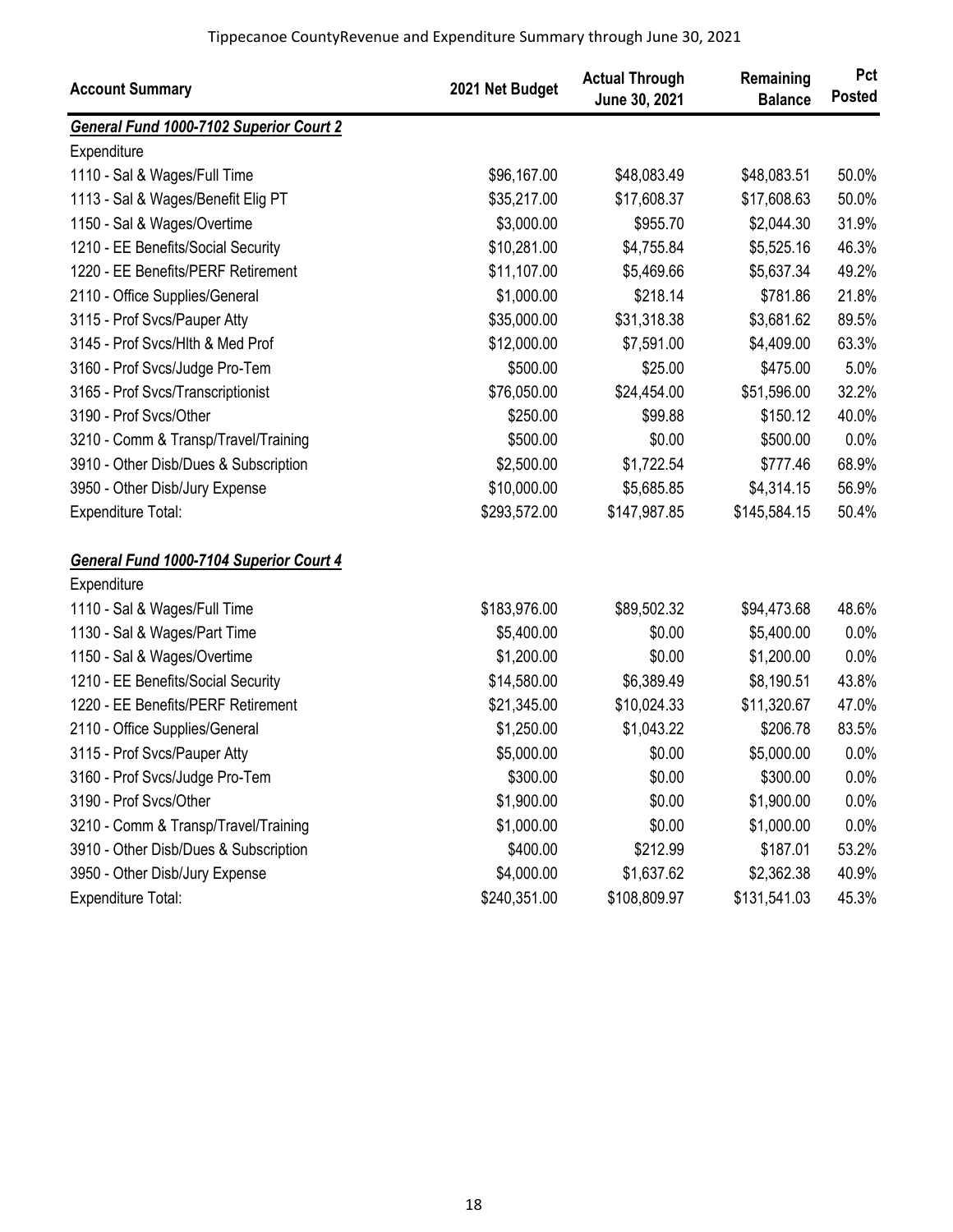| <b>Account Summary</b>                  | 2021 Net Budget | <b>Actual Through</b><br>June 30, 2021 | Remaining<br><b>Balance</b> | Pct<br><b>Posted</b> |
|-----------------------------------------|-----------------|----------------------------------------|-----------------------------|----------------------|
| General Fund 1000-7105 Superior Court 5 |                 |                                        |                             |                      |
| Expenditure                             |                 |                                        |                             |                      |
| 1110 - Sal & Wages/Full Time            | \$189,663.00    | \$94,805.49                            | \$94,857.51                 | 50.0%                |
| 1210 - EE Benefits/Social Security      | \$14,510.00     | \$6,531.29                             | \$7,978.71                  | 45.0%                |
| 1220 - EE Benefits/PERF Retirement      | \$21,243.00     | \$10,618.27                            | \$10,624.73                 | 50.0%                |
| 2110 - Office Supplies/General          | \$2,000.00      | \$232.08                               | \$1,767.92                  | 11.6%                |
| 3115 - Prof Svcs/Pauper Atty            | \$15,000.00     | \$864.00                               | \$14,136.00                 | 5.8%                 |
| 3140 - Prof Svcs/Counselng Consults     | \$45,000.00     | \$12,685.00                            | \$32,315.00                 | 28.2%                |
| 3160 - Prof Svcs/Judge Pro-Tem          | \$400.00        | \$25.00                                | \$375.00                    | 6.3%                 |
| 3190 - Prof Svcs/Other                  | \$1,000.00      | \$0.00                                 | \$1,000.00                  | 0.0%                 |
| 3210 - Comm & Transp/Travel/Training    | \$250.00        | \$0.00                                 | \$250.00                    | 0.0%                 |
| 3910 - Other Disb/Dues & Subscription   | \$600.00        | \$0.00                                 | \$600.00                    | 0.0%                 |
| 3950 - Other Disb/Jury Expense          | \$2,000.00      | \$325.45                               | \$1,674.55                  | 16.3%                |
| Expenditure Total:                      | \$291,666.00    | \$126,086.58                           | \$165,579.42                | 43.2%                |
| General Fund 1000-7106 Superior Court 6 |                 |                                        |                             |                      |
| Expenditure                             |                 |                                        |                             |                      |
| 1110 - Sal & Wages/Full Time            | \$235,920.00    | \$117,240.51                           | \$118,679.49                | 49.7%                |
| 1130 - Sal & Wages/Part Time            | \$500.00        | \$0.00                                 | \$500.00                    | 0.0%                 |
| 1210 - EE Benefits/Social Security      | \$18,087.00     | \$8,533.18                             | \$9,553.82                  | 47.2%                |
| 1220 - EE Benefits/PERF Retirement      | \$26,424.00     | \$13,131.04                            | \$13,292.96                 | 49.7%                |
| 2110 - Office Supplies/General          | \$2,130.00      | \$1,643.63                             | \$486.37                    | 77.2%                |
| 3115 - Prof Svcs/Pauper Atty            | \$2,500.00      | \$1,125.00                             | \$1,375.00                  | 45.0%                |
| 3145 - Prof Svcs/Hlth & Med Prof        | \$1,810.00      | \$1,810.00                             | \$0.00                      | 100.0%               |
| 3160 - Prof Svcs/Judge Pro-Tem          | \$500.00        | \$200.00                               | \$300.00                    | 40.0%                |
| 3210 - Comm & Transp/Travel/Training    | \$500.00        | \$0.00                                 | \$500.00                    | 0.0%                 |
| 3910 - Other Disb/Dues & Subscription   | \$1,750.00      | \$699.00                               | \$1,051.00                  | 39.9%                |
| 3950 - Other Disb/Jury Expense          | \$1,000.00      | \$83.34                                | \$916.66                    | 8.3%                 |
| Expenditure Total:                      | \$291,121.00    | \$144,465.70                           | \$146,655.30                | 49.6%                |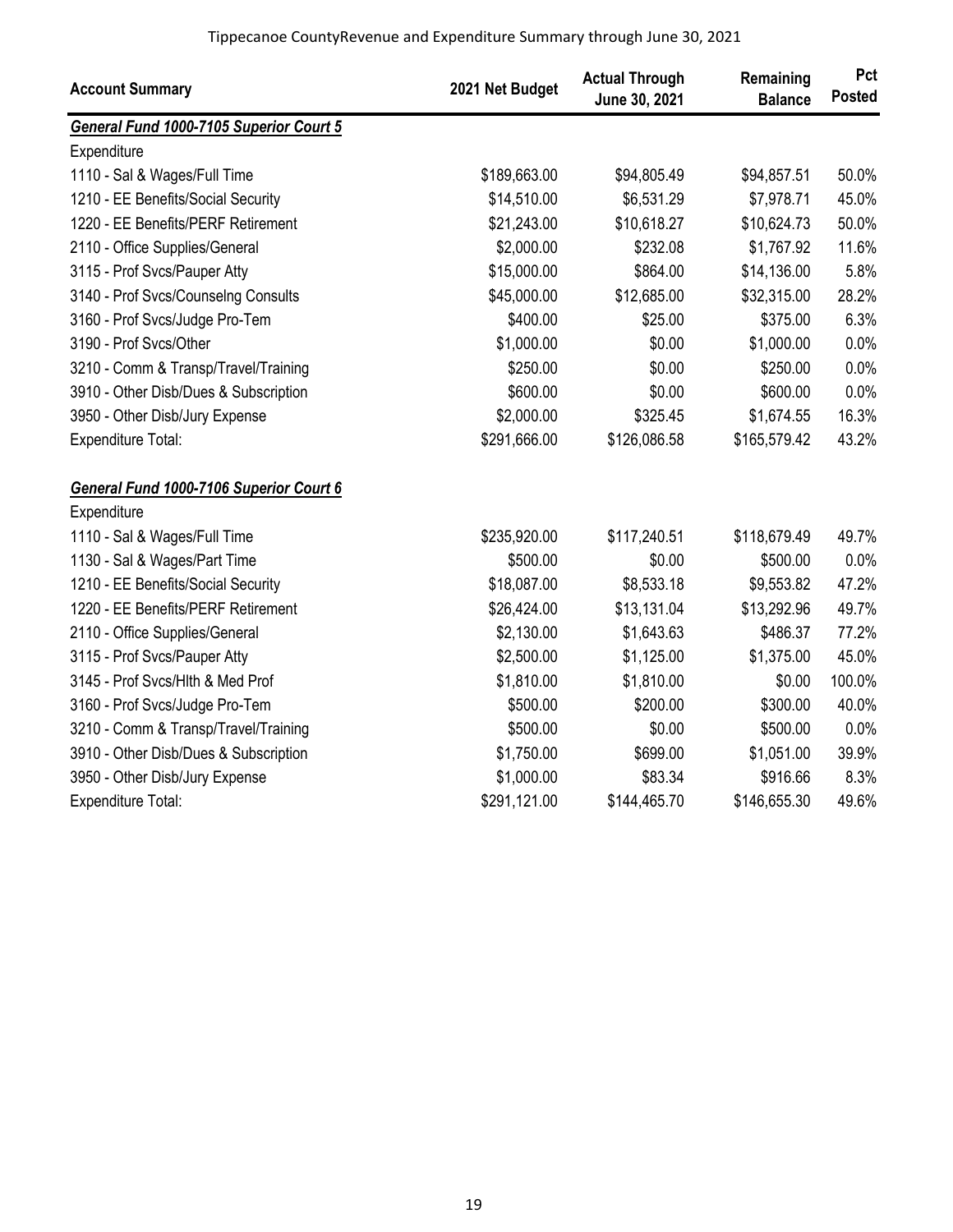| <b>Account Summary</b>                             | 2021 Net Budget | <b>Actual Through</b><br>June 30, 2021 | Remaining<br><b>Balance</b> | Pct<br><b>Posted</b> |
|----------------------------------------------------|-----------------|----------------------------------------|-----------------------------|----------------------|
| <b>General Fund 1000-7107 Superior Court 7</b>     |                 |                                        |                             |                      |
| Expenditure                                        |                 |                                        |                             |                      |
| 1110 - Sal & Wages/Full Time                       | \$162,633.00    | \$61,922.66                            | \$100,710.34                | 38.1%                |
| 1150 - Sal & Wages/Overtime                        | \$1,000.00      | \$0.00                                 | \$1,000.00                  | 0.0%                 |
| 1210 - EE Benefits/Social Security                 | \$12,518.00     | \$4,604.00                             | \$7,914.00                  | 36.8%                |
| 1220 - EE Benefits/PERF Retirement                 | \$18,327.00     | \$6,935.41                             | \$11,391.59                 | 37.8%                |
| 2110 - Office Supplies/General                     | \$1,000.00      | \$698.53                               | \$301.47                    | 69.9%                |
| 3115 - Prof Svcs/Pauper Atty                       | \$10,000.00     | \$0.00                                 | \$10,000.00                 | 0.0%                 |
| 3145 - Prof Svcs/Hlth & Med Prof                   | \$15,000.00     | \$1,500.00                             | \$13,500.00                 | 10.0%                |
| 3160 - Prof Svcs/Judge Pro-Tem                     | \$300.00        | \$50.00                                | \$250.00                    | 16.7%                |
| 3210 - Comm & Transp/Travel/Training               | \$289.00        | \$0.00                                 | \$289.00                    | 0.0%                 |
| 3910 - Other Disb/Dues & Subscription              | \$511.00        | \$511.00                               | \$0.00                      | 100.0%               |
| 3950 - Other Disb/Jury Expense                     | \$5,000.00      | \$505.00                               | \$4,495.00                  | 10.1%                |
| <b>Expenditure Total:</b>                          | \$226,578.00    | \$76,726.60                            | \$149,851.40                | 33.9%                |
| General Fund 1000-7203 Superior Court 3 (Juvenile) |                 |                                        |                             |                      |
| Expenditure                                        |                 |                                        |                             |                      |
| 1110 - Sal & Wages/Full Time                       | \$251,757.00    | \$124,881.38                           | \$126,875.62                | 49.6%                |
| 1112 - Sal & Wages/Chief Dep & Appt                | \$41,393.00     | \$20,696.52                            | \$20,696.48                 | 50.0%                |
| 1130 - Sal & Wages/Part Time                       | \$30,000.00     | \$9,887.50                             | \$20,112.50                 | 33.0%                |
| 1210 - EE Benefits/Social Security                 | \$24,721.00     | \$11,057.13                            | \$13,663.87                 | 44.7%                |
| 1220 - EE Benefits/PERF Retirement                 | \$28,197.00     | \$13,715.31                            | \$14,481.69                 | 48.6%                |
| 2110 - Office Supplies/General                     | \$3,000.00      | \$1,642.10                             | \$1,357.90                  | 54.7%                |
| 2220 - Oper Supplies/Inst'l or Med                 | \$9,000.00      | \$3,442.00                             | \$5,558.00                  | 38.2%                |
| 3115 - Prof Svcs/Pauper Atty                       | \$35,000.00     | \$7,830.00                             | \$27,170.00                 | 22.4%                |
| 3145 - Prof Svcs/Hlth & Med Prof                   | \$285,000.00    | \$86,871.00                            | \$198,129.00                | 30.5%                |
| 3160 - Prof Svcs/Judge Pro-Tem                     | \$750.00        | \$0.00                                 | \$750.00                    | 0.0%                 |
| 3190 - Prof Svcs/Other                             | \$26,600.00     | \$16,511.90                            | \$10,088.10                 | 62.1%                |
| 3210 - Comm & Transp/Travel/Training               | \$2,000.00      | \$1,390.00                             | \$610.00                    | 69.5%                |
| 3730 - Rentals & Leases/Minor Equip                | \$30,000.00     | \$8,323.00                             | \$21,677.00                 | 27.7%                |
| 3910 - Other Disb/Dues & Subscription              | \$1,750.00      | \$175.00                               | \$1,575.00                  | 10.0%                |
| Expenditure Total:                                 | \$769,168.00    | \$306,422.84                           | \$462,745.16                | 39.8%                |
| General Fund 1000-7310 CASA                        |                 |                                        |                             |                      |
| Expenditure                                        |                 |                                        |                             |                      |
| 1110 - Sal & Wages/Full Time                       | \$360,528.00    | \$171,280.66                           | \$189,247.34                | 47.5%                |
| 1113 - Sal & Wages/Benefit Elig PT                 | \$126,424.00    | \$63,212.24                            | \$63,211.76                 | 50.0%                |
| 1210 - EE Benefits/Social Security                 | \$37,252.00     | \$17,098.08                            | \$20,153.92                 | 45.9%                |
| 1220 - EE Benefits/PERF Retirement                 | \$40,380.00     | \$18,825.64                            | \$21,554.36                 | 46.6%                |
| Expenditure Total:                                 | \$564,584.00    | \$270,416.62                           | \$294,167.38                | 47.9%                |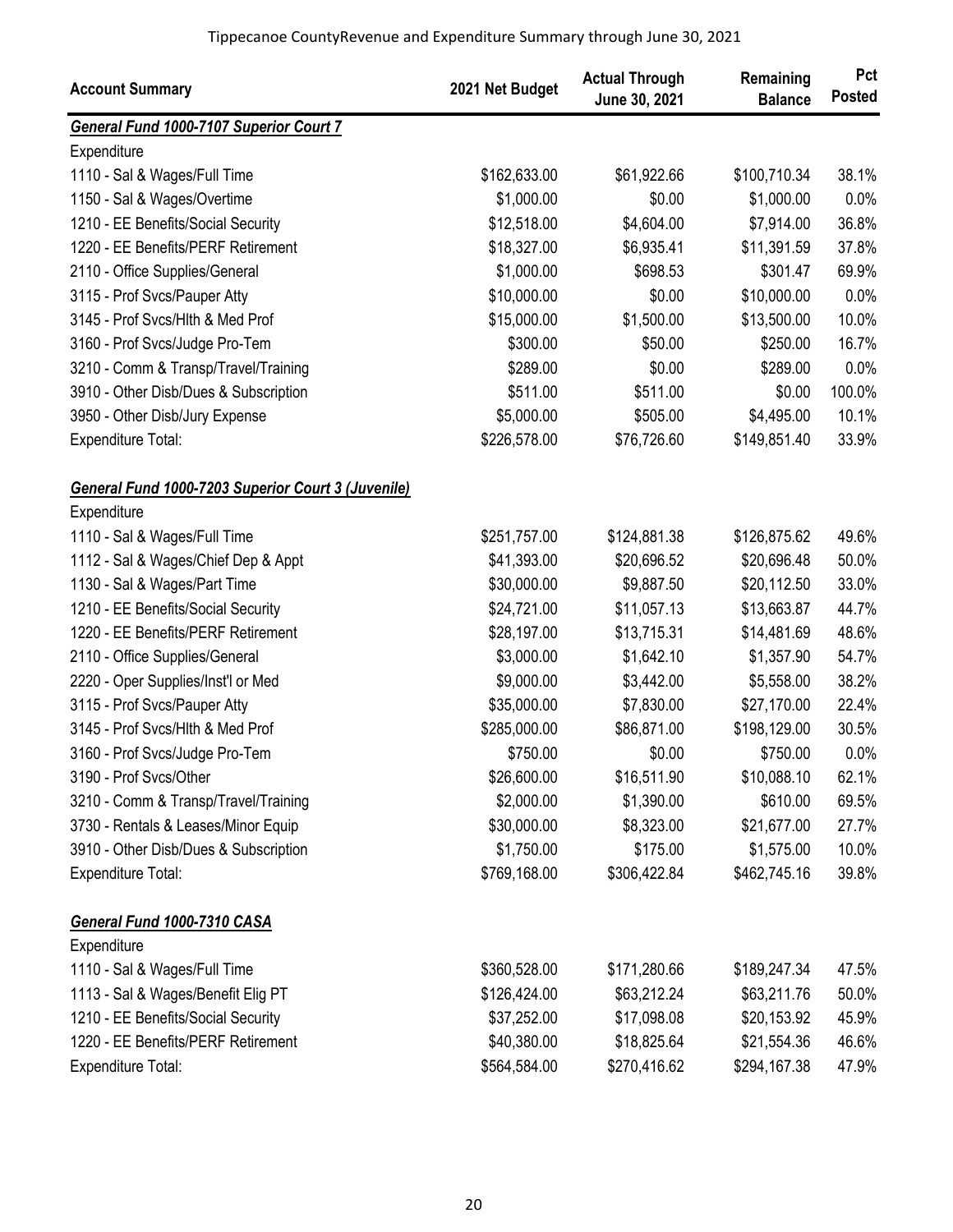| <b>Account Summary</b>                       | 2021 Net Budget | <b>Actual Through</b><br>June 30, 2021 | Remaining<br><b>Balance</b> | Pct<br><b>Posted</b> |
|----------------------------------------------|-----------------|----------------------------------------|-----------------------------|----------------------|
| General Fund 1000-9010 Health Department     |                 |                                        |                             |                      |
| Expenditure                                  |                 |                                        |                             |                      |
| 1110 - Sal & Wages/Full Time                 | \$937,551.00    | \$445,575.75                           | \$491,975.25                | 47.5%                |
| 1112 - Sal & Wages/Chief Dep & Appt          | \$55,329.00     | \$27,664.52                            | \$27,664.48                 | 50.0%                |
| 1130 - Sal & Wages/Part Time                 | \$22,000.00     | \$20,664.00                            | \$1,336.00                  | 93.9%                |
| 1210 - EE Benefits/Social Security           | \$77,639.00     | \$35,995.20                            | \$41,643.80                 | 46.4%                |
| 1220 - EE Benefits/PERF Retirement           | \$113,667.00    | \$45,660.22                            | \$68,006.78                 | 40.2%                |
| 2110 - Office Supplies/General               | \$15,000.00     | \$4,316.39                             | \$10,683.61                 | 28.8%                |
| 2120 - Office Supplies/Forms                 | \$3,904.00      | \$1,713.59                             | \$2,190.41                  | 43.9%                |
| 2210 - Oper Supplies/Gasoline & Oil          | \$2,000.00      | \$36.00                                | \$1,964.00                  | 1.8%                 |
| 2220 - Oper Supplies/Inst'l or Med           | \$137,441.00    | \$55,192.87                            | \$82,248.13                 | 40.2%                |
| 2340 - Rep & Maint/Minor Equipment           | \$31,129.00     | \$30,129.67                            | \$999.33                    | 96.8%                |
| 2990 - Other Supplies/Non-specified          | \$3,000.00      | \$521.70                               | \$2,478.30                  | 17.4%                |
| 3110 - Prof Svcs/Legal                       | \$5,000.00      | \$4,512.50                             | \$487.50                    | 90.3%                |
| 3150 - Prof Svcs/Training                    | \$2,060.00      | \$122.00                               | \$1,938.00                  | 5.9%                 |
| 3170 - Prof Svcs/Translator                  | \$14,000.00     | \$5,988.15                             | \$8,011.85                  | 42.8%                |
| 3190 - Prof Svcs/Other                       | \$44,100.00     | \$14,097.52                            | \$30,002.48                 | 32.0%                |
| 3210 - Comm & Transp/Travel/Training         | \$7,168.00      | \$791.70                               | \$6,376.30                  | 11.0%                |
| 3240 - Comm & Transp/Software                | \$5,375.00      | \$5,334.83                             | \$40.17                     | 99.3%                |
| 3310 - Printing & Advertising/Legal          | \$100.00        | \$23.97                                | \$76.03                     | 24.0%                |
| 3510 - Utility Service/Utilities             | \$3,500.00      | \$1,513.24                             | \$1,986.76                  | 43.2%                |
| 3620 - Rep & Maint/Vehicle & Equip           | \$100.00        | \$0.00                                 | \$100.00                    | 0.0%                 |
| 3720 - Rentals & Leases/Heavy Mach           | \$6,000.00      | \$3,958.88                             | \$2,041.12                  | 66.0%                |
| 3910 - Other Disb/Dues & Subscription        | \$6,160.00      | \$4,329.50                             | \$1,830.50                  | 70.3%                |
| Expenditure Total:                           | \$1,492,223.00  | \$708,142.20                           | \$784,080.80                | 47.5%                |
| General Fund 1000-9410 Employee Insurance    |                 |                                        |                             |                      |
| Expenditure                                  |                 |                                        |                             |                      |
| 1222 - EE Benefits/Hoosier Start 401a        | \$12,000.00     | \$4,828.50                             | \$7,171.50                  | 40.2%                |
| 1230 - EE Benefits/Health                    | \$7,226,060.00  | \$3,538,137.24                         | \$3,687,922.76              | 49.0%                |
| 1231 - EE Benefits/LTD                       | \$100,237.00    | \$50,110.66                            | \$50,126.34                 | 50.0%                |
| 1232 - EE Benefits/Life                      | \$62,190.00     | \$27,839.99                            | \$34,350.01                 | 44.8%                |
| 1910 - Other Personal Services/WC            | \$368,538.00    | \$17,665.47                            | \$350,872.53                | 4.8%                 |
| 1920 - Other Personal Services/Unempl        | \$24,000.00     | \$15,176.12                            | \$8,823.88                  | 63.2%                |
| Expenditure Total:                           | \$7,793,025.00  | \$3,653,757.98                         | \$4,139,267.02              | 46.9%                |
| <b>GENERAL FUND CUMULATIVE DEPARTMENTS</b>   | \$55,847,540.00 | \$25,239,795.52                        | \$30,607,744.48             | 45.2%                |
| General Fund 1000-9600 Miscellaneous Refunds |                 |                                        |                             |                      |
| Expenditure                                  |                 |                                        |                             |                      |
| 3945 - Other Disb/Refund of Prop Tax         | \$0.00          | \$27,840.12                            | $-$27,840.12$               |                      |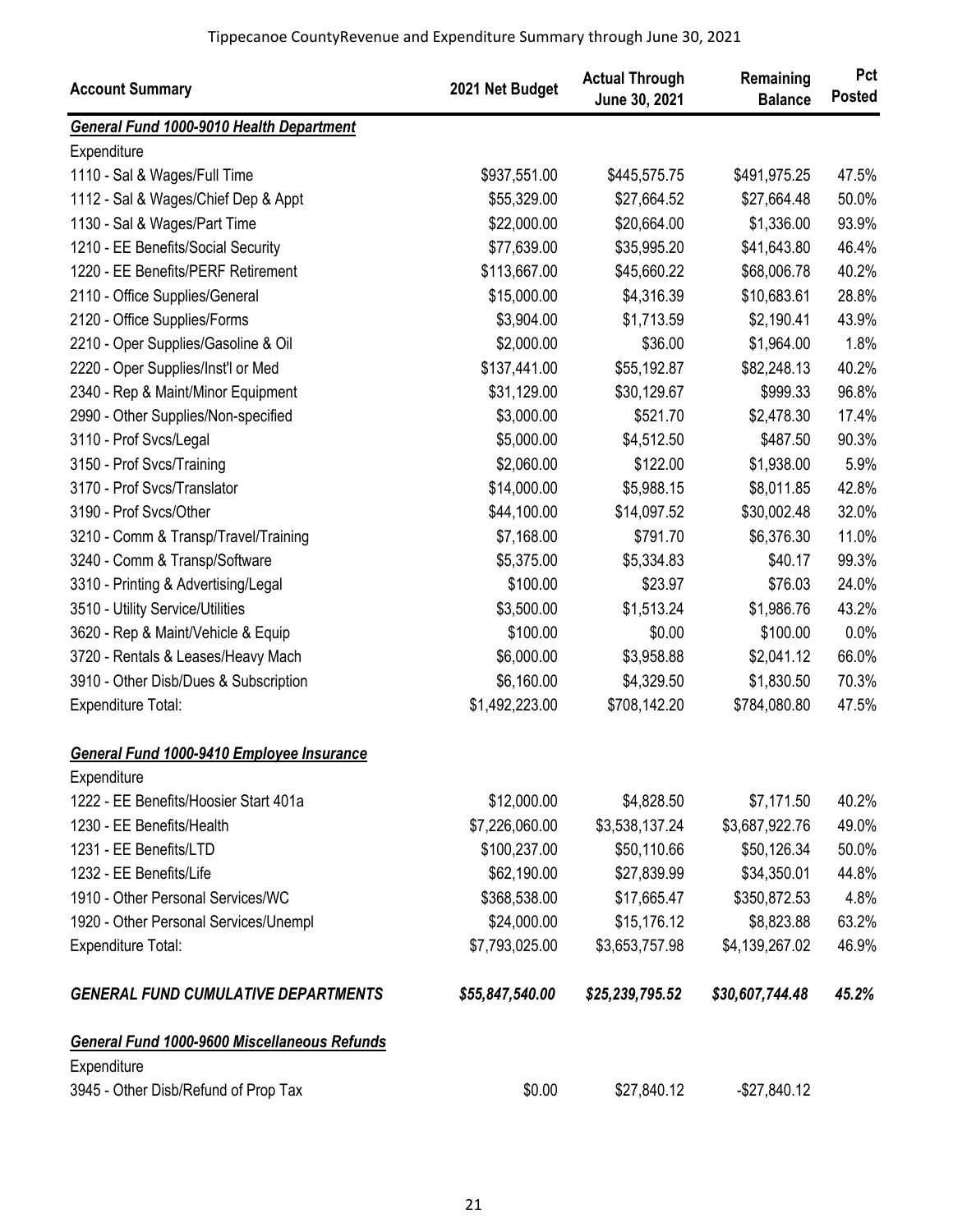| <b>Account Summary</b>                                 | 2021 Net Budget | <b>Actual Through</b><br>June 30, 2021 | Remaining<br><b>Balance</b> | Pct<br><b>Posted</b> |
|--------------------------------------------------------|-----------------|----------------------------------------|-----------------------------|----------------------|
| General Fund 1000-9603 Property Tax Refunds Tax Set 03 |                 |                                        |                             |                      |
| Expenditure                                            |                 |                                        |                             |                      |
| 3945 - Other Disb/Refund of Prop Tax                   | \$0.00          | \$1,787.44                             | $-$1,787.44$                |                      |
| General Fund 1000-9604 Property Tax Refunds Tax Set 04 |                 |                                        |                             |                      |
| Expenditure                                            |                 |                                        |                             |                      |
| 3945 - Other Disb/Refund of Prop Tax                   | \$0.00          | \$21,794.24                            | $-$21,794.24$               |                      |
| General Fund 1000-9605 Property Tax Refunds Tax Set 05 |                 |                                        |                             |                      |
| Expenditure                                            |                 |                                        |                             |                      |
| 3945 - Other Disb/Refund of Prop Tax                   | \$0.00          | \$8,256.97                             | $-$8,256.97$                |                      |
| General Fund 1000-9606 Property Tax Refunds Tax Set 06 |                 |                                        |                             |                      |
| Expenditure                                            |                 |                                        |                             |                      |
| 3945 - Other Disb/Refund of Prop Tax                   | \$0.00          | \$413.28                               | $-$413.28$                  |                      |
| General Fund 1000-9607 Property Tax Refunds Tax Set 07 |                 |                                        |                             |                      |
| Expenditure                                            |                 |                                        |                             |                      |
| 3945 - Other Disb/Refund of Prop Tax                   | \$0.00          | \$132.30                               | $-$132.30$                  |                      |
| General Fund 1000-9608 Property Tax Refunds Tax Set 08 |                 |                                        |                             |                      |
| Expenditure                                            |                 |                                        |                             |                      |
| 3945 - Other Disb/Refund of Prop Tax                   | \$0.00          | \$449.48                               | $-$449.48$                  |                      |
| General Fund 1000-9609 Property Tax Refunds Tax Set 09 |                 |                                        |                             |                      |
| Expenditure                                            |                 |                                        |                             |                      |
| 3945 - Other Disb/Refund of Prop Tax                   | \$0.00          | \$8,529.15                             | $-$8,529.15$                |                      |
| General Fund 1000-9614 Property Tax Refunds Tax Set 14 |                 |                                        |                             |                      |
| Expenditure                                            |                 |                                        |                             |                      |
| 3945 - Other Disb/Refund of Prop Tax                   | \$0.00          | \$48.20                                | $-$48.20$                   |                      |
| General Fund 1000-9622 Property Tax Refunds Tax Set 22 |                 |                                        |                             |                      |
| Expenditure                                            |                 |                                        |                             |                      |
| 3945 - Other Disb/Refund of Prop Tax                   | \$0.00          | \$4,728.79                             | $-$4,728.79$                |                      |
| General Fund 1000-9626 Property Tax Refunds Tax Set 26 |                 |                                        |                             |                      |
| Expenditure                                            |                 |                                        |                             |                      |
| 3945 - Other Disb/Refund of Prop Tax                   | \$0.00          | \$276.25                               | $-$276.25$                  |                      |
| General Fund 1000-9627 Property Tax Refunds Tax Set 27 |                 |                                        |                             |                      |
| Expenditure                                            |                 |                                        |                             |                      |
| 3945 - Other Disb/Refund of Prop Tax                   | \$0.00          | \$293.97                               | $-$293.97$                  |                      |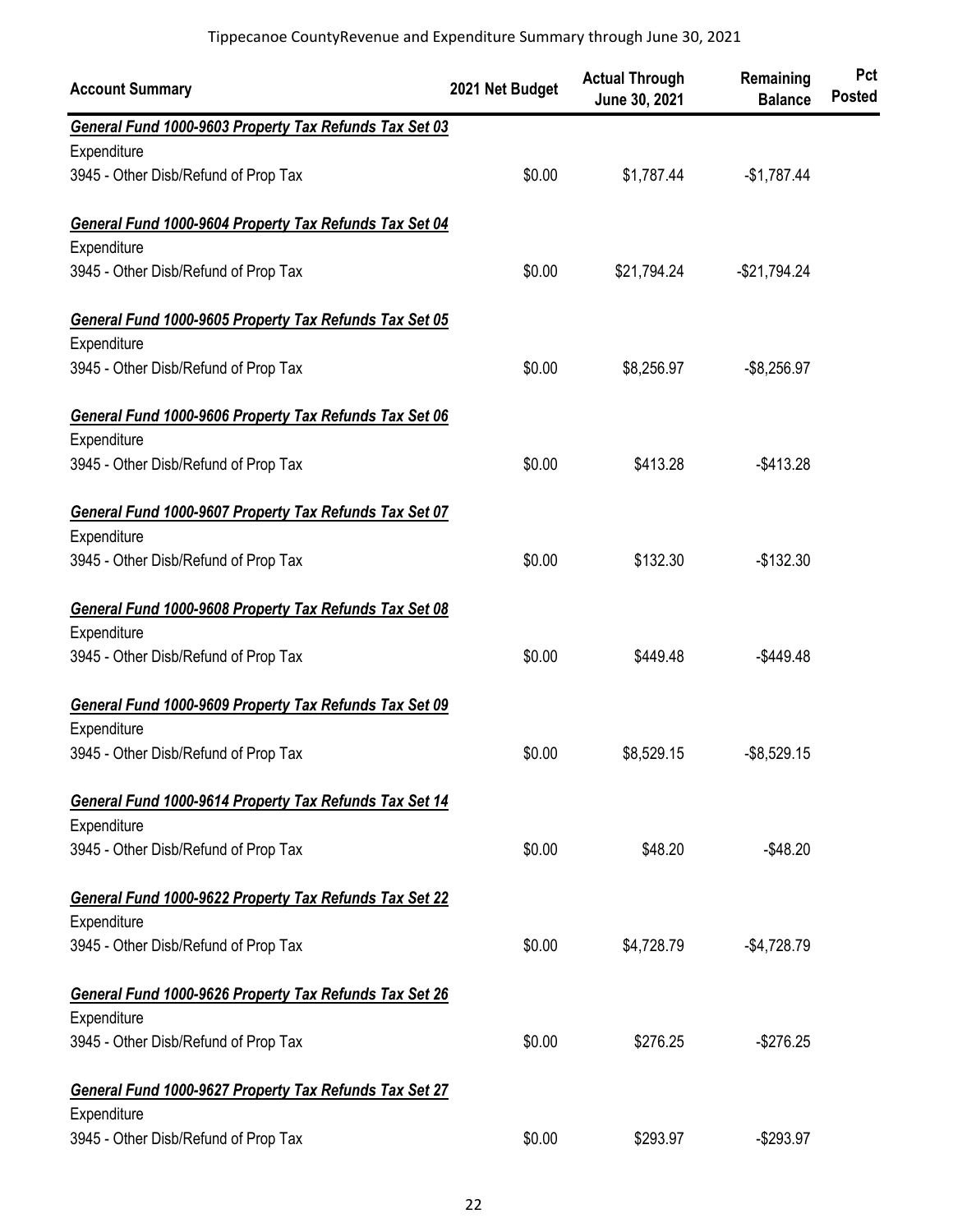| <b>Account Summary</b>                                 | 2021 Net Budget | <b>Actual Through</b><br>June 30, 2021 | Remaining<br><b>Balance</b> | Pct<br><b>Posted</b> |
|--------------------------------------------------------|-----------------|----------------------------------------|-----------------------------|----------------------|
| General Fund 1000-9628 Property Tax Refunds Tax Set 28 |                 |                                        |                             |                      |
| Expenditure                                            |                 |                                        |                             |                      |
| 3945 - Other Disb/Refund of Prop Tax                   | \$0.00          | \$832.66                               | $-$ \$832.66                |                      |
| General Fund 1000-9630 Property Tax Refunds Tax Set 30 |                 |                                        |                             |                      |
| Expenditure                                            |                 |                                        |                             |                      |
| 3945 - Other Disb/Refund of Prop Tax                   | \$0.00          | \$5,007.86                             | $-$5,007.86$                |                      |
| General Fund 1000-9631 Property Tax Refunds Tax Set 31 |                 |                                        |                             |                      |
| Expenditure                                            |                 |                                        |                             |                      |
| 3945 - Other Disb/Refund of Prop Tax                   | \$0.00          | \$14,439.72                            | $-$14,439.72$               |                      |
| General Fund 1000-9633 Property Tax Refunds Tax Set 33 |                 |                                        |                             |                      |
| Expenditure                                            |                 |                                        |                             |                      |
| 3945 - Other Disb/Refund of Prop Tax                   | \$0.00          | \$149,943.60                           | -\$149,943.60               |                      |
| General Fund 1000-9634 Property Tax Refunds Tax Set 34 |                 |                                        |                             |                      |
| Expenditure                                            |                 |                                        |                             |                      |
| 3945 - Other Disb/Refund of Prop Tax                   | \$0.00          | \$4,848.09                             | $-$4,848.09$                |                      |
| General Fund 1000-9635 Property Tax Refunds Tax Set 35 |                 |                                        |                             |                      |
| Expenditure                                            |                 |                                        |                             |                      |
| 3945 - Other Disb/Refund of Prop Tax                   | \$0.00          | \$354.78                               | $-$354.78$                  |                      |
| General Fund 1000-9800 Unappropriated Miscellaneous    |                 |                                        |                             |                      |
| Expenditure                                            |                 |                                        |                             |                      |
| 3190 - Prof Svcs/Other                                 | \$0.00          | \$71,601.52                            | $-$71,601.52$               |                      |
| 3940 - Other Disb/General Refunds                      | \$0.00          | \$63,612.64                            | -\$63,612.64                |                      |
| Expenditure Total:                                     | \$0.00          | \$135,214.16                           | $-$135,214.16$              |                      |
| <b>General Fund Expenditure Totals</b>                 | \$55,847,540.00 | \$25,624,986.58                        | \$30,222,553.42             | 45.9%                |
| <b>Accident Report 1101</b>                            |                 |                                        |                             |                      |
| Revenue                                                |                 |                                        |                             |                      |
| 0491 - Other Fees & Charges/Doc&Copy                   | \$0.00          | \$5,229.35                             | $-$5,229.35$                |                      |
| <b>Accident Report 1101-5410 Sheriff</b>               |                 |                                        |                             |                      |
| Expenditure                                            |                 |                                        |                             |                      |
| 2140 - Office Supplies/Minor Equip                     | \$0.00          | \$37,980.00                            | $-$37,980.00$               |                      |
| 3190 - Prof Svcs/Other                                 | \$10.00         | \$10.00                                | \$0.00                      | 100.0%               |
| 3210 - Comm & Transp/Travel/Training                   | \$49,990.00     | \$0.00                                 | \$49,990.00                 | 0.0%                 |
| <b>Expenditure Total:</b>                              | \$50,000.00     | \$37,990.00                            | \$12,010.00                 | 76.0%                |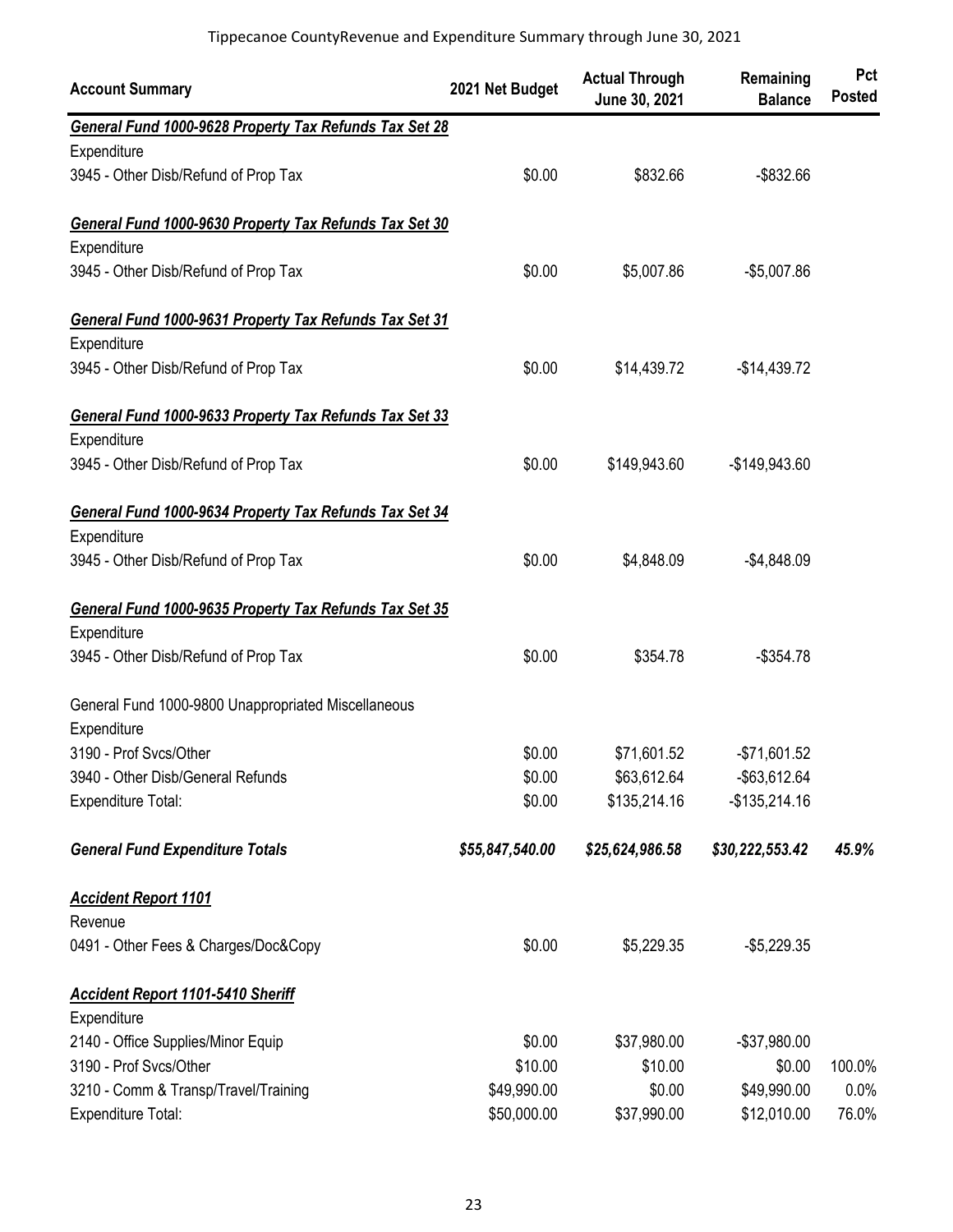| <b>Account Summary</b>                                   | 2021 Net Budget | <b>Actual Through</b><br>June 30, 2021 | Remaining<br><b>Balance</b> | Pct<br><b>Posted</b> |
|----------------------------------------------------------|-----------------|----------------------------------------|-----------------------------|----------------------|
| <b>Bid Deposits &amp; Bond Holding 1108</b>              |                 |                                        |                             |                      |
| Revenue                                                  |                 |                                        |                             |                      |
| 0990 - Funds Held on Behalf of Others                    | \$0.00          | \$111,061.46                           | $-$111,061.46$              |                      |
| <b>Bid Deposits &amp; Bond Holding 1108-0110 Auditor</b> |                 |                                        |                             |                      |
| Expenditure                                              |                 |                                        |                             |                      |
| 3190 - Prof Svcs/Other                                   | \$0.00          | \$28,284.40                            | $-$28,284.40$               |                      |
| 3940 - Other Disb/General Refunds                        | \$0.00          | \$55,319.65                            | -\$55,319.65                |                      |
| 6100 - Interfund Transfers/Transfer O                    | \$0.00          | \$16,924.68                            | $-$16,924.68$               |                      |
| <b>Expenditure Total:</b>                                | \$0.00          | \$100,528.73                           | -\$100,528.73               |                      |
| <b>Economic Development Income Tax (EDIT) 1112</b>       |                 |                                        |                             |                      |
| Revenue                                                  |                 |                                        |                             |                      |
| 0112 - Income Taxes/LIT-CEDIT                            | \$8,811,000.00  | \$4,854,021.48                         | \$3,956,978.52              | 55.1%                |
| 0291 - Publ Safety/State or Local                        | \$0.00          | \$11,275.04                            | $-$11,275.04$               |                      |
| 0660 - Other Rcpts/Investment Earning                    | \$215,334.00    | \$45,001.08                            | \$170,332.92                | 20.9%                |
| 0730 - Refunds Reimb or Redeposits                       | \$0.00          | \$1,932.86                             | $-$1,932.86$                |                      |
| Revenue Total:                                           | \$9,026,334.00  | \$4,912,230.46                         | \$4,114,103.54              | 54.4%                |
| EDIT 1112-0420 Surveyor                                  |                 |                                        |                             |                      |
| Expenditure                                              |                 |                                        |                             |                      |
| 1110 - Sal & Wages/Full Time                             | \$170,171.00    | \$70,849.48                            | \$99,321.52                 | 41.6%                |
| 1111 - Sal & Wages/Elected Official                      | \$19,868.00     | \$9,934.21                             | \$9,933.79                  | 50.0%                |
| 1130 - Sal & Wages/Part Time                             | \$8,000.00      | \$0.00                                 | \$8,000.00                  | 0.0%                 |
| 1150 - Sal & Wages/Overtime                              | \$4,000.00      | \$0.00                                 | \$4,000.00                  | 0.0%                 |
| 1210 - EE Benefits/Social Security                       | \$15,456.00     | \$5,855.74                             | \$9,600.26                  | 37.9%                |
| 1220 - EE Benefits/PERF Retirement                       | \$21,733.00     | \$9,047.74                             | \$12,685.26                 | 41.6%                |
| <b>Expenditure Total:</b>                                | \$239,228.00    | \$95,687.17                            | \$143,540.83                | 40.0%                |
| EDIT 1112-0430 Drainage Board                            |                 |                                        |                             |                      |
| Expenditure                                              |                 |                                        |                             |                      |
| 4240 - Infrastructure/Culverts & Drai                    | \$2,297,466.00  | \$296,494.11                           | \$2,000,971.89              | 12.9%                |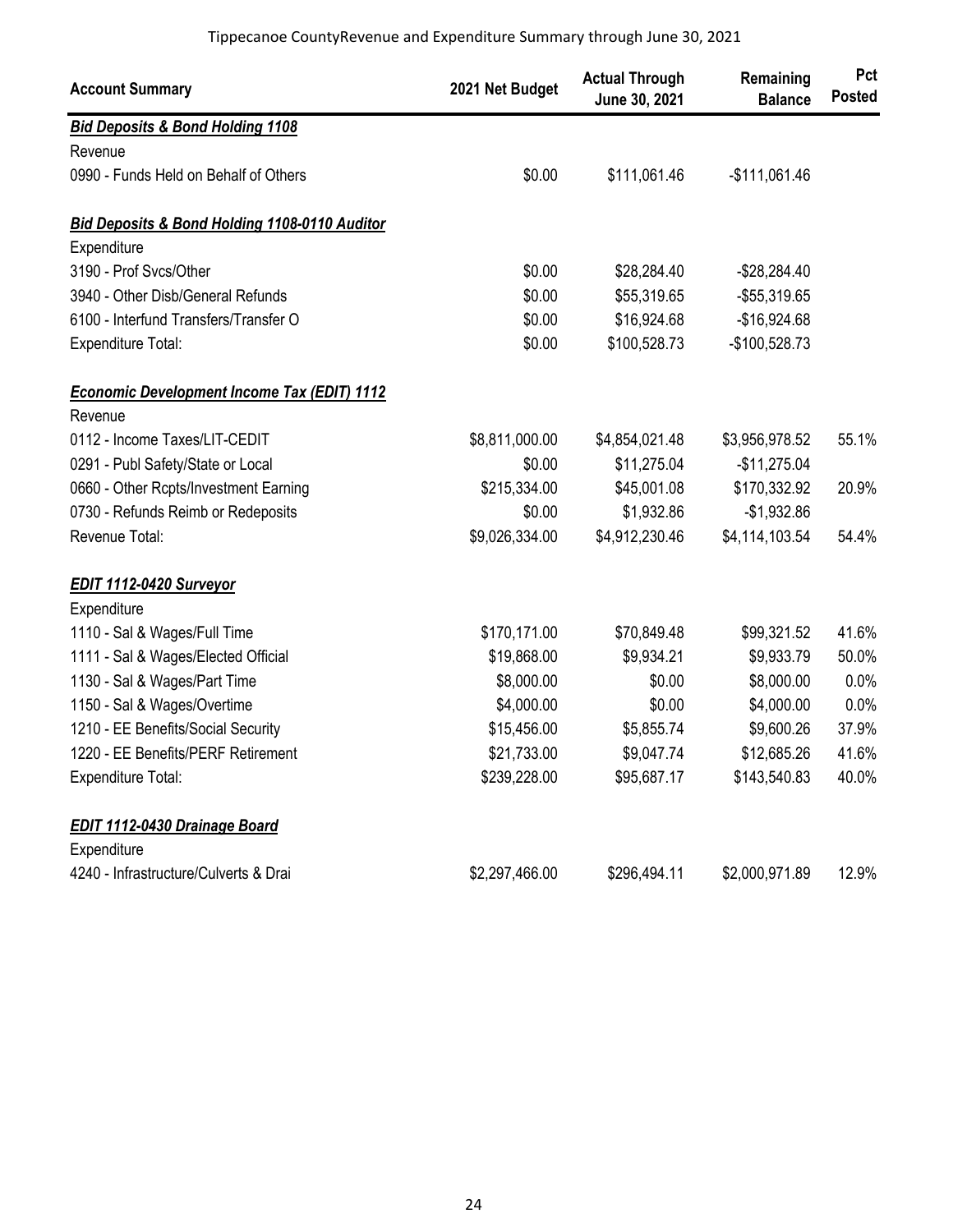| <b>Account Summary</b>                | 2021 Net Budget | <b>Actual Through</b><br>June 30, 2021 | Remaining<br><b>Balance</b> | Pct<br><b>Posted</b> |
|---------------------------------------|-----------------|----------------------------------------|-----------------------------|----------------------|
| <b>EDIT 1112-1110 Commissioners</b>   |                 |                                        |                             |                      |
| Expenditure                           |                 |                                        |                             |                      |
| 1110 - Sal & Wages/Full Time          | \$52,248.00     | \$26,124.02                            | \$26,123.98                 | 50.0%                |
| 1210 - EE Benefits/Social Security    | \$3,998.00      | \$1,778.00                             | \$2,220.00                  | 44.5%                |
| 1220 - EE Benefits/PERF Retirement    | \$5,853.00      | \$2,925.91                             | \$2,927.09                  | 50.0%                |
| 2990 - Other Supplies/Non-specified   | \$13,226.00     | \$9,481.18                             | \$3,744.82                  | 71.7%                |
| 3110 - Prof Svcs/Legal                | \$65.00         | \$65.00                                | \$0.00                      | 100.0%               |
| 3150 - Prof Svcs/Training             | \$16,714.00     | \$2,743.00                             | \$13,971.00                 | 16.4%                |
| 3190 - Prof Svcs/Other                | \$786,566.00    | \$580,406.88                           | \$206,159.12                | 73.8%                |
| 3210 - Comm & Transp/Travel/Training  | \$10,000.00     | \$72.22                                | \$9,927.78                  | 0.7%                 |
| 3920 - Other Disb/Grants & Cmnty Supp | \$1,771,623.00  | \$371,633.00                           | \$1,399,990.00              | 21.0%                |
| 4115 - Land/Other Land                | \$3,000.00      | \$0.00                                 | \$3,000.00                  | 0.0%                 |
| 4210 - Infrastructure/Roads & Streets | \$2,365,000.00  | \$0.00                                 | \$2,365,000.00              | 0.0%                 |
| 4310 - Buildings/Municipal            | \$3,622,000.00  | \$1,951,744.84                         | \$1,670,255.16              | 53.9%                |
| 4330 - Buildings/Housing              | \$488,000.00    | \$697.17                               | \$487,302.83                | 0.1%                 |
| 4410 - Impr Other Than Bldgs/Parking  | \$19,761.00     | \$19,761.00                            | \$0.00                      | 100.0%               |
| 4510 - Machinery & Equipment/General  | \$439.00        | \$129.00                               | \$310.00                    | 29.4%                |
| 4520 - Machinery & Equipment/Vehicle  | \$14,993.00     | \$14,993.00                            | \$0.00                      | 100.0%               |
| 4590 - Machinery & Equipment/Other    | \$14,307.00     | \$0.00                                 | \$14,307.00                 | 0.0%                 |
| 5300 - Bond & Loan/Principal          | \$2,154,837.00  | \$1,400,893.75                         | \$753,943.25                | 65.0%                |
| 6100 - Interfund Transfers/Transfer O | \$300,000.00    | \$0.00                                 | \$300,000.00                | 0.0%                 |
| Expenditure Total:                    | \$11,642,630.00 | \$4,383,447.97                         | \$7,259,182.03              | 37.6%                |
| EDIT 1112-1150 ADA                    |                 |                                        |                             |                      |
| Expenditure                           |                 |                                        |                             |                      |
| 2110 - Office Supplies/General        | \$2,500.00      | \$0.00                                 | \$2,500.00                  | 0.0%                 |
| 2140 - Office Supplies/Minor Equip    | \$7,500.00      | \$379.00                               | \$7,121.00                  | 5.1%                 |
| 3140 - Prof Svcs/Counselng Consults   | \$5,000.00      | \$0.00                                 | \$5,000.00                  | $0.0\%$              |
| 3190 - Prof Svcs/Other                | \$7,500.00      | \$2,625.00                             | \$4,875.00                  | 35.0%                |
| 3210 - Comm & Transp/Travel/Training  | \$7,500.00      | \$0.00                                 | \$7,500.00                  | 0.0%                 |
| 4210 - Infrastructure/Roads & Streets | \$55,000.00     | \$9,279.64                             | \$45,720.36                 | 16.9%                |
| 4310 - Buildings/Municipal            | \$55,000.00     | \$26,867.50                            | \$28,132.50                 | 48.9%                |
| 4330 - Buildings/Housing              | \$55,000.00     | \$35,312.42                            | \$19,687.58                 | 64.2%                |
| 4510 - Machinery & Equipment/General  | \$55,000.00     | \$0.00                                 | \$55,000.00                 | 0.0%                 |
| Expenditure Total:                    | \$250,000.00    | \$74,463.56                            | \$175,536.44                | 29.8%                |
| <b>EDIT 1112-1410 DoIT</b>            |                 |                                        |                             |                      |
| Expenditure                           |                 |                                        |                             |                      |
| 3150 - Prof Svcs/Training             | \$12,000.00     | \$0.00                                 | \$12,000.00                 | 0.0%                 |
| 3190 - Prof Svcs/Other                | \$4,719.00      | \$4,718.50                             | \$0.50                      | 100.0%               |
| 3240 - Comm & Transp/Software         | \$769,371.00    | \$437,850.74                           | \$331,520.26                | 56.9%                |
| 4510 - Machinery & Equipment/General  | \$413,290.00    | \$250,528.80                           | \$162,761.20                | 60.6%                |
| Expenditure Total:                    | \$1,199,380.00  | \$693,098.04                           | \$506,281.96                | 57.8%                |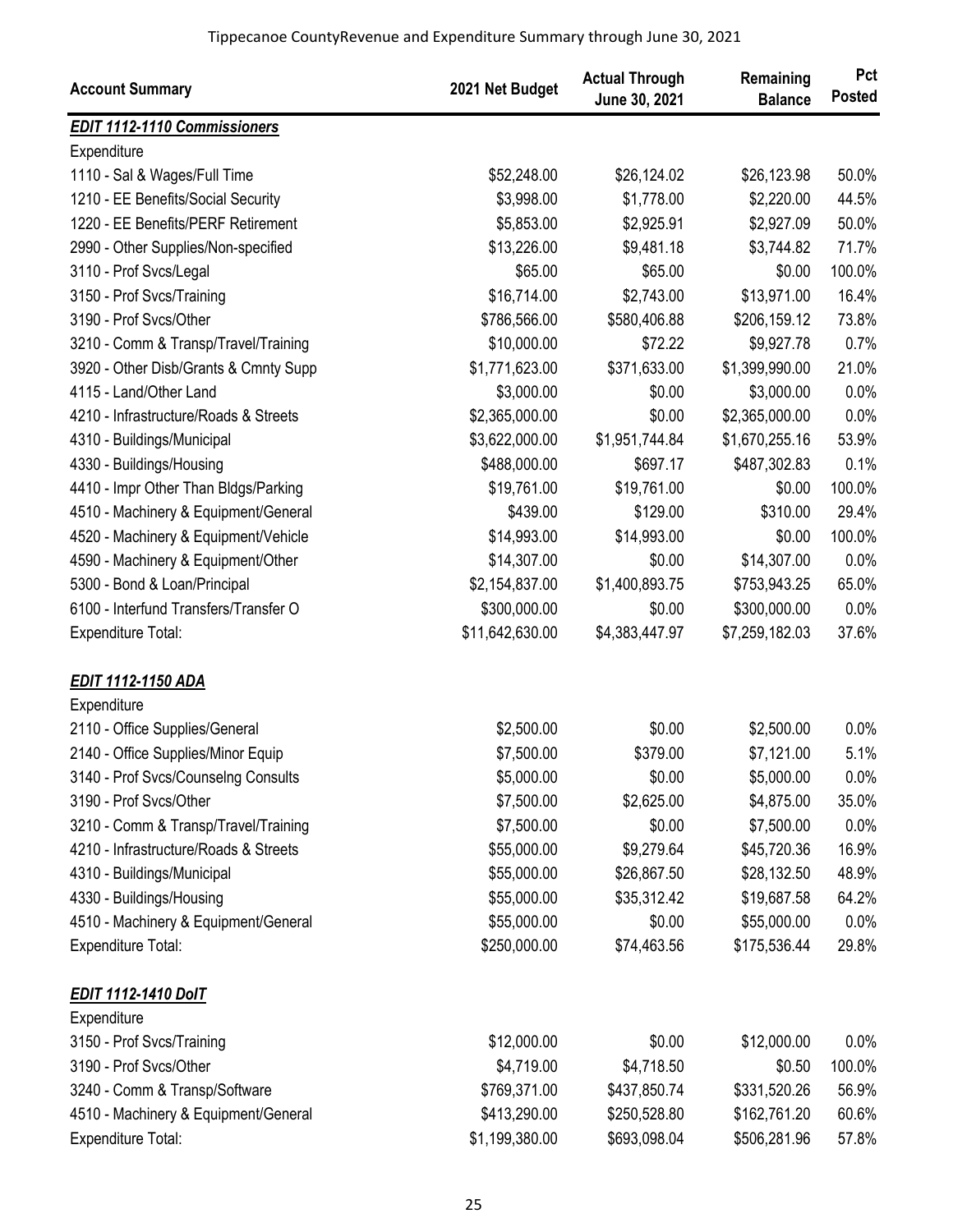| <b>Account Summary</b>                                                         | 2021 Net Budget | <b>Actual Through</b><br>June 30, 2021 | Remaining<br><b>Balance</b> | Pct<br><b>Posted</b> |
|--------------------------------------------------------------------------------|-----------------|----------------------------------------|-----------------------------|----------------------|
| <b>EDIT 1112-1420 GIS</b>                                                      |                 |                                        |                             |                      |
| Expenditure                                                                    |                 |                                        |                             |                      |
| 1110 - Sal & Wages/Full Time                                                   | \$130,675.00    | \$65,053.81                            | \$65,621.19                 | 49.8%                |
| 1112 - Sal & Wages/Chief Dep & Appt                                            | \$41,185.00     | \$20,592.26                            | \$20,592.74                 | 50.0%                |
| 1210 - EE Benefits/Social Security                                             | \$13,148.00     | \$6,358.52                             | \$6,789.48                  | 48.4%                |
| 1220 - EE Benefits/PERF Retirement                                             | \$19,249.00     | \$9,599.74                             | \$9,649.26                  | 49.9%                |
| 2110 - Office Supplies/General                                                 | \$2,076.00      | \$1,031.17                             | \$1,044.83                  | 49.7%                |
| 3150 - Prof Svcs/Training                                                      | \$3,120.00      | \$865.00                               | \$2,255.00                  | 27.7%                |
| 3190 - Prof Svcs/Other                                                         | \$46,760.00     | \$46,760.00                            | \$0.00                      | 100.0%               |
| 3210 - Comm & Transp/Travel/Training                                           | \$2,252.00      | \$0.00                                 | \$2,252.00                  | 0.0%                 |
| 3240 - Comm & Transp/Software                                                  | \$92,966.00     | \$57,294.97                            | \$35,671.03                 | 61.6%                |
| Expenditure Total:                                                             | \$351,431.00    | \$207,555.47                           | \$143,875.53                | 59.1%                |
| <b>EDIT 1112-4510 Fairgrounds</b>                                              |                 |                                        |                             |                      |
| Expenditure                                                                    |                 |                                        |                             |                      |
| 1110 - Sal & Wages/Full Time                                                   | \$49,114.00     | \$16,698.76                            | \$32,415.24                 | 34.0%                |
| 1210 - EE Benefits/Social Security                                             | \$3,757.00      | \$1,246.44                             | \$2,510.56                  | 33.2%                |
| 1220 - EE Benefits/PERF Retirement                                             | \$5,500.00      | \$1,870.28                             | \$3,629.72                  | 34.0%                |
| <b>Expenditure Total:</b>                                                      | \$58,371.00     | \$19,815.48                            | \$38,555.52                 | 33.9%                |
| <b>EDIT 1112-9410 Employee Insurance</b>                                       |                 |                                        |                             |                      |
| Expenditure                                                                    |                 |                                        |                             |                      |
| 1230 - EE Benefits/Health                                                      | \$100,000.00    | \$38,281.34                            | \$61,718.66                 | 38.3%                |
| 1231 - EE Benefits/LTD                                                         | \$1,700.00      | \$751.61                               | \$948.39                    | 44.2%                |
| 1232 - EE Benefits/Life                                                        | \$900.00        | \$364.68                               | \$535.32                    | 40.5%                |
| 1910 - Other Personal Services/WC                                              | \$14,000.00     | \$0.00                                 | \$14,000.00                 | 0.0%                 |
| <b>Expenditure Total:</b>                                                      | \$116,600.00    | \$39,397.63                            | \$77,202.37                 | 33.8%                |
| <b>Court Costs 1116</b><br>Revenue                                             |                 |                                        |                             |                      |
|                                                                                | \$0.00          | \$59.70                                | $-$59.70$                   |                      |
| 0490 - Other Fees & Charges/Unspecifi<br>0807 - Settlement/Local Certified Col | \$0.00          |                                        |                             |                      |
|                                                                                |                 | \$20,402.51                            | -\$20,402.51                |                      |
| Revenue Total:                                                                 | \$0.00          | \$20,462.21                            | $-$20,462.21$               |                      |
| <b>Court Costs 1116-0120 Auditor Settlement</b>                                |                 |                                        |                             |                      |
| Expenditure                                                                    |                 |                                        |                             |                      |
| 8007 - Settlement/Local Disbursements                                          | \$0.00          | \$16,023.77                            | $-$16,023.77$               |                      |
| <b>Clerk Record Perpetuation 1119</b>                                          |                 |                                        |                             |                      |
| Revenue                                                                        |                 |                                        |                             |                      |
| 0282 - Hith & Wifr/Federal                                                     | \$0.00          | \$440.55                               | $-$440.55$                  |                      |
| 0408 - Gen Govt Fees/Clerk                                                     | \$150,000.00    | \$61,723.17                            | \$88,276.83                 | 41.1%                |
| Revenue Total:                                                                 | \$150,000.00    | \$62,163.72                            | \$87,836.28                 | 41.4%                |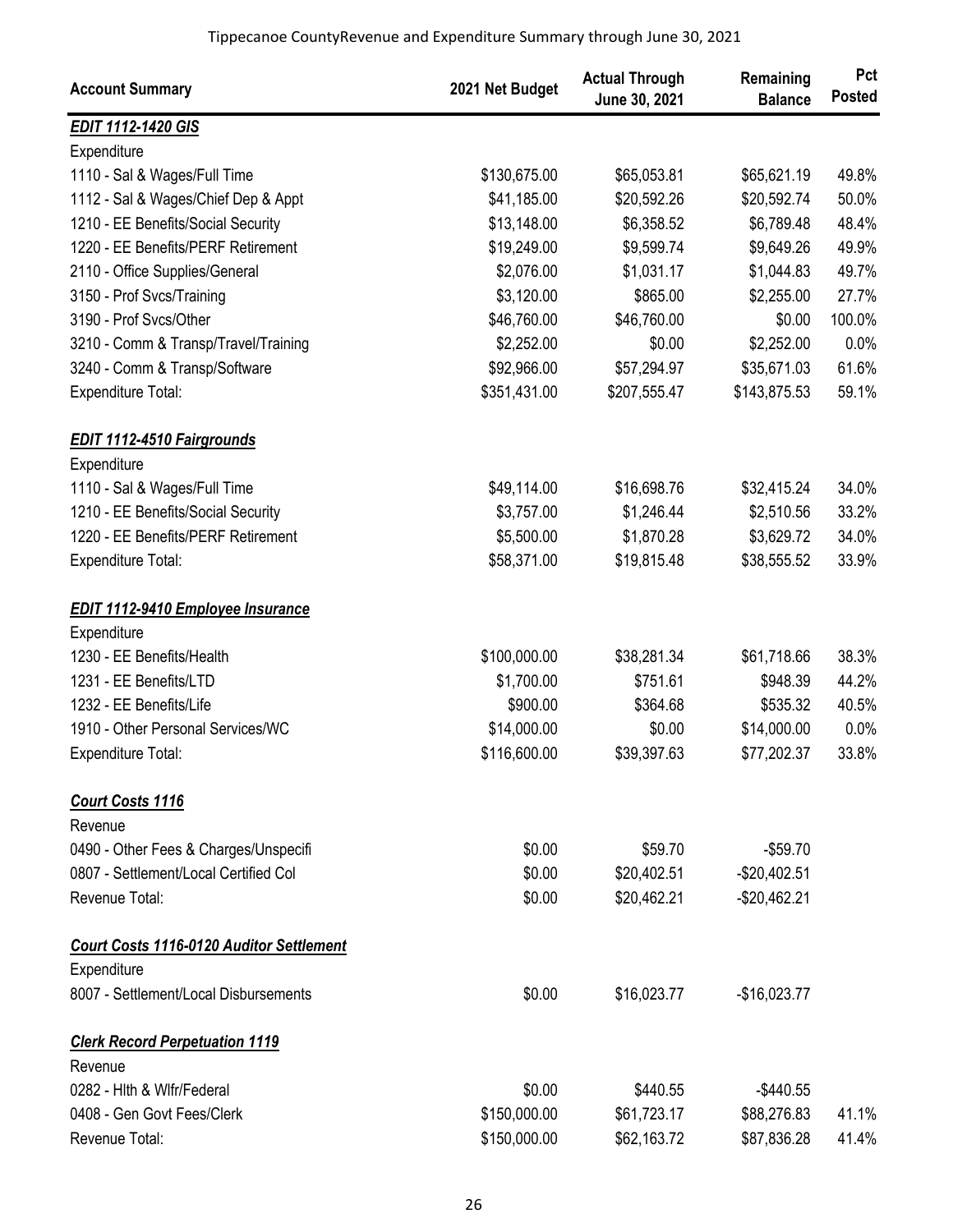| <b>Account Summary</b>                                        | 2021 Net Budget | <b>Actual Through</b><br>June 30, 2021 | Remaining<br><b>Balance</b> | Pct<br><b>Posted</b> |
|---------------------------------------------------------------|-----------------|----------------------------------------|-----------------------------|----------------------|
| <b>Clerk Record Perpetuation 1119-5810</b>                    |                 |                                        |                             |                      |
| Expenditure                                                   |                 |                                        |                             |                      |
| 1110 - Sal & Wages/Full Time                                  | \$65,679.00     | \$21,893.04                            | \$43,785.96                 | 33.3%                |
| 1130 - Sal & Wages/Part Time                                  | \$50,000.00     | \$0.00                                 | \$50,000.00                 | 0.0%                 |
| 1210 - EE Benefits/Social Security                            | \$8,850.00      | \$1,628.91                             | \$7,221.09                  | 18.4%                |
| 1220 - EE Benefits/PERF Retirement                            | \$7,357.00      | \$2,452.06                             | \$4,904.94                  | 33.3%                |
| 2110 - Office Supplies/General                                | \$2,000.00      | \$0.00                                 | \$2,000.00                  | 0.0%                 |
| 2340 - Rep & Maint/Minor Equipment                            | \$3,000.00      | \$0.00                                 | \$3,000.00                  | 0.0%                 |
| 3190 - Prof Svcs/Other                                        | \$4,400.00      | \$3,735.00                             | \$665.00                    | 84.9%                |
| 3240 - Comm & Transp/Software                                 | \$1,000.00      | \$707.00                               | \$293.00                    | 70.7%                |
| 4590 - Machinery & Equipment/Other                            | \$2,000.00      | \$0.00                                 | \$2,000.00                  | 0.0%                 |
| Expenditure Total:                                            | \$144,286.00    | \$30,416.01                            | \$113,869.99                | 21.1%                |
| <b>Clerk Record Perpetuation 1119-9410 Employee Insurance</b> |                 |                                        |                             |                      |
| Expenditure                                                   |                 |                                        |                             |                      |
| 1230 - EE Benefits/Health                                     | \$8,500.00      | \$4,016.40                             | \$4,483.60                  | 47.3%                |
| 1231 - EE Benefits/LTD                                        | \$230.00        | \$82.08                                | \$147.92                    | 35.7%                |
| 1232 - EE Benefits/Life                                       | \$170.00        | \$35.52                                | \$134.48                    | 20.9%                |
| <b>Expenditure Total:</b>                                     | \$8,900.00      | \$4,134.00                             | \$4,766.00                  | 46.4%                |
| <b>Community Corrections 1122</b>                             |                 |                                        |                             |                      |
| Revenue                                                       |                 |                                        |                             |                      |
| 0410 - Publ Safety Fees/Unspecified                           | \$0.00          | \$1,417,873.57                         | $-$1,417,873.57$            |                      |
| 0670 - Other Rcpts/Misc Sources                               | \$0.00          | \$183.00                               | $-$183.00$                  |                      |
| Revenue Total:                                                | \$0.00          | \$1,418,056.57                         | $-$1,418,056.57$            |                      |
| <b>Community Corrections 1122-5510</b>                        |                 |                                        |                             |                      |
| Expenditure                                                   |                 |                                        |                             |                      |
| 1110 - Sal & Wages/Full Time                                  | \$1,361,403.00  | \$612,844.57                           | \$748,558.43                | 45.0%                |
| 1112 - Sal & Wages/Chief Dep & Appt                           | \$48,990.00     | \$24,495.12                            | \$24,494.88                 | 50.0%                |
| 1130 - Sal & Wages/Part Time                                  | \$78,000.00     | \$42,690.00                            | \$35,310.00                 | 54.7%                |
| 1210 - EE Benefits/Social Security                            | \$113,863.00    | \$48,845.61                            | \$65,017.39                 | 42.9%                |
| 1220 - EE Benefits/PERF Retirement                            | \$152,478.00    | \$70,080.44                            | \$82,397.56                 | 46.0%                |
| 2990 - Other Supplies/Non-specified                           | \$306,509.00    | \$56,970.43                            | \$249,538.57                | 18.6%                |
| 3190 - Prof Svcs/Other                                        | \$233,929.17    | \$211,181.05                           | \$22,748.12                 | 90.3%                |
| 3510 - Utility Service/Utilities                              | \$50,206.00     | \$50,856.22                            | $-$ \$650.22                | 101.3%               |
| 3940 - Other Disb/General Refunds                             | \$0.00          | \$3,161.60                             | $-$3,161.60$                |                      |
| <b>Expenditure Total:</b>                                     | \$2,345,378.17  | \$1,121,125.04                         | \$1,224,253.13              | 47.8%                |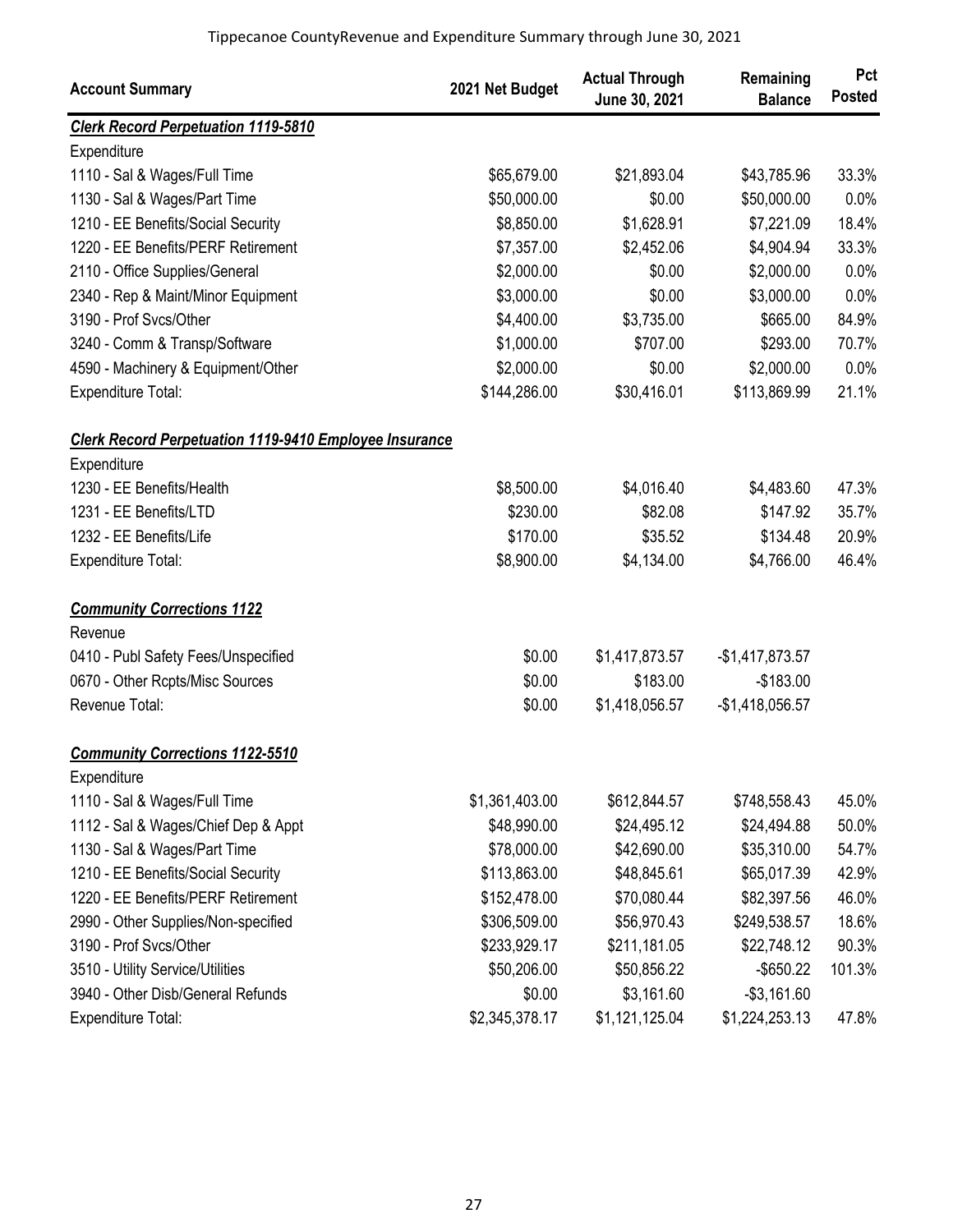| <b>Account Summary</b>                                       | 2021 Net Budget | <b>Actual Through</b><br>June 30, 2021 | Remaining<br><b>Balance</b> | Pct<br><b>Posted</b> |
|--------------------------------------------------------------|-----------------|----------------------------------------|-----------------------------|----------------------|
| <b>Community Corrections 1122-5510 Employee Insurance</b>    |                 |                                        |                             |                      |
| Expenditure                                                  |                 |                                        |                             |                      |
| 1230 - EE Benefits/Health                                    | \$393,244.00    | \$177,251.41                           | \$215,992.59                | 45.1%                |
| 1231 - EE Benefits/LTD                                       | \$6,130.00      | \$2,333.06                             | \$3,796.94                  | 38.1%                |
| 1232 - EE Benefits/Life                                      | \$6,198.00      | \$1,483.21                             | \$4,714.79                  | 23.9%                |
| 1910 - Other Personal Services/WC                            | \$20,798.00     | \$0.00                                 | \$20,798.00                 | 0.0%                 |
| <b>Expenditure Total:</b>                                    | \$426,370.00    | \$181,067.68                           | \$245,302.32                | 42.5%                |
| <b>Community Corrections Community Transitions 1123</b>      |                 |                                        |                             |                      |
| Revenue                                                      |                 |                                        |                             |                      |
| 0411 - Publ Safety Fees/Adult Inst                           | \$0.00          | \$36,750.00                            | -\$36,750.00                |                      |
| <b>Community Corrections Community Transitions 1123-5510</b> |                 |                                        |                             |                      |
| Expenditure                                                  |                 |                                        |                             |                      |
| 2990 - Other Supplies/Non-specified                          | \$107,939.79    | \$29,096.31                            | \$78,843.48                 | 27.0%                |
| 3190 - Prof Svcs/Other                                       | \$85,868.38     | \$3,784.85                             | \$82,083.53                 | 4.4%                 |
| <b>Expenditure Total:</b>                                    | \$193,808.17    | \$32,881.16                            | \$160,927.01                | 17.0%                |
| <b>Sales Disclosure 1131</b>                                 |                 |                                        |                             |                      |
| Revenue                                                      |                 |                                        |                             |                      |
| 0490 - Other Fees & Charges/Unspecifi                        | \$40,000.00     | \$20,130.00                            | \$19,870.00                 | 50.3%                |
| Sales Disclosure 1131-0120 Auditor Settlement                |                 |                                        |                             |                      |
| Expenditure                                                  |                 |                                        |                             |                      |
| 8007 - Settlement/Local Disbursements                        | \$0.00          | \$9,800.00                             | $-$9,800.00$                |                      |
| Sales Disclosure 1131-0510 Assessor                          |                 |                                        |                             |                      |
| Expenditure                                                  |                 |                                        |                             |                      |
| 1110 - Sal & Wages/Full Time                                 | \$9,500.00      | \$3,460.00                             | \$6,040.00                  | 36.4%                |
| 1111 - Sal & Wages/Elected Official                          | \$2,500.00      | \$1,300.00                             | \$1,200.00                  | 52.0%                |
| 1112 - Sal & Wages/Chief Dep & Appt                          | \$1,000.00      | \$520.00                               | \$480.00                    | 52.0%                |
| 1113 - Sal & Wages/Benefit Elig PT                           | \$500.00        | \$260.00                               | \$240.00                    | 52.0%                |
| 1210 - EE Benefits/Social Security                           | \$1,033.00      | \$400.11                               | \$632.89                    | 38.7%                |
| 1220 - EE Benefits/PERF Retirement                           | \$1,456.00      | \$590.42                               | \$865.58                    | 40.6%                |
| 3210 - Comm & Transp/Travel/Training                         | \$7,400.00      | \$0.00                                 | \$7,400.00                  | 0.0%                 |
| 3240 - Comm & Transp/Software                                | \$8,500.00      | \$8,500.00                             | \$0.00                      | 100.0%               |
| 8007 - Settlement/Local Disbursements                        | \$20,000.00     | \$0.00                                 | \$20,000.00                 | 0.0%                 |
| Expenditure Total:                                           | \$51,889.00     | \$15,030.53                            | \$36,858.47                 | 29.0%                |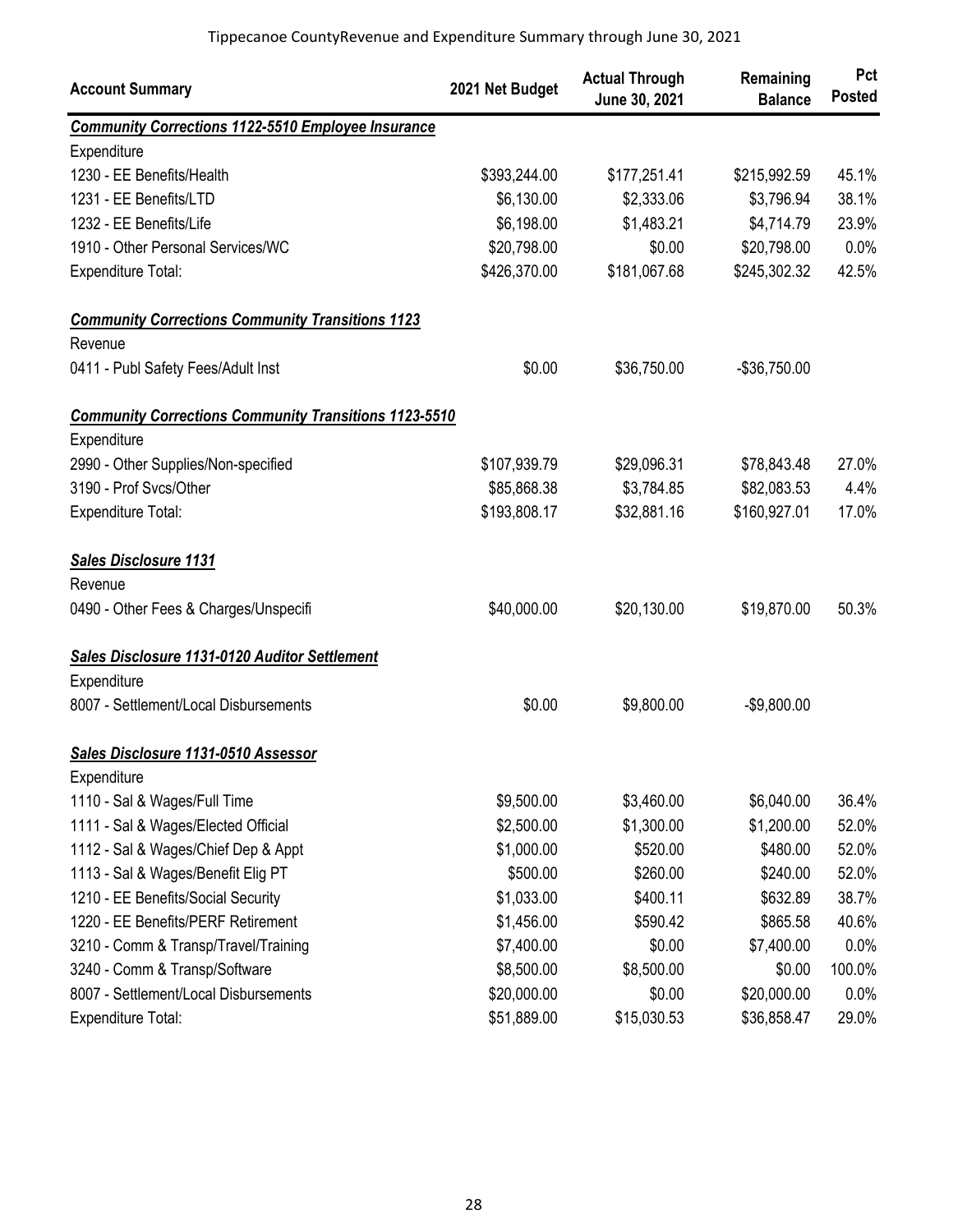| <b>Account Summary</b>                                   | 2021 Net Budget | <b>Actual Through</b><br>June 30, 2021 | Remaining<br><b>Balance</b> | Pct<br><b>Posted</b> |
|----------------------------------------------------------|-----------------|----------------------------------------|-----------------------------|----------------------|
| <b>Cumulative Bridge 1135</b>                            |                 |                                        |                             |                      |
| Revenue                                                  |                 |                                        |                             |                      |
| 0100 - Prop Taxes/Property                               | \$2,820,400.00  | \$1,550,692.41                         | \$1,269,707.59              | 55.0%                |
| 0124 - Other Taxes/FIT                                   | \$19,471.00     | \$10,204.28                            | \$9,266.72                  | 52.4%                |
| 0130 - Other Taxes/License Excise                        | \$203,447.00    | \$123,712.47                           | \$79,734.53                 | 60.8%                |
| 0131 - Other Taxes/CVET                                  | \$11,076.00     | \$5,667.12                             | \$5,408.88                  | 51.2%                |
| 0289 - Unrestricted Grants & Cntr/Fed                    | \$0.00          | \$128,733.42                           | $-$128,733.42$              |                      |
| 0430 - Hwys & Strts Fees/Unspecified                     | \$0.00          | \$4,353.58                             | $-$4,353.58$                |                      |
| 0660 - Other Rcpts/Investment Earning                    | \$26,831.00     | \$5,142.70                             | \$21,688.30                 | 19.2%                |
| 0730 - Refunds Reimb or Redeposits                       | \$0.00          | \$5,888.41                             | $-$5,888.41$                |                      |
| Revenue Total:                                           | \$3,081,225.00  | \$1,834,394.39                         | \$1,246,830.61              | 59.5%                |
| <b>Cumulative Bridge 1135-8010 Highway</b>               |                 |                                        |                             |                      |
| Expenditure                                              |                 |                                        |                             |                      |
| 3120 - Prof Svcs/Engineer & Architect                    | \$240,000.00    | \$0.00                                 | \$240,000.00                | 0.0%                 |
| 3190 - Prof Svcs/Other                                   | \$50,000.00     | \$21,449.60                            | \$28,550.40                 | 42.9%                |
| 3910 - Other Disb/Dues & Subscription                    | \$40,000.00     | \$0.00                                 | \$40,000.00                 | 0.0%                 |
| Expenditure Total:                                       | \$330,000.00    | \$21,449.60                            | \$308,550.40                | 6.5%                 |
| Cumulative Bridge 1135-8058 Highway Maintenance / Garage |                 |                                        |                             |                      |
| Expenditure                                              |                 |                                        |                             |                      |
| 1110 - Sal & Wages/Full Time                             | \$253,343.00    | \$108,677.11                           | \$144,665.89                | 42.9%                |
| 1112 - Sal & Wages/Chief Dep & Appt                      | \$106,395.00    | \$53,197.69                            | \$53,197.31                 | 50.0%                |
| 1150 - Sal & Wages/Overtime                              | \$8,852.00      | \$4,654.75                             | \$4,197.25                  | 52.6%                |
| 1210 - EE Benefits/Social Security                       | \$28,198.00     | \$12,037.04                            | \$16,160.96                 | 42.7%                |
| 1220 - EE Benefits/PERF Retirement                       | \$41,283.00     | \$18,756.69                            | \$22,526.31                 | 45.4%                |
| Expenditure Total:                                       | \$438,071.00    | \$197,323.28                           | \$240,747.72                | 45.0%                |
| <b>Cumulative Bridge 1135-8161 CCB/Repair</b>            |                 |                                        |                             |                      |
| Expenditure                                              |                 |                                        |                             |                      |
| 1110 - Sal & Wages/Full Time                             | \$743,712.00    | \$368,929.84                           | \$374,782.16                | 49.6%                |
| 1150 - Sal & Wages/Overtime                              | \$20,725.00     | \$18,931.49                            | \$1,793.51                  | 91.3%                |
| 1210 - EE Benefits/Social Security                       | \$58,479.00     | \$28,003.13                            | \$30,475.87                 | 47.9%                |
| 1220 - EE Benefits/PERF Retirement                       | \$85,617.00     | \$43,384.74                            | \$42,232.26                 | 50.7%                |
| 2320 - Rep & Maint/Street Mtls                           | \$15,000.00     | \$633.00                               | \$14,367.00                 | 4.2%                 |
| 3630 - Rep & Maint/Roads & Streets                       | \$80,000.00     | \$31,618.17                            | \$48,381.83                 | 39.5%                |
| 4220 - Infrastructure/Bridges                            | \$600,000.00    | \$266,547.66                           | \$333,452.34                | 44.4%                |
| 4240 - Infrastructure/Culverts & Drai                    | \$50,000.00     | \$0.00                                 | \$50,000.00                 | 0.0%                 |
| Expenditure Total:                                       | \$1,653,533.00  | \$758,048.03                           | \$895,484.97                | 45.8%                |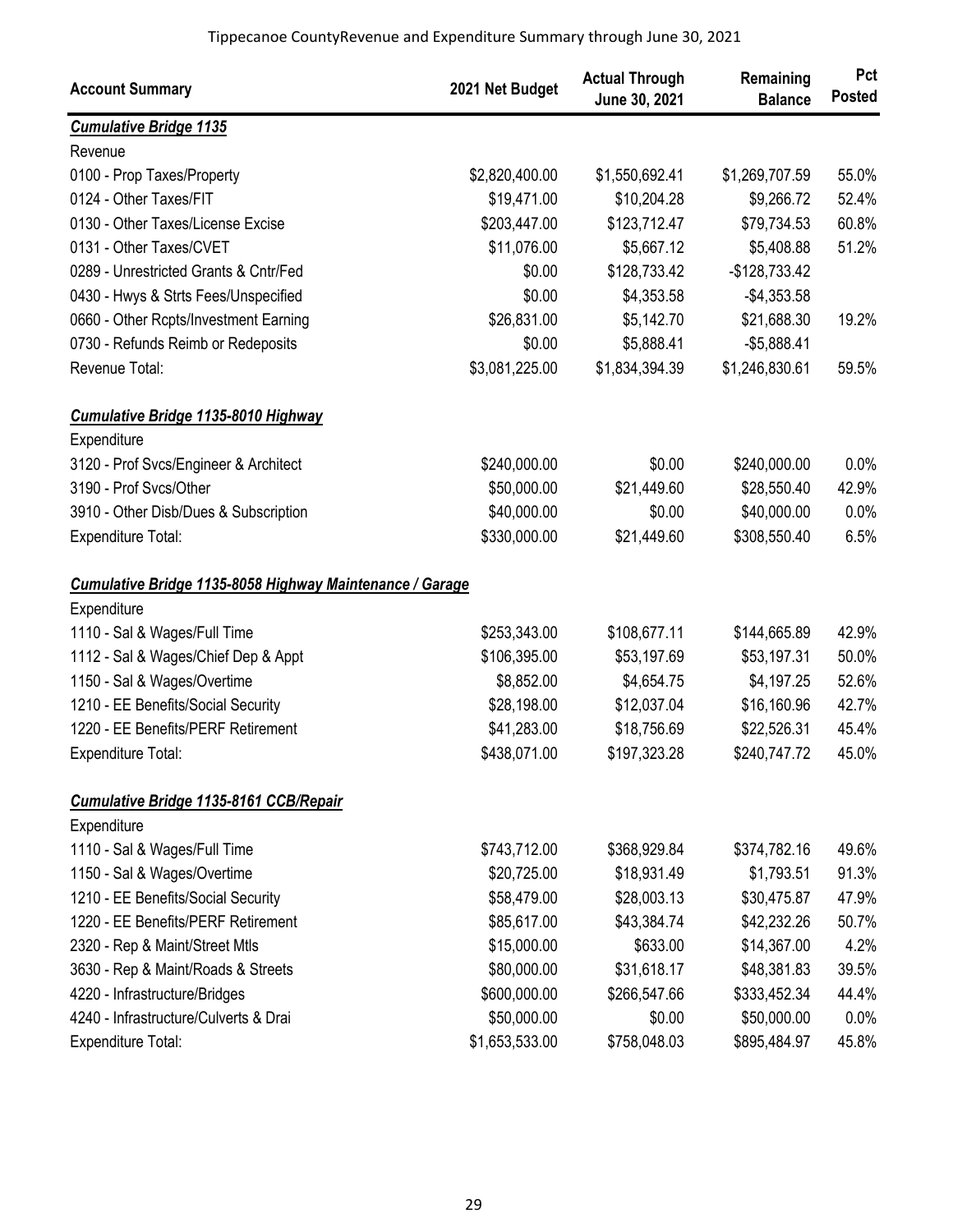| <b>Account Summary</b>                                        | 2021 Net Budget | <b>Actual Through</b><br>June 30, 2021 | Remaining<br><b>Balance</b> | Pct<br><b>Posted</b> |
|---------------------------------------------------------------|-----------------|----------------------------------------|-----------------------------|----------------------|
| <b>Cumulative Bridge 1135-8162 Construction</b>               |                 |                                        |                             |                      |
| Expenditure                                                   |                 |                                        |                             |                      |
| 4220 - Infrastructure/Bridges                                 | \$942.00        | \$942.00                               | \$0.00                      | 100.0%               |
| 4240 - Infrastructure/Culverts & Drai                         | \$4,500.00      | \$4,500.00                             | \$0.00                      | 100.0%               |
| Expenditure Total:                                            | \$5,442.00      | \$5,442.00                             | \$0.00                      | 100.0%               |
| <b>Cumulative Bridge 1135-9410 Employee Insurance</b>         |                 |                                        |                             |                      |
| Expenditure                                                   |                 |                                        |                             |                      |
| 1230 - EE Benefits/Health                                     | \$250,000.00    | \$158,651.04                           | \$91,348.96                 | 63.5%                |
| 1231 - EE Benefits/LTD                                        | \$2,500.00      | \$1,969.67                             | \$530.33                    | 78.8%                |
| 1232 - EE Benefits/Life                                       | \$1,800.00      | \$1,151.48                             | \$648.52                    | 64.0%                |
| 1910 - Other Personal Services/WC                             | \$37,275.00     | \$0.00                                 | \$37,275.00                 | 0.0%                 |
| 1920 - Other Personal Services/Unempl                         | \$500.00        | \$0.00                                 | \$500.00                    | 0.0%                 |
| Expenditure Total:                                            | \$292,075.00    | \$161,772.19                           | \$130,302.81                | 55.4%                |
| <b>Cumulative Capital Development 1138</b>                    |                 |                                        |                             |                      |
| Revenue                                                       |                 |                                        |                             |                      |
| 0100 - Prop Taxes/Property                                    | \$2,033,000.00  | \$1,107,637.44                         | \$925,362.56                | 54.5%                |
| 0124 - Other Taxes/FIT                                        | \$13,908.00     | \$7,288.77                             | \$6,619.23                  | 52.4%                |
| 0130 - Other Taxes/License Excise                             | \$145,319.00    | \$88,366.05                            | \$56,952.95                 | 60.8%                |
| 0131 - Other Taxes/CVET                                       | \$7,911.00      | \$4,047.95                             | \$3,863.05                  | 51.2%                |
| 0291 - Publ Safety/State or Local                             | \$0.00          | \$37,202.75                            | $-$37,202.75$               |                      |
| 0660 - Other Rcpts/Investment Earning                         | \$12,595.00     | \$824.44                               | \$11,770.56                 | 6.5%                 |
| 0730 - Refunds Reimb or Redeposits                            | \$0.00          | \$662.22                               | $-$ \$662.22                |                      |
| 0761 - Interfund Trnsfers/Transfer In                         | \$0.00          | \$57,624.00                            | -\$57,624.00                |                      |
| Revenue Total:                                                | \$2,212,733.00  | \$1,303,653.62                         | \$909,079.38                | 58.9%                |
| <b>Cumulative Capital Development 1138-1110 Commissioners</b> |                 |                                        |                             |                      |
| Expenditure                                                   |                 |                                        |                             |                      |
| 2140 - Office Supplies/Minor Equip                            | \$27,557.00     | \$15,541.56                            | \$12,015.44                 | 56.4%                |
| 3190 - Prof Svcs/Other                                        | \$12,360.00     | \$360.00                               | \$12,000.00                 | 2.9%                 |
| 3620 - Rep & Maint/Vehicle & Equip                            | \$21,673.00     | \$13,319.67                            | \$8,353.33                  | 61.5%                |
| 3730 - Rentals & Leases/Minor Equip                           | \$24,206.00     | \$23,868.80                            | \$337.20                    | 98.6%                |
| 4330 - Buildings/Housing                                      | \$12,500.00     | \$2,998.36                             | \$9,501.64                  | 24.0%                |
| 4410 - Impr Other Than Bldgs/Parking                          | \$2,800.00      | \$0.00                                 | \$2,800.00                  | 0.0%                 |
| 4510 - Machinery & Equipment/General                          | \$190,222.00    | \$0.00                                 | \$190,222.00                | 0.0%                 |
| 4530 - Machinery & Equipment/Safety                           | \$587,789.00    | \$258,754.96                           | \$329,034.04                | 44.0%                |
| 4590 - Machinery & Equipment/Other                            | \$10,000.00     | \$4,046.05                             | \$5,953.95                  | 40.5%                |
| Expenditure Total:                                            | \$889,107.00    | \$318,889.40                           | \$570,217.60                | 35.9%                |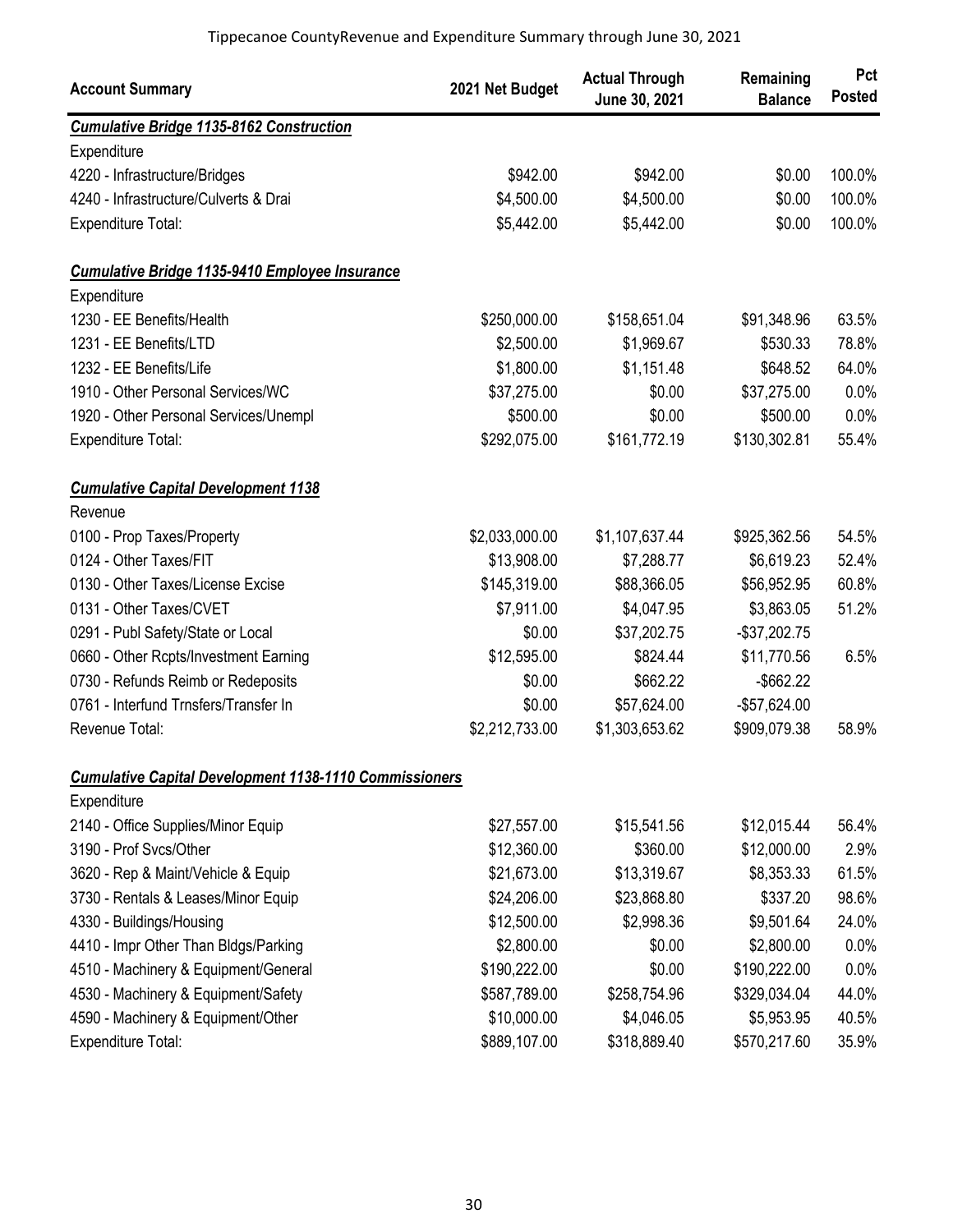| <b>Account Summary</b>                                             | 2021 Net Budget | <b>Actual Through</b><br>June 30, 2021 | Remaining<br><b>Balance</b> | Pct<br><b>Posted</b> |
|--------------------------------------------------------------------|-----------------|----------------------------------------|-----------------------------|----------------------|
| <b>Cumulative Capital Development 1138-1130 Maintenance</b>        |                 |                                        |                             |                      |
| Expenditure                                                        |                 |                                        |                             |                      |
| 1150 - Sal & Wages/Overtime                                        | \$6,000.00      | \$1,934.42                             | \$4,065.58                  | 32.2%                |
| 1210 - EE Benefits/Social Security                                 | \$459.00        | \$135.10                               | \$323.90                    | 29.4%                |
| 1220 - EE Benefits/PERF Retirement                                 | \$672.00        | \$216.64                               | \$455.36                    | 32.2%                |
| 2140 - Office Supplies/Minor Equip                                 | \$60,000.00     | \$7,022.79                             | \$52,977.21                 | 11.7%                |
| 2230 - Oper Supplies/Cleaning                                      | \$60,057.00     | \$13,668.85                            | \$46,388.15                 | 22.8%                |
| 2310 - Rep & Maint/Building Mtls                                   | \$147,729.00    | \$71,959.87                            | \$75,769.13                 | 48.7%                |
| 2330 - Rep & Maint/Small Tools                                     | \$10,000.00     | \$1,649.51                             | \$8,350.49                  | 16.5%                |
| 3190 - Prof Svcs/Other                                             | \$90,000.00     | \$27,709.39                            | \$62,290.61                 | 30.8%                |
| 3610 - Rep & Maint/Buildings & Proper                              | \$226,801.00    | \$87,363.85                            | \$139,437.15                | 38.5%                |
| 4310 - Buildings/Municipal                                         | \$13,000.00     | \$0.00                                 | \$13,000.00                 | 0.0%                 |
| 4510 - Machinery & Equipment/General                               | \$16,000.00     | \$217.01                               | \$15,782.99                 | 1.4%                 |
| Expenditure Total:                                                 | \$630,718.00    | \$211,877.43                           | \$418,840.57                | 33.6%                |
| <b>Cumulative Capital Development 1138-1410 DolT</b>               |                 |                                        |                             |                      |
| Expenditure                                                        |                 |                                        |                             |                      |
| 1110 - Sal & Wages/Full Time                                       | \$195,220.00    | \$97,116.37                            | \$98,103.63                 | 49.7%                |
| 1210 - EE Benefits/Social Security                                 | \$14,935.00     | \$7,114.69                             | \$7,820.31                  | 47.6%                |
| 1220 - EE Benefits/PERF Retirement                                 | \$21,865.00     | \$10,928.81                            | \$10,936.19                 | 50.0%                |
| 3240 - Comm & Transp/Software                                      | \$5,287.00      | \$1,845.89                             | \$3,441.11                  | 34.9%                |
| 3510 - Utility Service/Utilities                                   | \$26,600.00     | \$13,315.97                            | \$13,284.03                 | 50.1%                |
| 3620 - Rep & Maint/Vehicle & Equip                                 | \$150,594.00    | \$64,842.77                            | \$85,751.23                 | 43.1%                |
| 3730 - Rentals & Leases/Minor Equip                                | \$146,063.00    | \$47,763.51                            | \$98,299.49                 | 32.7%                |
| Expenditure Total:                                                 | \$560,564.00    | \$242,928.01                           | \$317,635.99                | 43.3%                |
| <b>Cumulative Capital Development 1138-9410 Employee Insurance</b> |                 |                                        |                             |                      |
| Expenditure                                                        |                 |                                        |                             |                      |
| 1230 - EE Benefits/Health                                          | \$52,500.00     | \$18,378.36                            | \$34,121.64                 | 35.0%                |
| 1231 - EE Benefits/LTD                                             | \$795.00        | \$364.08                               | \$430.92                    | 45.8%                |
| 1232 - EE Benefits/Life                                            | \$475.00        | \$178.72                               | \$296.28                    | 37.6%                |
| Expenditure Total:                                                 | \$53,770.00     | \$18,921.16                            | \$34,848.84                 | 35.2%                |
| <b>Drug Free Community 1148</b>                                    |                 |                                        |                             |                      |
| Revenue                                                            |                 |                                        |                             |                      |
| 0511 - Publ Safety Fines/County Court                              | \$0.00          | \$92,611.69                            | -\$92,611.69                |                      |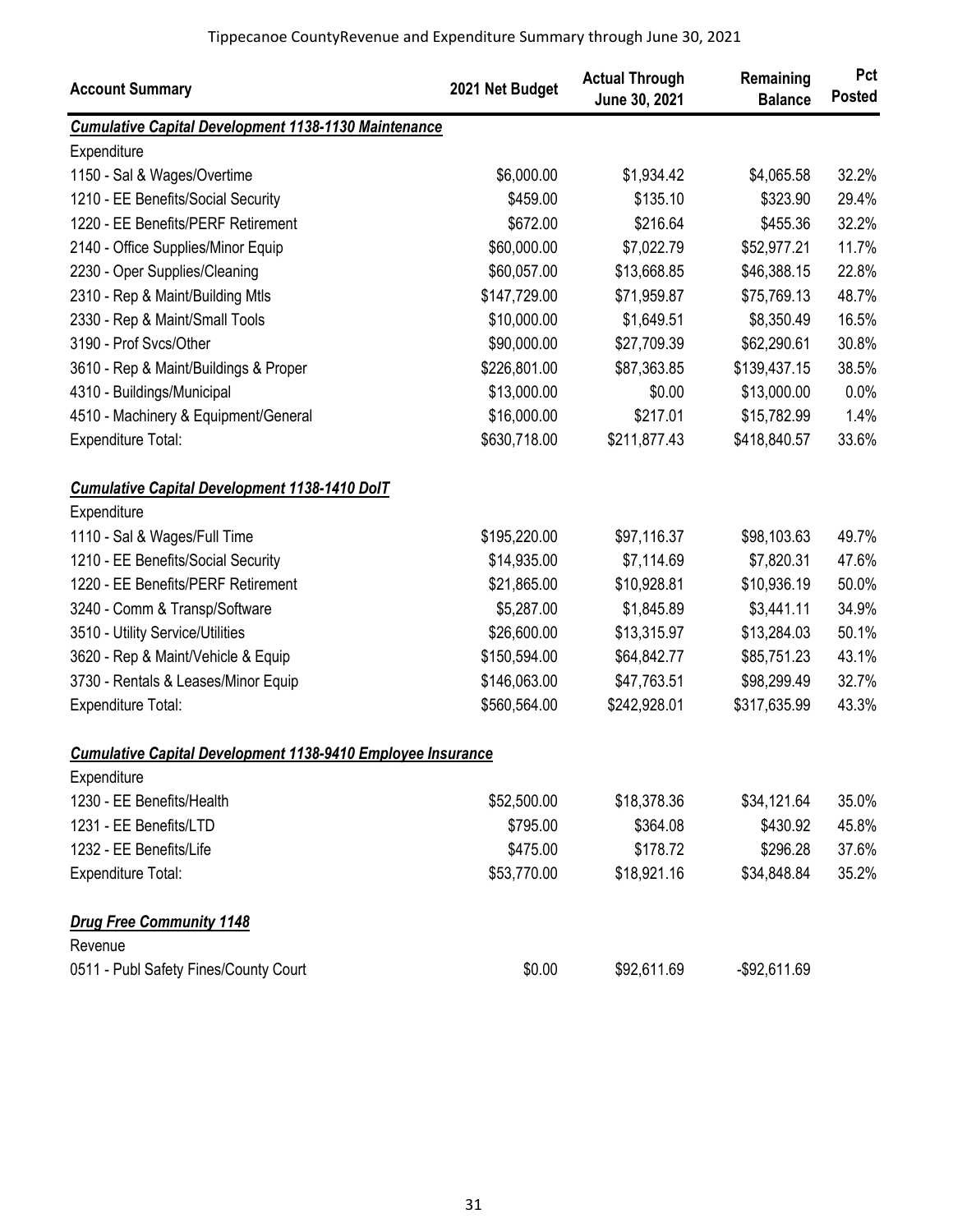| <b>Account Summary</b>                                                 | 2021 Net Budget | <b>Actual Through</b><br>June 30, 2021 | Remaining<br><b>Balance</b> | Pct<br><b>Posted</b> |
|------------------------------------------------------------------------|-----------------|----------------------------------------|-----------------------------|----------------------|
| <b>Electronic Map Generation 1150</b>                                  |                 |                                        |                             |                      |
| Revenue                                                                |                 |                                        |                             |                      |
| 0490 - Other Fees & Charges/Unspecifi                                  | \$0.00          | \$987.75                               | $-$987.75$                  |                      |
| Emergency Planning Right to Know 1152                                  |                 |                                        |                             |                      |
| Revenue                                                                |                 |                                        |                             |                      |
| 0291 - Publ Safety/State or Local                                      | \$0.00          | \$9,322.78                             | $-$9,322.78$                |                      |
| 0660 - Other Rcpts/Investment Earning                                  | \$0.00          | \$57.68                                | $-$57.68$                   |                      |
| 0672 - Other Rcpts/Donations & Gifts                                   | \$0.00          | \$1,000.00                             | $-$1,000.00$                |                      |
| Revenue Total:                                                         | \$0.00          | \$10,380.46                            | $-$10,380.46$               |                      |
| <b>Emergency Planning Right to Know 1152-5210 Emergency Management</b> |                 |                                        |                             |                      |
| Expenditure                                                            |                 |                                        |                             |                      |
| 3190 - Prof Svcs/Other                                                 | \$3,000.00      | \$206.99                               | \$2,793.01                  | 6.9%                 |
| 3210 - Comm & Transp/Travel/Training                                   | \$8,000.00      | \$0.00                                 | \$8,000.00                  | 0.0%                 |
| 3310 - Printing & Advertising/Legal                                    | \$60.00         | \$23.97                                | \$36.03                     | 40.0%                |
| 4530 - Machinery & Equipment/Safety                                    | \$7,120.00      | \$0.00                                 | \$7,120.00                  | 0.0%                 |
| Expenditure Total:                                                     | \$18,180.00     | \$230.96                               | \$17,949.04                 | 1.3%                 |
| <b>Firearms Training 1156</b>                                          |                 |                                        |                             |                      |
| Revenue                                                                |                 |                                        |                             |                      |
| 0310 - Publ Safety Permits/Unspec                                      | \$0.00          | \$21,910.00                            | $-$21,910.00$               |                      |
| 0670 - Other Rcpts/Misc Sources                                        | \$0.00          | \$243.01                               | $-$243.01$                  |                      |
| Revenue Total:                                                         | \$0.00          | \$22,153.01                            | $-$22,153.01$               |                      |
| <b>Firearms Training 1156-5410 Sheriff</b>                             |                 |                                        |                             |                      |
| Expenditure                                                            |                 |                                        |                             |                      |
| 2990 - Other Supplies/Non-specified                                    | \$50,000.00     | \$30,413.15                            | \$19,586.85                 | 60.8%                |
| 3940 - Other Disb/General Refunds                                      | \$2,000.00      | \$60.00                                | \$1,940.00                  | 3.0%                 |
| Expenditure Total:                                                     | \$52,000.00     | \$30,473.15                            | \$21,526.85                 | 58.6%                |
| <b>General Drain Improvement 1158</b>                                  |                 |                                        |                             |                      |
| Revenue                                                                |                 |                                        |                             |                      |
| 0100 - Prop Taxes/Property                                             | \$500,000.00    | \$210,678.02                           | \$289,321.98                | 42.1%                |
| 0404 - Gen Govt Fees/Surveyor                                          | \$0.00          | \$1,800.00                             | $-$1,800.00$                |                      |
| 0660 - Other Rcpts/Investment Earning                                  | \$11,900.00     | \$4,489.00                             | \$7,411.00                  | 37.7%                |
| 0670 - Other Rcpts/Misc Sources                                        | \$500.00        | \$0.00                                 | \$500.00                    | 0.0%                 |
| 0761 - Interfund Trnsfers/Transfer In                                  | \$0.00          | \$82,538.89                            | -\$82,538.89                |                      |
| Revenue Total:                                                         | \$512,400.00    | \$299,505.91                           | \$212,894.09                | 58.5%                |
| <b>General Drain Improvement 1158-0410 Surveyor</b>                    |                 |                                        |                             |                      |
| Expenditure                                                            |                 |                                        |                             |                      |
| 3190 - Prof Svcs/Other                                                 | \$250,000.00    | \$212,585.52                           | \$37,414.48                 | 85.0%                |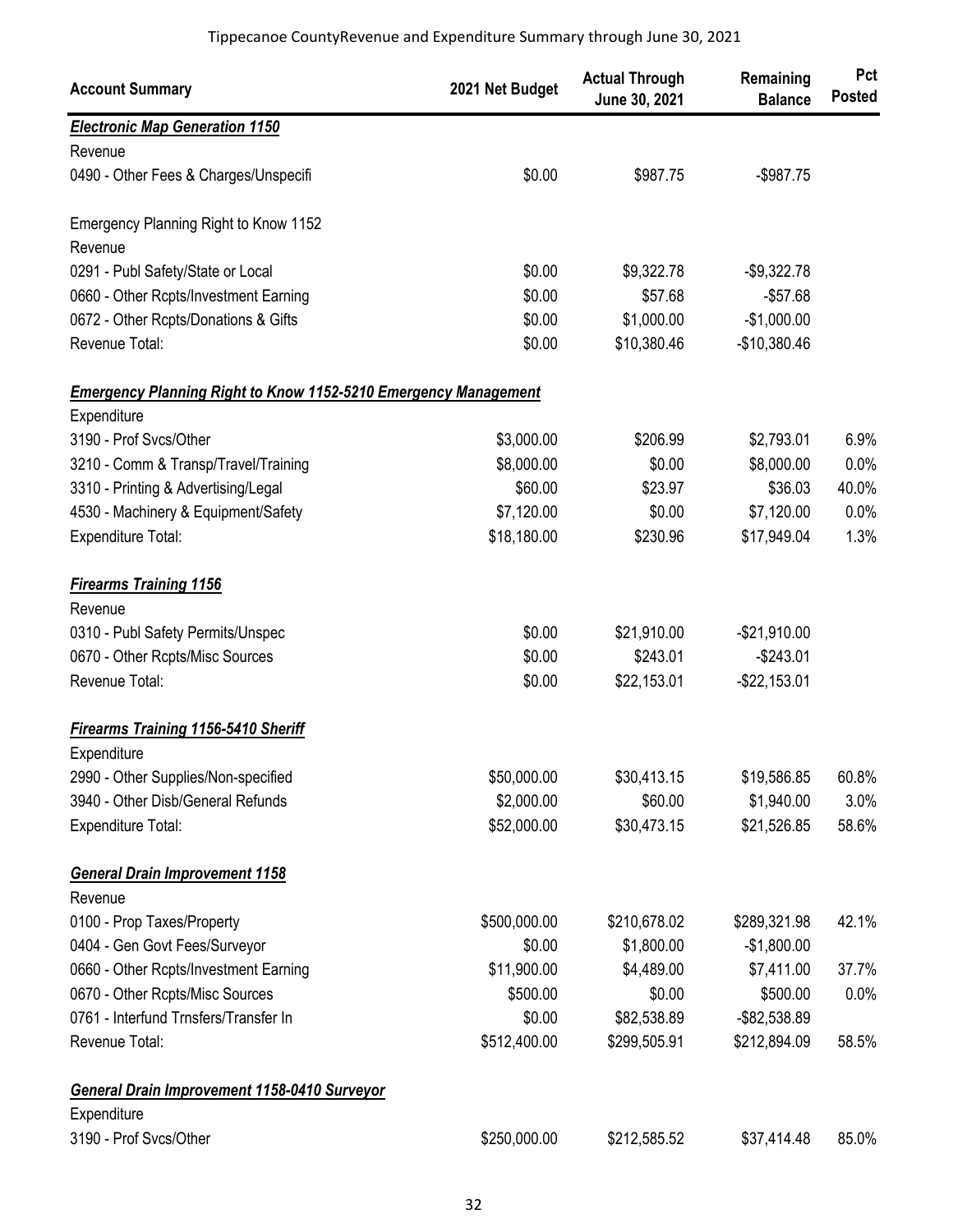| <b>Account Summary</b>                                | 2021 Net Budget | <b>Actual Through</b><br>June 30, 2021 | Remaining<br><b>Balance</b> | Pct<br><b>Posted</b> |
|-------------------------------------------------------|-----------------|----------------------------------------|-----------------------------|----------------------|
| <b>ID Security Protection 1160</b>                    |                 |                                        |                             |                      |
| Revenue                                               |                 |                                        |                             |                      |
| 0403 - Gen Govt Fees/Recorder                         | \$20,000.00     | \$15,221.00                            | \$4,779.00                  | 76.1%                |
| <b>ID Security Protection 1160-0310 Recorder</b>      |                 |                                        |                             |                      |
| Expenditure                                           |                 |                                        |                             |                      |
| 3190 - Prof Svcs/Other                                | \$25,000.00     | \$24,999.75                            | \$0.25                      | 100.0%               |
| <b>Landfill Closure 1166</b>                          |                 |                                        |                             |                      |
| Revenue                                               |                 |                                        |                             |                      |
| 0660 - Other Rcpts/Investment Earning                 | \$0.00          | \$11,922.05                            | $-$11,922.05$               |                      |
| <b>Landfill Closure 1166-9510 Outside Agency</b>      |                 |                                        |                             |                      |
| Expenditure                                           |                 |                                        |                             |                      |
| 3190 - Prof Svcs/Other                                | \$0.00          | \$85,330.88                            | -\$85,330.88                |                      |
| Levy Excess Fund 1167-0120 Auditor Settlement         |                 |                                        |                             |                      |
| Expenditure                                           |                 |                                        |                             |                      |
| 6100 - Interfund Transfers/Transfer O                 | \$0.00          | \$73,634.24                            | -\$73,634.24                |                      |
| <b>Local Health Maintenance 1168</b>                  |                 |                                        |                             |                      |
| Revenue                                               |                 |                                        |                             |                      |
| 0292 - Hith & Wifr/State or Local                     | \$72,672.00     | \$36,336.00                            | \$36,336.00                 | 50.0%                |
| <b>Local Health Maintenance 1168-9010 Health Dept</b> |                 |                                        |                             |                      |
| Expenditure                                           |                 |                                        |                             |                      |
| 1130 - Sal & Wages/Part Time                          | \$66,823.00     | \$15,739.25                            | \$51,083.75                 | 23.6%                |
| 1210 - EE Benefits/Social Security                    | \$5,112.00      | \$1,200.61                             | \$3,911.39                  | 23.5%                |
| Expenditure Total:                                    | \$71,935.00     | \$16,939.86                            | \$54,995.14                 | 23.5%                |
| Local Health Maintenance 1168-9410 Employee Insurance |                 |                                        |                             |                      |
| Expenditure                                           |                 |                                        |                             |                      |
| 1910 - Other Personal Services/WC                     | \$737.00        | \$0.00                                 | \$737.00                    | 0.0%                 |
| <b>Local Road &amp; Street 1169</b>                   |                 |                                        |                             |                      |
| Revenue                                               |                 |                                        |                             |                      |
| 0132 - Other Taxes/LRS                                | \$1,240,000.00  | \$784,419.91                           | \$455,580.09                | 63.3%                |
| 0283 - Hwys & Strts/Federal                           | \$0.00          | \$3,014.55                             | $-$3,014.55$                |                      |
| 0430 - Hwys & Strts Fees/Unspecified                  | \$0.00          | \$832.78                               | $-$ \$832.78                |                      |
| 0660 - Other Rcpts/Investment Earning                 | \$9,937.00      | \$3,713.19                             | \$6,223.81                  | 37.4%                |
| 0730 - Refunds Reimb or Redeposits                    | \$0.00          | \$6,112.31                             | $-$ \$6,112.31              |                      |
| Revenue Total:                                        | \$1,249,937.00  | \$798,092.74                           | \$451,844.26                | 63.9%                |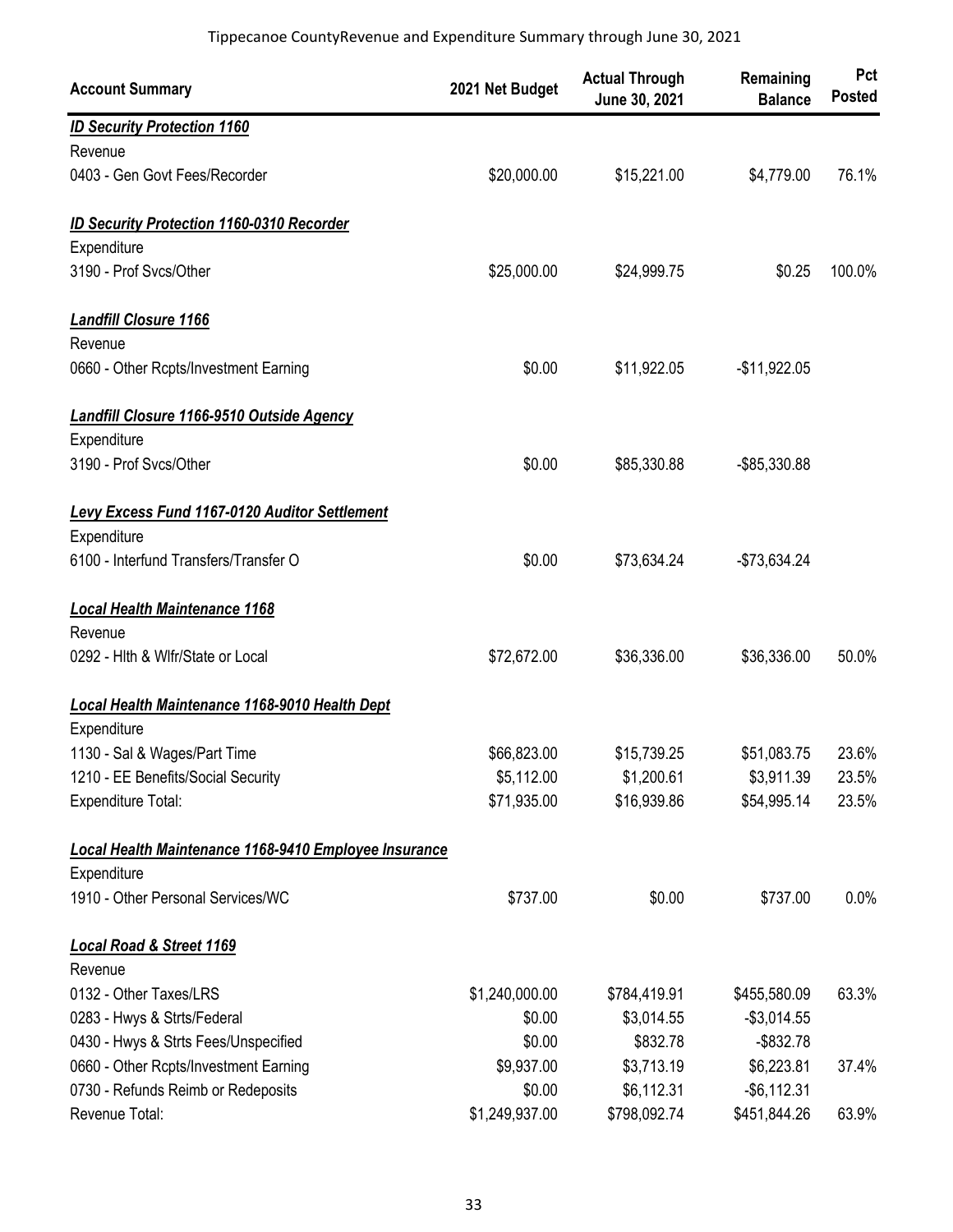| <b>Account Summary</b>                            | 2021 Net Budget | <b>Actual Through</b><br>June 30, 2021 | Remaining<br><b>Balance</b> | Pct<br><b>Posted</b> |
|---------------------------------------------------|-----------------|----------------------------------------|-----------------------------|----------------------|
| Local Road & Street 1169-8261 Highway Maintenance |                 |                                        |                             |                      |
| Expenditure                                       |                 |                                        |                             |                      |
| 2140 - Office Supplies/Minor Equip                | \$1,500.00      | \$717.12                               | \$782.88                    | 47.8%                |
| 2215 - Oper Supplies/Garage & Fleet               | \$200,000.00    | \$123,431.39                           | \$76,568.61                 | 61.7%                |
| 2230 - Oper Supplies/Cleaning                     | \$4,000.00      | \$1,767.80                             | \$2,232.20                  | 44.2%                |
| 2240 - Oper Supplies/Snow Removal                 | \$250,000.00    | \$216,485.84                           | \$33,514.16                 | 86.6%                |
| 2260 - Oper Supplies/Signage                      | \$30,000.00     | \$5,196.34                             | \$24,803.66                 | 17.3%                |
| 2310 - Rep & Maint/Building Mtls                  | \$20,000.00     | \$2,671.47                             | \$17,328.53                 | 13.4%                |
| 2320 - Rep & Maint/Street Mtls                    | \$250,000.00    | \$29,428.09                            | \$220,571.91                | 11.8%                |
| 2990 - Other Supplies/Non-specified               | \$5,000.00      | \$3,229.56                             | \$1,770.44                  | 64.6%                |
| 3190 - Prof Svcs/Other                            | \$15,000.00     | \$6,147.16                             | \$8,852.84                  | 41.0%                |
| 3210 - Comm & Transp/Travel/Training              | \$1,000.00      | \$0.00                                 | \$1,000.00                  | 0.0%                 |
| 3610 - Rep & Maint/Buildings & Proper             | \$27,500.00     | \$23,106.29                            | \$4,393.71                  | 84.0%                |
| 3620 - Rep & Maint/Vehicle & Equip                | \$42,500.00     | \$27,763.50                            | \$14,736.50                 | 65.3%                |
| 3630 - Rep & Maint/Roads & Streets                | \$452,400.00    | \$217,134.25                           | \$235,265.75                | 48.0%                |
| 3730 - Rentals & Leases/Minor Equip               | \$381.00        | \$381.29                               | $-$0.29$                    | 100.1%               |
| Expenditure Total:                                | \$1,299,281.00  | \$657,460.10                           | \$641,820.90                | 50.6%                |
| Local Road & Street 1169-8263 LRS General         |                 |                                        |                             |                      |
| Expenditure                                       |                 |                                        |                             |                      |
| 3910 - Other Disb/Dues & Subscription             | \$7,000.00      | \$2,188.00                             | \$4,812.00                  | 31.3%                |
| 4510 - Machinery & Equipment/General              | \$250,000.00    | \$6,828.00                             | \$243,172.00                | 2.7%                 |
| Expenditure Total:                                | \$257,000.00    | \$9,016.00                             | \$247,984.00                | 3.5%                 |
| <b>LIT Public Safety 1170</b>                     |                 |                                        |                             |                      |
| Revenue                                           |                 |                                        |                             |                      |
| 0113 - Income Taxes/LIT Pub Safety                | \$3,600,000.00  | \$2,058,304.92                         | \$1,541,695.08              | 57.2%                |
| <b>LIT Public Safety 1170-5410 Sheriff</b>        |                 |                                        |                             |                      |
| Expenditure                                       |                 |                                        |                             |                      |
| 1110 - Sal & Wages/Full Time                      | \$647,348.00    | \$252,512.98                           | \$394,835.02                | 39.0%                |
| 1115 - Sal & Wages/Merit Deputies                 | \$310,560.00    | \$113,300.44                           | \$197,259.56                | 36.5%                |
| 1210 - EE Benefits/Social Security                | \$73,280.00     | \$26,390.39                            | \$46,889.61                 | 36.0%                |
| 1220 - EE Benefits/PERF Retirement                | \$72,503.00     | \$27,750.21                            | \$44,752.79                 | 38.3%                |
| 1221 - EE Benefits/Sheriff Retirement             | \$116,000.00    | \$0.00                                 | \$116,000.00                | 0.0%                 |
| 4330 - Buildings/Housing                          | \$45,576.00     | \$0.00                                 | \$45,576.00                 | 0.0%                 |
| 4520 - Machinery & Equipment/Vehicle              | \$783,800.00    | \$574,694.90                           | \$209,105.10                | 73.3%                |
| 4530 - Machinery & Equipment/Safety               | \$81,311.00     | \$0.00                                 | \$81,311.00                 | 0.0%                 |
| Expenditure Total:                                | \$2,130,378.00  | \$994,648.92                           | \$1,135,729.08              | 46.7%                |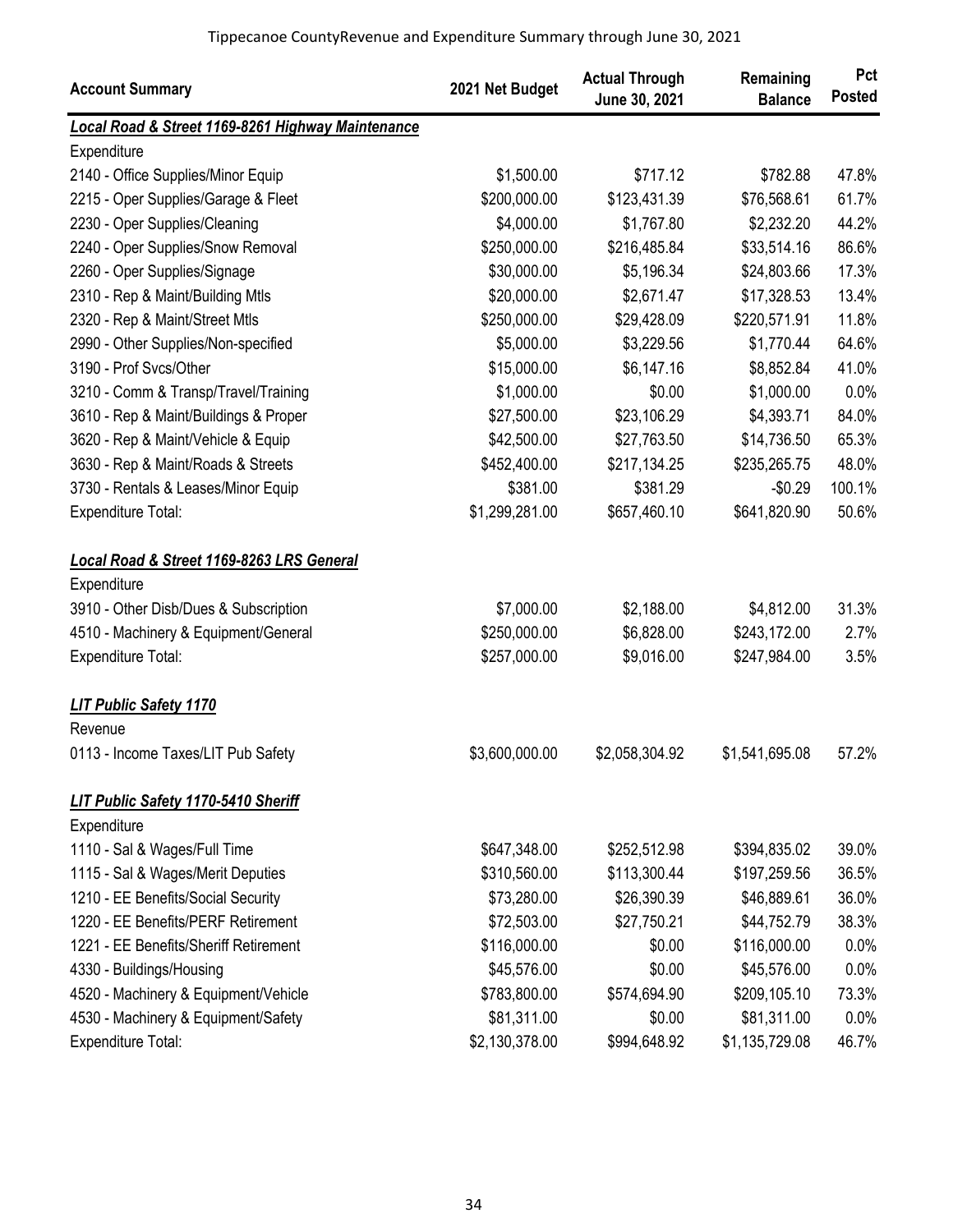| <b>Account Summary</b>                            | 2021 Net Budget | <b>Actual Through</b><br>June 30, 2021 | Remaining<br><b>Balance</b> | Pct<br><b>Posted</b> |
|---------------------------------------------------|-----------------|----------------------------------------|-----------------------------|----------------------|
| LIT Public Safety 1170-5510 Community Corrections |                 |                                        |                             |                      |
| Expenditure                                       |                 |                                        |                             |                      |
| 1110 - Sal & Wages/Full Time                      | \$294,508.00    | \$89,046.99                            | \$205,461.01                | 30.2%                |
| 1210 - EE Benefits/Social Security                | \$22,530.00     | \$6,403.94                             | \$16,126.06                 | 28.4%                |
| 1220 - EE Benefits/PERF Retirement                | \$32,985.00     | \$9,973.17                             | \$23,011.83                 | 30.2%                |
| 2220 - Oper Supplies/Inst'l or Med                | \$1,199.00      | \$0.00                                 | \$1,199.00                  | 0.0%                 |
| 2340 - Rep & Maint/Minor Equipment                | \$9,649.00      | \$9,648.90                             | \$0.10                      | 100.0%               |
| 3145 - Prof Svcs/Hlth & Med Prof                  | \$81,000.00     | \$45,143.67                            | \$35,856.33                 | 55.7%                |
| 3190 - Prof Svcs/Other                            | \$137,877.00    | \$131,396.99                           | \$6,480.01                  | 95.3%                |
| <b>Expenditure Total:</b>                         | \$579,748.00    | \$291,613.66                           | \$288,134.34                | 50.3%                |
| LIT Public Safety 1170-5910 Prosecutor            |                 |                                        |                             |                      |
| Expenditure                                       |                 |                                        |                             |                      |
| 1110 - Sal & Wages/Full Time                      | \$351,419.00    | \$139,131.01                           | \$212,287.99                | 39.6%                |
| 1210 - EE Benefits/Social Security                | \$26,884.00     | \$10,267.18                            | \$16,616.82                 | 38.2%                |
| 1220 - EE Benefits/PERF Retirement                | \$39,359.00     | \$15,536.65                            | \$23,822.35                 | 39.5%                |
| 4510 - Machinery & Equipment/General              | \$10,000.00     | \$0.00                                 | \$10,000.00                 | 0.0%                 |
| Expenditure Total:                                | \$427,662.00    | \$164,934.84                           | \$262,727.16                | 38.6%                |
| <b>LIT Public Safety 1170-6410 Probation</b>      |                 |                                        |                             |                      |
| Expenditure                                       |                 |                                        |                             |                      |
| 1110 - Sal & Wages/Full Time                      | \$86,714.00     | \$37,616.30                            | \$49,097.70                 | 43.4%                |
| 1210 - EE Benefits/Social Security                | \$6,634.00      | \$2,824.08                             | \$3,809.92                  | 42.6%                |
| 1220 - EE Benefits/PERF Retirement                | \$9,712.00      | \$4,213.09                             | \$5,498.91                  | 43.4%                |
| Expenditure Total:                                | \$103,060.00    | \$44,653.47                            | \$58,406.53                 | 43.3%                |
| LIT Public Safety 1170-9410 Employee Insurance    |                 |                                        |                             |                      |
| Expenditure                                       |                 |                                        |                             |                      |
| 1230 - EE Benefits/Health                         | \$505,475.00    | \$154,017.68                           | \$351,457.32                | 30.5%                |
| 1231 - EE Benefits/LTD                            | \$8,282.00      | \$2,228.39                             | \$6,053.61                  | 26.9%                |
| 1232 - EE Benefits/Life                           | \$3,700.00      | \$1,268.32                             | \$2,431.68                  | 34.3%                |
| 1910 - Other Personal Services/WC                 | \$37,700.00     | \$0.00                                 | \$37,700.00                 | 0.0%                 |
| <b>Expenditure Total:</b>                         | \$555,157.00    | \$157,514.39                           | \$397,642.61                | 28.4%                |
| <b>Major Bridge Fund 1171</b>                     |                 |                                        |                             |                      |
| Revenue                                           |                 |                                        |                             |                      |
| 0100 - Prop Taxes/Property                        | \$800,000.00    | \$443,054.98                           | \$356,945.02                | 55.4%                |
| 0124 - Other Taxes/FIT                            | \$5,563.00      | \$2,915.51                             | \$2,647.49                  | 52.4%                |
| 0130 - Other Taxes/License Excise                 | \$58,128.00     | \$35,346.42                            | \$22,781.58                 | 60.8%                |
| 0131 - Other Taxes/CVET                           | \$3,164.00      | \$1,619.18                             | \$1,544.82                  | 51.2%                |
| Revenue Total:                                    | \$866,855.00    | \$482,936.09                           | \$383,918.91                | 55.7%                |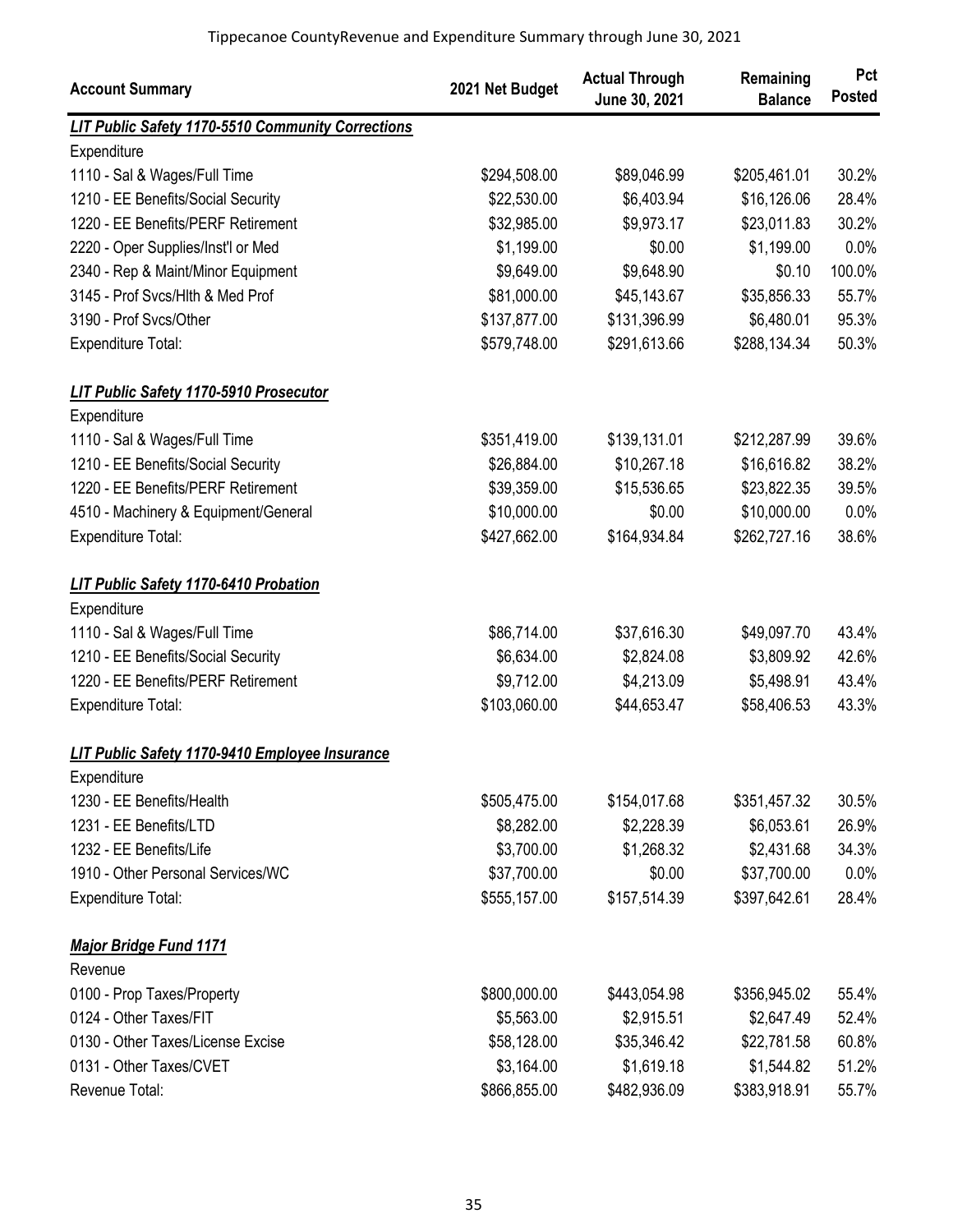| <b>Account Summary</b>                                                  | 2021 Net Budget | <b>Actual Through</b><br>June 30, 2021 | Remaining<br><b>Balance</b> | Pct<br><b>Posted</b> |
|-------------------------------------------------------------------------|-----------------|----------------------------------------|-----------------------------|----------------------|
| Major Bridge Fund 1171-8162 Construction/Reconstruction                 |                 |                                        |                             |                      |
| Expenditure                                                             |                 |                                        |                             |                      |
| 3190 - Prof Svcs/Other                                                  | \$200,000.00    | \$0.00                                 | \$200,000.00                | 0.0%                 |
| <b>Motor Vehicle Highway Restricted 1173</b>                            |                 |                                        |                             |                      |
| Revenue                                                                 |                 |                                        |                             |                      |
| 0133 - Other Taxes/MVH                                                  | \$2,157,789.00  | \$1,446,669.30                         | \$711,119.70                | 67.0%                |
| 0283 - Hwys & Strts/Federal                                             | \$0.00          | \$65,964.69                            | -\$65,964.69                |                      |
| 0430 - Hwys & Strts Fees/Unspecified                                    | \$0.00          | \$5,500.00                             | $-$5,500.00$                |                      |
| Revenue Total:                                                          | \$2,157,789.00  | \$1,518,133.99                         | \$639,655.01                | 70.4%                |
| Motor Vehicle Highway Restricted 1173-8062 Highway Repair & Maintenance |                 |                                        |                             |                      |
| Expenditure                                                             |                 |                                        |                             |                      |
| 2320 - Rep & Maint/Street Mtls                                          | \$851,526.00    | \$255,340.10                           | \$596,185.90                | 30.0%                |
| 3120 - Prof Svcs/Engineer & Architect                                   | \$50,000.00     | \$0.00                                 | \$50,000.00                 | 0.0%                 |
| 3190 - Prof Svcs/Other                                                  | \$67,245.00     | \$32,884.50                            | \$34,360.50                 | 48.9%                |
| 4210 - Infrastructure/Roads & Streets                                   | \$604,865.00    | \$119,020.98                           | \$485,844.02                | 19.7%                |
| 4240 - Infrastructure/Culverts & Drai                                   | \$100,000.00    | \$0.00                                 | \$100,000.00                | 0.0%                 |
| <b>Expenditure Total:</b>                                               | \$1,673,636.00  | \$407,245.58                           | \$1,266,390.42              | 24.3%                |
| Misdemeanant 1175-5410 Sheriff                                          |                 |                                        |                             |                      |
| Expenditure                                                             |                 |                                        |                             |                      |
| 3145 - Prof Svcs/Hlth & Med Prof                                        | \$29,281.00     | \$0.00                                 | \$29,281.00                 | 0.0%                 |
| <b>Misdemeanant 1175-5510 Community Corrections</b>                     |                 |                                        |                             |                      |
| Expenditure                                                             |                 |                                        |                             |                      |
| 3190 - Prof Svcs/Other                                                  | \$53,766.00     | \$33,343.65                            | \$20,422.35                 | 62.0%                |
| <b>Motor Vehicle Highway 1176</b>                                       |                 |                                        |                             |                      |
| Revenue                                                                 |                 |                                        |                             |                      |
| 0133 - Other Taxes/MVH                                                  | \$4,315,557.00  | \$1,446,669.34                         | \$2,868,887.66              | 33.5%                |
| 0293 - Hwys & Strts/State or Local                                      | \$40,000.00     | \$40,000.00                            | \$0.00                      | 100.0%               |
| 0303 - Gen Govt Permits/Lot & Drvwy                                     | \$0.00          | \$14,686.80                            | $-$14,686.80$               |                      |
| 0430 - Hwys & Strts Fees/Unspecified                                    | \$0.00          | \$701.00                               | $-$701.00$                  |                      |
| 0491 - Other Fees & Charges/Doc&Copy                                    | \$0.00          | \$15.00                                | $-$15.00$                   |                      |
| 0660 - Other Rcpts/Investment Earning                                   | \$22,945.00     | \$6,648.40                             | \$16,296.60                 | 29.0%                |
| 0740 - Other Srcs/Sale Surplus Assets                                   | \$0.00          | \$1,191.40                             | $-$1,191.40$                |                      |
| Revenue Total:                                                          | \$4,378,502.00  | \$1,509,911.94                         | \$2,868,590.06              | 34.5%                |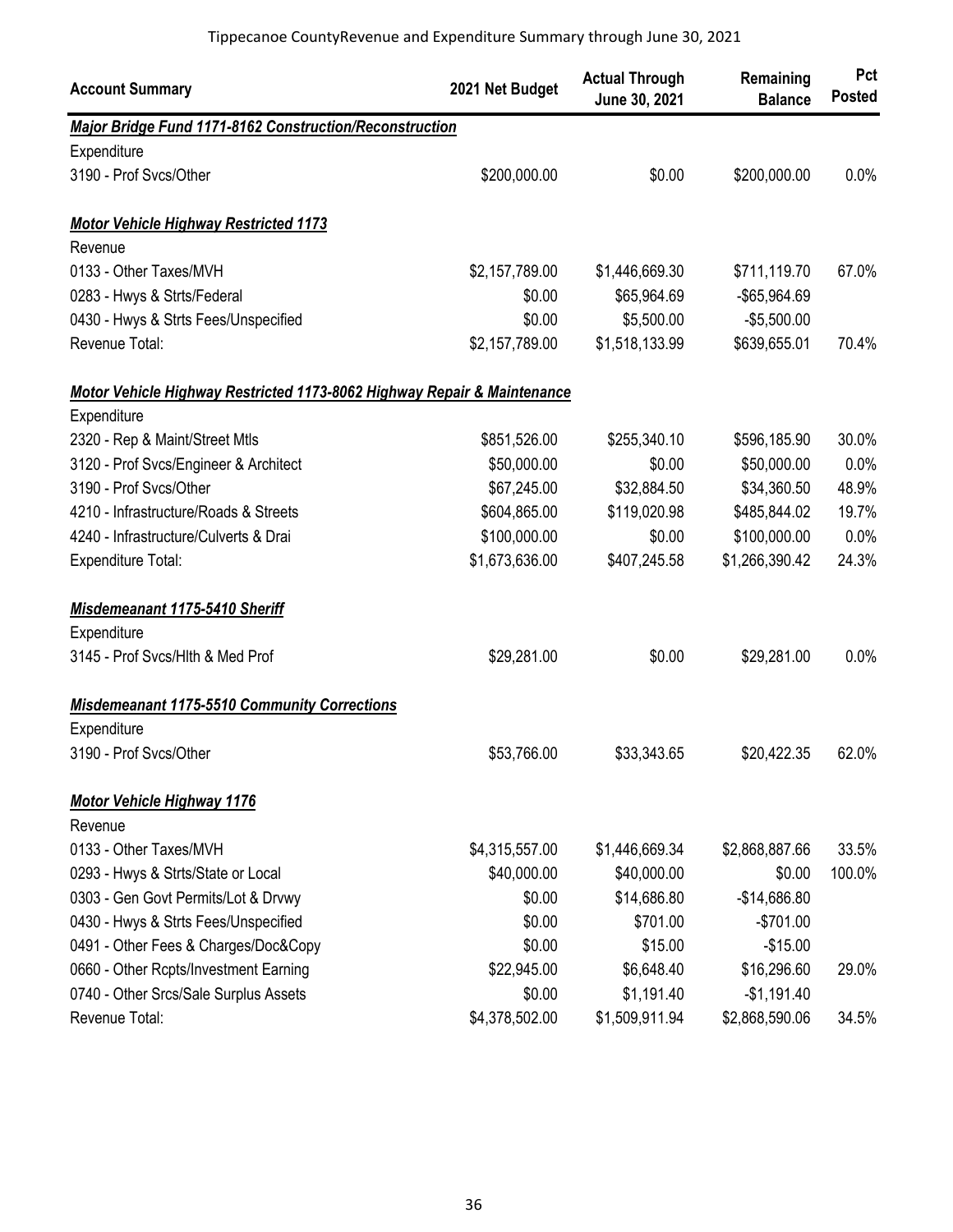| <b>Account Summary</b>                                          | 2021 Net Budget | <b>Actual Through</b><br>June 30, 2021 | Remaining<br><b>Balance</b> | Pct<br><b>Posted</b> |
|-----------------------------------------------------------------|-----------------|----------------------------------------|-----------------------------|----------------------|
| Motor Vehicle Highway 1176-8060 Highway Administration          |                 |                                        |                             |                      |
| Expenditure                                                     |                 |                                        |                             |                      |
| 1110 - Sal & Wages/Full Time                                    | \$393,667.00    | \$170,939.09                           | \$222,727.91                | 43.4%                |
| 1112 - Sal & Wages/Chief Dep & Appt                             | \$153,106.00    | \$76,552.97                            | \$76,553.03                 | 50.0%                |
| 1150 - Sal & Wages/Overtime                                     | \$16,279.00     | \$8,398.20                             | \$7,880.80                  | 51.6%                |
| 1210 - EE Benefits/Social Security                              | \$43,074.00     | \$18,564.70                            | \$24,509.30                 | 43.1%                |
| 1220 - EE Benefits/PERF Retirement                              | \$63,063.00     | \$28,811.54                            | \$34,251.46                 | 45.7%                |
| 2110 - Office Supplies/General                                  | \$262.00        | \$262.05                               | $-$0.05$                    | 100.0%               |
| 3230 - Comm & Transp/Postage & Frght                            | \$35.00         | \$35.87                                | $-$0.87$                    | 102.5%               |
| Expenditure Total:                                              | \$669,486.00    | \$303,564.42                           | \$365,921.58                | 45.3%                |
| Motor Vehicle Highway 1176-8061 Highway Repair & Maintenance    |                 |                                        |                             |                      |
| Expenditure                                                     |                 |                                        |                             |                      |
| 1110 - Sal & Wages/Full Time                                    | \$1,041,121.00  | \$516,347.21                           | \$524,773.79                | 49.6%                |
| 1150 - Sal & Wages/Overtime                                     | \$42,070.00     | \$25,542.94                            | \$16,527.06                 | 60.7%                |
| 1210 - EE Benefits/Social Security                              | \$82,864.00     | \$39,053.60                            | \$43,810.40                 | 47.1%                |
| 1220 - EE Benefits/PERF Retirement                              | \$121,318.00    | \$60,611.11                            | \$60,706.89                 | 50.0%                |
| <b>Expenditure Total:</b>                                       | \$1,287,373.00  | \$641,554.86                           | \$645,818.14                | 49.8%                |
| Motor Vehicle Highway 1176-8063 Highway General & Undistributed |                 |                                        |                             |                      |
| Expenditure                                                     |                 |                                        |                             |                      |
| 2110 - Office Supplies/General                                  | \$10,000.00     | \$2,377.45                             | \$7,622.55                  | 23.8%                |
| 3110 - Prof Svcs/Legal                                          | \$1,500.00      | \$435.55                               | \$1,064.45                  | 29.0%                |
| 3145 - Prof Svcs/Hlth & Med Prof                                | \$2,000.00      | \$1,015.00                             | \$985.00                    | 50.8%                |
| 3210 - Comm & Transp/Travel/Training                            | \$2,000.00      | \$210.00                               | \$1,790.00                  | 10.5%                |
| 3230 - Comm & Transp/Postage & Frght                            | \$500.00        | \$139.72                               | \$360.28                    | 27.9%                |
| 3910 - Other Disb/Dues & Subscription                           | \$70,553.00     | \$794.12                               | \$69,758.88                 | 1.1%                 |
| <b>Expenditure Total:</b>                                       | \$86,553.00     | \$4,971.84                             | \$81,581.16                 | 5.7%                 |
| Motor Vehicle Highway 1176-9410 Employee Insurance              |                 |                                        |                             |                      |
| Expenditure                                                     |                 |                                        |                             |                      |
| 1230 - EE Benefits/Health                                       | \$611,353.00    | \$228,303.24                           | \$383,049.76                | 37.3%                |
| 1231 - EE Benefits/LTD                                          | \$5,845.00      | \$2,835.66                             | \$3,009.34                  | 48.5%                |
| 1232 - EE Benefits/Life                                         | \$3,643.00      | \$1,656.52                             | \$1,986.48                  | 45.5%                |
| 1910 - Other Personal Services/WC                               | \$83,448.00     | \$0.00                                 | \$83,448.00                 | 0.0%                 |
| 1920 - Other Personal Services/Unempl                           | \$1,500.00      | \$0.00                                 | \$1,500.00                  | 0.0%                 |
| <b>Expenditure Total:</b>                                       | \$705,789.00    | \$232,795.42                           | \$472,993.58                | 33.0%                |
| <b>Park Non-Reverting 1178</b>                                  |                 |                                        |                             |                      |
| Revenue                                                         |                 |                                        |                             |                      |
| 0660 - Other Rcpts/Investment Earning                           | \$0.00          | \$96.39                                | $-$96.39$                   |                      |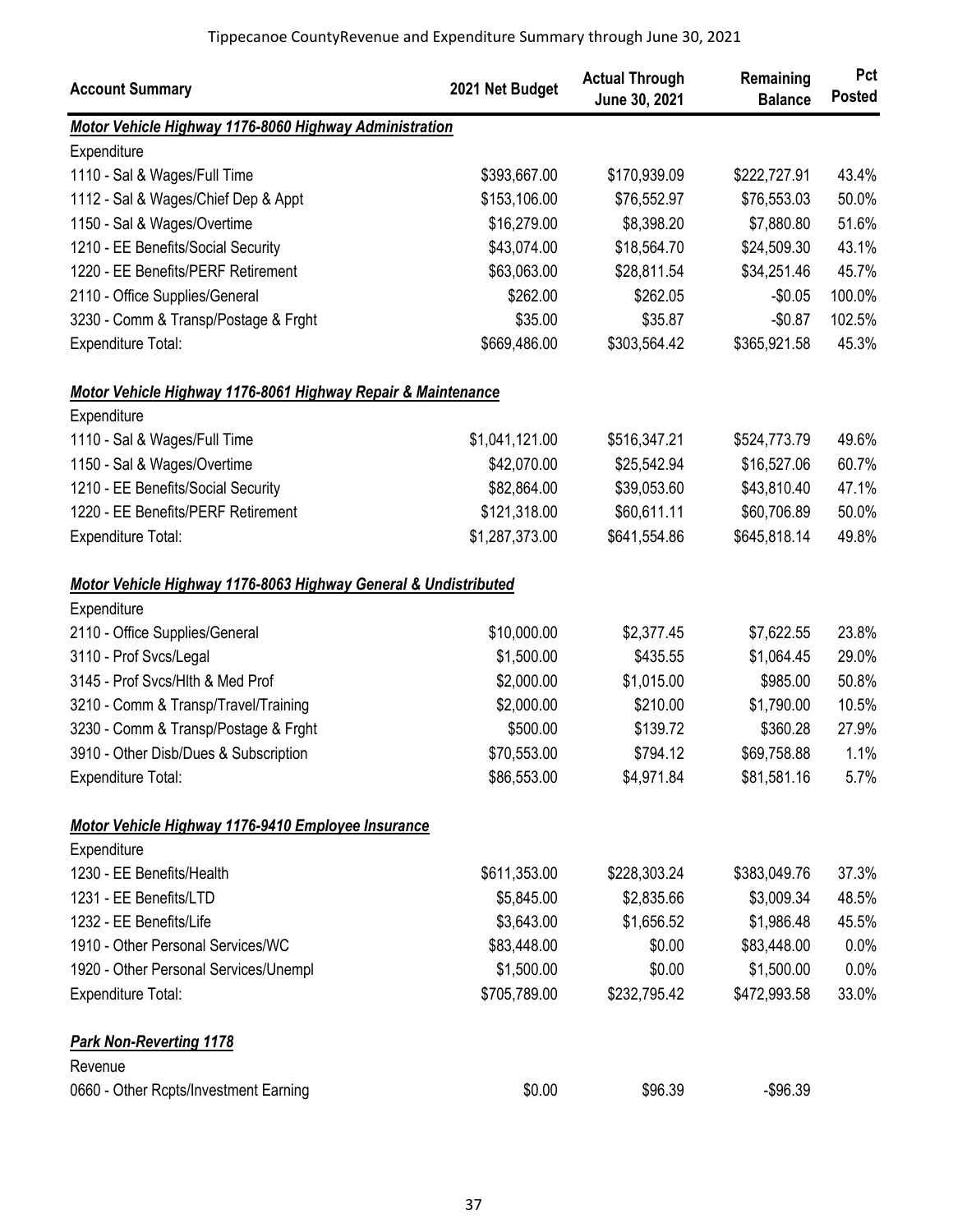| <b>Account Summary</b>                  | 2021 Net Budget | <b>Actual Through</b><br>June 30, 2021 | Remaining<br><b>Balance</b> | Pct<br><b>Posted</b> |
|-----------------------------------------|-----------------|----------------------------------------|-----------------------------|----------------------|
| Plat Book Fund 1181                     |                 |                                        |                             |                      |
| Revenue                                 |                 |                                        |                             |                      |
| 0401 - Gen Govt Fees/Auditor            | \$60,000.00     | \$34,440.00                            | \$25,560.00                 | 57.4%                |
| <b>Plat Book Fund 1181-0110 Auditor</b> |                 |                                        |                             |                      |
| Expenditure                             |                 |                                        |                             |                      |
| 1113 - Sal & Wages/Benefit Elig PT      | \$35,029.00     | \$17,514.38                            | \$17,514.62                 | 50.0%                |
| 1210 - EE Benefits/Social Security      | \$2,680.00      | \$1,335.26                             | \$1,344.74                  | 49.8%                |
| 2110 - Office Supplies/General          | \$250.00        | \$0.00                                 | \$250.00                    | 0.0%                 |
| 2120 - Office Supplies/Forms            | \$1,500.00      | \$1,070.00                             | \$430.00                    | 71.3%                |
| 3210 - Comm & Transp/Travel/Training    | \$750.00        | \$0.00                                 | \$750.00                    | 0.0%                 |
| 4590 - Machinery & Equipment/Other      | \$1,000.00      | \$0.00                                 | \$1,000.00                  | 0.0%                 |
| 6100 - Interfund Transfers/Transfer O   | \$20,000.00     | \$20,000.00                            | \$0.00                      | 100.0%               |
| <b>Expenditure Total:</b>               | \$61,209.00     | \$39,919.64                            | \$21,289.36                 | 65.2%                |
| Rainy Day Fund 1186-0430 Drainage Board |                 |                                        |                             |                      |
| Expenditure                             |                 |                                        |                             |                      |
| 4240 - Infrastructure/Culverts & Drai   | \$92,111.00     | \$91,861.08                            | \$249.92                    | 99.7%                |
| Rainy Day Fund 1186-8261 Highway        |                 |                                        |                             |                      |
| Expenditure                             |                 |                                        |                             |                      |
| 2320 - Rep & Maint/Street Mtls          | \$8,830.00      | \$8,830.40                             | $-$0.40$                    | 100.0%               |
| 4210 - Infrastructure/Roads & Streets   | \$34,004.00     | \$33,484.25                            | \$519.75                    | 98.5%                |
| 4220 - Infrastructure/Bridges           | \$150.00        | \$150.00                               | \$0.00                      | 100.0%               |
| Expenditure Total:                      | \$42,984.00     | \$42,464.65                            | \$519.35                    | 98.8%                |
| Reassessment 1188                       |                 |                                        |                             |                      |
| Revenue                                 |                 |                                        |                             |                      |
| 0100 - Prop Taxes/Property              | \$370,440.00    | \$199,374.77                           | \$171,065.23                | 53.8%                |
| 0124 - Other Taxes/FIT                  | \$2,503.00      | \$1,311.98                             | \$1,191.02                  | 52.4%                |
| 0130 - Other Taxes/License Excise       | \$26,157.00     | \$15,905.88                            | \$10,251.12                 | 60.8%                |
| 0131 - Other Taxes/CVET                 | \$1,424.00      | \$728.63                               | \$695.37                    | 51.2%                |
| 0660 - Other Rcpts/Investment Earning   | \$2,160.00      | \$443.23                               | \$1,716.77                  | 20.5%                |
| Revenue Total:                          | \$402,684.00    | \$217,764.49                           | \$184,919.51                | 54.1%                |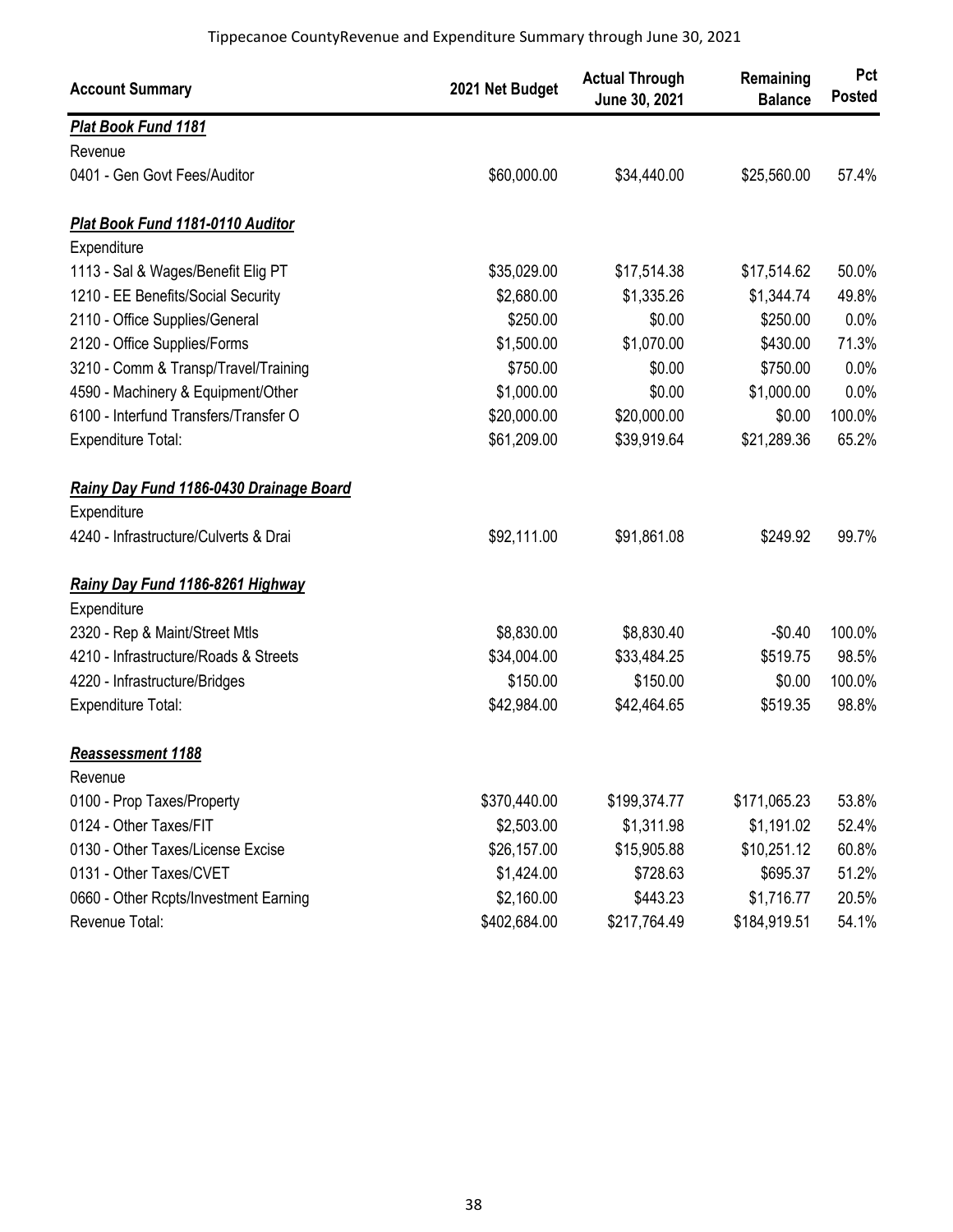| <b>Account Summary</b>                    | 2021 Net Budget | <b>Actual Through</b><br>June 30, 2021 | Remaining<br><b>Balance</b> | Pct<br><b>Posted</b> |
|-------------------------------------------|-----------------|----------------------------------------|-----------------------------|----------------------|
| Reassessment 1188-0510 Assessor           |                 |                                        |                             |                      |
| Expenditure                               |                 |                                        |                             |                      |
| 1110 - Sal & Wages/Full Time              | \$133,098.00    | \$80,807.04                            | \$52,290.96                 | 60.7%                |
| 1113 - Sal & Wages/Benefit Elig PT        | \$35,029.00     | \$17,514.38                            | \$17,514.62                 | 50.0%                |
| 1130 - Sal & Wages/Part Time              | \$49,300.00     | \$20,193.50                            | \$29,106.50                 | 41.0%                |
| 1132 - Sal & Wages/Board Members          | \$9,100.00      | \$2,460.00                             | \$6,640.00                  | 27.0%                |
| 1210 - EE Benefits/Social Security        | \$19,028.00     | \$8,700.66                             | \$10,327.34                 | 45.7%                |
| 1220 - EE Benefits/PERF Retirement        | \$14,907.00     | \$8,765.29                             | \$6,141.71                  | 58.8%                |
| 2110 - Office Supplies/General            | \$6,048.00      | \$3,062.54                             | \$2,985.46                  | 50.6%                |
| 2120 - Office Supplies/Forms              | \$10,000.00     | \$9,031.55                             | \$968.45                    | 90.3%                |
| 2210 - Oper Supplies/Gasoline & Oil       | \$3,000.00      | \$0.00                                 | \$3,000.00                  | 0.0%                 |
| 3140 - Prof Svcs/Counselng Consults       | \$10,000.00     | \$6,760.00                             | \$3,240.00                  | 67.6%                |
| 3190 - Prof Svcs/Other                    | \$51,875.00     | \$11,221.23                            | \$40,653.77                 | 21.6%                |
| 3210 - Comm & Transp/Travel/Training      | \$14,753.00     | \$10,448.13                            | \$4,304.87                  | 70.8%                |
| 3230 - Comm & Transp/Postage & Frght      | \$20,303.00     | \$20,302.64                            | \$0.36                      | 100.0%               |
| 3240 - Comm & Transp/Software             | \$39,556.00     | \$20,357.81                            | \$19,198.19                 | 51.5%                |
| 3310 - Printing & Advertising/Legal       | \$450.00        | \$192.04                               | \$257.96                    | 42.7%                |
| 3420 - Insur/Vehicle & Equipment          | \$1,600.00      | \$0.00                                 | \$1,600.00                  | 0.0%                 |
| 3510 - Utility Service/Utilities          | \$683.00        | \$502.50                               | \$180.50                    | 73.6%                |
| 3620 - Rep & Maint/Vehicle & Equip        | \$1,872.00      | \$218.30                               | \$1,653.70                  | 11.7%                |
| 3910 - Other Disb/Dues & Subscription     | \$23,900.00     | \$9,999.40                             | \$13,900.60                 | 41.8%                |
| Expenditure Total:                        | \$444,502.00    | \$230,537.01                           | \$213,964.99                | 51.9%                |
| Reassessment 1188-9410 Employee Insurance |                 |                                        |                             |                      |
| Expenditure                               |                 |                                        |                             |                      |
| 1230 - EE Benefits/Health                 | \$47,200.00     | \$27,414.96                            | \$19,785.04                 | 58.1%                |
| 1231 - EE Benefits/LTD                    | \$602.00        | \$330.85                               | \$271.15                    | 55.0%                |
| 1232 - EE Benefits/Life                   | \$440.00        | \$197.88                               | \$242.12                    | 45.0%                |
| 1910 - Other Personal Services/WC         | \$2,201.00      | \$0.00                                 | \$2,201.00                  | 0.0%                 |
| 1920 - Other Personal Services/Unempl     | \$110.00        | \$0.00                                 | \$110.00                    | 0.0%                 |
| Expenditure Total:                        | \$50,553.00     | \$27,943.69                            | \$22,609.31                 | 55.3%                |
| <b>Recorder Records Perpetuation 1189</b> |                 |                                        |                             |                      |
| Revenue                                   |                 |                                        |                             |                      |
| 0403 - Gen Govt Fees/Recorder             | \$325,000.00    | \$293,297.47                           | \$31,702.53                 | 90.2%                |
| 0670 - Other Rcpts/Misc Sources           | \$0.00          | \$27.00                                | $-$27.00$                   |                      |
| Revenue Total:                            | \$325,000.00    | \$293,324.47                           | \$31,675.53                 | 90.3%                |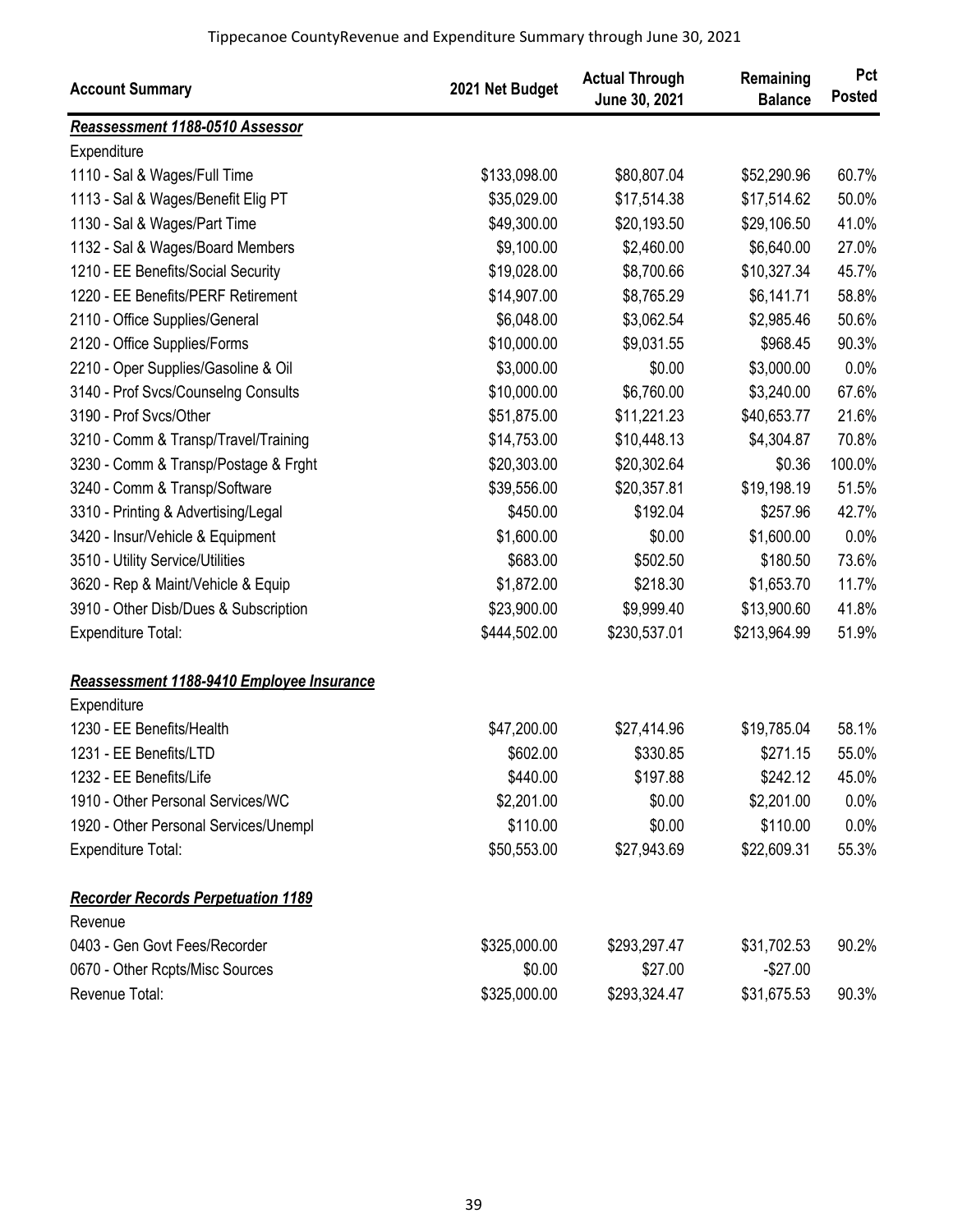| <b>Account Summary</b>                                            | 2021 Net Budget | <b>Actual Through</b><br>June 30, 2021 | Remaining<br><b>Balance</b> | Pct<br><b>Posted</b> |
|-------------------------------------------------------------------|-----------------|----------------------------------------|-----------------------------|----------------------|
| <b>Recorder Records Perpetuation 1189-0310</b>                    |                 |                                        |                             |                      |
| Expenditure                                                       |                 |                                        |                             |                      |
| 1110 - Sal & Wages/Full Time                                      | \$90,320.00     | \$37,123.14                            | \$53,196.86                 | 41.1%                |
| 1111 - Sal & Wages/Elected Official                               | \$71,838.00     | \$35,919.00                            | \$35,919.00                 | 50.0%                |
| 1112 - Sal & Wages/Chief Dep & Appt                               | \$54,427.00     | \$27,213.55                            | \$27,213.45                 | 50.0%                |
| 1130 - Sal & Wages/Part Time                                      | \$5,000.00      | \$0.00                                 | \$5,000.00                  | 0.0%                 |
| 1210 - EE Benefits/Social Security                                | \$16,952.00     | \$7,409.94                             | \$9,542.06                  | 43.7%                |
| 1220 - EE Benefits/PERF Retirement                                | \$24,258.00     | \$11,228.79                            | \$13,029.21                 | 46.3%                |
| 3190 - Prof Svcs/Other                                            | \$200,000.00    | \$40,910.21                            | \$159,089.79                | 20.5%                |
| <b>Expenditure Total:</b>                                         | \$462,795.00    | \$159,804.63                           | \$302,990.37                | 34.5%                |
| <b>Recorder Records Perpetuation 1189-9410 Employee Insurance</b> |                 |                                        |                             |                      |
| Expenditure                                                       |                 |                                        |                             |                      |
| 1230 - EE Benefits/Health                                         | \$32,712.00     | \$11,298.22                            | \$21,413.78                 | 34.5%                |
| 1231 - EE Benefits/LTD                                            | \$853.00        | \$368.24                               | \$484.76                    | 43.2%                |
| 1232 - EE Benefits/Life                                           | \$460.00        | \$196.08                               | \$263.92                    | 42.6%                |
| 1910 - Other Personal Services/WC                                 | \$2,000.00      | \$0.00                                 | \$2,000.00                  | 0.0%                 |
| Expenditure Total:                                                | \$36,025.00     | \$11,862.54                            | \$24,162.46                 | 32.9%                |
| <b>Sheriff's Pension Trust 1193</b>                               |                 |                                        |                             |                      |
| Revenue                                                           |                 |                                        |                             |                      |
| 0511 - Publ Safety Fines/County Court                             | \$155,000.00    | \$53,913.75                            | \$101,086.25                | 34.8%                |
| 0670 - Other Rcpts/Misc Sources                                   | \$0.00          | \$9,000.00                             | $-$9,000.00$                |                      |
| Revenue Total:                                                    | \$155,000.00    | \$62,913.75                            | \$92,086.25                 | 40.6%                |
| <b>Sheriff's Pension Trust 1193-5410 Sheriff</b>                  |                 |                                        |                             |                      |
| Expenditure                                                       |                 |                                        |                             |                      |
| 1221 - EE Benefits/Sheriff Retirement                             | \$133,559.00    | \$0.00                                 | \$133,559.00                | 0.0%                 |
| <b>Public Defender User Fees 1200</b>                             |                 |                                        |                             |                      |
| Revenue                                                           |                 |                                        |                             |                      |
| 0291 - Publ Safety/State or Local                                 | \$0.00          | \$19,199.77                            | $-$19,199.77$               |                      |
| 0414 - Publ Safety Fees/Public Defend                             | \$70,000.00     | \$45,457.24                            | \$24,542.76                 | 64.9%                |
| Revenue Total:                                                    | \$70,000.00     | \$64,657.01                            | \$5,342.99                  | 92.4%                |
| Public Defender User Fees 1200-6310 Public Defender               |                 |                                        |                             |                      |
| Expenditure                                                       |                 |                                        |                             |                      |
| 3190 - Prof Svcs/Other                                            | \$20,000.00     | \$0.00                                 | \$20,000.00                 | 0.0%                 |
| <b>Surplus Tax 1201</b>                                           |                 |                                        |                             |                      |
| Revenue                                                           |                 |                                        |                             |                      |
| 0102 - Prop Taxes/Surplus                                         | \$0.00          | \$103,590.82                           | -\$103,590.82               |                      |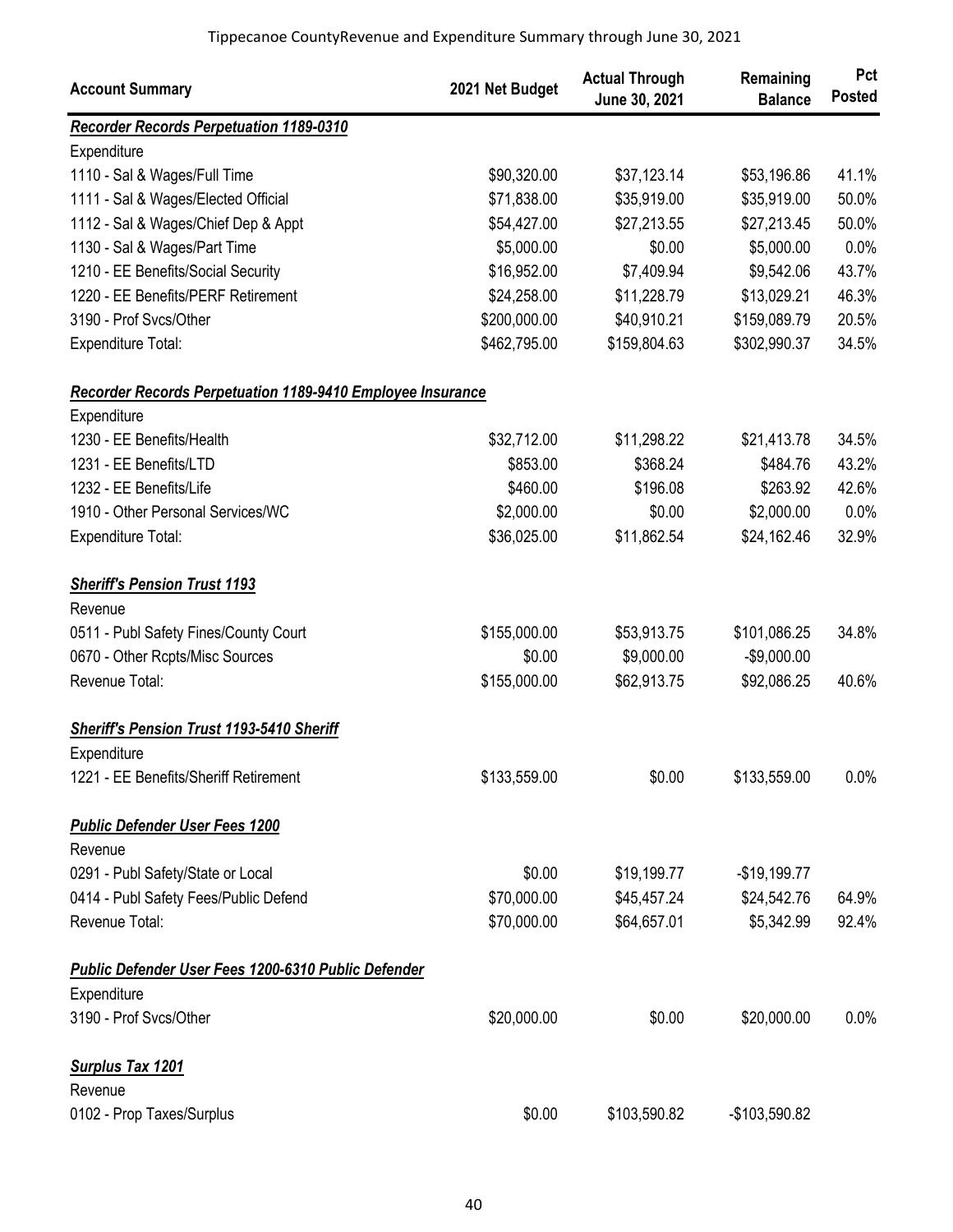| <b>Account Summary</b>                                             | 2021 Net Budget | <b>Actual Through</b><br>June 30, 2021 | Remaining<br><b>Balance</b> | Pct<br><b>Posted</b> |
|--------------------------------------------------------------------|-----------------|----------------------------------------|-----------------------------|----------------------|
| <b>Surplus Tax 1201-0120 Auditor Settlement</b>                    |                 |                                        |                             |                      |
| Expenditure                                                        |                 |                                        |                             |                      |
| 6100 - Interfund Transfers/Transfer O                              | \$0.00          | \$128,109.86                           | $-$128,109.86$              |                      |
| <b>Surplus Tax 1201-0210 Treasurer</b>                             |                 |                                        |                             |                      |
| Expenditure                                                        |                 |                                        |                             |                      |
| 3990 - Other Disb/Non-Specified                                    | \$0.00          | \$416,701.91                           | $-$416,701.91$              |                      |
| <b>Surveyor's Corner Perpetuation 1202</b>                         |                 |                                        |                             |                      |
| Revenue                                                            |                 |                                        |                             |                      |
| 0403 - Gen Govt Fees/Recorder                                      | \$0.00          | \$76,015.00                            | $-$76,015.00$               |                      |
| <b>Surveyor's Corner Perpetuation 1202-0410</b>                    |                 |                                        |                             |                      |
| Expenditure                                                        |                 |                                        |                             |                      |
| 1110 - Sal & Wages/Full Time                                       | \$41,926.00     | \$6,726.98                             | \$35,199.02                 | 16.0%                |
| 1111 - Sal & Wages/Elected Official                                | \$54,638.00     | \$27,319.11                            | \$27,318.89                 | 50.0%                |
| 1130 - Sal & Wages/Part Time                                       | \$5,000.00      | \$0.00                                 | \$5,000.00                  | 0.0%                 |
| 1210 - EE Benefits/Social Security                                 | \$7,770.00      | \$2,583.64                             | \$5,186.36                  | 33.3%                |
| 1220 - EE Benefits/PERF Retirement                                 | \$10,816.00     | \$3,822.43                             | \$6,993.57                  | 35.3%                |
| 2110 - Office Supplies/General                                     | \$4,000.00      | \$0.00                                 | \$4,000.00                  | 0.0%                 |
| 2210 - Oper Supplies/Gasoline & Oil                                | \$4,000.00      | \$0.00                                 | \$4,000.00                  | 0.0%                 |
| 3140 - Prof Svcs/Counselng Consults                                | \$75,000.00     | \$0.00                                 | \$75,000.00                 | 0.0%                 |
| 3210 - Comm & Transp/Travel/Training                               | \$4,000.00      | \$0.00                                 | \$4,000.00                  | 0.0%                 |
| 3240 - Comm & Transp/Software                                      | \$5,000.00      | \$869.00                               | \$4,131.00                  | 17.4%                |
| 3310 - Printing & Advertising/Legal                                | \$1,000.00      | \$0.00                                 | \$1,000.00                  | 0.0%                 |
| 3510 - Utility Service/Utilities                                   | \$2,500.00      | \$0.00                                 | \$2,500.00                  | 0.0%                 |
| 3610 - Rep & Maint/Buildings & Proper                              | \$3,000.00      | \$1,148.31                             | \$1,851.69                  | 38.3%                |
| 3620 - Rep & Maint/Vehicle & Equip                                 | \$5,000.00      | \$0.00                                 | \$5,000.00                  | 0.0%                 |
| 3910 - Other Disb/Dues & Subscription                              | \$1,800.00      | \$0.00                                 | \$1,800.00                  | 0.0%                 |
| 4590 - Machinery & Equipment/Other                                 | \$35,000.00     | \$0.00                                 | \$35,000.00                 | 0.0%                 |
| Expenditure Total:                                                 | \$260,450.00    | \$42,469.47                            | \$217,980.53                | 16.3%                |
| <b>Surveyor's Corner Perpetuation 1202-9410 Employee Insurance</b> |                 |                                        |                             |                      |
| Expenditure                                                        |                 |                                        |                             |                      |
| 1230 - EE Benefits/Health                                          | \$4,410.00      | \$1,885.80                             | \$2,524.20                  | 42.8%                |
| 1231 - EE Benefits/LTD                                             | \$273.00        | \$100.68                               | \$172.32                    | 36.9%                |
| 1232 - EE Benefits/Life                                            | \$242.00        | \$43.80                                | \$198.20                    | 18.1%                |
| <b>Expenditure Total:</b>                                          | \$4,925.00      | \$2,030.28                             | \$2,894.72                  | 41.2%                |
| <b>Tax Sale Redemption 1204</b>                                    |                 |                                        |                             |                      |
| Revenue                                                            |                 |                                        |                             |                      |
| 0670 - Other Rcpts/Misc Sources                                    | \$0.00          | \$81,567.98                            | -\$81,567.98                |                      |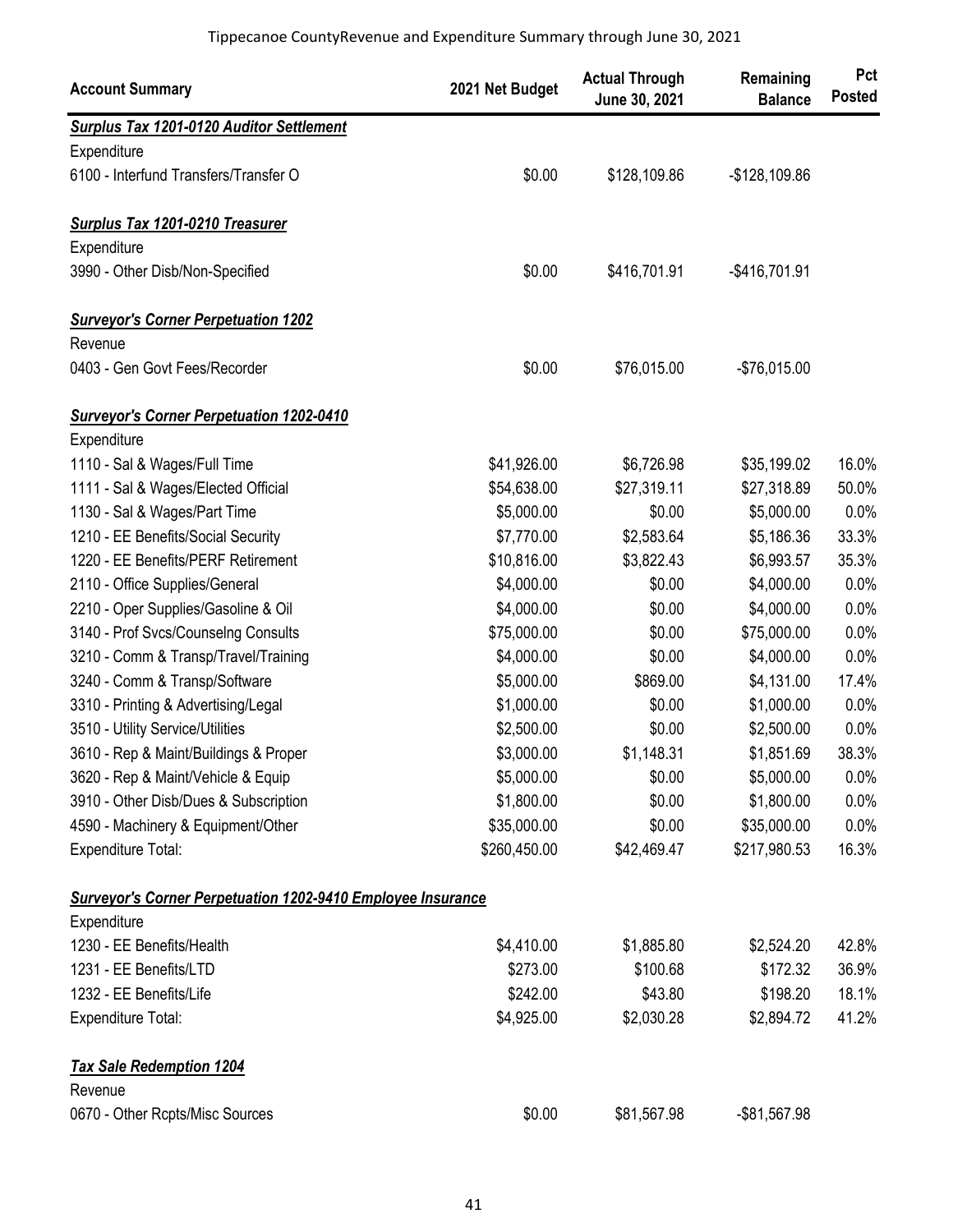| <b>Account Summary</b>                               | 2021 Net Budget | <b>Actual Through</b><br>June 30, 2021 | Remaining<br><b>Balance</b> | Pct<br><b>Posted</b> |
|------------------------------------------------------|-----------------|----------------------------------------|-----------------------------|----------------------|
| Tax Sale Redemption 1204-0210 Treasurer              |                 |                                        |                             |                      |
| Expenditure                                          |                 |                                        |                             |                      |
| 3190 - Prof Svcs/Other                               | \$0.00          | \$81,567.98                            | -\$81,567.98                |                      |
| Tax Sale Surplus 1205-0110 Auditor                   |                 |                                        |                             |                      |
| Expenditure                                          |                 |                                        |                             |                      |
| 3190 - Prof Svcs/Other                               | \$0.00          | \$828,391.84                           | -\$828,391.84               |                      |
| <b>Local Health Dept Trust 1206</b>                  |                 |                                        |                             |                      |
| Revenue                                              |                 |                                        |                             |                      |
| 0292 - Hlth & Wlfr/State or Local                    | \$65,428.00     | \$32,713.86                            | \$32,714.14                 | 50.0%                |
| Local Health Dept Trust 1206-9010 Health Dept        |                 |                                        |                             |                      |
| Expenditure                                          |                 |                                        |                             |                      |
| 1113 - Sal & Wages/Benefit Elig PT                   | \$45,230.00     | \$22,452.48                            | \$22,777.52                 | 49.6%                |
| 1210 - EE Benefits/Social Security                   | \$3,461.00      | \$1,621.95                             | \$1,839.05                  | 46.9%                |
| 3145 - Prof Svcs/Hlth & Med Prof                     | \$4,800.00      | \$0.00                                 | \$4,800.00                  | 0.0%                 |
| 3190 - Prof Svcs/Other                               | \$8,335.00      | \$1,674.12                             | \$6,660.88                  | 20.1%                |
| 3510 - Utility Service/Utilities                     | \$3,602.00      | \$1,800.60                             | \$1,801.40                  | 50.0%                |
| Expenditure Total:                                   | \$65,428.00     | \$27,549.15                            | \$37,878.85                 | 42.1%                |
| <b>Unsafe Building 1207-2610 Building Commission</b> |                 |                                        |                             |                      |
| Expenditure                                          |                 |                                        |                             |                      |
| 3190 - Prof Svcs/Other                               | \$50,000.00     | \$3,800.00                             | \$46,200.00                 | 7.6%                 |
| GAL Grant 1213                                       |                 |                                        |                             |                      |
| Revenue                                              |                 |                                        |                             |                      |
| 0292 - Hith & Wifr/State or Local                    | \$47,566.00     | \$61,486.00                            | $-$13,920.00$               | 129.3%               |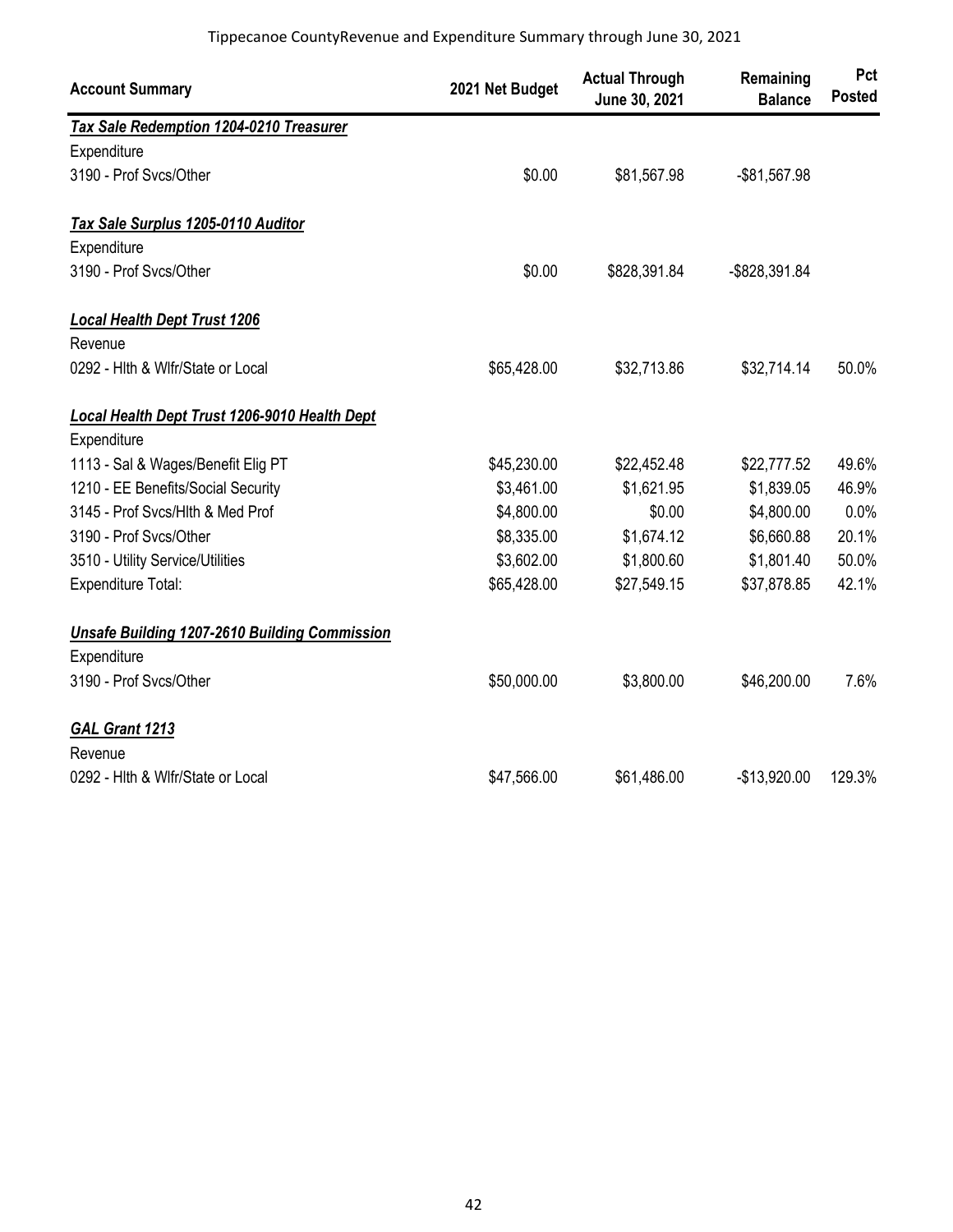| <b>Account Summary</b>                                   | 2021 Net Budget | <b>Actual Through</b><br>June 30, 2021 | Remaining<br><b>Balance</b> | Pct<br><b>Posted</b> |
|----------------------------------------------------------|-----------------|----------------------------------------|-----------------------------|----------------------|
| <b>GAL Grant 1213-7310 CASA</b>                          |                 |                                        |                             |                      |
| Expenditure                                              |                 |                                        |                             |                      |
| 1110 - Sal & Wages/Full Time                             | \$31,929.00     | \$15,964.52                            | \$15,964.48                 | 50.0%                |
| 1130 - Sal & Wages/Part Time                             | \$1,000.00      | \$0.00                                 | \$1,000.00                  | 0.0%                 |
| 1210 - EE Benefits/Social Security                       | \$2,520.00      | \$1,189.90                             | \$1,330.10                  | 47.2%                |
| 1220 - EE Benefits/PERF Retirement                       | \$3,577.00      | \$1,788.02                             | \$1,788.98                  | 50.0%                |
| 2110 - Office Supplies/General                           | \$2,000.00      | \$191.88                               | \$1,808.12                  | 9.6%                 |
| 2130 - Office Supplies/Printing                          | \$500.00        | \$0.00                                 | \$500.00                    | 0.0%                 |
| 2140 - Office Supplies/Minor Equip                       | \$1,200.00      | \$366.58                               | \$833.42                    | 30.5%                |
| 2990 - Other Supplies/Non-specified                      | \$500.00        | \$0.00                                 | \$500.00                    | 0.0%                 |
| 3115 - Prof Svcs/Pauper Atty                             | \$500.00        | \$0.00                                 | \$500.00                    | 0.0%                 |
| 3210 - Comm & Transp/Travel/Training                     | \$2,190.00      | \$407.36                               | \$1,782.64                  | 18.6%                |
| 3230 - Comm & Transp/Postage & Frght                     | \$875.00        | \$0.00                                 | \$875.00                    | 0.0%                 |
| 3620 - Rep & Maint/Vehicle & Equip                       | \$500.00        | \$0.00                                 | \$500.00                    | 0.0%                 |
| 3910 - Other Disb/Dues & Subscription                    | \$275.00        | \$275.00                               | \$0.00                      | 100.0%               |
| Expenditure Total:                                       | \$47,566.00     | \$20,183.26                            | \$27,382.74                 | 42.4%                |
| <b>Inelibible Homestead 1216</b>                         |                 |                                        |                             |                      |
| Revenue                                                  |                 |                                        |                             |                      |
| 0104 - Prop Taxes/Ineligible Hmstd                       | \$14,000.00     | \$11,249.84                            | \$2,750.16                  | 80.4%                |
| 0665 - Other Rcpts/Tax Pnlts & Intr                      | \$1,000.00      | \$767.67                               | \$232.33                    | 76.8%                |
| 0730 - Refunds Reimb or Redeposits                       | \$0.00          | \$3.29                                 | $-$3.29$                    |                      |
| 0808 - Settlement/Treasurer Other Col                    | \$0.00          | \$7.75                                 | $-$7.75$                    |                      |
| Revenue Total:                                           | \$15,000.00     | \$12,028.55                            | \$2,971.45                  | 80.2%                |
| Inelibible Homestead 1216-0110 Auditor                   |                 |                                        |                             |                      |
| Expenditure                                              |                 |                                        |                             |                      |
| 1110 - Sal & Wages/Full Time                             | \$11,008.00     | \$5,502.64                             | \$5,505.36                  | 50.0%                |
| 1130 - Sal & Wages/Part Time                             | \$18,960.00     | \$0.00                                 | \$18,960.00                 | 0.0%                 |
| 1150 - Sal & Wages/Overtime                              | \$1,000.00      | \$0.00                                 | \$1,000.00                  | 0.0%                 |
| 1210 - EE Benefits/Social Security                       | \$2,369.00      | \$373.18                               | \$1,995.82                  | 15.8%                |
| 1220 - EE Benefits/PERF Retirement                       | \$1,345.00      | \$616.33                               | \$728.67                    | 45.8%                |
| 2110 - Office Supplies/General                           | \$1,500.00      | \$42.43                                | \$1,457.57                  | 2.8%                 |
| 2130 - Office Supplies/Printing                          | \$2,500.00      | \$0.00                                 | \$2,500.00                  | 0.0%                 |
| 3190 - Prof Svcs/Other                                   | \$75,000.00     | \$28,574.86                            | \$46,425.14                 | 38.1%                |
| 3210 - Comm & Transp/Travel/Training                     | \$1,000.00      | \$0.00                                 | \$1,000.00                  | 0.0%                 |
| 3910 - Other Disb/Dues & Subscription                    | \$1,200.00      | \$1,092.57                             | \$107.43                    | 91.0%                |
| 4590 - Machinery & Equipment/Other                       | \$1,500.00      | \$0.00                                 | \$1,500.00                  | 0.0%                 |
| Expenditure Total:                                       | \$117,382.00    | \$36,202.01                            | \$81,179.99                 | 30.8%                |
| <b>Inelibible Homestead 1216-0120 Auditor Settlement</b> |                 |                                        |                             |                      |
| Expenditure                                              |                 |                                        |                             |                      |
| 8008 - Settlement/Treasurer Other Dis                    | \$100.00        | \$12.21                                | \$87.79                     | 12.2%                |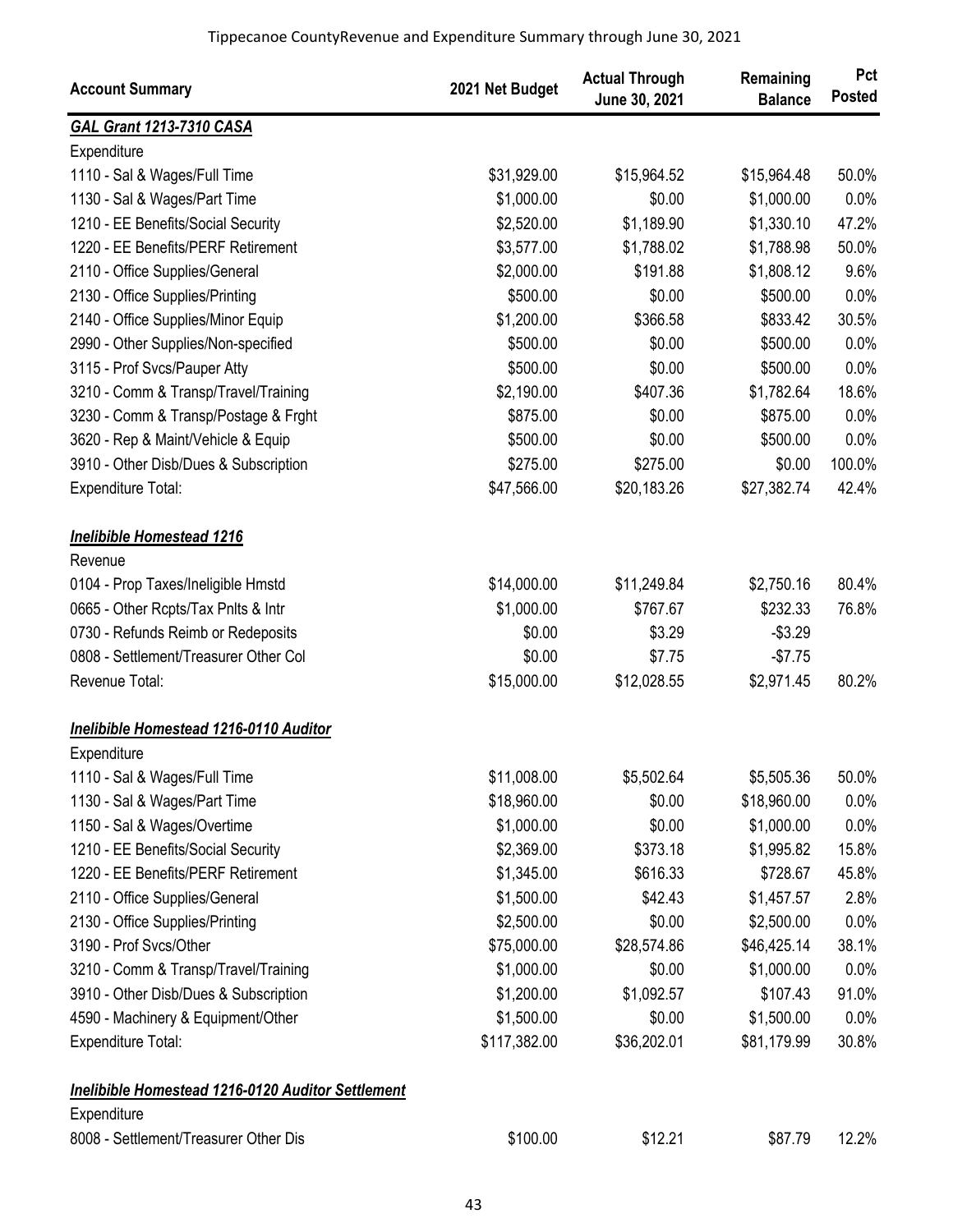| <b>Account Summary</b>                                    | 2021 Net Budget | <b>Actual Through</b><br>June 30, 2021 | Remaining<br><b>Balance</b> | Pct<br><b>Posted</b> |
|-----------------------------------------------------------|-----------------|----------------------------------------|-----------------------------|----------------------|
| <b>Elected Official Training Fund 1217</b>                |                 |                                        |                             |                      |
| Revenue                                                   |                 |                                        |                             |                      |
| 0403 - Gen Govt Fees/Recorder                             | \$20,000.00     | \$15,221.00                            | \$4,779.00                  | 76.1%                |
| 0730 - Refunds Reimb or Redeposits                        | \$0.00          | \$350.00                               | $-$350.00$                  |                      |
| Revenue Total:                                            | \$20,000.00     | \$15,571.00                            | \$4,429.00                  | 77.9%                |
| <b>Elected Official Training Fund 1217-0110 Auditor</b>   |                 |                                        |                             |                      |
| Expenditure                                               |                 |                                        |                             |                      |
| 3210 - Comm & Transp/Travel/Training                      | \$2,500.00      | \$46.02                                | \$2,453.98                  | 1.8%                 |
| <b>Elected Official Training Fund 1217-0210 Treasurer</b> |                 |                                        |                             |                      |
| Expenditure                                               |                 |                                        |                             |                      |
| 3210 - Comm & Transp/Travel/Training                      | \$2,000.00      | \$261.32                               | \$1,738.68                  | 13.1%                |
| <b>Elected Official Training Fund 1217-0310 Recorder</b>  |                 |                                        |                             |                      |
| Expenditure                                               |                 |                                        |                             |                      |
| 3210 - Comm & Transp/Travel/Training                      | \$1,000.00      | \$80.00                                | \$920.00                    | 8.0%                 |
| <b>Elected Official Training Fund 1217-0410 Surveyor</b>  |                 |                                        |                             |                      |
| Expenditure                                               |                 |                                        |                             |                      |
| 3210 - Comm & Transp/Travel/Training                      | \$5,000.00      | \$0.00                                 | \$5,000.00                  | 0.0%                 |
| <b>Elected Official Training Fund 1217-5810 Clerk</b>     |                 |                                        |                             |                      |
| Expenditure                                               |                 |                                        |                             |                      |
| 3210 - Comm & Transp/Travel/Training                      | \$6,000.00      | \$1,000.00                             | \$5,000.00                  | 16.7%                |
| Emergency 911 1222                                        |                 |                                        |                             |                      |
| Revenue                                                   |                 |                                        |                             |                      |
| 0416 - Publ Safety Fees/911 Service                       | \$1,400,000.00  | \$732,426.00                           | \$667,574.00                | 52.3%                |
| 0660 - Other Rcpts/Investment Earning                     | \$68,794.00     | \$12,218.23                            | \$56,575.77                 | 17.8%                |
| Revenue Total:                                            | \$1,468,794.00  | \$744,644.23                           | \$724,149.77                | 50.7%                |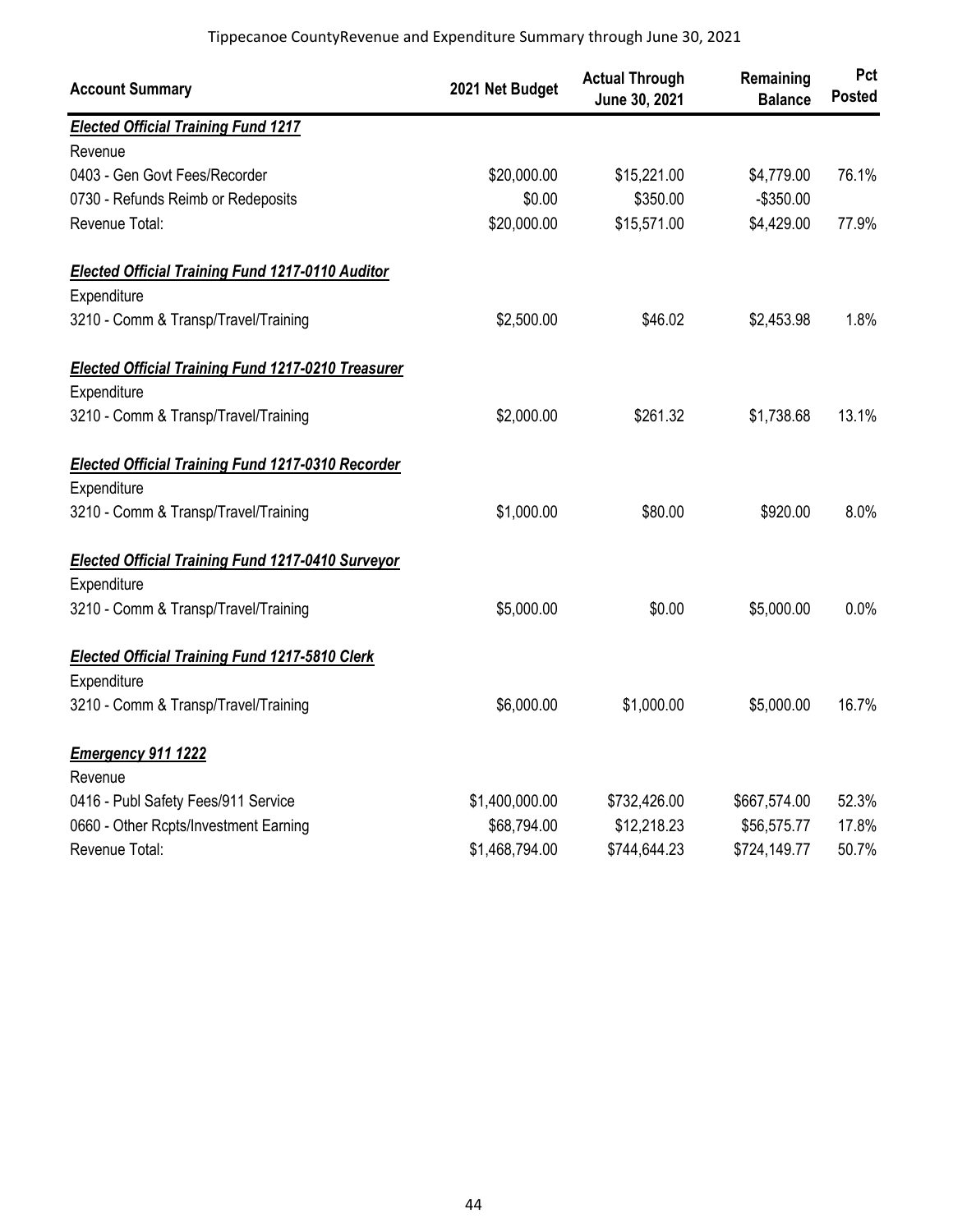| <b>Account Summary</b>                             | 2021 Net Budget | <b>Actual Through</b><br>June 30, 2021 | Remaining<br><b>Balance</b> | Pct<br><b>Posted</b> |
|----------------------------------------------------|-----------------|----------------------------------------|-----------------------------|----------------------|
| Emergency 911 1222-5410 Sheriff                    |                 |                                        |                             |                      |
| Expenditure                                        |                 |                                        |                             |                      |
| 1110 - Sal & Wages/Full Time                       | \$52,248.00     | \$26,124.02                            | \$26,123.98                 | 50.0%                |
| 1150 - Sal & Wages/Overtime                        | \$3,500.00      | \$202.63                               | \$3,297.37                  | 5.8%                 |
| 1210 - EE Benefits/Social Security                 | \$4,265.00      | \$1,967.91                             | \$2,297.09                  | 46.1%                |
| 1220 - EE Benefits/PERF Retirement                 | \$6,244.00      | \$2,948.73                             | \$3,295.27                  | 47.2%                |
| 2110 - Office Supplies/General                     | \$5,000.00      | \$0.00                                 | \$5,000.00                  | 0.0%                 |
| 3140 - Prof Svcs/Counselng Consults                | \$105,000.00    | \$0.00                                 | \$105,000.00                | 0.0%                 |
| 3190 - Prof Svcs/Other                             | \$818,121.00    | \$491,560.00                           | \$326,561.00                | 60.1%                |
| 3210 - Comm & Transp/Travel/Training               | \$26,250.00     | \$2,451.07                             | \$23,798.93                 | 9.3%                 |
| 3220 - Comm & Transp/Communications                | \$357,000.00    | \$91,592.55                            | \$265,407.45                | 25.7%                |
| 3240 - Comm & Transp/Software                      | \$152,250.00    | \$0.00                                 | \$152,250.00                | 0.0%                 |
| 4590 - Machinery & Equipment/Other                 | \$183,750.00    | \$1,176.75                             | \$182,573.25                | 0.6%                 |
| Expenditure Total:                                 | \$1,713,628.00  | \$618,023.66                           | \$1,095,604.34              | 36.1%                |
| <b>Emergency 911 1222-9410 Employee Benefits</b>   |                 |                                        |                             |                      |
| Expenditure                                        |                 |                                        |                             |                      |
| 1230 - EE Benefits/Health                          | \$17,152.00     | \$4,016.40                             | \$13,135.60                 | 23.4%                |
| 1231 - EE Benefits/LTD                             | \$206.00        | \$97.92                                | \$108.08                    | 47.5%                |
| 1232 - EE Benefits/Life                            | \$121.00        | \$54.72                                | \$66.28                     | 45.2%                |
| 1910 - Other Personal Services/WC                  | \$1,697.00      | \$0.00                                 | \$1,697.00                  | 0.0%                 |
| 1920 - Other Personal Services/Unempl              | \$2,000.00      | \$0.00                                 | \$2,000.00                  | 0.0%                 |
| <b>Expenditure Total:</b>                          | \$21,176.00     | \$4,169.04                             | \$17,006.96                 | 19.7%                |
| <b>LOIT Special Distribution 1229-8062 Highway</b> |                 |                                        |                             |                      |
| Expenditure                                        |                 |                                        |                             |                      |
| 2320 - Rep & Maint/Street Mtls                     | \$87,038.00     | \$60,832.52                            | \$26,205.48                 | 69.9%                |
| <b>Probation User Fees 2000</b>                    |                 |                                        |                             |                      |
| Revenue                                            |                 |                                        |                             |                      |
| 0413 - Publ Safety Fees/Probation                  | \$225,000.00    | \$127,085.90                           | \$97,914.10                 | 56.5%                |
| 0490 - Other Fees & Charges/Unspecifi              | \$0.00          | \$2,500.00                             | $-$2,500.00$                |                      |
| Revenue Total:                                     | \$225,000.00    | \$129,585.90                           | \$95,414.10                 | 57.6%                |
| Probation User Fees 2000-0120 Auditor Settlement   |                 |                                        |                             |                      |
| Expenditure                                        |                 |                                        |                             |                      |
| 8007 - Settlement/Local Disbursements              | \$3,500.00      | \$1,250.00                             | \$2,250.00                  | 35.7%                |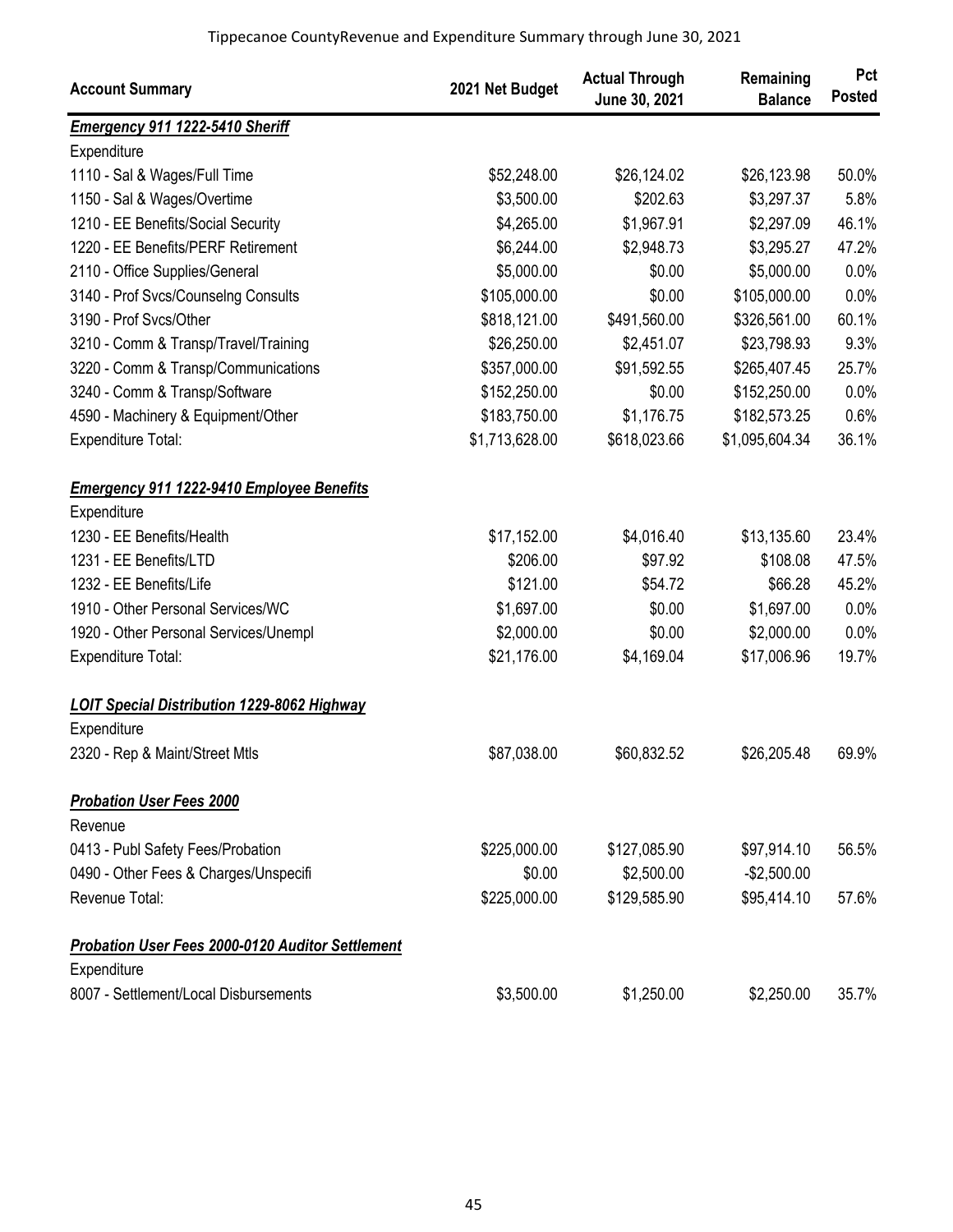| <b>Account Summary</b>                                 | 2021 Net Budget | <b>Actual Through</b><br>June 30, 2021 | Remaining<br><b>Balance</b> | Pct<br><b>Posted</b> |
|--------------------------------------------------------|-----------------|----------------------------------------|-----------------------------|----------------------|
| Probation User Fees 2000-6110 Probation                |                 |                                        |                             |                      |
| Expenditure                                            |                 |                                        |                             |                      |
| 1110 - Sal & Wages/Full Time                           | \$99,967.00     | \$49,755.08                            | \$50,211.92                 | 49.8%                |
| 1130 - Sal & Wages/Part Time                           | \$34,000.00     | \$12,253.27                            | \$21,746.73                 | 36.0%                |
| 1210 - EE Benefits/Social Security                     | \$10,249.00     | \$4,481.27                             | \$5,767.73                  | 43.7%                |
| 1220 - EE Benefits/PERF Retirement                     | \$11,197.00     | \$5,572.58                             | \$5,624.42                  | 49.8%                |
| 2110 - Office Supplies/General                         | \$30,000.00     | \$5,946.48                             | \$24,053.52                 | 19.8%                |
| 2210 - Oper Supplies/Gasoline & Oil                    | \$2,500.00      | \$0.00                                 | \$2,500.00                  | 0.0%                 |
| 2220 - Oper Supplies/Inst'l or Med                     | \$7,500.00      | \$537.30                               | \$6,962.70                  | 7.2%                 |
| 3145 - Prof Svcs/Hlth & Med Prof                       | \$7,500.00      | \$367.00                               | \$7,133.00                  | 4.9%                 |
| 3150 - Prof Svcs/Training                              | \$3,000.00      | \$525.00                               | \$2,475.00                  | 17.5%                |
| 3190 - Prof Svcs/Other                                 | \$1,500.00      | \$375.88                               | \$1,124.12                  | 25.1%                |
| 3210 - Comm & Transp/Travel/Training                   | \$18,500.00     | \$603.63                               | \$17,896.37                 | 3.3%                 |
| 3420 - Insur/Vehicle & Equipment                       | \$1,000.00      | \$0.00                                 | \$1,000.00                  | 0.0%                 |
| 3510 - Utility Service/Utilities                       | \$2,500.00      | \$801.16                               | \$1,698.84                  | 32.0%                |
| 3620 - Rep & Maint/Vehicle & Equip                     | \$2,000.00      | \$0.00                                 | \$2,000.00                  | 0.0%                 |
| 3910 - Other Disb/Dues & Subscription                  | \$3,000.00      | \$2,424.00                             | \$576.00                    | 80.8%                |
| Expenditure Total:                                     | \$234,413.00    | \$83,642.65                            | \$150,770.35                | 35.7%                |
| <b>Probation User Fees 2000-9410 Employee Benefits</b> |                 |                                        |                             |                      |
| Expenditure                                            |                 |                                        |                             |                      |
| 1230 - EE Benefits/Health                              | \$33,075.00     | \$24,141.60                            | \$8,933.40                  | 73.0%                |
| 1231 - EE Benefits/LTD                                 | \$378.00        | \$186.65                               | \$191.35                    | 49.4%                |
| 1232 - EE Benefits/Life                                | \$261.00        | \$109.44                               | \$151.56                    | 41.9%                |
| 1910 - Other Personal Services/WC                      | \$1,804.00      | \$0.00                                 | \$1,804.00                  | 0.0%                 |
| 1920 - Other Personal Services/Unempl                  | \$4,747.00      | \$0.00                                 | \$4,747.00                  | 0.0%                 |
| <b>Expenditure Total:</b>                              | \$40,265.00     | \$24,437.69                            | \$15,827.31                 | 60.7%                |
| <b>Alternate Dispute Resolution 2200</b>               |                 |                                        |                             |                      |
| Revenue                                                |                 |                                        |                             |                      |
| 0511 - Publ Safety Fines/County Court                  | \$15,000.00     | \$6,600.00                             | \$8,400.00                  | 44.0%                |
| Alternate Dispute Resolution 2200-7010 Circuit Court   |                 |                                        |                             |                      |
| Expenditure                                            |                 |                                        |                             |                      |
| 3110 - Prof Svcs/Legal                                 | \$18,649.00     | \$5,646.15                             | \$13,002.85                 | 30.3%                |
| <b>Prosecutor Drug Enforcement 2507</b>                |                 |                                        |                             |                      |
| Revenue                                                |                 |                                        |                             |                      |
| 0520 - Publ Safety Forfeitures/Drug                    | \$0.00          | \$6,997.10                             | $-$6,997.10$                |                      |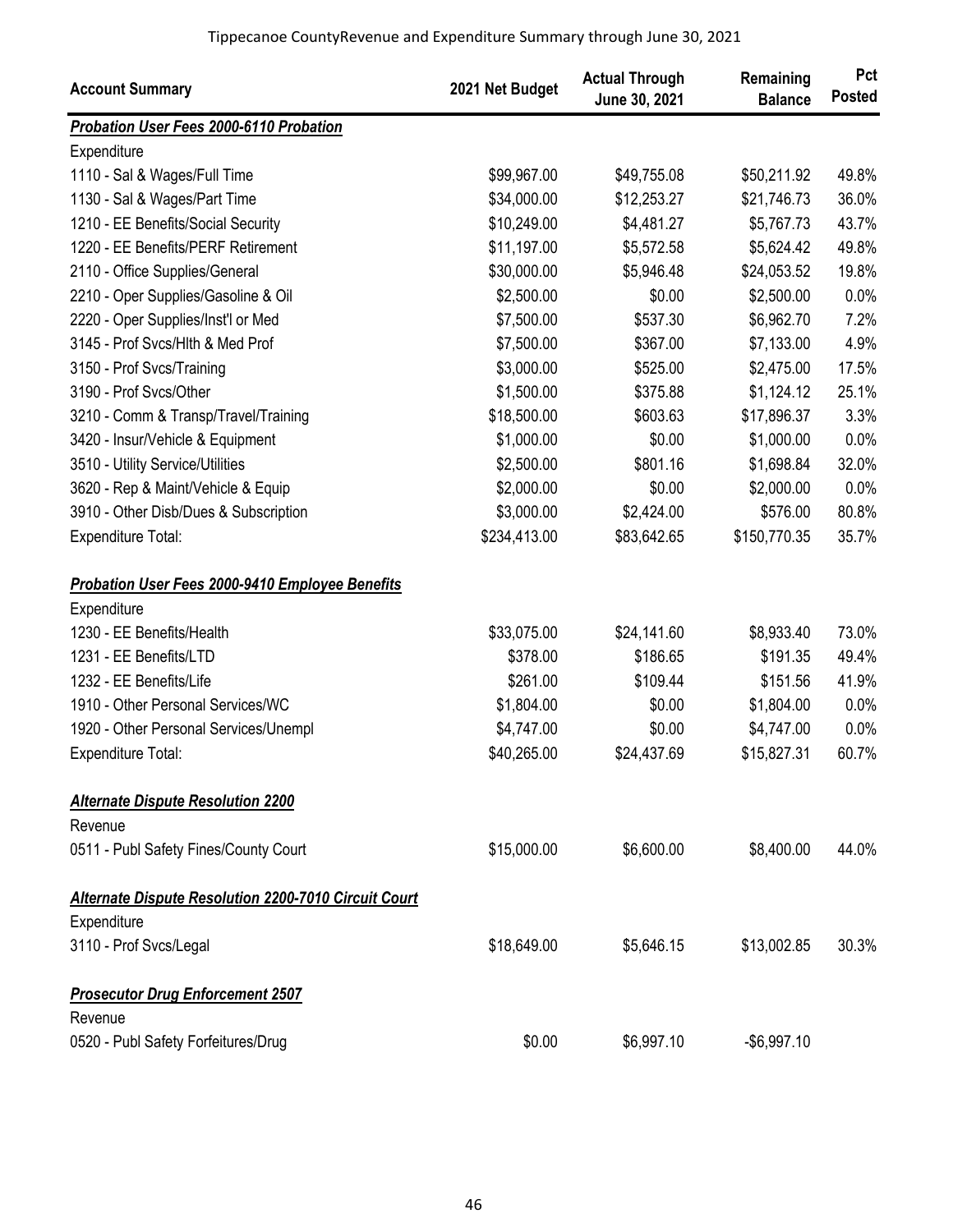| <b>Account Summary</b>                                    | 2021 Net Budget | <b>Actual Through</b><br>June 30, 2021 | Remaining<br><b>Balance</b> | Pct<br><b>Posted</b> |
|-----------------------------------------------------------|-----------------|----------------------------------------|-----------------------------|----------------------|
| <b>Prosecutor Drug Enforcement 2507-5910</b>              |                 |                                        |                             |                      |
| Expenditure                                               |                 |                                        |                             |                      |
| 1130 - Sal & Wages/Part Time                              | \$6,000.00      | \$5,662.50                             | \$337.50                    | 94.4%                |
| 1210 - EE Benefits/Social Security                        | \$460.00        | \$433.18                               | \$26.82                     | 94.2%                |
| 3510 - Utility Service/Utilities                          | \$3,000.00      | \$1,085.57                             | \$1,914.43                  | 36.2%                |
| Expenditure Total:                                        | \$9,460.00      | \$7,181.25                             | \$2,278.75                  | 75.9%                |
| <b>Hazmat 2546-5210 Emergency Management</b>              |                 |                                        |                             |                      |
| Expenditure                                               |                 |                                        |                             |                      |
| 3190 - Prof Svcs/Other                                    | \$14,894.00     | \$1,173.58                             | \$13,720.42                 | 7.9%                 |
| <b>Forensic Diversion 2550-5510 Community Corrections</b> |                 |                                        |                             |                      |
| Expenditure                                               |                 |                                        |                             |                      |
| 2990 - Other Supplies/Non-specified                       | \$1,831.00      | \$0.00                                 | \$1,831.00                  | 0.0%                 |
| <b>Pre-Trial Diversion 2560</b>                           |                 |                                        |                             |                      |
| Revenue                                                   |                 |                                        |                             |                      |
| 0417 - Publ Safety Fees/Prosecutor                        | \$0.00          | \$115,421.00                           | $-$115,421.00$              |                      |
| 0670 - Other Rcpts/Misc Sources                           | \$0.00          | \$43.62                                | $-$43.62$                   |                      |
| 0730 - Refunds Reimb or Redeposits                        | \$0.00          | \$149.00                               | $-$149.00$                  |                      |
| Revenue Total:                                            | \$0.00          | \$115,613.62                           | $-$115,613.62$              |                      |
| <b>Pre-Trial Diversion 2560-5910 Prosecutor</b>           |                 |                                        |                             |                      |
| Expenditure                                               |                 |                                        |                             |                      |
| 1130 - Sal & Wages/Part Time                              | \$25,000.00     | \$6,007.50                             | \$18,992.50                 | 24.0%                |
| 1150 - Sal & Wages/Overtime                               | \$5,000.00      | \$0.00                                 | \$5,000.00                  | 0.0%                 |
| 1210 - EE Benefits/Social Security                        | \$2,295.00      | \$456.52                               | \$1,838.48                  | 19.9%                |
| 1220 - EE Benefits/PERF Retirement                        | \$560.00        | \$0.00                                 | \$560.00                    | $0.0\%$              |
| 2110 - Office Supplies/General                            | \$5,000.00      | \$3,231.63                             | \$1,768.37                  | 64.6%                |
| 3165 - Prof Svcs/Transcriptionist                         | \$30,000.00     | \$17,364.19                            | \$12,635.81                 | 57.9%                |
| 3190 - Prof Svcs/Other                                    | \$91,400.00     | \$36,118.74                            | \$55,281.26                 | 39.5%                |
| 3210 - Comm & Transp/Travel/Training                      | \$8,000.00      | \$1,711.24                             | \$6,288.76                  | 21.4%                |
| 3510 - Utility Service/Utilities                          | \$13,600.00     | \$7,974.97                             | \$5,625.03                  | 58.6%                |
| 3620 - Rep & Maint/Vehicle & Equip                        | \$4,000.00      | \$2,268.28                             | \$1,731.72                  | 56.7%                |
| 3910 - Other Disb/Dues & Subscription                     | \$5,000.00      | \$1,069.75                             | \$3,930.25                  | 21.4%                |
| Expenditure Total:                                        | \$189,855.00    | \$76,202.82                            | \$113,652.18                | 40.1%                |
| <b>Infraction Diversion 2561</b>                          |                 |                                        |                             |                      |
| Revenue                                                   |                 |                                        |                             |                      |
| 0417 - Publ Safety Fees/Prosecutor                        | \$0.00          | \$20,625.00                            | -\$20,625.00                |                      |
| 0670 - Other Rcpts/Misc Sources                           | \$0.00          | \$217.50                               | $-$217.50$                  |                      |
| Revenue Total:                                            | \$0.00          | \$20,842.50                            | $-$20,842.50$               |                      |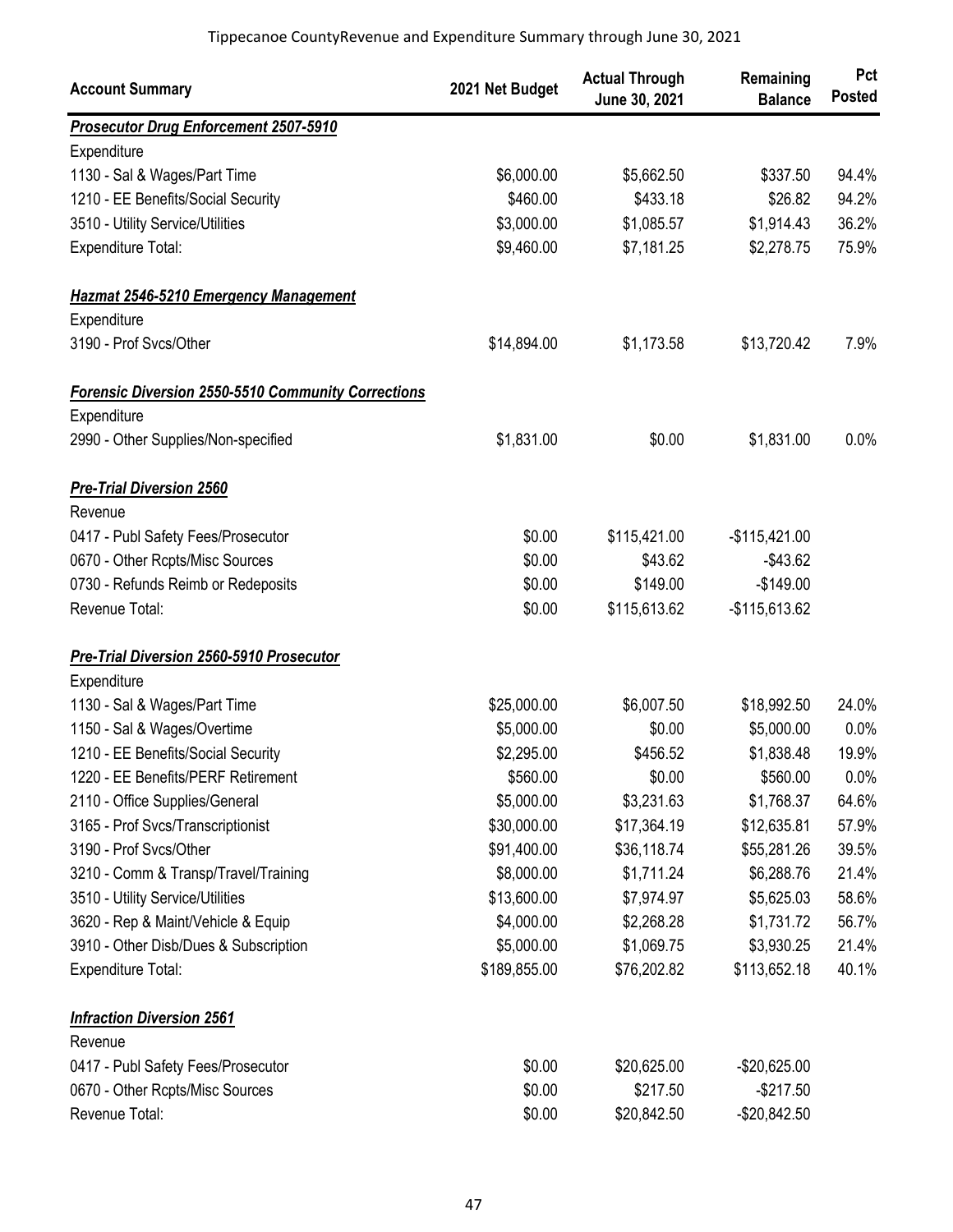| <b>Account Summary</b>                                  | 2021 Net Budget | <b>Actual Through</b><br>June 30, 2021 | Remaining<br><b>Balance</b> | Pct<br><b>Posted</b> |
|---------------------------------------------------------|-----------------|----------------------------------------|-----------------------------|----------------------|
| <b>Infraction Diversion 2561-5910 Prosecutor</b>        |                 |                                        |                             |                      |
| Expenditure                                             |                 |                                        |                             |                      |
| 1110 - Sal & Wages/Full Time                            | \$13,060.00     | \$1,693.12                             | \$11,366.88                 | 13.0%                |
| 1130 - Sal & Wages/Part Time                            | \$30,000.00     | \$12,893.75                            | \$17,106.25                 | 43.0%                |
| 1210 - EE Benefits/Social Security                      | \$3,368.00      | \$1,090.12                             | \$2,277.88                  | 32.4%                |
| 1220 - EE Benefits/PERF Retirement                      | \$4,931.00      | \$189.63                               | \$4,741.37                  | 3.8%                 |
| <b>Expenditure Total:</b>                               | \$51,359.00     | \$15,866.62                            | \$35,492.38                 | 30.9%                |
| <b>Infraction Diversion 2561-9410 Employee Benefits</b> |                 |                                        |                             |                      |
| Expenditure                                             |                 |                                        |                             |                      |
| 1230 - EE Benefits/Health                               | \$949.00        | \$948.30                               | \$0.70                      | 99.9%                |
| 1231 - EE Benefits/LTD                                  | \$7.00          | \$6.88                                 | \$0.12                      | 98.3%                |
| 1232 - EE Benefits/Life                                 | \$5.00          | \$4.56                                 | \$0.44                      | 91.2%                |
| <b>Expenditure Total:</b>                               | \$961.00        | \$959.74                               | \$1.26                      | 99.9%                |
| <b>Animal Control 2573</b>                              |                 |                                        |                             |                      |
| Revenue                                                 |                 |                                        |                             |                      |
| 0510 - Publ Safety Fines/General                        | \$0.00          | \$525.00                               | $-$525.00$                  |                      |
| 0511 - Publ Safety Fines/County Court                   | \$0.00          | \$2,557.00                             | $-$2,557.00$                |                      |
| Revenue Total:                                          | \$0.00          | \$3,082.00                             | $-$3,082.00$                |                      |
| <b>Animal Control 2573-5410 Sheriff</b>                 |                 |                                        |                             |                      |
| Expenditure                                             |                 |                                        |                             |                      |
| 2990 - Other Supplies/Non-specified                     | \$15,000.00     | \$973.65                               | \$14,026.35                 | 6.5%                 |
| 3190 - Prof Svcs/Other                                  | \$15,000.00     | \$1,809.00                             | \$13,191.00                 | 12.1%                |
| <b>Expenditure Total:</b>                               | \$30,000.00     | \$2,782.65                             | \$27,217.35                 | 9.3%                 |
| <b>False Alarm Fees 2574</b>                            |                 |                                        |                             |                      |
| Revenue                                                 |                 |                                        |                             |                      |
| 0410 - Publ Safety Fees/Unspecified                     | \$0.00          | \$200.00                               | $-$200.00$                  |                      |
| False Alarm Fees 2574-5410 Sheriff                      |                 |                                        |                             |                      |
| Expenditure                                             |                 |                                        |                             |                      |
| 3190 - Prof Svcs/Other                                  | \$20,000.00     | \$0.00                                 | \$20,000.00                 | 0.0%                 |
| <b>Sheriff Continuing Education 2575</b>                |                 |                                        |                             |                      |
| Revenue                                                 |                 |                                        |                             |                      |
| 0761 - Interfund Trnsfers/Transfer In                   | \$0.00          | \$4,343.96                             | $-$4,343.96$                |                      |
| <b>Sheriff Continuing Education 2575-5410</b>           |                 |                                        |                             |                      |
| Expenditure                                             |                 |                                        |                             |                      |
| 3210 - Comm & Transp/Travel/Training                    | \$4,200.00      | \$0.00                                 | \$4,200.00                  | 0.0%                 |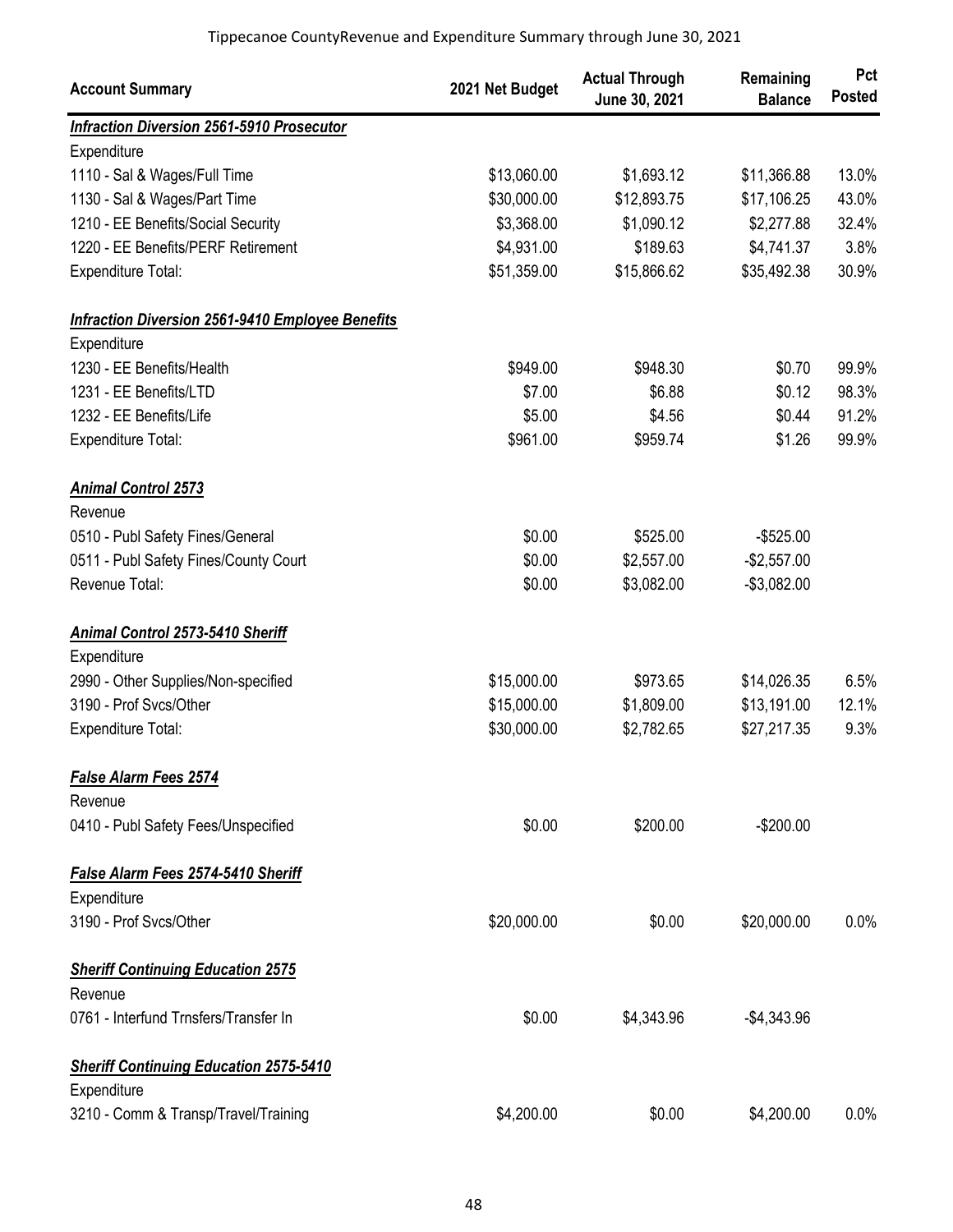| <b>Account Summary</b>                                        | 2021 Net Budget | <b>Actual Through</b><br>June 30, 2021 | Remaining<br><b>Balance</b> | Pct<br><b>Posted</b> |
|---------------------------------------------------------------|-----------------|----------------------------------------|-----------------------------|----------------------|
| <b>Law Enforcement Continuing Educaiton 2576</b>              |                 |                                        |                             |                      |
| Revenue                                                       |                 |                                        |                             |                      |
| 0410 - Publ Safety Fees/Unspecified                           | \$0.00          | \$16,283.37                            | $-$16,283.37$               |                      |
| <b>Law Enforcement Continuing Educaiton 2576-5410 Sheriff</b> |                 |                                        |                             |                      |
| Expenditure                                                   |                 |                                        |                             |                      |
| 3190 - Prof Svcs/Other                                        | \$0.00          | \$14,883.88                            | $-$14,883.88$               |                      |
| <b>Substance Abuse 2580</b>                                   |                 |                                        |                             |                      |
| Revenue                                                       |                 |                                        |                             |                      |
| 0415 - Publ Safety Fees/Court Service                         | \$200,000.00    | \$85,170.07                            | \$114,829.93                | 42.6%                |
| Substance Abuse 2580-5710 Court Services                      |                 |                                        |                             |                      |
| Expenditure                                                   |                 |                                        |                             |                      |
| 1110 - Sal & Wages/Full Time                                  | \$107,632.00    | \$53,816.10                            | \$53,815.90                 | 50.0%                |
| 1130 - Sal & Wages/Part Time                                  | \$20,709.00     | \$0.00                                 | \$20,709.00                 | 0.0%                 |
| 1210 - EE Benefits/Social Security                            | \$9,819.00      | \$3,745.12                             | \$6,073.88                  | 38.1%                |
| 1220 - EE Benefits/PERF Retirement                            | \$12,055.00     | \$6,027.32                             | \$6,027.68                  | 50.0%                |
| 2110 - Office Supplies/General                                | \$3,000.00      | \$487.06                               | \$2,512.94                  | 16.2%                |
| 3210 - Comm & Transp/Travel/Training                          | \$2,000.00      | \$50.00                                | \$1,950.00                  | 2.5%                 |
| <b>Expenditure Total:</b>                                     | \$155,215.00    | \$64,125.60                            | \$91,089.40                 | 41.3%                |
| Substance Abuse 2580-9410 Employee Benefits                   |                 |                                        |                             |                      |
| Expenditure                                                   |                 |                                        |                             |                      |
| 1230 - EE Benefits/Health                                     | \$40,000.00     | \$19,716.96                            | \$20,283.04                 | 49.3%                |
| 1231 - EE Benefits/LTD                                        | \$392.00        | \$201.84                               | \$190.16                    | 51.5%                |
| 1232 - EE Benefits/Life                                       | \$267.00        | \$109.44                               | \$157.56                    | 41.0%                |
| 1920 - Other Personal Services/Unempl                         | \$1,500.00      | \$0.00                                 | \$1,500.00                  | 0.0%                 |
| <b>Expenditure Total:</b>                                     | \$42,159.00     | \$20,028.24                            | \$22,130.76                 | 47.5%                |
| <b>Violence in Community 2581</b>                             |                 |                                        |                             |                      |
| Revenue                                                       |                 |                                        |                             |                      |
| 0415 - Publ Safety Fees/Court Service                         | \$0.00          | \$2,048.22                             | $-$2,048.22$                |                      |
| <b>Jury Pay 2584</b>                                          |                 |                                        |                             |                      |
| Revenue                                                       |                 |                                        |                             |                      |
| 0511 - Publ Safety Fines/County Court                         | \$20,400.00     | \$8,736.78                             | \$11,663.22                 | 42.8%                |
| 0670 - Other Rcpts/Misc Sources                               | \$0.00          | \$345.00                               | $-$345.00$                  |                      |
| Revenue Total:                                                | \$20,400.00     | \$9,081.78                             | \$11,318.22                 | 44.5%                |
| Jury Pay 2584-7101 Superior Court 1                           |                 |                                        |                             |                      |
| Expenditure                                                   |                 |                                        |                             |                      |
| 3950 - Other Disb/Jury Expense                                | \$10,000.00     | \$9,015.00                             | \$985.00                    | 90.2%                |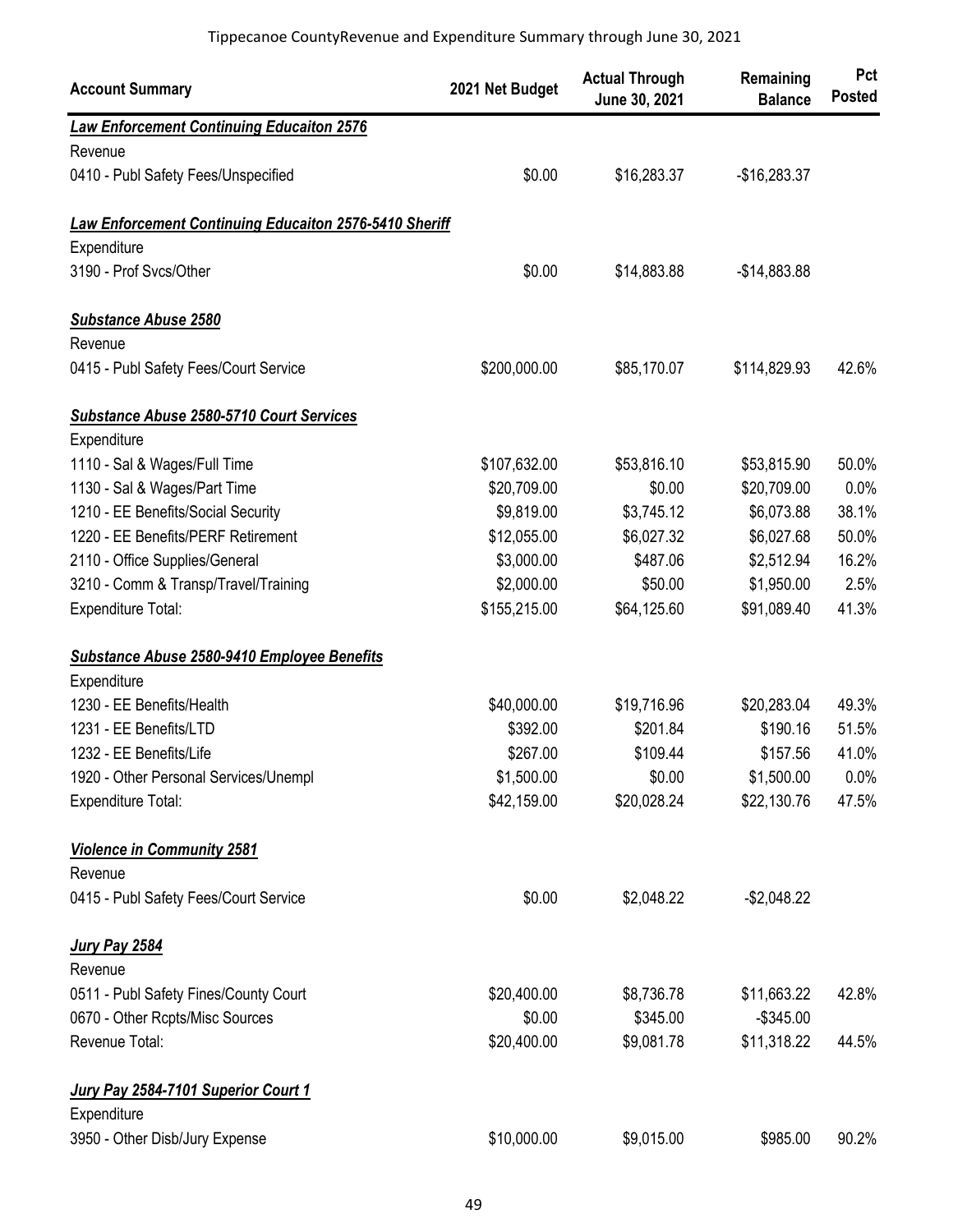| <b>Account Summary</b>                                      | 2021 Net Budget | <b>Actual Through</b><br>June 30, 2021 | Remaining<br><b>Balance</b> | Pct<br><b>Posted</b> |
|-------------------------------------------------------------|-----------------|----------------------------------------|-----------------------------|----------------------|
| Jury Pay 2584-7102 Superior Court 2                         |                 |                                        |                             |                      |
| Expenditure                                                 |                 |                                        |                             |                      |
| 3950 - Other Disb/Jury Expense                              | \$10,000.00     | \$9,995.00                             | \$5.00                      | 100.0%               |
| Jury Pay 2584-7105 Superior Court 5                         |                 |                                        |                             |                      |
| Expenditure                                                 |                 |                                        |                             |                      |
| 3950 - Other Disb/Jury Expense                              | \$10,000.00     | \$3,960.00                             | \$6,040.00                  | 39.6%                |
| Jury Pay 2584-7106 Superior Court 6                         |                 |                                        |                             |                      |
| Expenditure                                                 |                 |                                        |                             |                      |
| 3950 - Other Disb/Jury Expense                              | \$4,000.00      | \$0.00                                 | \$4,000.00                  | 0.0%                 |
| <b>Family Counseling 2595</b>                               |                 |                                        |                             |                      |
| Revenue                                                     |                 |                                        |                             |                      |
| 0420 - Hith & Wifr Fees/Unspecified                         | \$0.00          | \$205.00                               | $-$205.00$                  |                      |
| <b>Family Counseling 2595-7102 Superior Court 2</b>         |                 |                                        |                             |                      |
| Expenditure                                                 |                 |                                        |                             |                      |
| 3140 - Prof Svcs/Counselng Consults                         | \$26,797.00     | \$2,620.00                             | \$24,177.00                 | 9.8%                 |
| Juvenilt Alt Project Income 2596                            |                 |                                        |                             |                      |
| Revenue                                                     |                 |                                        |                             |                      |
| 0420 - Hith & Wifr Fees/Unspecified                         | \$25,675.00     | \$6,485.00                             | \$19,190.00                 | 25.3%                |
| Juvenile Alt Project Income 2596-5610 Juvenile Alternatives |                 |                                        |                             |                      |
| Expenditure                                                 |                 |                                        |                             |                      |
| 1110 - Sal & Wages/Full Time                                | \$7,761.31      | \$579.56                               | \$7,181.75                  | 7.5%                 |
| 1210 - EE Benefits/Social Security                          | \$784.05        | \$38.52                                | \$745.53                    | 4.9%                 |
| 1220 - EE Benefits/PERF Retirement                          | \$879.06        | \$64.92                                | \$814.14                    | 7.4%                 |
| 2110 - Office Supplies/General                              | \$1,462.24      | \$0.00                                 | \$1,462.24                  | 0.0%                 |
| 2210 - Oper Supplies/Gasoline & Oil                         | \$2,150.00      | \$0.00                                 | \$2,150.00                  | 0.0%                 |
| 3430 - Insur/Liability                                      | \$1,330.00      | \$0.00                                 | \$1,330.00                  | 0.0%                 |
| 3620 - Rep & Maint/Vehicle & Equip                          | \$2,304.85      | \$0.00                                 | \$2,304.85                  | 0.0%                 |
| 3940 - Other Disb/General Refunds                           | \$15.00         | \$0.00                                 | \$15.00                     | 0.0%                 |
| <b>Expenditure Total:</b>                                   | \$16,686.51     | \$683.00                               | \$16,003.51                 | 4.1%                 |
| Juvenilt Alt Project Income 2596-9410 Employee Benefits     |                 |                                        |                             |                      |
| Expenditure                                                 |                 |                                        |                             |                      |
| 1230 - EE Benefits/Health                                   | \$3,694.00      | \$265.52                               | \$3,428.48                  | 7.2%                 |
| 1231 - EE Benefits/LTD                                      | \$30.00         | \$2.36                                 | \$27.64                     | 7.9%                 |
| 1232 - EE Benefits/Life                                     | \$16.00         | \$1.28                                 | \$14.72                     | 8.0%                 |
| 1910 - Other Personal Services/WC                           | \$175.41        | \$0.00                                 | \$175.41                    | 0.0%                 |
| Expenditure Total:                                          | \$3,915.41      | \$269.16                               | \$3,646.25                  | 6.9%                 |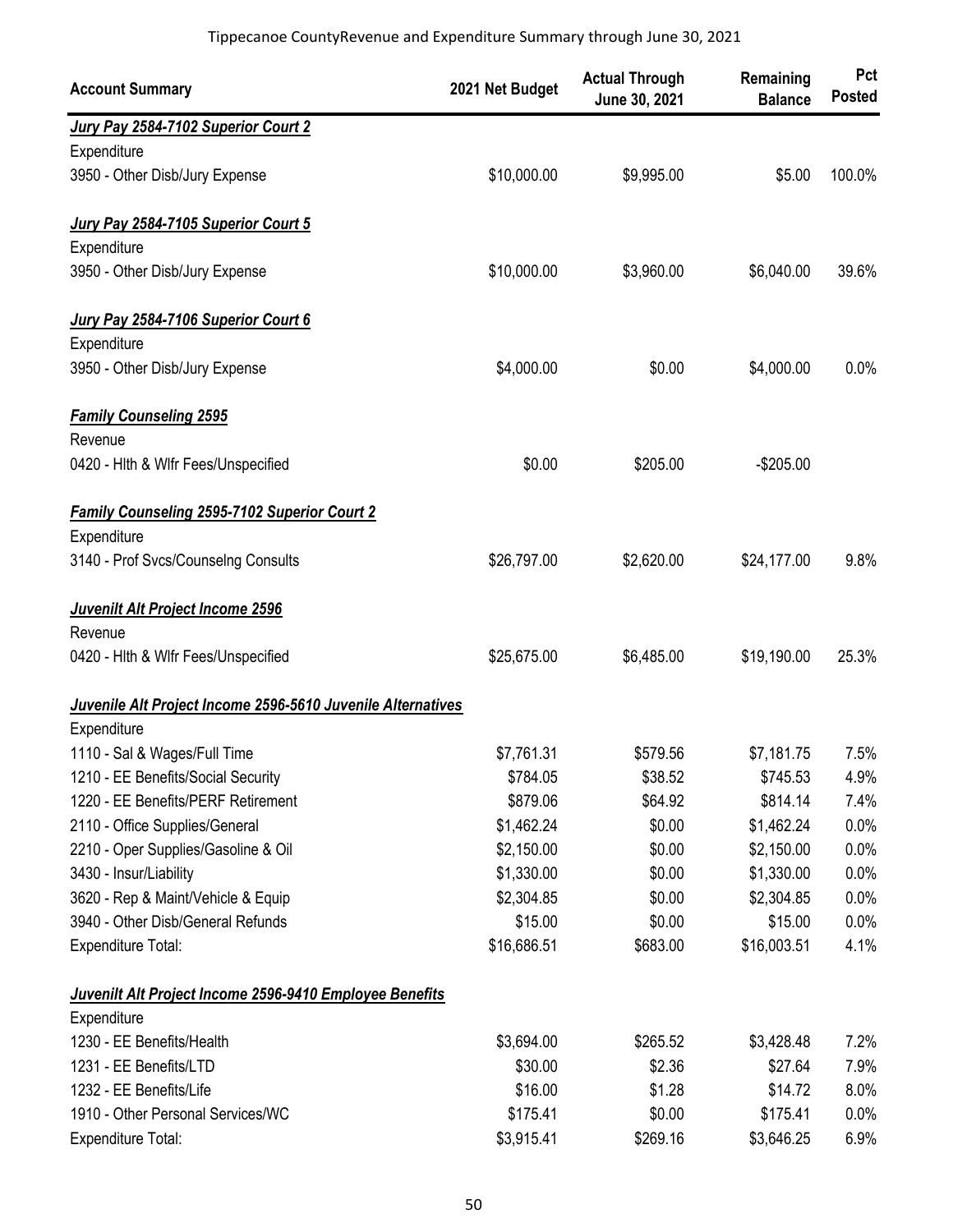| <b>Account Summary</b>                               | 2021 Net Budget | <b>Actual Through</b><br>June 30, 2021 | Remaining<br><b>Balance</b> | Pct<br><b>Posted</b> |
|------------------------------------------------------|-----------------|----------------------------------------|-----------------------------|----------------------|
| <b>Drain Maintenance 2700</b>                        |                 |                                        |                             |                      |
| Revenue                                              |                 |                                        |                             |                      |
| 0100 - Prop Taxes/Property                           | \$0.00          | \$528,879.52                           | -\$528,879.52               |                      |
| 0404 - Gen Govt Fees/Surveyor                        | \$0.00          | \$225.00                               | $-$225.00$                  |                      |
| 0660 - Other Rcpts/Investment Earning                | \$0.00          | \$4,706.96                             | $-$4,706.96$                |                      |
| 0670 - Other Rcpts/Misc Sources                      | \$0.00          | \$75.00                                | $-$75.00$                   |                      |
| 0761 - Interfund Trnsfers/Transfer In                | \$0.00          | \$68,197.65                            | $-$68,197.65$               |                      |
| Revenue Total:                                       | \$0.00          | \$602,084.13                           | -\$602,084.13               |                      |
| Drain Maintenance 2700-0410 Surveyor                 |                 |                                        |                             |                      |
| Expenditure                                          |                 |                                        |                             |                      |
| 3190 - Prof Svcs/Other                               | \$0.00          | \$140,212.19                           | $-$140,212.19$              |                      |
| <b>Sheriff Sale Administration 4009</b>              |                 |                                        |                             |                      |
| Revenue                                              |                 |                                        |                             |                      |
| 0670 - Other Rcpts/Misc Sources                      | \$0.00          | \$3,259.00                             | $-$3,259.00$                |                      |
| <b>Sheriff Sale Administration 4009-5410 Sheriff</b> |                 |                                        |                             |                      |
| Expenditure                                          |                 |                                        |                             |                      |
| 3190 - Prof Svcs/Other                               | \$50,000.00     | \$1,500.00                             | \$48,500.00                 | 3.0%                 |
| <b>K-9 Support 4012</b>                              |                 |                                        |                             |                      |
| Revenue                                              |                 |                                        |                             |                      |
| 0672 - Other Rcpts/Donations & Gifts                 | \$0.00          | \$250.00                               | $-$250.00$                  |                      |
| K-9 Support 4012-5410 Sheriff                        |                 |                                        |                             |                      |
| Expenditure                                          |                 |                                        |                             |                      |
| 2990 - Other Supplies/Non-specified                  | \$3,500.00      | \$1,066.28                             | \$2,433.72                  | 30.5%                |
| 3190 - Prof Svcs/Other                               | \$3,500.00      | \$817.43                               | \$2,682.57                  | 23.4%                |
| Expenditure Total:                                   | \$7,000.00      | \$1,883.71                             | \$5,116.29                  | 26.9%                |
| <b>Recycling 4013</b>                                |                 |                                        |                             |                      |
| Revenue                                              |                 |                                        |                             |                      |
| 0420 - Hith & Wifr Fees/Unspecified                  | \$0.00          | \$7,389.87                             | $-$7,389.87$                |                      |
| <b>Recycling 4013-1110 Commissioners</b>             |                 |                                        |                             |                      |
| Expenditure                                          |                 |                                        |                             |                      |
| 6100 - Interfund Transfers/Transfer O                | \$75,000.00     | \$0.00                                 | \$75,000.00                 | $0.0\%$              |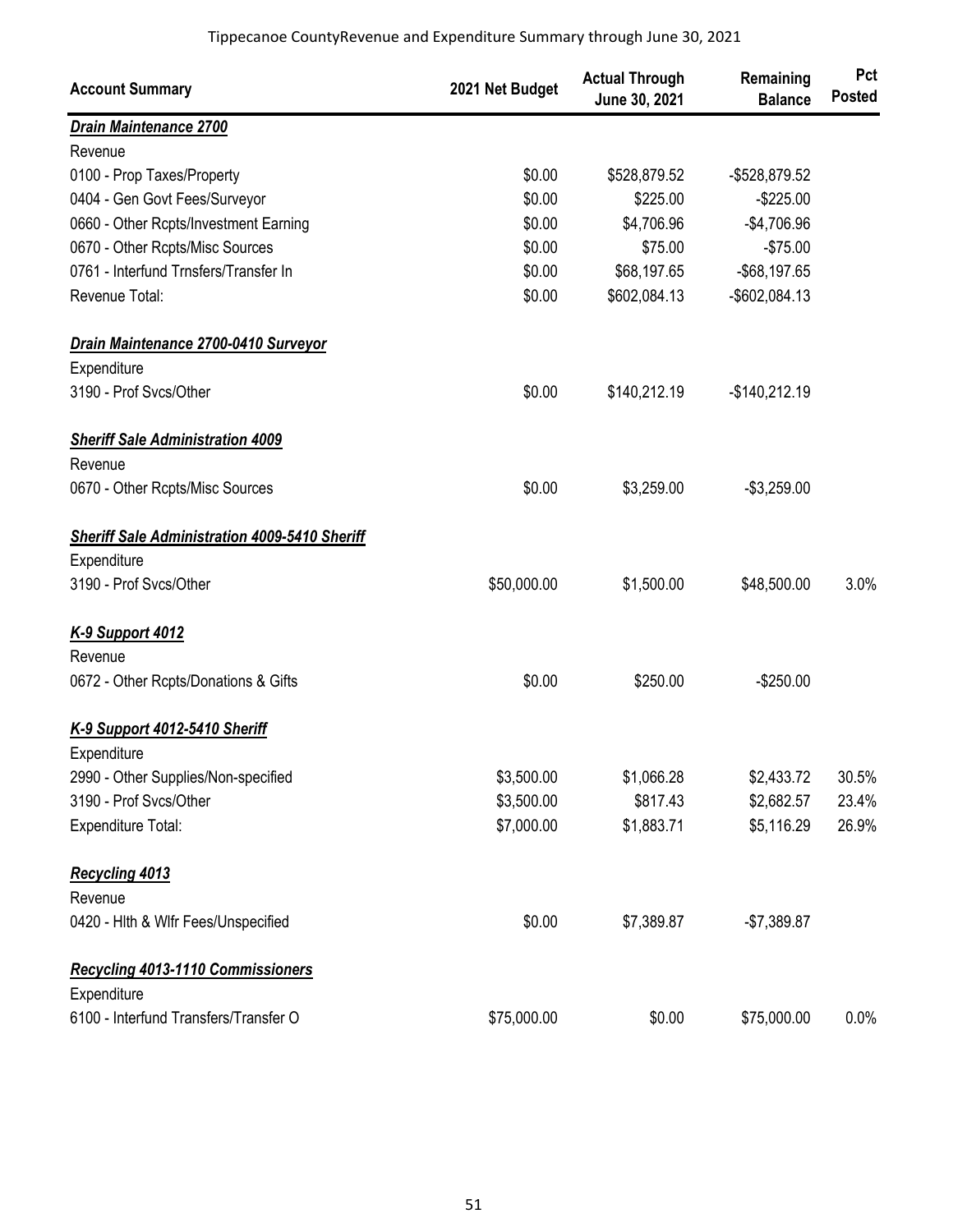| <b>Account Summary</b>                                       | 2021 Net Budget | <b>Actual Through</b><br>June 30, 2021 | Remaining<br><b>Balance</b> | Pct<br><b>Posted</b> |
|--------------------------------------------------------------|-----------------|----------------------------------------|-----------------------------|----------------------|
| <b>Parking Garage Facility 4017</b>                          |                 |                                        |                             |                      |
| Revenue                                                      |                 |                                        |                             |                      |
| 0493 - Other Fees & Charges/Parking                          | \$185,000.00    | \$58,408.00                            | \$126,592.00                | 31.6%                |
| 0660 - Other Rcpts/Investment Earning                        | \$9,873.00      | \$2,130.51                             | \$7,742.49                  | 21.6%                |
| Revenue Total:                                               | \$194,873.00    | \$60,538.51                            | \$134,334.49                | 31.1%                |
| <b>Parking Garage Facility 4017-1110 Commissioners</b>       |                 |                                        |                             |                      |
| Expenditure                                                  |                 |                                        |                             |                      |
| 1150 - Sal & Wages/Overtime                                  | \$1,800.00      | \$0.00                                 | \$1,800.00                  | 0.0%                 |
| 1210 - EE Benefits/Social Security                           | \$138.00        | \$0.00                                 | \$138.00                    | 0.0%                 |
| 1220 - EE Benefits/PERF Retirement                           | \$202.00        | \$0.00                                 | \$202.00                    | 0.0%                 |
| 3190 - Prof Svcs/Other                                       | \$66,345.00     | \$56,655.47                            | \$9,689.53                  | 85.4%                |
| 3410 - Insur/Building & Property                             | \$8,720.00      | \$0.00                                 | \$8,720.00                  | 0.0%                 |
| 3430 - Insur/Liability                                       | \$2,300.00      | \$0.00                                 | \$2,300.00                  | 0.0%                 |
| 3510 - Utility Service/Utilities                             | \$20,000.00     | \$7,680.20                             | \$12,319.80                 | 38.4%                |
| 3610 - Rep & Maint/Buildings & Proper                        | \$7,628.00      | \$3,862.53                             | \$3,765.47                  | 50.6%                |
| 3970 - Other Disb/Costs of Business                          | \$50,000.00     | \$0.00                                 | \$50,000.00                 | 0.0%                 |
| <b>Expenditure Total:</b>                                    | \$157,133.00    | \$68,198.20                            | \$88,934.80                 | 43.4%                |
| <b>Fairgrounds Restoration Donation 4117-4510</b>            |                 |                                        |                             |                      |
| Expenditure                                                  |                 |                                        |                             |                      |
| 3190 - Prof Svcs/Other                                       | \$8,500.00      | \$0.00                                 | \$8,500.00                  | 0.0%                 |
| 4310 - Buildings/Municipal                                   | \$8,500.00      | \$0.00                                 | \$8,500.00                  | 0.0%                 |
| Expenditure Total:                                           | \$17,000.00     | \$0.00                                 | \$17,000.00                 | 0.0%                 |
| <b>Health Department Donation Fund 4018</b>                  |                 |                                        |                             |                      |
| Revenue                                                      |                 |                                        |                             |                      |
| 0672 - Other Rcpts/Donations & Gifts                         | \$0.00          | \$2,150.00                             | $-$2,150.00$                |                      |
| <b>Health Department Donation Fund 4018-9010 Health Dept</b> |                 |                                        |                             |                      |
| Expenditure                                                  |                 |                                        |                             |                      |
| 3190 - Prof Svcs/Other                                       | \$2,150.00      | \$768.49                               | \$1,381.51                  | 35.7%                |
| <b>CASA Donation 4121</b>                                    |                 |                                        |                             |                      |
| Revenue                                                      |                 |                                        |                             |                      |
| 0672 - Other Rcpts/Donations & Gifts                         | \$0.00          | \$595.23                               | $-$595.23$                  |                      |
| <b>Park Donation 4125</b>                                    |                 |                                        |                             |                      |
| Revenue                                                      |                 |                                        |                             |                      |
| 0672 - Other Rcpts/Donations & Gifts                         | \$0.00          | \$825.00                               | $-$ \$825.00                |                      |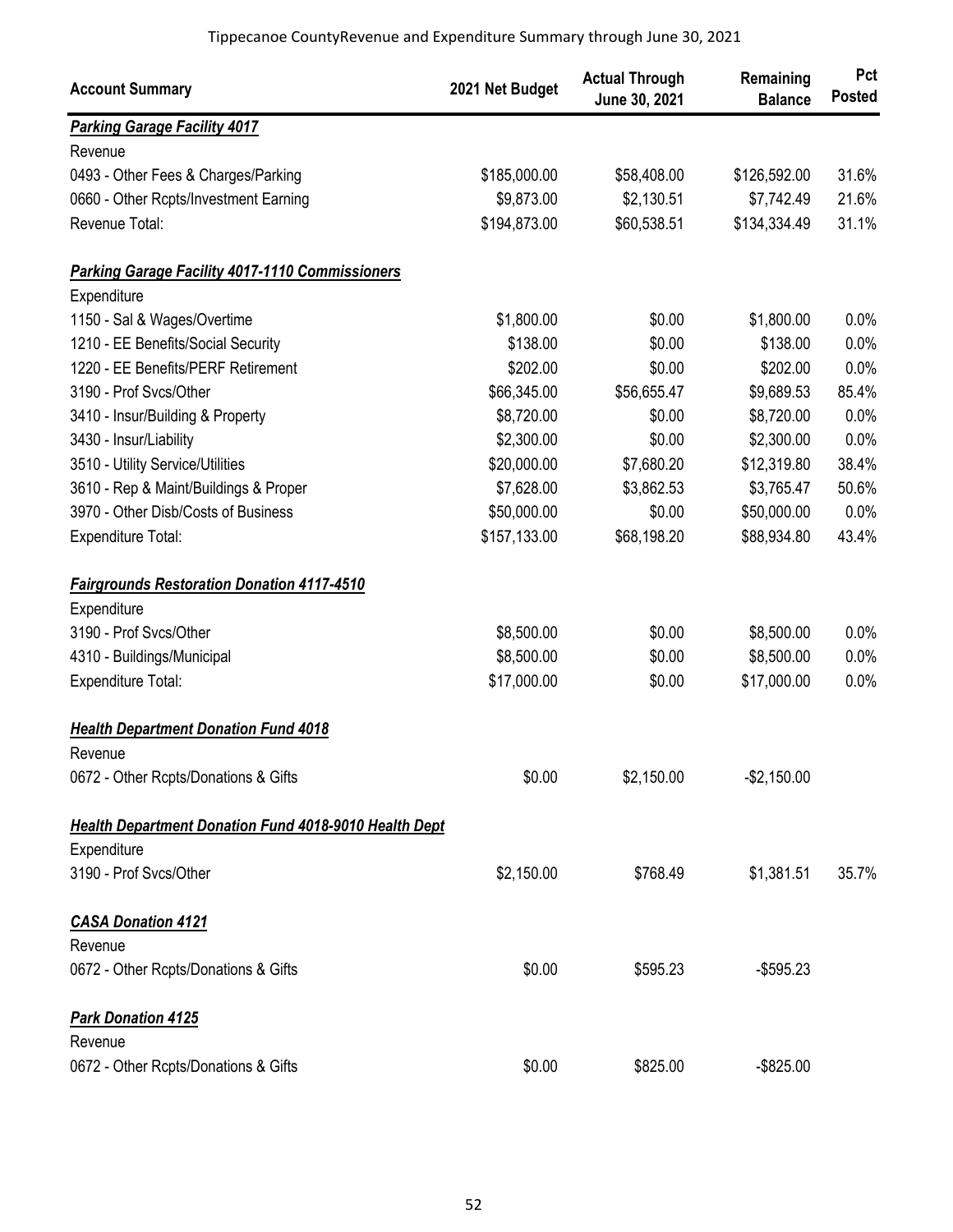| <b>Account Summary</b>                           | 2021 Net Budget | <b>Actual Through</b><br>June 30, 2021 | Remaining<br><b>Balance</b> | Pct<br><b>Posted</b> |
|--------------------------------------------------|-----------------|----------------------------------------|-----------------------------|----------------------|
| Park Donation 4125-4310                          |                 |                                        |                             |                      |
| Expenditure                                      |                 |                                        |                             |                      |
| 2990 - Other Supplies/Non-specified              | \$8,000.00      | \$876.50                               | \$7,123.50                  | 11.0%                |
| 3190 - Prof Svcs/Other                           | \$5,000.00      | \$0.00                                 | \$5,000.00                  | 0.0%                 |
| <b>Expenditure Total:</b>                        | \$13,000.00     | \$876.50                               | \$12,123.50                 | 6.7%                 |
| <b>Naturalist Program Gift Fund 4126</b>         |                 |                                        |                             |                      |
| Revenue                                          |                 |                                        |                             |                      |
| 0660 - Other Rcpts/Investment Earning            | \$0.00          | \$328.12                               | $-$ \$328.12                |                      |
| <b>Sheriff Donation 4127</b>                     |                 |                                        |                             |                      |
| Revenue                                          |                 |                                        |                             |                      |
| 0672 - Other Rcpts/Donations & Gifts             | \$0.00          | \$5,150.00                             | $-$5,150.00$                |                      |
| <b>Sheriff Donation 4127-5410</b>                |                 |                                        |                             |                      |
| Expenditure                                      |                 |                                        |                             |                      |
| 2990 - Other Supplies/Non-specified              | \$5,000.00      | \$0.00                                 | \$5,000.00                  | 0.0%                 |
| <b>Phase II Storm Water Donation 4128</b>        |                 |                                        |                             |                      |
| Revenue                                          |                 |                                        |                             |                      |
| 0670 - Other Rcpts/Misc Sources                  | \$0.00          | \$30.00                                | $-$30.00$                   |                      |
| 0672 - Other Rcpts/Donations & Gifts             | \$10,000.00     | \$1,400.00                             | \$8,600.00                  | 14.0%                |
| Revenue Total:                                   | \$10,000.00     | \$1,430.00                             | \$8,570.00                  | 14.3%                |
| Phase II Storm Water Donation 4128-0410 Surveyor |                 |                                        |                             |                      |
| Expenditure                                      |                 |                                        |                             |                      |
| 2990 - Other Supplies/Non-specified              | \$12,000.00     | \$193.24                               | \$11,806.76                 | 1.6%                 |
| 3190 - Prof Svcs/Other                           | \$10,000.00     | \$66.90                                | \$9,933.10                  | 0.7%                 |
| <b>Expenditure Total:</b>                        | \$22,000.00     | \$260.14                               | \$21,739.86                 | 1.2%                 |
| Villa Donation 4129-3510                         |                 |                                        |                             |                      |
| Expenditure                                      |                 |                                        |                             |                      |
| 4510 - Machinery & Equipment/General             | \$50,000.00     | \$0.00                                 | \$50,000.00                 | 0.0%                 |
| <b>Cary Home Donation 4130</b>                   |                 |                                        |                             |                      |
| Revenue                                          |                 |                                        |                             |                      |
| 0671 - Other Rcpts/Grants from NonGov            | \$0.00          | \$1,137.51                             | $-$1,137.51$                |                      |
| 0672 - Other Rcpts/Donations & Gifts             | \$0.00          | \$4,609.77                             | $-$4,609.77$                |                      |
| Revenue Total:                                   | \$0.00          | \$5,747.28                             | $-$5,747.28$                |                      |
| Cary Home Donation 4130-3610                     |                 |                                        |                             |                      |
| Expenditure                                      |                 |                                        |                             |                      |
| 3190 - Prof Svcs/Other                           | \$8,000.00      | \$4,201.01                             | \$3,798.99                  | 52.5%                |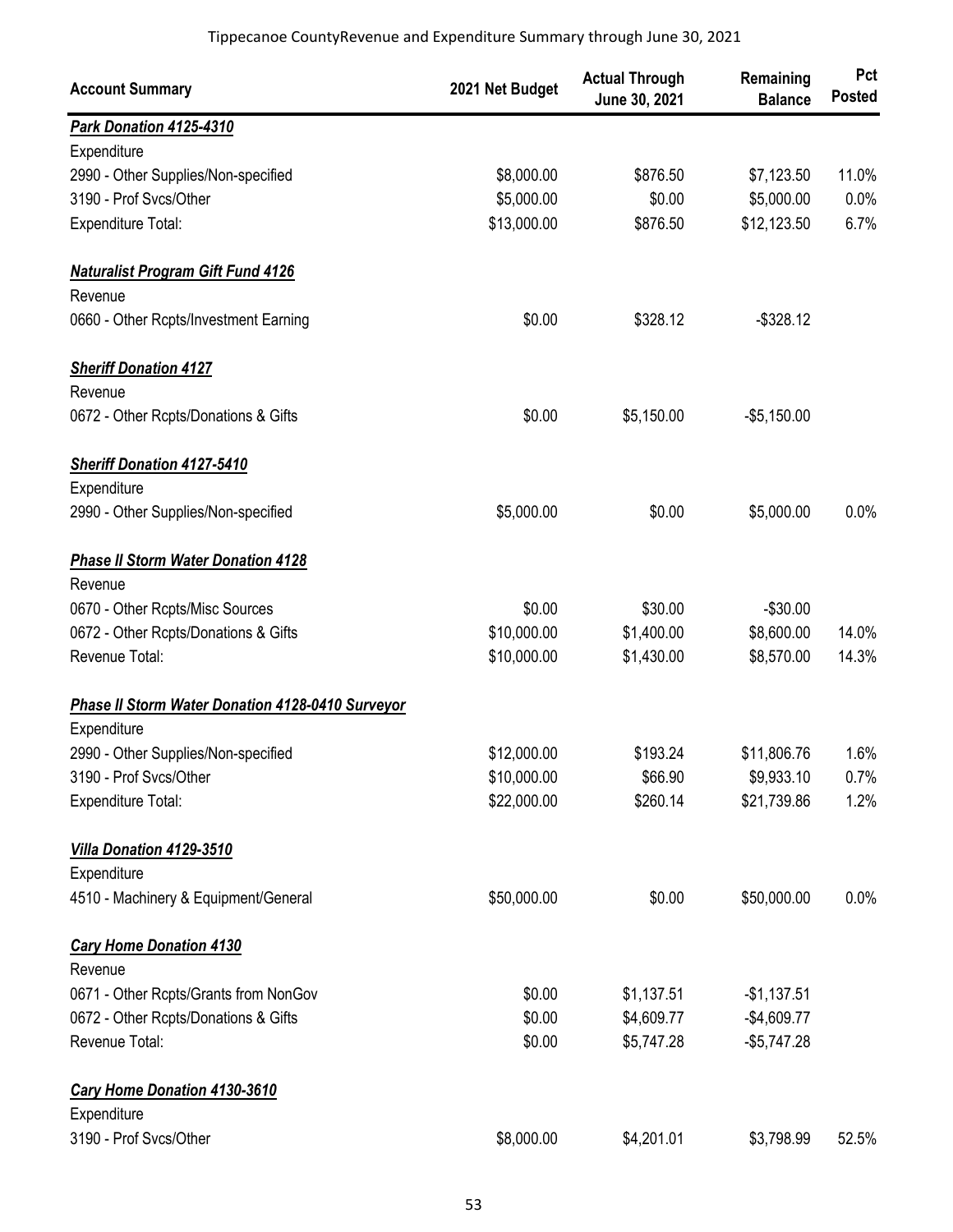| <b>Account Summary</b>                                   | 2021 Net Budget | <b>Actual Through</b><br>June 30, 2021 | Remaining<br><b>Balance</b> | Pct<br><b>Posted</b> |
|----------------------------------------------------------|-----------------|----------------------------------------|-----------------------------|----------------------|
| Cary Home Donation 4130-3710 Juvenile Alternatives       |                 |                                        |                             |                      |
| Expenditure                                              |                 |                                        |                             |                      |
| 3190 - Prof Svcs/Other                                   | \$2,500.00      | \$1,038.12                             | \$1,461.88                  | 41.5%                |
| Cary Home Donation 4130-5610 Juvenile Alternatives       |                 |                                        |                             |                      |
| Expenditure                                              |                 |                                        |                             |                      |
| 3190 - Prof Svcs/Other                                   | \$2,000.00      | \$233.25                               | \$1,766.75                  | 11.7%                |
| <b>Law Enforcement Warrant Fund 4266</b>                 |                 |                                        |                             |                      |
| Revenue                                                  |                 |                                        |                             |                      |
| 0660 - Other Rcpts/Investment Earning                    | \$4,860.00      | \$615.51                               | \$4,244.49                  | 12.7%                |
| Law Enforcement Warrant Fund 4266-5910 Prosecutor        |                 |                                        |                             |                      |
| Expenditure                                              |                 |                                        |                             |                      |
| 1110 - Sal & Wages/Full Time                             | \$124,898.00    | \$27,591.46                            | \$97,306.54                 | 22.1%                |
| 1130 - Sal & Wages/Part Time                             | \$5,000.00      | \$0.00                                 | \$5,000.00                  | 0.0%                 |
| 1150 - Sal & Wages/Overtime                              | \$5,000.00      | \$1,545.50                             | \$3,454.50                  | 30.9%                |
| 1210 - EE Benefits/Social Security                       | \$10,320.00     | \$2,174.87                             | \$8,145.13                  | 21.1%                |
| 1220 - EE Benefits/PERF Retirement                       | \$14,549.00     | \$3,263.34                             | \$11,285.66                 | 22.4%                |
| 2140 - Office Supplies/Minor Equip                       | \$13,000.00     | \$1,796.35                             | \$11,203.65                 | 13.8%                |
| 2210 - Oper Supplies/Gasoline & Oil                      | \$20,000.00     | \$8,762.48                             | \$11,237.52                 | 43.8%                |
| 2990 - Other Supplies/Non-specified                      | \$5,000.00      | \$3,749.70                             | \$1,250.30                  | 75.0%                |
| 3190 - Prof Svcs/Other                                   | \$25,000.00     | \$22,260.71                            | \$2,739.29                  | 89.0%                |
| 3210 - Comm & Transp/Travel/Training                     | \$10,000.00     | \$1,865.18                             | \$8,134.82                  | 18.7%                |
| 3620 - Rep & Maint/Vehicle & Equip                       | \$10,000.00     | \$0.00                                 | \$10,000.00                 | 0.0%                 |
| Expenditure Total:                                       | \$242,767.00    | \$73,009.59                            | \$169,757.41                | 30.1%                |
| Law Enforcement Warrant Fund 4266-9410 Employee Benefits |                 |                                        |                             |                      |
| Expenditure                                              |                 |                                        |                             |                      |
| 1230 - EE Benefits/Health                                | \$33,740.00     | \$4,016.40                             | \$29,723.60                 | 11.9%                |
| 1231 - EE Benefits/LTD                                   | \$514.00        | \$348.60                               | \$165.40                    | 67.8%                |
| 1232 - EE Benefits/Life                                  | \$230.00        | \$218.88                               | \$11.12                     | 95.2%                |
| Expenditure Total:                                       | \$34,484.00     | \$4,583.88                             | \$29,900.12                 | 13.3%                |
| <b>Law Enforcement Warrant II Fund 4267</b>              |                 |                                        |                             |                      |
| Revenue                                                  |                 |                                        |                             |                      |
| 0660 - Other Rcpts/Investment Earning                    | \$0.00          | \$77.10                                | $-$77.10$                   |                      |
| 0670 - Other Rcpts/Misc Sources                          | \$0.00          | \$145,066.76                           | -\$145,066.76               |                      |
| Revenue Total:                                           | \$0.00          | \$145,143.86                           | $-$145,143.86$              |                      |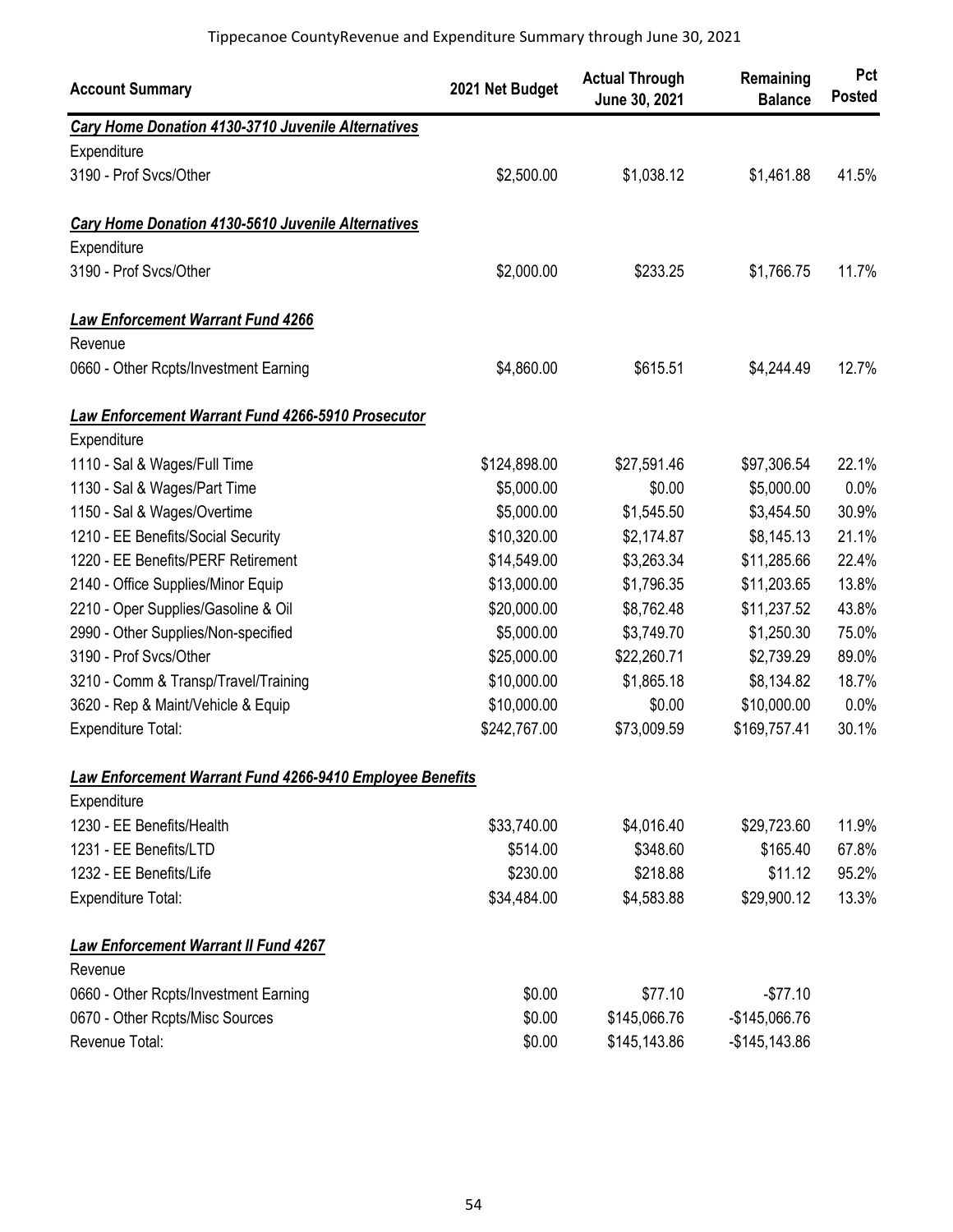| <b>Account Summary</b>                                                      | 2021 Net Budget | <b>Actual Through</b><br>June 30, 2021 | Remaining<br><b>Balance</b> | Pct<br><b>Posted</b> |
|-----------------------------------------------------------------------------|-----------------|----------------------------------------|-----------------------------|----------------------|
| <b>Southeast Industrial TIF 4505</b>                                        |                 |                                        |                             |                      |
| Revenue                                                                     |                 |                                        |                             |                      |
| 0100 - Prop Taxes/Property                                                  | \$0.00          | \$2,130,148.04                         | $-$2,130,148.04$            |                      |
| 0660 - Other Rcpts/Investment Earning                                       | \$0.00          | \$12,147.79                            | $-$12,147.79$               |                      |
| Revenue Total:                                                              | \$0.00          | \$2,142,295.83                         | $-$2,142,295.83$            |                      |
| Southeast Industrial TIF 4505-9510 City of Lafayette                        |                 |                                        |                             |                      |
| Expenditure                                                                 |                 |                                        |                             |                      |
| 3190 - Prof Svcs/Other                                                      | \$0.00          | \$763,534.31                           | -\$763,534.31               |                      |
| <b>Heartland TIF Heartland TIF 4540</b>                                     |                 |                                        |                             |                      |
| Revenue                                                                     |                 |                                        |                             |                      |
| 0100 - Prop Taxes/Property                                                  | \$0.00          | \$14,272.43                            | $-$14,272.43$               |                      |
| Jail Lease Debt Service 4620                                                |                 |                                        |                             |                      |
| Revenue                                                                     |                 |                                        |                             |                      |
| 0100 - Prop Taxes/Property                                                  | \$147,982.00    | \$84,107.76                            | \$63,874.24                 | 56.8%                |
| 0124 - Other Taxes/FIT                                                      | \$1,001.00      | \$524.79                               | \$476.21                    | 52.4%                |
| 0130 - Other Taxes/License Excise                                           | \$10,463.00     | \$6,362.37                             | \$4,100.63                  | 60.8%                |
| 0131 - Other Taxes/CVET                                                     | \$570.00        | \$291.45                               | \$278.55                    | 51.1%                |
| 0761 - Interfund Trnsfers/Transfer In                                       | \$116,177.00    | \$0.00                                 | \$116,177.00                | 0.0%                 |
| Revenue Total:                                                              | \$276,193.00    | \$91,286.37                            | \$184,906.63                | 33.1%                |
| Jail Lease Debt Service 4620-0110 Auditor                                   |                 |                                        |                             |                      |
| Expenditure                                                                 |                 |                                        |                             |                      |
| 3710 - Rentals & Leases/Bldgs & Prop                                        | \$587,500.00    | \$414,103.14                           | \$173,396.86                | 70.5%                |
| Debt Reserve / Jail Project 4630-0110 Auditor                               |                 |                                        |                             |                      |
| Expenditure                                                                 |                 |                                        |                             |                      |
| 3710 - Rentals & Leases/Bldgs & Prop                                        | \$0.00          | \$14,896.86                            | $-$14,896.86$               |                      |
| <b>County Self Insurance (Employee Health Insurance) 4710</b>               |                 |                                        |                             |                      |
| Revenue                                                                     |                 |                                        |                             |                      |
| 0490 - Other Fees & Charges/Unspecifi                                       | \$0.00          | \$5,548,324.40                         | $-$5,548,324.40$            |                      |
| County Self Insurance (Employee Health Insurance) 4710-1120 Human Resources |                 |                                        |                             |                      |
| Expenditure                                                                 |                 |                                        |                             |                      |
| 3190 - Prof Svcs/Other                                                      | \$0.00          | \$5,918,411.38                         | $-$ \$5,918,411.38          |                      |
| 3970 - Other Disb/Costs of Business                                         | \$0.00          | \$49,163.50                            | $-$49,163.50$               |                      |
| 6100 - Interfund Transfers/Transfer O                                       | \$1,000,000.00  | \$499,999.98                           | \$500,000.02                | 50.0%                |
| Expenditure Total:                                                          | \$1,000,000.00  | \$6,467,574.86                         | -\$5,467,574.86             | 646.8%               |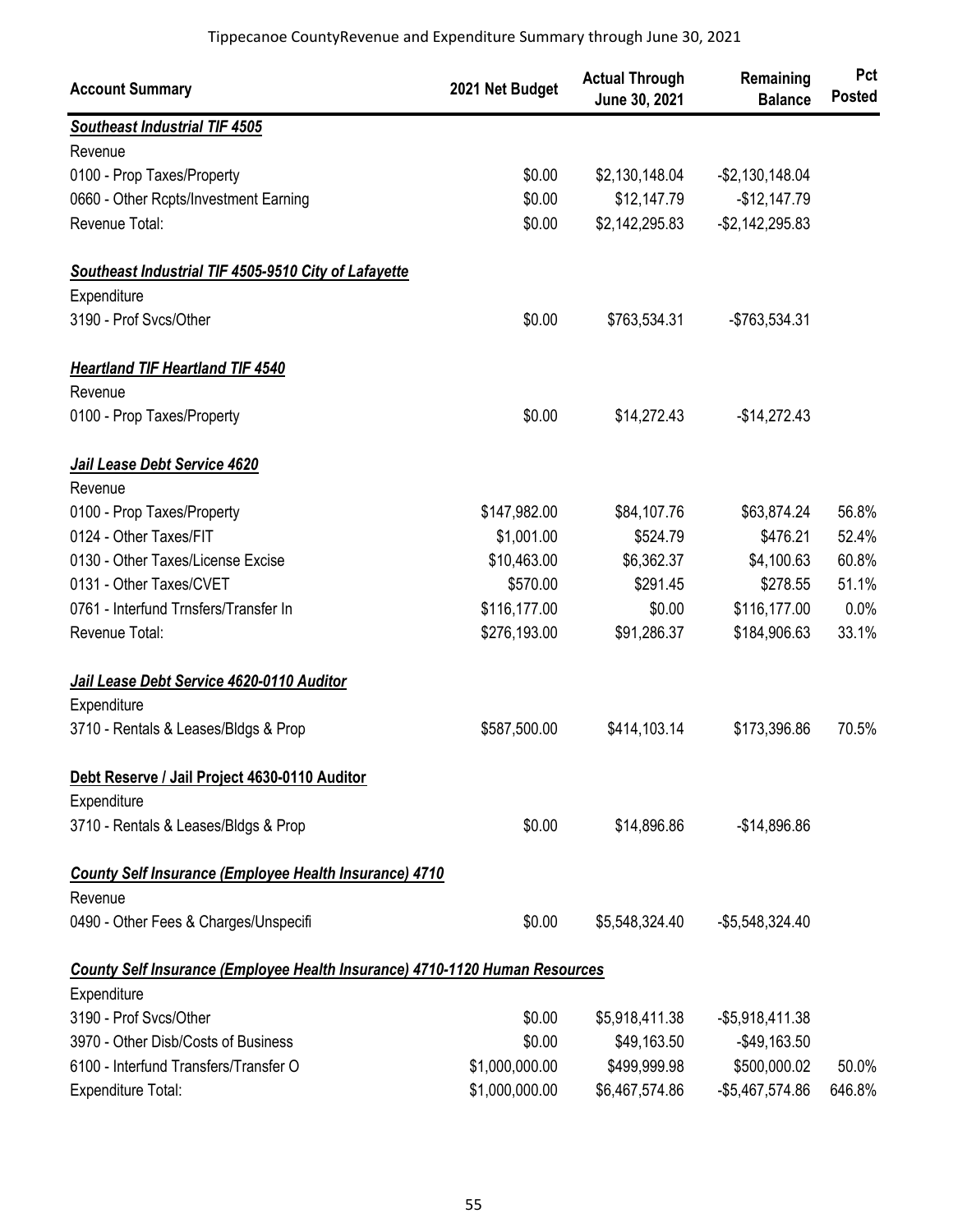| <b>Account Summary</b>                                             | 2021 Net Budget | <b>Actual Through</b><br>June 30, 2021 | Remaining<br><b>Balance</b> | Pct<br><b>Posted</b> |
|--------------------------------------------------------------------|-----------------|----------------------------------------|-----------------------------|----------------------|
| <b>Public Officials Self Insurance Fund 4711</b>                   |                 |                                        |                             |                      |
| Revenue                                                            |                 |                                        |                             |                      |
| 0660 - Other Rcpts/Investment Earning                              | \$0.00          | \$894.83                               | $-$ \$894.83                |                      |
| 0730 - Refunds Reimb or Redeposits                                 | \$0.00          | \$1,001.24                             | $-$1,001.24$                |                      |
| Revenue Total:                                                     | \$0.00          | \$1,896.07                             | $-$1,896.07$                |                      |
| Public Officials Self Insurance Fund 4711-1120 Human Resources     |                 |                                        |                             |                      |
| Expenditure                                                        |                 |                                        |                             |                      |
| 3190 - Prof Svcs/Other                                             | \$0.00          | \$1,001.24                             | $-$1,001.24$                |                      |
| <b>Commissioners Self Insurance Fund 4712</b>                      |                 |                                        |                             |                      |
| Revenue                                                            |                 |                                        |                             |                      |
| 0660 - Other Rcpts/Investment Earning                              | \$0.00          | \$1,553.32                             | $-$1,553.32$                |                      |
| 0730 - Refunds Reimb or Redeposits                                 | \$0.00          | \$1,732.86                             | $-$1,732.86$                |                      |
| Revenue Total:                                                     | \$0.00          | \$3,286.18                             | $-$3,286.18$                |                      |
| <b>Commissioners Self Insurance Fund 4712-1120 Human Resources</b> |                 |                                        |                             |                      |
| Expenditure                                                        |                 |                                        |                             |                      |
| 3190 - Prof Svcs/Other                                             | \$0.00          | \$6,690.57                             | $-$6,690.57$                |                      |
| <b>Highway Self Insurance Fund 4713</b>                            |                 |                                        |                             |                      |
| Revenue                                                            |                 |                                        |                             |                      |
| 0660 - Other Rcpts/Investment Earning                              | \$0.00          | \$757.45                               | $-$757.45$                  |                      |
| <b>Highway Self Insurance Fund 4713-8010</b>                       |                 |                                        |                             |                      |
| Expenditure                                                        |                 |                                        |                             |                      |
| 3190 - Prof Svcs/Other                                             | \$0.00          | \$1,514.46                             | $-$1,514.46$                |                      |
| <b>Sheriff Self Insurance Fund 4714</b>                            |                 |                                        |                             |                      |
| Revenue                                                            |                 |                                        |                             |                      |
| 0660 - Other Rcpts/Investment Earning                              | \$0.00          | \$914.65                               | $-$914.65$                  |                      |
| <b>Sheriff Self Insurance Fund 4714-1120 Human Resources</b>       |                 |                                        |                             |                      |
| Expenditure                                                        |                 |                                        |                             |                      |
| 3190 - Prof Svcs/Other                                             | \$0.00          | \$30,461.54                            | $-$30,461.54$               |                      |
| <b>Flex Benefits 4716</b>                                          |                 |                                        |                             |                      |
| Revenue                                                            |                 |                                        |                             |                      |
| 0490 - Other Fees & Charges/Unspecifi                              | \$0.00          | \$235,004.56                           | -\$235,004.56               |                      |
| 0660 - Other Rcpts/Investment Earning                              | \$0.00          | \$300.36                               | $-$300.36$                  |                      |
| Revenue Total:                                                     | \$0.00          | \$235,304.92                           | -\$235,304.92               |                      |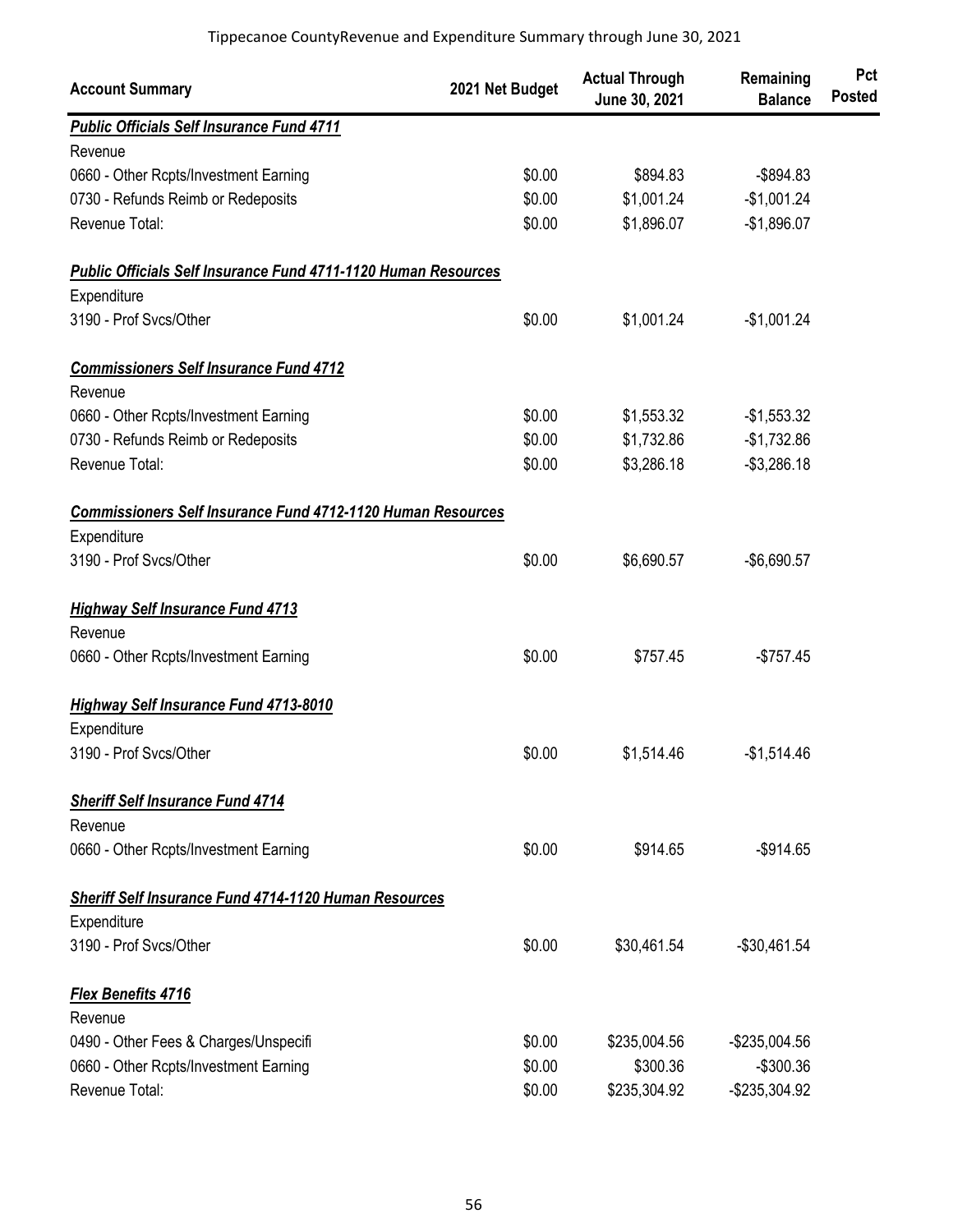| <b>Account Summary</b>                         | 2021 Net Budget | <b>Actual Through</b><br>June 30, 2021 | Remaining<br><b>Balance</b> | Pct<br><b>Posted</b> |
|------------------------------------------------|-----------------|----------------------------------------|-----------------------------|----------------------|
| Flex Benefits 4716-1120 Human Resources        |                 |                                        |                             |                      |
| Expenditure                                    |                 |                                        |                             |                      |
| 3190 - Prof Svcs/Other                         | \$0.00          | \$263,891.13                           | $-$ \$263,891.13            |                      |
| <b>Long Term Disability 4717</b>               |                 |                                        |                             |                      |
| Revenue                                        |                 |                                        |                             |                      |
| 0490 - Other Fees & Charges/Unspecifi          | \$0.00          | \$66,239.38                            | -\$66,239.38                |                      |
| Long Term Disability 4717-1120 Human Resources |                 |                                        |                             |                      |
| Expenditure                                    |                 |                                        |                             |                      |
| 3190 - Prof Svcs/Other                         | \$0.00          | \$55,858.31                            | -\$55,858.31                |                      |
| <b>Inmate Medical Copay 4719</b>               |                 |                                        |                             |                      |
| Revenue                                        |                 |                                        |                             |                      |
| 0410 - Publ Safety Fees/Unspecified            | \$0.00          | \$9,935.76                             | $-$9,935.76$                |                      |
| <b>Dust Control 4803</b>                       |                 |                                        |                             |                      |
| Revenue                                        |                 |                                        |                             |                      |
| 0670 - Other Rcpts/Misc Sources                | \$0.00          | \$2,250.00                             | $-$2,250.00$                |                      |
| Dust Control 4803-8060 Highway                 |                 |                                        |                             |                      |
| Expenditure                                    |                 |                                        |                             |                      |
| 3190 - Prof Svcs/Other                         | \$20,156.00     | \$0.00                                 | \$20,156.00                 | 0.0%                 |
| <b>Highway Escrow 4804</b><br>Revenue          |                 |                                        |                             |                      |
| 0660 - Other Rcpts/Investment Earning          | \$0.00          | \$111.41                               | $-$111.41$                  |                      |
| 0670 - Other Rcpts/Misc Sources                | \$0.00          | \$20,136.00                            | $-$20,136.00$               |                      |
| Revenue Total:                                 | \$0.00          | \$20,247.41                            | $-$20,247.41$               |                      |
| <b>County Share Surtax 4805</b><br>Revenue     |                 |                                        |                             |                      |
| 0135 - Other Taxes/Surtax                      | \$1,200,000.00  | \$654,942.69                           | \$545,057.31                | 54.6%                |
| 0283 - Hwys & Strts/Federal                    | \$0.00          | \$127,152.59                           | $-$127,152.59$              |                      |
| Revenue Total:                                 | \$1,200,000.00  | \$782,095.28                           | \$417,904.72                | 65.2%                |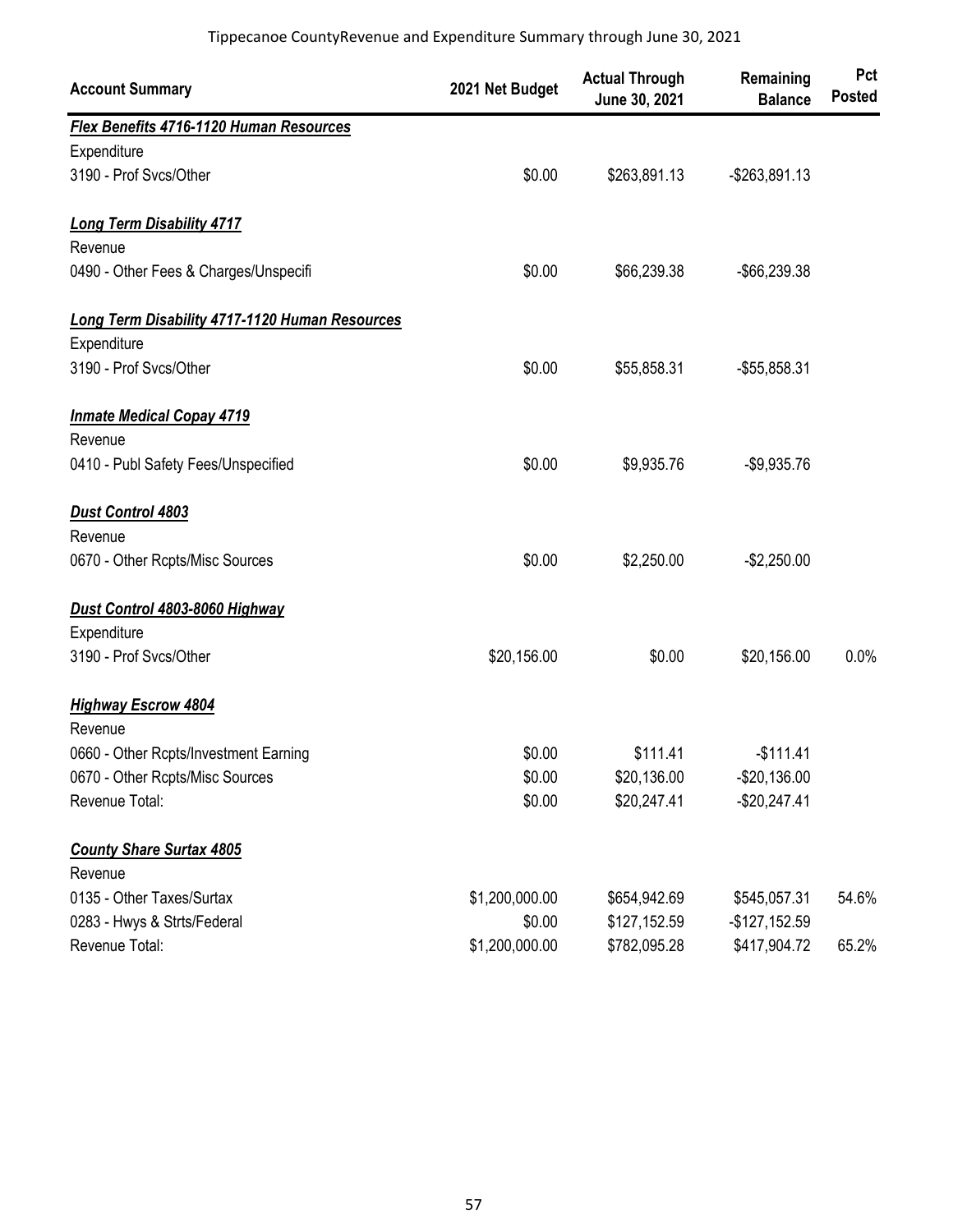| <b>Account Summary</b>                                    | 2021 Net Budget | <b>Actual Through</b><br>June 30, 2021 | Remaining<br><b>Balance</b> | Pct<br><b>Posted</b> |
|-----------------------------------------------------------|-----------------|----------------------------------------|-----------------------------|----------------------|
| <b>County Share Surtax 4805-8261 Highway</b>              |                 |                                        |                             |                      |
| Expenditure                                               |                 |                                        |                             |                      |
| 2210 - Oper Supplies/Gasoline & Oil                       | \$387,569.00    | \$174,316.62                           | \$213,252.38                | 45.0%                |
| 2220 - Oper Supplies/Inst'l or Med                        | \$922.00        | \$922.92                               | $-$0.92$                    | 100.1%               |
| 3610 - Rep & Maint/Buildings & Proper                     | \$100.00        | \$100.00                               | \$0.00                      | 100.0%               |
| 3720 - Rentals & Leases/Heavy Mach                        | \$335,000.00    | \$89,418.11                            | \$245,581.89                | 26.7%                |
| 4210 - Infrastructure/Roads & Streets                     | \$3,203,203.00  | \$1,818,129.64                         | \$1,385,073.36              | 56.8%                |
| Expenditure Total:                                        | \$3,926,794.00  | \$2,082,887.29                         | \$1,843,906.71              | 53.0%                |
| <b>County Share Surtax 4805-8263 Highway</b>              |                 |                                        |                             |                      |
| Expenditure                                               |                 |                                        |                             |                      |
| 2220 - Oper Supplies/Inst'l or Med                        | \$36,000.00     | \$11,397.41                            | \$24,602.59                 | 31.7%                |
| 3410 - Insur/Building & Property                          | \$3,500.00      | \$0.00                                 | \$3,500.00                  | 0.0%                 |
| 3420 - Insur/Vehicle & Equipment                          | \$35,000.00     | \$0.00                                 | \$35,000.00                 | 0.0%                 |
| 3430 - Insur/Liability                                    | \$80,000.00     | \$0.00                                 | \$80,000.00                 | 0.0%                 |
| 3510 - Utility Service/Utilities                          | \$55,000.00     | \$32,732.79                            | \$22,267.21                 | 59.5%                |
| 3970 - Other Disb/Costs of Business                       | \$15,000.00     | \$9,444.36                             | \$5,555.64                  | 63.0%                |
| 4510 - Machinery & Equipment/General                      | \$297,260.00    | \$0.00                                 | \$297,260.00                | 0.0%                 |
| Expenditure Total:                                        | \$521,760.00    | \$53,574.56                            | \$468,185.44                | 10.3%                |
| <b>County Share Wheel Tax 4806</b>                        |                 |                                        |                             |                      |
| Revenue                                                   |                 |                                        |                             |                      |
| 0134 - Other Taxes/Wheel Tax                              | \$100,000.00    | \$66,195.42                            | \$33,804.58                 | 66.2%                |
| <b>County Share Wheel Tax 4806-8261 Highway</b>           |                 |                                        |                             |                      |
| Expenditure                                               |                 |                                        |                             |                      |
| 2320 - Rep & Maint/Street Mtls                            | \$50,000.00     | \$50,000.00                            | \$0.00                      | 100.0%               |
| 3630 - Rep & Maint/Roads & Streets                        | \$200,000.00    | \$984.00                               | \$199,016.00                | 0.5%                 |
| Expenditure Total:                                        | \$250,000.00    | \$50,984.00                            | \$199,016.00                | 20.4%                |
| <b>Fairgrounds Construction 2018 LIT 4818</b>             |                 |                                        |                             |                      |
| Revenue                                                   |                 |                                        |                             |                      |
| 0660 - Other Rcpts/Investment Earning                     | \$0.00          | \$8,280.69                             | $-$8,280.69$                |                      |
| 0730 - Refunds Reimb or Redeposits                        | \$0.00          | \$35,130.70                            | $-$ \$35,130.70             |                      |
| Revenue Total:                                            | \$0.00          | \$43,411.39                            | $-$ \$43,411.39             |                      |
| Fairgrounds Construction 2018 LIT 4818-1110 Commissioners |                 |                                        |                             |                      |
| Expenditure                                               |                 |                                        |                             |                      |
| 3190 - Prof Svcs/Other                                    | \$596,702.00    | \$258,758.07                           | \$337,943.93                | 43.4%                |
| 4310 - Buildings/Municipal                                | \$4,794,959.00  | \$3,536,093.39                         | \$1,258,865.61              | 73.7%                |
| Expenditure Total:                                        | \$5,391,661.00  | \$3,794,851.46                         | \$1,596,809.54              | 70.4%                |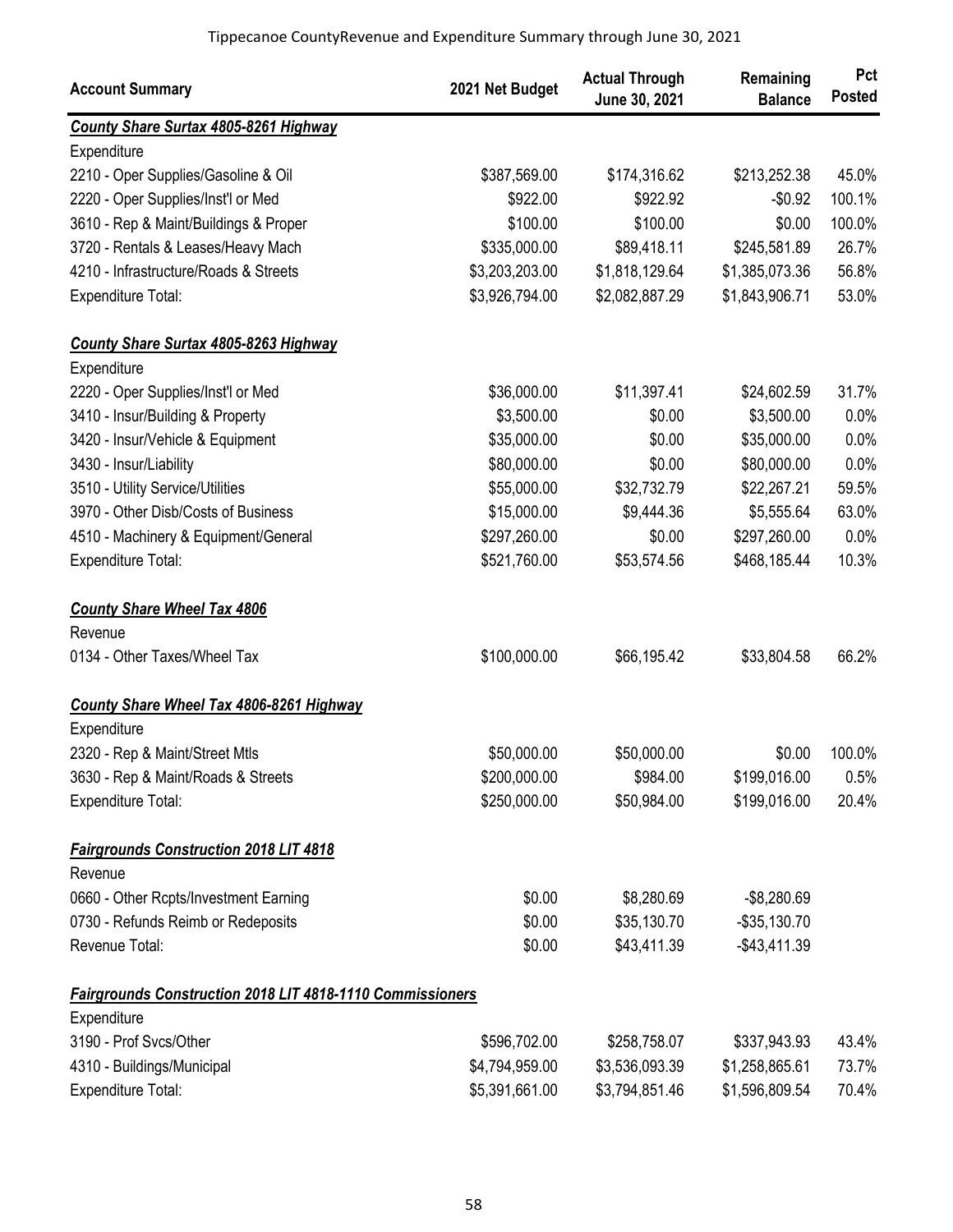| <b>Account Summary</b>                          | 2021 Net Budget | <b>Actual Through</b><br>June 30, 2021 | Remaining<br><b>Balance</b> | Pct<br><b>Posted</b> |
|-------------------------------------------------|-----------------|----------------------------------------|-----------------------------|----------------------|
| <b>Wabash River Hydrology 4833</b>              |                 |                                        |                             |                      |
| Revenue                                         |                 |                                        |                             |                      |
| 0660 - Other Rcpts/Investment Earning           | \$0.00          | \$26.83                                | $-$26.83$                   |                      |
| <b>Project Revolving Fund 4880</b>              |                 |                                        |                             |                      |
| Revenue                                         |                 |                                        |                             |                      |
| 0100 - Prop Taxes/Property                      | \$2,250,000.00  | \$2,130,148.03                         | \$119,851.97                | 94.7%                |
| 0660 - Other Rcpts/Investment Earning           | \$9,990.00      | \$7,235.64                             | \$2,754.36                  | 72.4%                |
| Revenue Total:                                  | \$2,259,990.00  | \$2,137,383.67                         | \$122,606.33                | 94.6%                |
| <b>Project Revolving Fund 4880-8010 Highway</b> |                 |                                        |                             |                      |
| Expenditure                                     |                 |                                        |                             |                      |
| 3190 - Prof Svcs/Other                          | \$100,000.00    | \$0.00                                 | \$100,000.00                | 0.0%                 |
| <b>Project Revolving Fund 4880-8062 Highway</b> |                 |                                        |                             |                      |
| Expenditure                                     |                 |                                        |                             |                      |
| 4110 - Land/Right-of-Way                        | \$2,800.00      | \$2,800.00                             | \$0.00                      | 100.0%               |
| 4210 - Infrastructure/Roads & Streets           | \$460,022.00    | \$169,084.40                           | \$290,937.60                | 36.8%                |
| 4220 - Infrastructure/Bridges                   | \$2,379,680.00  | \$78,468.75                            | \$2,301,211.25              | 3.3%                 |
| Expenditure Total:                              | \$2,842,502.00  | \$250,353.15                           | \$2,592,148.85              | 8.8%                 |
| <b>F-Lake Detention 4890</b>                    |                 |                                        |                             |                      |
| Revenue                                         |                 |                                        |                             |                      |
| 0404 - Gen Govt Fees/Surveyor                   | \$1,500.00      | \$0.00                                 | \$1,500.00                  | 0.0%                 |
| 0660 - Other Rcpts/Investment Earning           | \$3,931.00      | \$856.44                               | \$3,074.56                  | 21.8%                |
| Revenue Total:                                  | \$5,431.00      | \$856.44                               | \$4,574.56                  | 15.8%                |
| <b>F-Lake Detention 4890-0410 Surveyor</b>      |                 |                                        |                             |                      |
| Expenditure                                     |                 |                                        |                             |                      |
| 3640 - Rep & Maint/Drainage Infrastr            | \$120,000.00    | \$0.00                                 | \$120,000.00                | $0.0\%$              |
| 4245 - Infrastructure/Detention Ponds           | \$115,000.00    | \$0.00                                 | \$115,000.00                | 0.0%                 |
| Expenditure Total:                              | \$235,000.00    | \$0.00                                 | \$235,000.00                | 0.0%                 |
| <b>Berlovitz Detention 4891</b>                 |                 |                                        |                             |                      |
| Revenue                                         |                 |                                        |                             |                      |
| 0404 - Gen Govt Fees/Surveyor                   | \$3,000.00      | \$0.00                                 | \$3,000.00                  | $0.0\%$              |
| 0660 - Other Rcpts/Investment Earning           | \$30.00         | \$3.87                                 | \$26.13                     | 12.9%                |
| Revenue Total:                                  | \$3,030.00      | \$3.87                                 | \$3,026.13                  | 0.1%                 |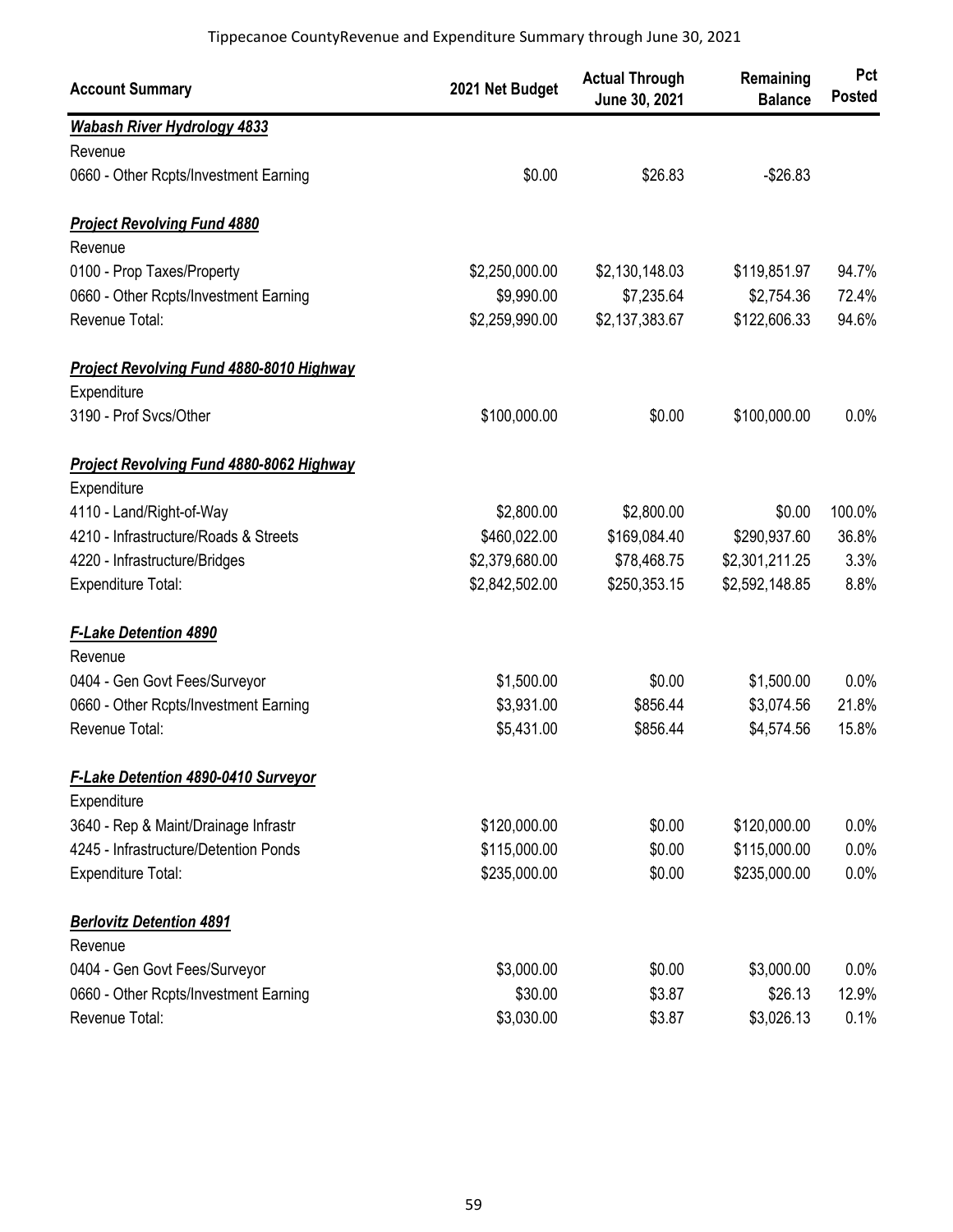| <b>Account Summary</b>                 | 2021 Net Budget | <b>Actual Through</b><br>June 30, 2021 | Remaining<br><b>Balance</b> | Pct<br><b>Posted</b> |
|----------------------------------------|-----------------|----------------------------------------|-----------------------------|----------------------|
| Berlovitz Detention 4891-0410 Surveyor |                 |                                        |                             |                      |
| Expenditure                            |                 |                                        |                             |                      |
| 3610 - Rep & Maint/Buildings & Proper  | \$2,500.00      | \$0.00                                 | \$2,500.00                  | 0.0%                 |
| 3640 - Rep & Maint/Drainage Infrastr   | \$2,500.00      | \$2,000.00                             | \$500.00                    | 80.0%                |
| 4245 - Infrastructure/Detention Ponds  | \$2,500.00      | \$0.00                                 | \$2,500.00                  | 0.0%                 |
| Expenditure Total:                     | \$7,500.00      | \$2,000.00                             | \$5,500.00                  | 26.7%                |
| <b>Great Lakes 4892</b>                |                 |                                        |                             |                      |
| Revenue                                |                 |                                        |                             |                      |
| 0660 - Other Rcpts/Investment Earning  | \$6,605.00      | \$584.90                               | \$6,020.10                  | 8.9%                 |
| Great Lakes 4892-0410 Surveyor         |                 |                                        |                             |                      |
| Expenditure                            |                 |                                        |                             |                      |
| 4245 - Infrastructure/Detention Ponds  | \$444,925.00    | \$29,408.20                            | \$415,516.80                | 6.6%                 |
| <b>Ross Detention 4893</b>             |                 |                                        |                             |                      |
| Revenue                                |                 |                                        |                             |                      |
| 0404 - Gen Govt Fees/Surveyor          | \$1,500.00      | \$0.00                                 | \$1,500.00                  | 0.0%                 |
| 0660 - Other Rcpts/Investment Earning  | \$366.00        | \$72.77                                | \$293.23                    | 19.9%                |
| Revenue Total:                         | \$1,866.00      | \$72.77                                | \$1,793.23                  | 3.9%                 |
| Great Lakes 4893-0410 Surveyor         |                 |                                        |                             |                      |
| Expenditure                            |                 |                                        |                             |                      |
| 3640 - Rep & Maint/Drainage Infrastr   | \$12,000.00     | \$0.00                                 | \$12,000.00                 | 0.0%                 |
| 4245 - Infrastructure/Detention Ponds  | \$12,000.00     | \$0.00                                 | \$12,000.00                 | 0.0%                 |
| <b>Expenditure Total:</b>              | \$24,000.00     | \$0.00                                 | \$24,000.00                 | 0.0%                 |
| <b>Phase II Stormwater 4897</b>        |                 |                                        |                             |                      |
| Revenue                                |                 |                                        |                             |                      |
| 0302 - Gen Govt Permits/Plan & Zoning  | \$0.00          | \$9,250.00                             | $-$9,250.00$                |                      |
| 0404 - Gen Govt Fees/Surveyor          | \$30,000.00     | \$46,605.20                            | $-$16,605.20$               | 155.4%               |
| 0660 - Other Rcpts/Investment Earning  | \$12,532.00     | \$1,572.49                             | \$10,959.51                 | 12.5%                |
| 0670 - Other Rcpts/Misc Sources        | \$40,000.00     | \$52,502.76                            | $-$12,502.76$               | 131.3%               |
| Revenue Total:                         | \$82,532.00     | \$109,930.45                           | $-$27,398.45$               | 133.2%               |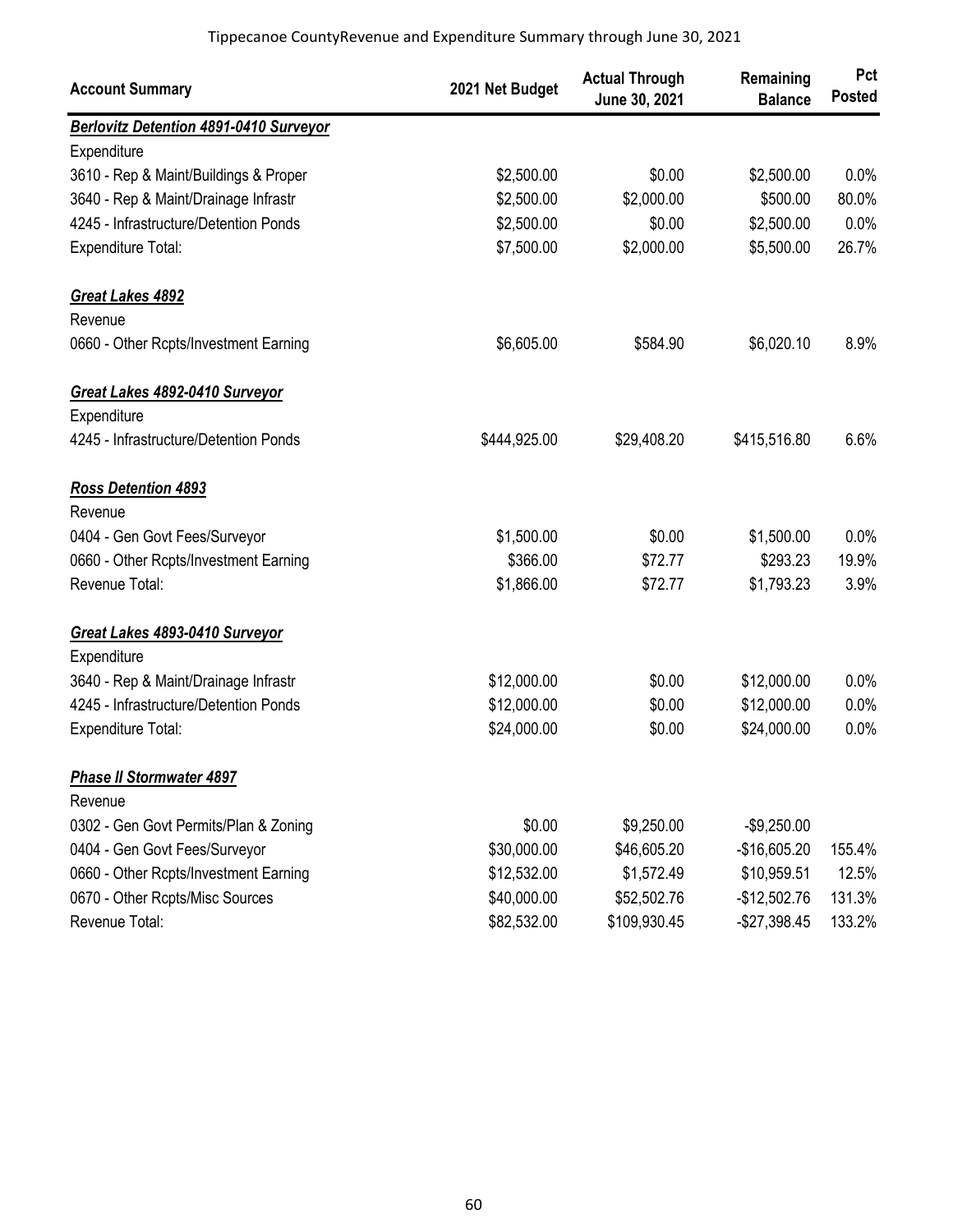| <b>Account Summary</b>                               | 2021 Net Budget | <b>Actual Through</b><br>June 30, 2021 | Remaining<br><b>Balance</b> | Pct<br><b>Posted</b> |
|------------------------------------------------------|-----------------|----------------------------------------|-----------------------------|----------------------|
| Phase II Stormwater 4897-0410 Surveyor               |                 |                                        |                             |                      |
| Expenditure                                          |                 |                                        |                             |                      |
| 1110 - Sal & Wages/Full Time                         | \$195,254.00    | \$89,769.22                            | \$105,484.78                | 46.0%                |
| 1111 - Sal & Wages/Elected Official                  | \$24,836.00     | \$12,417.73                            | \$12,418.27                 | 50.0%                |
| 1130 - Sal & Wages/Part Time                         | \$7,500.00      | \$0.00                                 | \$7,500.00                  | 0.0%                 |
| 1150 - Sal & Wages/Overtime                          | \$3,000.00      | \$0.00                                 | \$3,000.00                  | 0.0%                 |
| 1210 - EE Benefits/Social Security                   | \$17,641.00     | \$7,470.41                             | \$10,170.59                 | 42.3%                |
| 1220 - EE Benefits/PERF Retirement                   | \$24,987.00     | \$11,471.45                            | \$13,515.55                 | 45.9%                |
| 2110 - Office Supplies/General                       | \$15,000.00     | \$0.00                                 | \$15,000.00                 | 0.0%                 |
| 2120 - Office Supplies/Forms                         | \$5,000.00      | \$0.00                                 | \$5,000.00                  | 0.0%                 |
| 2130 - Office Supplies/Printing                      | \$10,000.00     | \$1,750.00                             | \$8,250.00                  | 17.5%                |
| 2140 - Office Supplies/Minor Equip                   | \$8,000.00      | \$329.37                               | \$7,670.63                  | 4.1%                 |
| 2210 - Oper Supplies/Gasoline & Oil                  | \$5,000.00      | \$0.00                                 | \$5,000.00                  | 0.0%                 |
| 2990 - Other Supplies/Non-specified                  | \$20,000.00     | \$64.39                                | \$19,935.61                 | 0.3%                 |
| 3110 - Prof Svcs/Legal                               | \$20,000.00     | \$0.00                                 | \$20,000.00                 | 0.0%                 |
| 3120 - Prof Svcs/Engineer & Architect                | \$50,000.00     | \$0.00                                 | \$50,000.00                 | 0.0%                 |
| 3150 - Prof Svcs/Training                            | \$10,000.00     | \$212.44                               | \$9,787.56                  | 2.1%                 |
| 3190 - Prof Svcs/Other                               | \$250,000.00    | \$83,062.70                            | \$166,937.30                | 33.2%                |
| 3210 - Comm & Transp/Travel/Training                 | \$15,000.00     | \$0.00                                 | \$15,000.00                 | 0.0%                 |
| 3230 - Comm & Transp/Postage & Frght                 | \$2,500.00      | \$0.00                                 | \$2,500.00                  | 0.0%                 |
| 3240 - Comm & Transp/Software                        | \$10,000.00     | \$0.00                                 | \$10,000.00                 | 0.0%                 |
| 3310 - Printing & Advertising/Legal                  | \$6,500.00      | \$0.00                                 | \$6,500.00                  | 0.0%                 |
| 3510 - Utility Service/Utilities                     | \$3,000.00      | \$0.00                                 | \$3,000.00                  | 0.0%                 |
| 3620 - Rep & Maint/Vehicle & Equip                   | \$3,000.00      | \$196.42                               | \$2,803.58                  | 6.5%                 |
| 3910 - Other Disb/Dues & Subscription                | \$2,000.00      | \$0.00                                 | \$2,000.00                  | 0.0%                 |
| 4590 - Machinery & Equipment/Other                   | \$3,000.00      | \$0.00                                 | \$3,000.00                  | 0.0%                 |
| Expenditure Total:                                   | \$711,218.00    | \$206,744.13                           | \$504,473.87                | 29.1%                |
| Phase II Stormwater 4897-9410 Employee Benefits      |                 |                                        |                             |                      |
| Expenditure                                          |                 |                                        |                             |                      |
| 1230 - EE Benefits/Health                            | \$64,665.00     | \$20,415.56                            | \$44,249.44                 | 31.6%                |
| 1231 - EE Benefits/LTD                               | \$1,073.00      | \$368.52                               | \$704.48                    | 34.3%                |
| 1232 - EE Benefits/Life                              | \$603.00        | \$172.48                               | \$430.52                    | 28.6%                |
| <b>Expenditure Total:</b>                            | \$66,341.00     | \$20,956.56                            | \$45,384.44                 | 31.6%                |
| TS Solid Waste District 4931-0120 Auditor Settlement |                 |                                        |                             |                      |
| Expenditure                                          |                 |                                        |                             |                      |
| 3990 - Other Disb/Non-Specified                      | \$0.00          | \$518.43                               | $-$518.43$                  |                      |
| <b>Drain Reconstruction Assistance 4935</b>          |                 |                                        |                             |                      |
| Revenue                                              |                 |                                        |                             |                      |
| 0100 - Prop Taxes/Property                           | \$0.00          | \$73,102.24                            | $-$73,102.24$               |                      |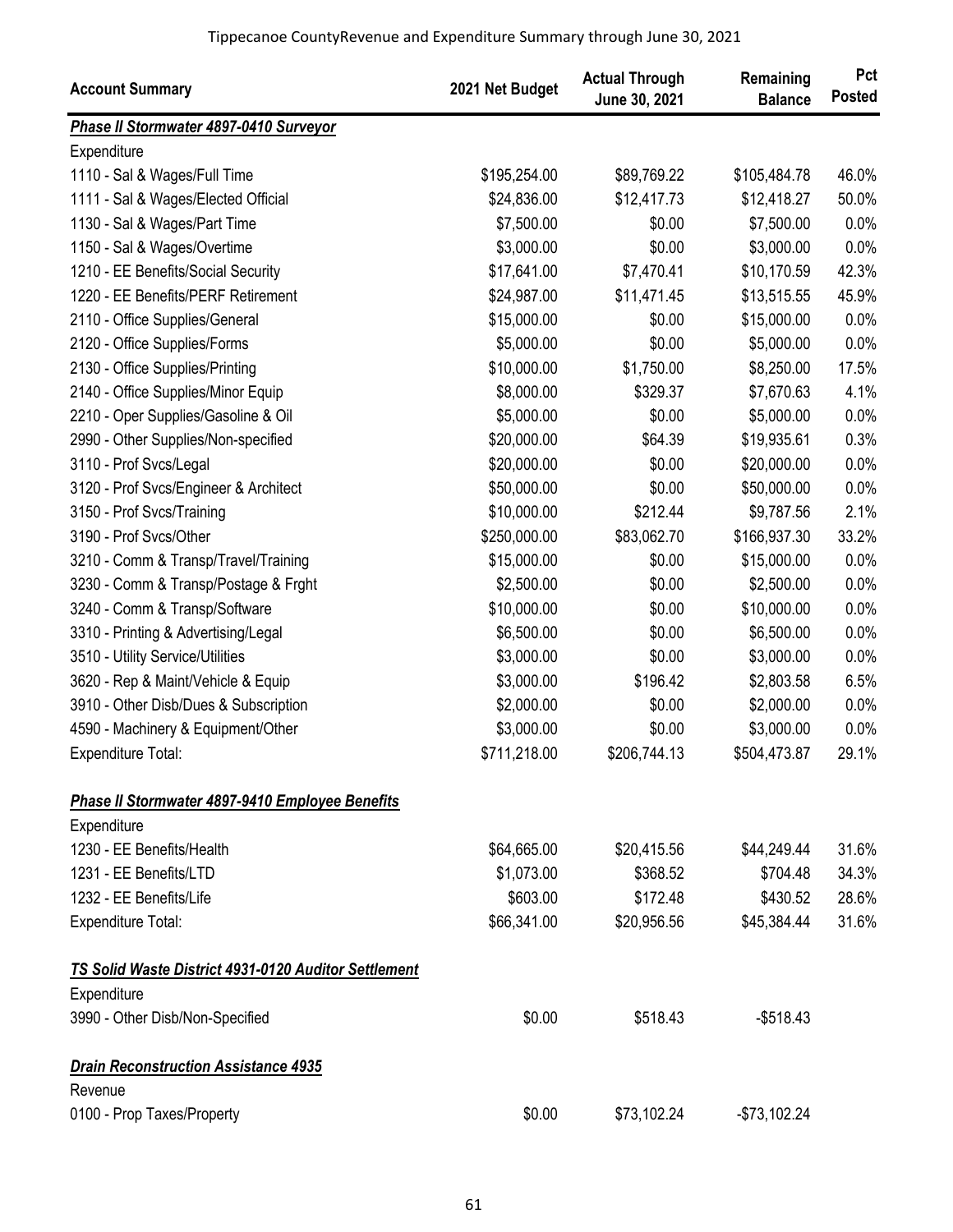| <b>Account Summary</b>                                   | 2021 Net Budget | <b>Actual Through</b><br>June 30, 2021 | Remaining<br><b>Balance</b> | Pct<br><b>Posted</b> |
|----------------------------------------------------------|-----------------|----------------------------------------|-----------------------------|----------------------|
| Drain Reconstruction Assistance 4935-0430 Drainage Board |                 |                                        |                             |                      |
| Expenditure                                              |                 |                                        |                             |                      |
| 6100 - Interfund Transfers/Transfer O                    | \$0.00          | \$36,227.87                            | $-$36,227.87$               |                      |
| TEMA Hazard Warning Fund 4940-5210 Emergency Management  |                 |                                        |                             |                      |
| Expenditure                                              |                 |                                        |                             |                      |
| 4530 - Machinery & Equipment/Safety                      | \$89,043.00     | \$18,571.00                            | \$70,472.00                 | 20.9%                |
| <b>Card Rebate 4973</b>                                  |                 |                                        |                             |                      |
| Revenue                                                  |                 |                                        |                             |                      |
| 0730 - Refunds Reimb or Redeposits                       | \$0.00          | \$423.39                               | $-$423.39$                  |                      |
| 0761 - Interfund Trnsfers/Transfer In                    | \$0.00          | \$259,017.98                           | -\$259,017.98               |                      |
| Revenue Total:                                           | \$0.00          | \$259,441.37                           | $-$ \$259,441.37            |                      |
| Card Rebate 4973-0210 Treasurer                          |                 |                                        |                             |                      |
| Expenditure                                              |                 |                                        |                             |                      |
| 3190 - Prof Svcs/Other                                   | \$0.00          | \$277,652.12                           | $-$277,652.12$              |                      |
| LIT Rainy Day 4986                                       |                 |                                        |                             |                      |
| Revenue                                                  |                 |                                        |                             |                      |
| 0111 - Income Taxes/LIT-COIT                             | \$0.00          | \$411,282.00                           | -\$411,282.00               |                      |
| <b>Francis Powers Trust 5950</b>                         |                 |                                        |                             |                      |
| Revenue                                                  |                 |                                        |                             |                      |
| 0660 - Other Rcpts/Investment Earning                    | \$0.00          | \$3.02                                 | $-$3.02$                    |                      |
| Francis Powers Trust 5950-3610 Cary Home                 |                 |                                        |                             |                      |
| Expenditure                                              |                 |                                        |                             |                      |
| 3190 - Prof Svcs/Other                                   | \$2,000.00      | \$453.83                               | \$1,546.17                  | 22.7%                |
| Deer Creek Levy 5971                                     |                 |                                        |                             |                      |
| Revenue                                                  |                 |                                        |                             |                      |
| 0805 - Settlement/Ditches                                | \$0.00          | \$2,392.86                             | $-$2,392.86$                |                      |
| Deer Creek Levy 5971-0120 Auditor Settlement             |                 |                                        |                             |                      |
| Expenditure                                              |                 |                                        |                             |                      |
| 8005 - Settlement/Ditches                                | \$0.00          | \$2,392.86                             | $-$2,392.86$                |                      |
| <b>Battle Ground Fence 5980</b>                          |                 |                                        |                             |                      |
| Revenue                                                  |                 |                                        |                             |                      |
| 0660 - Other Rcpts/Investment Earning                    | \$204.00        | \$34.42                                | \$169.58                    | 16.9%                |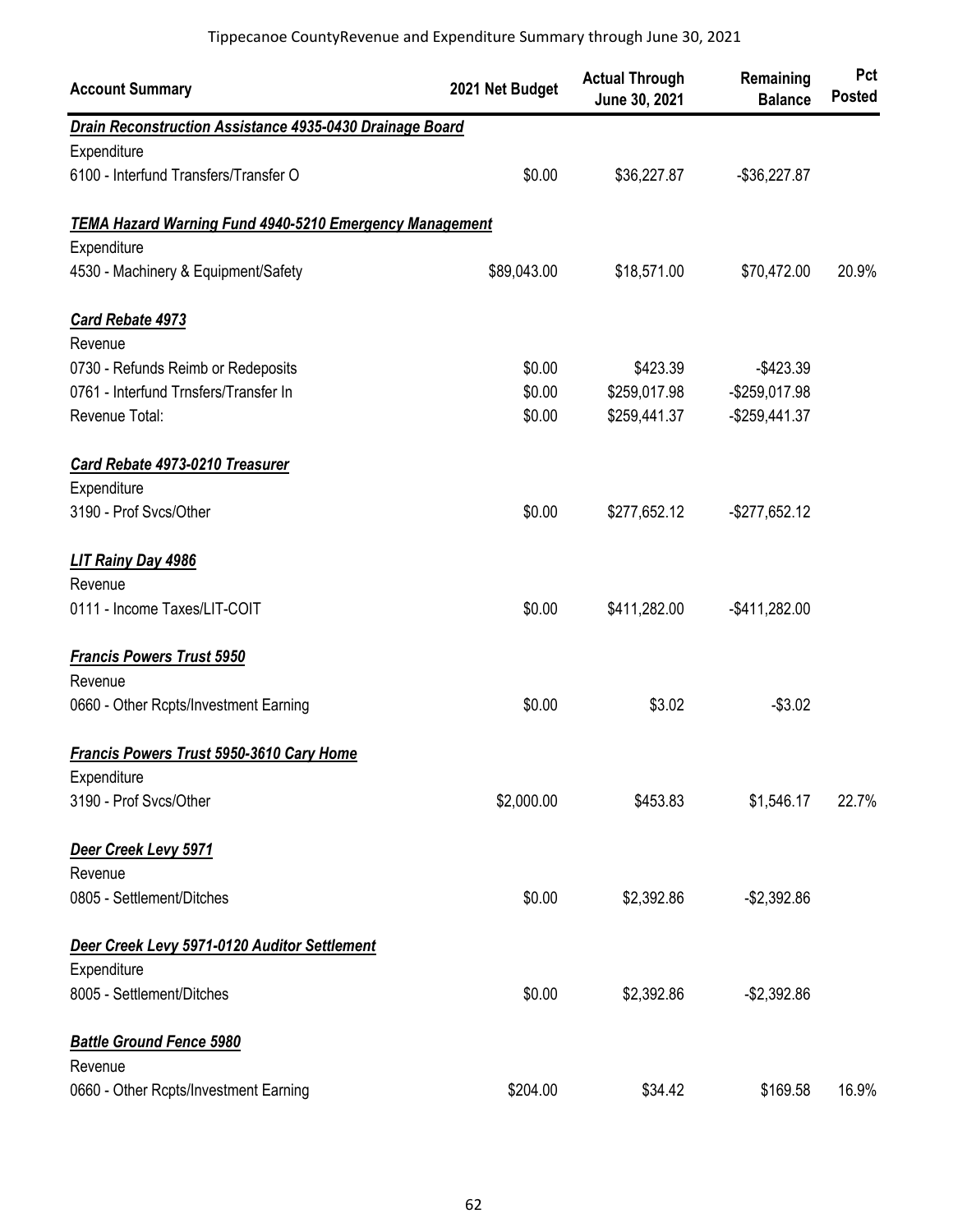| <b>Account Summary</b>                                 | 2021 Net Budget | <b>Actual Through</b><br>June 30, 2021 | Remaining<br><b>Balance</b>         | Pct<br><b>Posted</b> |
|--------------------------------------------------------|-----------------|----------------------------------------|-------------------------------------|----------------------|
| Battle Ground Fence 5980-4310 Parks & Recreation       |                 |                                        |                                     |                      |
| Expenditure                                            |                 |                                        |                                     |                      |
| 3190 - Prof Svcs/Other                                 | \$10,000.00     | \$0.00                                 | \$10,000.00                         | 0.0%                 |
| <b>Park Tax Collections 5984</b>                       |                 |                                        |                                     |                      |
| Revenue                                                |                 |                                        |                                     |                      |
| 0125 - Other Taxes/Innkeepers                          | \$0.00          | \$267.00                               | $-$267.00$                          |                      |
| <b>Park Tax Collections 5984-4310 Parks Department</b> |                 |                                        |                                     |                      |
| Expenditure                                            |                 |                                        |                                     |                      |
| 3190 - Prof Svcs/Other                                 | \$0.00          | \$210.45                               | $-$210.45$                          |                      |
| Settlement 6000                                        |                 |                                        |                                     |                      |
| Revenue                                                |                 |                                        |                                     |                      |
| 0801 - Settlement/Property                             | \$0.00          | \$122,010,179.46                       | -\$122,010,179.46                   |                      |
| 0803 - Settlement/Excise                               | \$0.00          | \$10,645,191.24                        | -\$10,645,191.24                    |                      |
| 0804 - Settlement/Liens                                | \$0.00          | \$36,797.89                            | -\$36,797.89                        |                      |
| 0807 - Settlement/Local Certified Col                  | \$0.00          | \$231.50                               | $-$231.50$                          |                      |
| 0808 - Settlement/Treasurer Other Col                  | \$0.00          | \$2,262.75                             | $-$2,262.75$                        |                      |
| Revenue Total:                                         | \$0.00          | \$132,694,662.84                       | -\$132,694,662.84                   |                      |
| Settlement 6000-0210 Treasurer                         |                 |                                        |                                     |                      |
| Expenditure                                            |                 |                                        |                                     |                      |
| 8001 - Settlement/Property                             | \$0.00          | \$122,010,179.46                       | -\$122,010,179.46                   |                      |
| 8003 - Settlement/Excise                               | \$0.00          | \$10,645,191.24                        | -\$10,645,191.24                    |                      |
| 8004 - Settlement/Liens                                | \$0.00          | \$36,797.89                            | -\$36,797.89                        |                      |
| 8008 - Settlement/Treasurer Other Dis                  | \$0.00          | \$1,861.86                             | $-$1,861.86$                        |                      |
| <b>Expenditure Total:</b>                              | \$0.00          |                                        | \$132,694,030.45 - \$132,694,030.45 |                      |
| <b>Wheel Tax 6021 (Clearing Fund)</b>                  |                 |                                        |                                     |                      |
| Revenue                                                |                 |                                        |                                     |                      |
| 0806 - Settlement/State Certified Col                  | \$0.00          | \$144,428.71                           | $-$144,428.71$                      |                      |
| <b>Wheel Tax 6021-0210 Auditor Settlement</b>          |                 |                                        |                                     |                      |
| Expenditure                                            |                 |                                        |                                     |                      |
| 8006 - Settlement/State Disbursements                  | \$0.00          | \$142,489.48                           | $-$142,489.48$                      |                      |
| <b>Sur Tax 6022 (Clearing Fund)</b>                    |                 |                                        |                                     |                      |
| Revenue                                                |                 |                                        |                                     |                      |
| 0806 - Settlement/State Certified Col                  | \$0.00          | \$1,521,013.61                         | $-$1,521,013.61$                    |                      |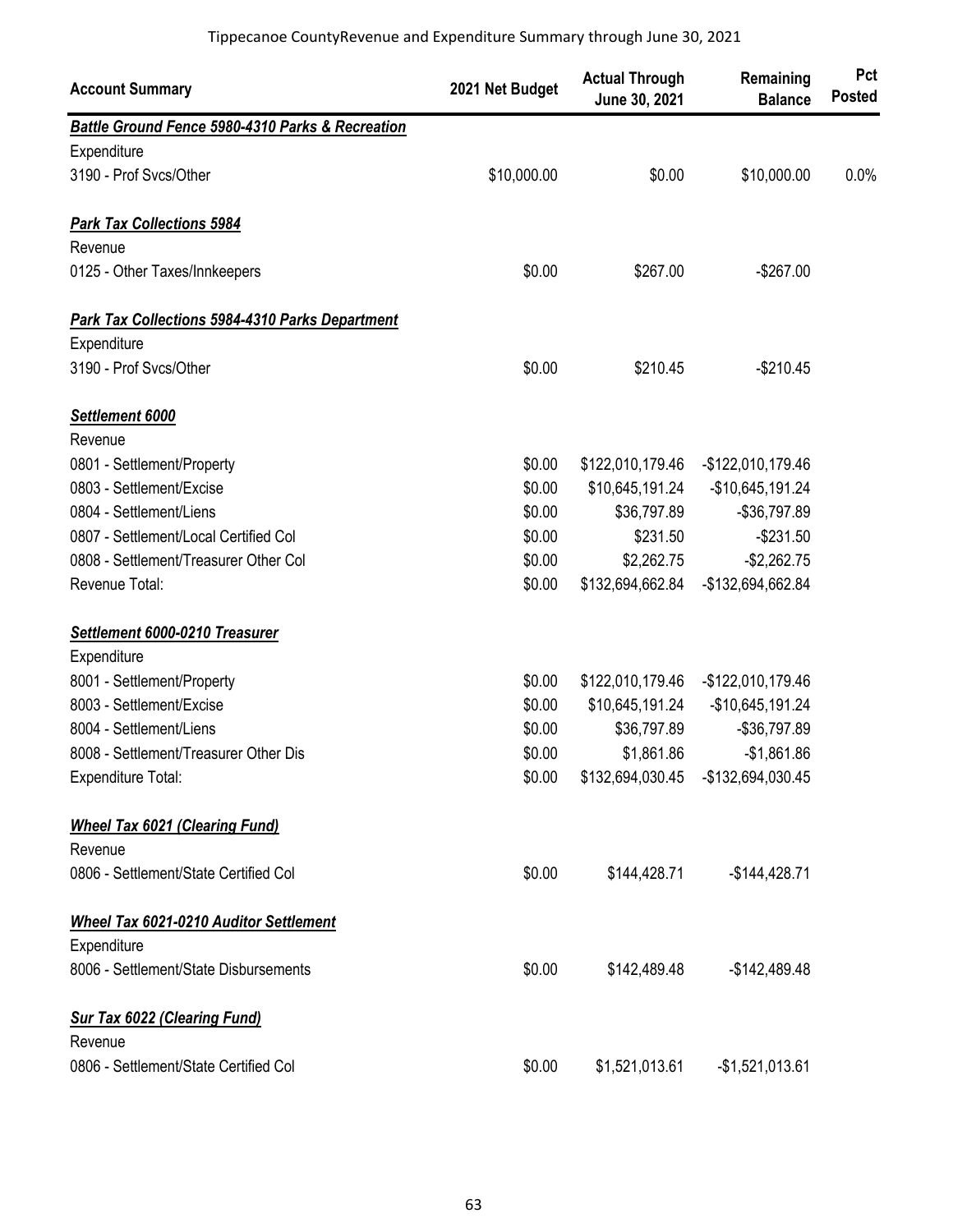| <b>Account Summary</b>                                                         | 2021 Net Budget | <b>Actual Through</b><br>June 30, 2021 | Remaining<br><b>Balance</b> | Pct<br><b>Posted</b> |
|--------------------------------------------------------------------------------|-----------------|----------------------------------------|-----------------------------|----------------------|
| Sur Tax 6022-0120 Audior Settlement                                            |                 |                                        |                             |                      |
| Expenditure                                                                    |                 |                                        |                             |                      |
| 8006 - Settlement/State Disbursements                                          | \$0.00          | \$1,409,794.85                         | $-$1,409,794.85$            |                      |
| <b>CVET 6023 (Clearing Fund)</b>                                               |                 |                                        |                             |                      |
| Revenue                                                                        |                 |                                        |                             |                      |
| 0806 - Settlement/State Certified Col                                          | \$0.00          | \$416,548.00                           | $-$416,548.00$              |                      |
| <b>CVET 6023-0120 Auditor Settlement</b>                                       |                 |                                        |                             |                      |
| Expenditure                                                                    |                 |                                        |                             |                      |
| 8006 - Settlement/State Disbursements                                          | \$0.00          | \$416,548.00                           | $-$ \$416,548.00            |                      |
| <b>Financial Institutions Tax (Clearing Fund) 6051</b>                         |                 |                                        |                             |                      |
| Revenue                                                                        |                 |                                        |                             |                      |
| 0806 - Settlement/State Certified Col                                          | \$0.00          | \$877,353.28                           | $-$ \$877,353.28            |                      |
| <b>Financial Institutions Tax (Clearing Fund) 6051-0120 Auditor Settlement</b> |                 |                                        |                             |                      |
| Expenditure                                                                    |                 |                                        |                             |                      |
| 8006 - Settlement/State Disbursements                                          | \$0.00          | \$877,353.28                           | -\$877,353.28               |                      |
| <b>CVET (Clearing Fund) 6203</b>                                               |                 |                                        |                             |                      |
| Revenue                                                                        |                 |                                        |                             |                      |
| 0802 - Settlement/Income                                                       | \$0.00          | \$3,590,081.02                         | -\$3,590,081.02             |                      |
| <b>CVET (Clearing Fund) 6203-0120 Auditor Settlement</b>                       |                 |                                        |                             |                      |
| Expenditure                                                                    |                 |                                        |                             |                      |
| 8002 - Settlement/Income                                                       | \$0.00          | \$3,064,569.34                         | -\$3,064,569.34             |                      |
| <b>State Fines &amp; Forfeitures 7101</b>                                      |                 |                                        |                             |                      |
| Revenue                                                                        |                 |                                        |                             |                      |
| 0807 - Settlement/Local Certified Col                                          | \$0.00          | \$17,904.22                            | $-$17,904.22$               |                      |
| State Fines & Forfeitures 7101-0120 Auditor Settlement                         |                 |                                        |                             |                      |
| Expenditure                                                                    |                 |                                        |                             |                      |
| 8007 - Settlement/Local Disbursements                                          | \$0.00          | \$17,770.57                            | $-$17,770.57$               |                      |
| <b>Infraction Judgments 7102</b>                                               |                 |                                        |                             |                      |
| Revenue                                                                        |                 |                                        |                             |                      |
| 0807 - Settlement/Local Certified Col                                          | \$0.00          | \$104,744.13                           | $-$104,744.13$              |                      |
| <b>Infraction Judgments 7102-0120 Auditor Settlement</b>                       |                 |                                        |                             |                      |
| Expenditure                                                                    |                 |                                        |                             |                      |
| 8007 - Settlement/Local Disbursements                                          | \$0.00          | \$95,482.17                            | $-$ \$95,482.17             |                      |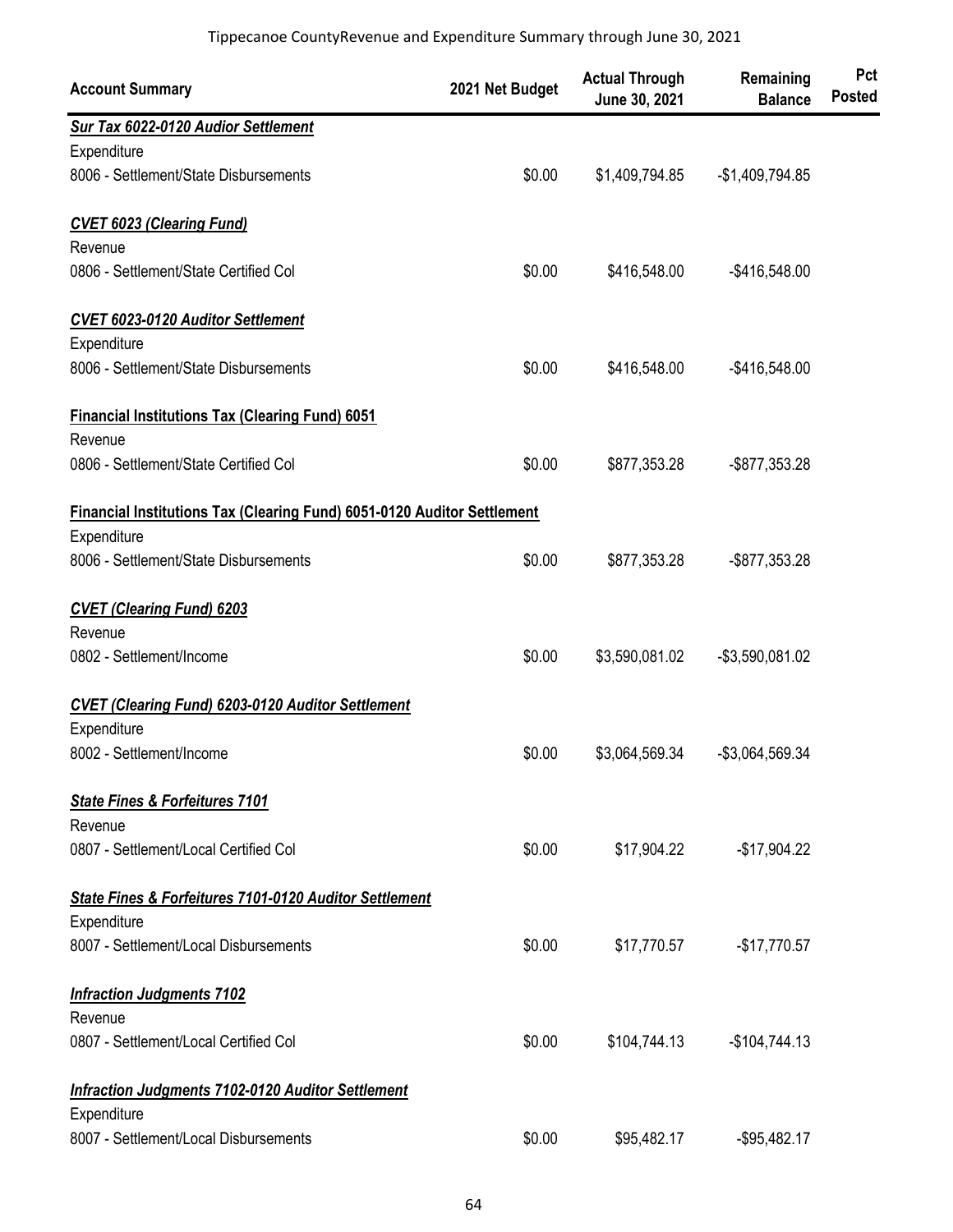| <b>Account Summary</b>                                              | 2021 Net Budget | <b>Actual Through</b><br>June 30, 2021 | Remaining<br><b>Balance</b> | Pct<br><b>Posted</b> |
|---------------------------------------------------------------------|-----------------|----------------------------------------|-----------------------------|----------------------|
| <b>Special Death Benefits 7104</b>                                  |                 |                                        |                             |                      |
| Revenue                                                             |                 |                                        |                             |                      |
| 0807 - Settlement/Local Certified Col                               | \$0.00          | \$7,310.00                             | $-$7,310.00$                |                      |
| <b>Special Death Benefits 7104-0120 Auditor Settlement</b>          |                 |                                        |                             |                      |
| Expenditure                                                         |                 |                                        |                             |                      |
| 8007 - Settlement/Local Disbursements                               | \$0.00          | \$7,135.00                             | $-$7,135.00$                |                      |
| <b>Conorner's Continuing Education 7106</b>                         |                 |                                        |                             |                      |
| Revenue                                                             |                 |                                        |                             |                      |
| 0807 - Settlement/Local Certified Col                               | \$0.00          | \$13,954.50                            | $-$13,954.50$               |                      |
| <b>Conorner's Continuing Education 7106-0120 Auditor Settlement</b> |                 |                                        |                             |                      |
| Expenditure                                                         |                 |                                        |                             |                      |
| 8007 - Settlement/Local Disbursements                               | \$0.00          | \$14,769.00                            | $-$14,769.00$               |                      |
| <b>Mortgage Recording Fee 7108</b>                                  |                 |                                        |                             |                      |
| Revenue                                                             |                 |                                        |                             |                      |
| 0807 - Settlement/Local Certified Col                               | \$0.00          | \$11,527.50                            | $-$11,527.50$               |                      |
| <b>Mortgage Recording Fee 7108-0120 Auditor Settlement</b>          |                 |                                        |                             |                      |
| Expenditure                                                         |                 |                                        |                             |                      |
| 8007 - Settlement/Local Disbursements                               | \$0.00          | \$11,485.00                            | $-$11,485.00$               |                      |
| <b>Education Plate Fee 7301</b>                                     |                 |                                        |                             |                      |
| Revenue                                                             |                 |                                        |                             |                      |
| 0806 - Settlement/State Certified Col                               | \$0.00          | \$1,143.75                             | $-$1,143.75$                |                      |
| <b>Education Plate Fee 7301-0120 Auditor Settlement</b>             |                 |                                        |                             |                      |
| Expenditure                                                         |                 |                                        |                             |                      |
| 8006 - Settlement/State Disbursements                               | \$0.00          | \$1,031.25                             | $-$1,031.25$                |                      |
| <b>Innkeepers Tax Collections 7304</b>                              |                 |                                        |                             |                      |
| Revenue                                                             |                 |                                        |                             |                      |
| 0807 - Settlement/Local Certified Col                               | \$0.00          | \$916,288.34                           | -\$916,288.34               |                      |
| <b>Innkeepers Tax Collections 7304-0120 Auditor Settlement</b>      |                 |                                        |                             |                      |
| Expenditure                                                         |                 |                                        |                             |                      |
| 8007 - Settlement/Local Disbursements                               | \$0.00          | \$705,652.08                           | -\$705,652.08               |                      |
| <b>LIT Certified Shares (Clearing Account) 7330</b>                 |                 |                                        |                             |                      |
| Revenue                                                             |                 |                                        |                             |                      |
| 0802 - Settlement/Income                                            | \$0.00          | \$14,220,384.00                        | $-$14,220,384.00$           |                      |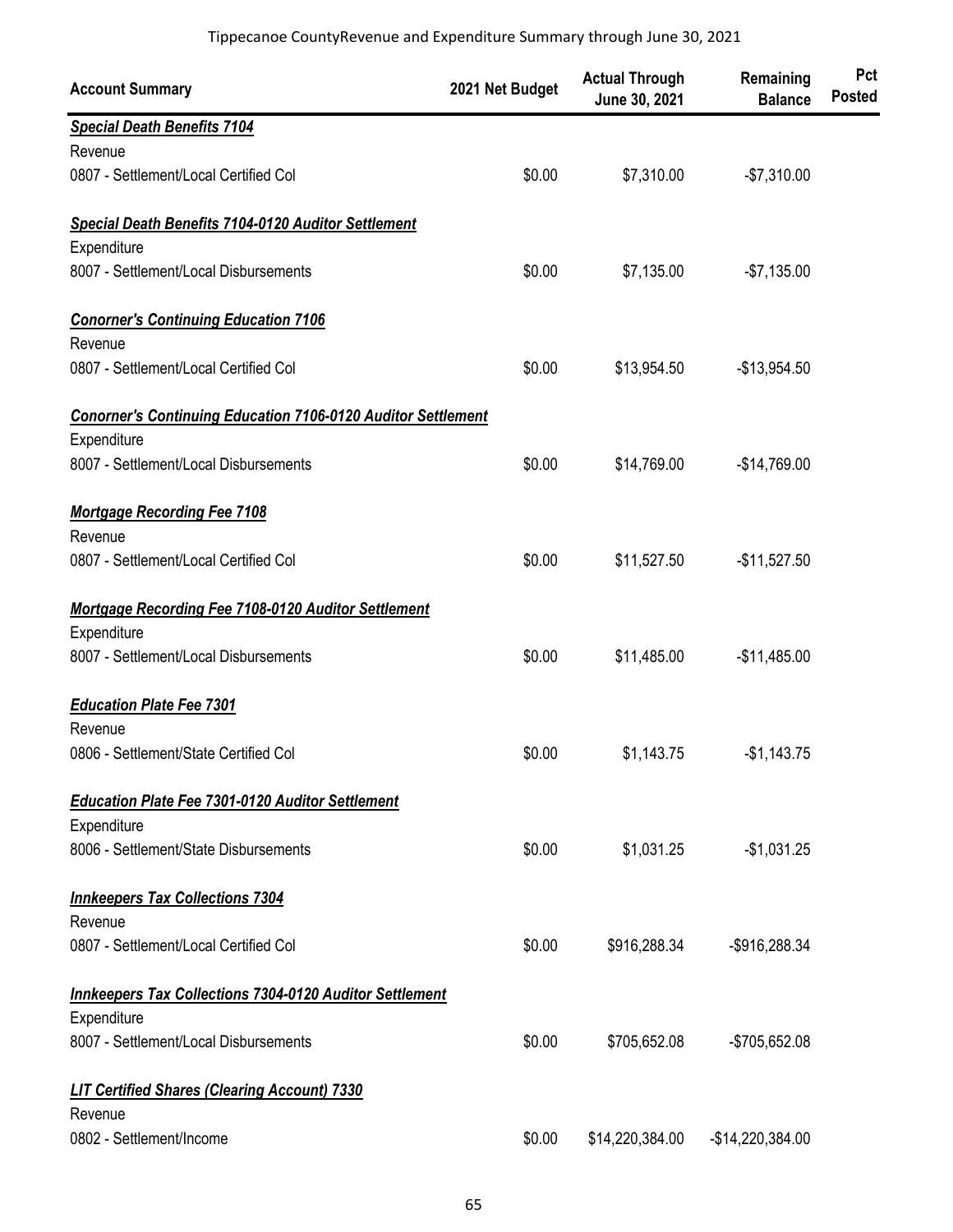| <b>Account Summary</b>                                       | 2021 Net Budget | <b>Actual Through</b><br>June 30, 2021 | Remaining<br><b>Balance</b> | Pct<br><b>Posted</b> |
|--------------------------------------------------------------|-----------------|----------------------------------------|-----------------------------|----------------------|
| LIT Certified Shares 7330-0120 Auditor Settlement            |                 |                                        |                             |                      |
| Expenditure                                                  |                 |                                        |                             |                      |
| 8002 - Settlement/Income                                     | \$0.00          | \$14,220,384.00                        | -\$14,220,384.00            |                      |
| <b>LIT Public Safety (Clearing Fund) 7331</b>                |                 |                                        |                             |                      |
| Revenue                                                      |                 |                                        |                             |                      |
| 0802 - Settlement/Income                                     | \$0.00          | \$4,271,523.48                         | $-$4,271,523.48$            |                      |
| <b>LIT Public Safety 7331-0120 Auditor Settlement</b>        |                 |                                        |                             |                      |
| Expenditure                                                  |                 |                                        |                             |                      |
| 8002 - Settlement/Income                                     | \$0.00          | \$4,271,523.48                         | $-$4,271,523.48$            |                      |
| <b>LIT Economic Development (Clearing Fund) 7332</b>         |                 |                                        |                             |                      |
| Revenue                                                      |                 |                                        |                             |                      |
| 0802 - Settlement/Income                                     | \$0.00          | \$10,177,408.98                        | -\$10,177,408.98            |                      |
| <b>LIT Economic Development 7332-0120 Auditor Settlement</b> |                 |                                        |                             |                      |
| Expenditure                                                  |                 |                                        |                             |                      |
| 8002 - Settlement/Income                                     | \$0.00          | \$10,177,408.98                        | -\$10,177,408.98            |                      |
| <b>Stop Arm Violation Enforcement 8154</b>                   |                 |                                        |                             |                      |
| Revenue                                                      |                 |                                        |                             |                      |
| 0281 - Publ Safety/Federal                                   | \$7,869.82      | \$0.00                                 | \$7,869.82                  | 0.0%                 |
| Stop Arm Violation Enforcement 8154-5410 Sheriff             |                 |                                        |                             |                      |
| Expenditure                                                  |                 |                                        |                             |                      |
| 1150 - Sal & Wages/Overtime                                  | \$7,869.82      | \$0.00                                 | \$7,869.82                  | 0.0%                 |
| <b>ICAC Task Force 8198</b>                                  |                 |                                        |                             |                      |
| Revenue                                                      |                 |                                        |                             |                      |
| 0291 - Publ Safety/State or Local                            | \$10,000.00     | \$0.00                                 | \$10,000.00                 | 0.0%                 |
| ICAC Task Force 8198-5910 Prosecutor                         |                 |                                        |                             |                      |
| Expenditure                                                  |                 |                                        |                             |                      |
| 2140 - Office Supplies/Minor Equip                           | \$2,000.00      | \$270.97                               | \$1,729.03                  | 13.5%                |
| 3210 - Comm & Transp/Travel/Training                         | \$8,000.00      | \$856.00                               | \$7,144.00                  | 10.7%                |
| Expenditure Total:                                           | \$10,000.00     | \$1,126.97                             | \$8,873.03                  | 11.3%                |
| <b>Cops Hiring Program 8209</b>                              |                 |                                        |                             |                      |
| Revenue                                                      |                 |                                        |                             |                      |
| 0281 - Publ Safety/Federal                                   | \$250,000.00    | \$0.00                                 | \$250,000.00                | 0.0%                 |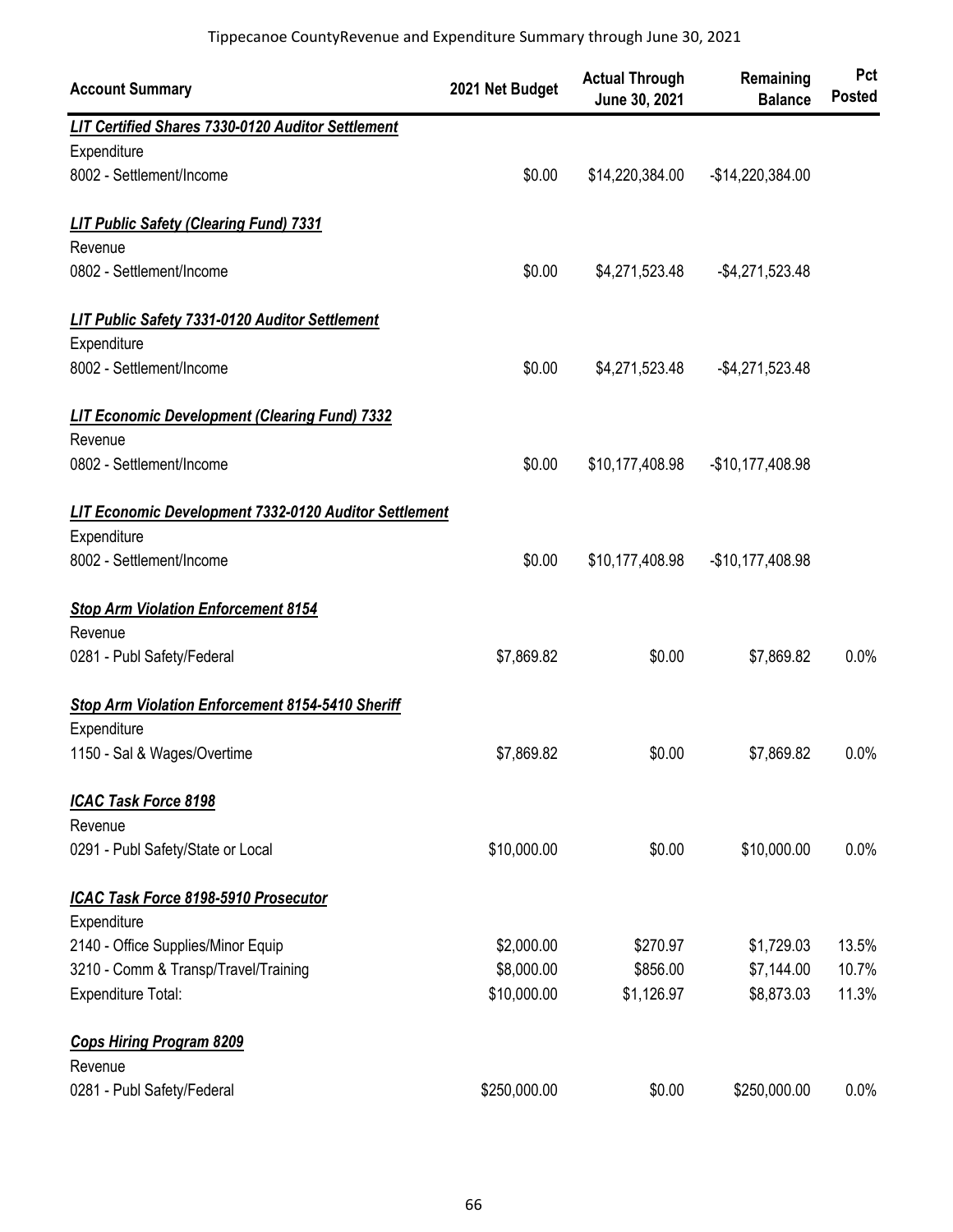| <b>Account Summary</b>                                  | 2021 Net Budget | <b>Actual Through</b><br>June 30, 2021 | Remaining<br><b>Balance</b> | Pct<br><b>Posted</b> |
|---------------------------------------------------------|-----------------|----------------------------------------|-----------------------------|----------------------|
| Cops Hiring Program 8209-5410 Sheriff                   |                 |                                        |                             |                      |
| Expenditure                                             |                 |                                        |                             |                      |
| 1115 - Sal & Wages/Merit Deputies                       | \$115,597.94    | \$21,779.42                            | \$93,818.52                 | 18.8%                |
| 1210 - EE Benefits/Social Security                      | \$8,965.83      | \$1,449.21                             | \$7,516.62                  | 16.2%                |
| 1221 - EE Benefits/Sheriff Retirement                   | \$49,004.00     | \$0.00                                 | \$49,004.00                 | 0.0%                 |
| 1910 - Other Personal Services/WC                       | \$1,380.00      | \$0.00                                 | \$1,380.00                  | 0.0%                 |
| <b>Expenditure Total:</b>                               | \$174,947.77    | \$23,228.63                            | \$151,719.14                | 13.3%                |
| Cops Hiring Program 8209-9410 Employee Health Insurance |                 |                                        |                             |                      |
| Expenditure                                             |                 |                                        |                             |                      |
| 1230 - EE Benefits/Health                               | \$52,724.28     | \$7,936.08                             | \$44,788.20                 | 15.1%                |
| 1231 - EE Benefits/LTD                                  | \$435.60        | \$81.60                                | \$354.00                    | 18.7%                |
| 1232 - EE Benefits/Life                                 | \$412.56        | \$38.16                                | \$374.40                    | 9.2%                 |
| <b>Expenditure Total:</b>                               | \$53,572.44     | \$8,055.84                             | \$45,516.60                 | 15.0%                |
| <b>Prosecutor ICJI HTCU 8271</b><br>Revenue             |                 |                                        |                             |                      |
| 0281 - Publ Safety/Federal                              | \$97,458.89     | \$42,653.92                            | \$54,804.97                 | 43.8%                |
| Prosecutor ICJI HTCU 8271-5910                          |                 |                                        |                             |                      |
| Expenditure                                             |                 |                                        |                             |                      |
| 1110 - Sal & Wages/Full Time                            | \$395.71        | \$0.00                                 | \$395.71                    | 0.0%                 |
| 1150 - Sal & Wages/Overtime                             | \$2,977.24      | \$0.00                                 | \$2,977.24                  | 0.0%                 |
| 1210 - EE Benefits/Social Security                      | \$467.87        | \$0.00                                 | \$467.87                    | 0.0%                 |
| 1220 - EE Benefits/PERF Retirement                      | \$307.60        | \$0.00                                 | \$307.60                    | 0.0%                 |
| 1910 - Other Personal Services/WC                       | \$601.00        | \$0.00                                 | \$601.00                    | 0.0%                 |
| 2110 - Office Supplies/General                          | \$0.43          | \$0.00                                 | \$0.43                      | 0.0%                 |
| 2140 - Office Supplies/Minor Equip                      | \$2,332.08      | \$0.00                                 | \$2,332.08                  | 0.0%                 |
| 3210 - Comm & Transp/Travel/Training                    | \$102,489.00    | \$30,921.86                            | \$71,567.14                 | 30.2%                |
| 3240 - Comm & Transp/Software                           | \$2,311.04      | \$0.00                                 | \$2,311.04                  | 0.0%                 |
| 4510 - Machinery & Equipment/General                    | \$0.31          | \$0.00                                 | \$0.31                      | 0.0%                 |
| Expenditure Total:                                      | \$111,882.28    | \$30,921.86                            | \$80,960.42                 | 27.6%                |
| <b>Prosecutor ICJI HTCU 8271-9410 Employee Benefits</b> |                 |                                        |                             |                      |
| Expenditure                                             |                 |                                        |                             |                      |
| 1230 - EE Benefits/Health                               | \$721.40        | \$0.00                                 | \$721.40                    | 0.0%                 |
| 1231 - EE Benefits/LTD                                  | \$46.34         | \$0.00                                 | \$46.34                     | 0.0%                 |
| 1232 - EE Benefits/Life                                 | \$31.12         | \$0.00                                 | \$31.12                     | 0.0%                 |
| Expenditure Total:                                      | \$798.86        | \$0.00                                 | \$798.86                    | 0.0%                 |
| <b>Prosecutor ICJI VOCA 8272</b>                        |                 |                                        |                             |                      |
| Revenue                                                 |                 |                                        |                             |                      |
| 0281 - Publ Safety/Federal                              | \$691,217.27    | \$100,976.15                           | \$590,241.12                | 14.6%                |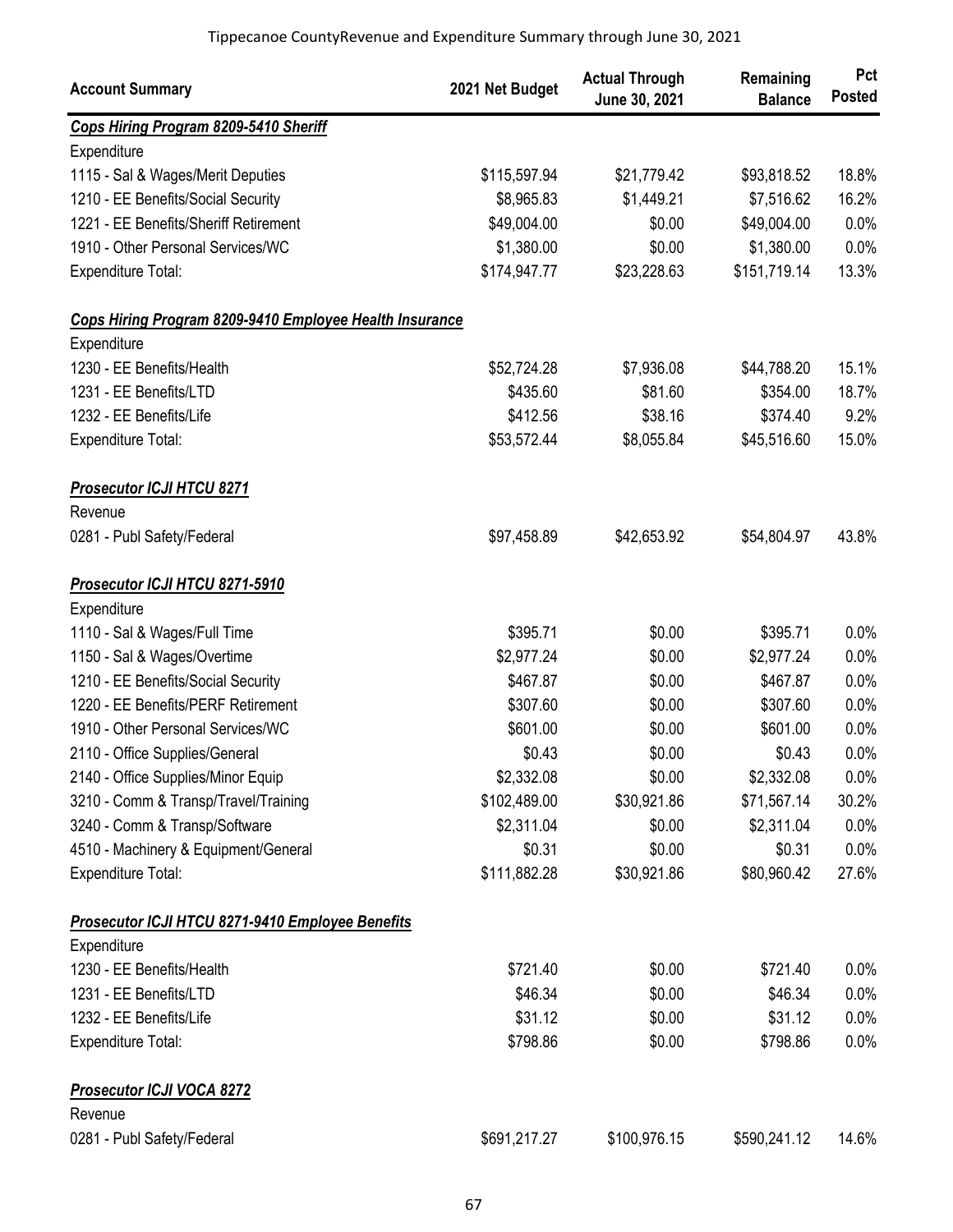| <b>Account Summary</b>                           | 2021 Net Budget | <b>Actual Through</b><br>June 30, 2021 | Remaining<br><b>Balance</b> | Pct<br><b>Posted</b> |
|--------------------------------------------------|-----------------|----------------------------------------|-----------------------------|----------------------|
| Prosecutor ICJI VOCA 8272-5910 Prosecutor        |                 |                                        |                             |                      |
| Expenditure                                      |                 |                                        |                             |                      |
| 1110 - Sal & Wages/Full Time                     | \$252,527.12    | \$65,351.13                            | \$187,175.99                | 25.9%                |
| 1130 - Sal & Wages/Part Time                     | \$53,577.50     | \$8,512.75                             | \$45,064.75                 | 15.9%                |
| 1210 - EE Benefits/Social Security               | \$24,289.61     | \$5,350.30                             | \$18,939.31                 | 22.0%                |
| 1220 - EE Benefits/PERF Retirement               | \$28,725.92     | \$7,319.39                             | \$21,406.53                 | 25.5%                |
| 1920 - Other Personal Services/Unempl            | \$1,725.00      | \$0.00                                 | \$1,725.00                  | 0.0%                 |
| 2120 - Office Supplies/Forms                     | \$1,396.90      | \$0.00                                 | \$1,396.90                  | 0.0%                 |
| 2140 - Office Supplies/Minor Equip               | \$7,926.92      | \$0.00                                 | \$7,926.92                  | 0.0%                 |
| 3140 - Prof Svcs/Counselng Consults              | \$114,825.00    | \$11,170.00                            | \$103,655.00                | 9.7%                 |
| 3710 - Rentals & Leases/Bldgs & Prop             | \$500.00        | \$0.00                                 | \$500.00                    | 0.0%                 |
| Expenditure Total:                               | \$485,493.97    | \$97,703.57                            | \$387,790.40                | 20.1%                |
| Prosecutor ICJI VOCA 8272-9410 Employee Benefits |                 |                                        |                             |                      |
| Expenditure                                      |                 |                                        |                             |                      |
| 1230 - EE Benefits/Health                        | \$160,316.12    | \$19,897.08                            | \$140,419.04                | 12.4%                |
| <b>PREA 8331</b>                                 |                 |                                        |                             |                      |
| Revenue                                          |                 |                                        |                             |                      |
| 0281 - Publ Safety/Federal                       | \$250,000.00    | \$0.00                                 | \$250,000.00                | 0.0%                 |
| <b>PREA 8331-5510 Community Corrections</b>      |                 |                                        |                             |                      |
| Expenditure                                      |                 |                                        |                             |                      |
| 1110 - Sal & Wages/Full Time                     | \$124,205.00    | \$30,745.77                            | \$93,459.23                 | 24.8%                |
| 1210 - EE Benefits/Social Security               | \$9,501.00      | \$2,175.35                             | \$7,325.65                  | 22.9%                |
| 1220 - EE Benefits/PERF Retirement               | \$13,911.00     | \$3,402.43                             | \$10,508.57                 | 24.5%                |
| 1910 - Other Personal Services/WC                | \$2,311.00      | \$0.00                                 | \$2,311.00                  | 0.0%                 |
| 2990 - Other Supplies/Non-specified              | \$7,876.00      | \$111.07                               | \$7,764.93                  | 1.4%                 |
| 3190 - Prof Svcs/Other                           | \$53,546.00     | \$22,500.00                            | \$31,046.00                 | 42.0%                |
| 3210 - Comm & Transp/Travel/Training             | \$4,631.00      | \$0.00                                 | \$4,631.00                  | 0.0%                 |
| Expenditure Total:                               | \$215,981.00    | \$58,934.62                            | \$157,046.38                | 27.3%                |
| <b>PREA 8331-9410 Employee Insurance</b>         |                 |                                        |                             |                      |
| Expenditure                                      |                 |                                        |                             |                      |
| 1230 - EE Benefits/Health                        | \$33,333.00     | \$8,342.02                             | \$24,990.98                 | 25.0%                |
| 1231 - EE Benefits/LTD                           | \$466.00        | \$113.13                               | \$352.87                    | 24.3%                |
| 1232 - EE Benefits/Life                          | \$220.00        | \$65.20                                | \$154.80                    | 29.6%                |
| Expenditure Total:                               | \$34,019.00     | \$8,520.35                             | \$25,498.65                 | 25.0%                |
| Traffic/Area Plan 8401-2510                      |                 |                                        |                             |                      |
| Expenditure                                      |                 |                                        |                             |                      |
| 3190 - Prof Svcs/Other                           | \$0.00          | \$7,130.00                             | $-$7,130.00$                |                      |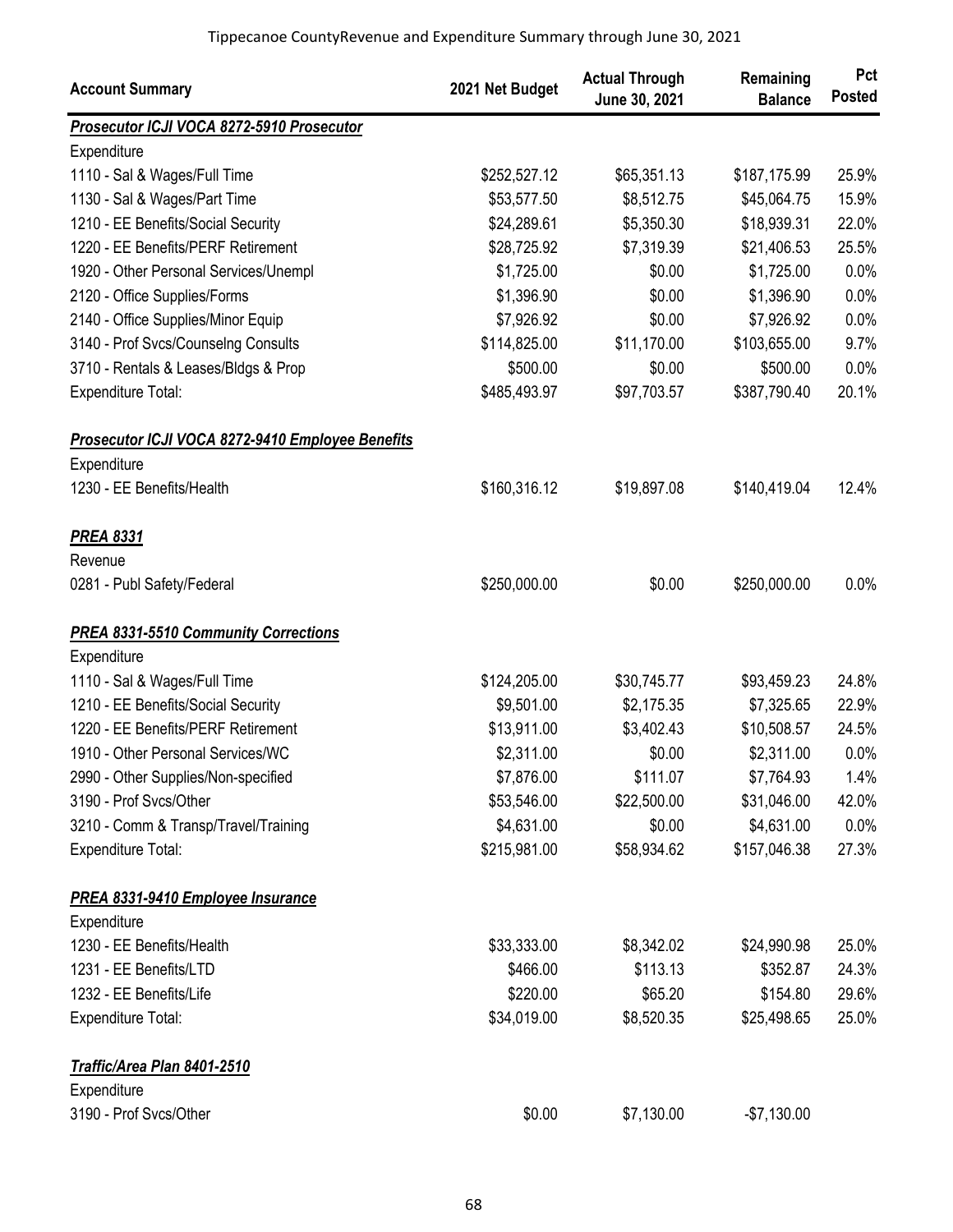| <b>Account Summary</b>                        | 2021 Net Budget | <b>Actual Through</b><br>June 30, 2021 | Remaining<br><b>Balance</b> | Pct<br><b>Posted</b> |
|-----------------------------------------------|-----------------|----------------------------------------|-----------------------------|----------------------|
| <b>TEMA LEPC HMEP 8431</b>                    |                 |                                        |                             |                      |
| Revenue                                       |                 |                                        |                             |                      |
| 0281 - Publ Safety/Federal                    | \$12,000.00     | \$0.00                                 | \$12,000.00                 | 0.0%                 |
| TEMA LEPC HMEP 8431-5210 Emergency Management |                 |                                        |                             |                      |
| Expenditure                                   |                 |                                        |                             |                      |
| 3210 - Comm & Transp/Travel/Training          | \$12,000.00     | \$0.00                                 | \$12,000.00                 | 0.0%                 |
| <b>TEMA SHSP Hazmat TPQ 8438</b>              |                 |                                        |                             |                      |
| Revenue                                       |                 |                                        |                             |                      |
| 0281 - Publ Safety/Federal                    | \$45,000.00     | \$0.00                                 | \$45,000.00                 | 0.0%                 |
| TEMA SHSP Hazmat TPQ 8438-1410 DolT           |                 |                                        |                             |                      |
| Expenditure                                   |                 |                                        |                             |                      |
| 4510 - Machinery & Equipment/General          | \$45,000.00     | \$21,696.18                            | \$23,303.82                 | 48.2%                |
| <b>Pre-Disaster Program 8448</b>              |                 |                                        |                             |                      |
| Revenue                                       |                 |                                        |                             |                      |
| 0282 - Hith & Wifr/Federal                    | \$19,457.00     | \$0.00                                 | \$19,457.00                 | 0.0%                 |
| Pre-Disaster Program 8448-1110 Commissioners  |                 |                                        |                             |                      |
| Expenditure                                   |                 |                                        |                             |                      |
| 3190 - Prof Svcs/Other                        | \$19,457.00     | \$0.00                                 | \$19,457.00                 | 0.0%                 |
| <b>STD Prevention Grant 8463</b>              |                 |                                        |                             |                      |
| Revenue                                       |                 |                                        |                             |                      |
| 0282 - Hith & Wifr/Federal                    | \$189,336.23    | \$67,546.41                            | \$121,789.82                | 35.7%                |
| STD Prevention Grant 8463-9010 Health Dept    |                 |                                        |                             |                      |
| Expenditure                                   |                 |                                        |                             |                      |
| 1110 - Sal & Wages/Full Time                  | \$58,309.32     | \$22,203.43                            | \$36,105.89                 | 38.1%                |
| 1130 - Sal & Wages/Part Time                  | \$30,923.00     | \$10,437.00                            | \$20,486.00                 | 33.8%                |
| 1210 - EE Benefits/Social Security            | \$7,347.36      | \$2,288.63                             | \$5,058.73                  | 31.1%                |
| 1220 - EE Benefits/PERF Retirement            | \$7,471.22      | \$2,486.81                             | \$4,984.41                  | 33.3%                |
| 2110 - Office Supplies/General                | \$2,336.45      | \$0.00                                 | \$2,336.45                  | 0.0%                 |
| 2220 - Oper Supplies/Inst'l or Med            | \$6,840.60      | \$1,792.93                             | \$5,047.67                  | 26.2%                |
| 3190 - Prof Svcs/Other                        | \$38,228.64     | \$4,131.45                             | \$34,097.19                 | 10.8%                |
| 3210 - Comm & Transp/Travel/Training          | \$2,444.94      | \$0.00                                 | \$2,444.94                  | 0.0%                 |
| Expenditure Total:                            | \$153,901.53    | \$43,340.25                            | \$110,561.28                | 28.2%                |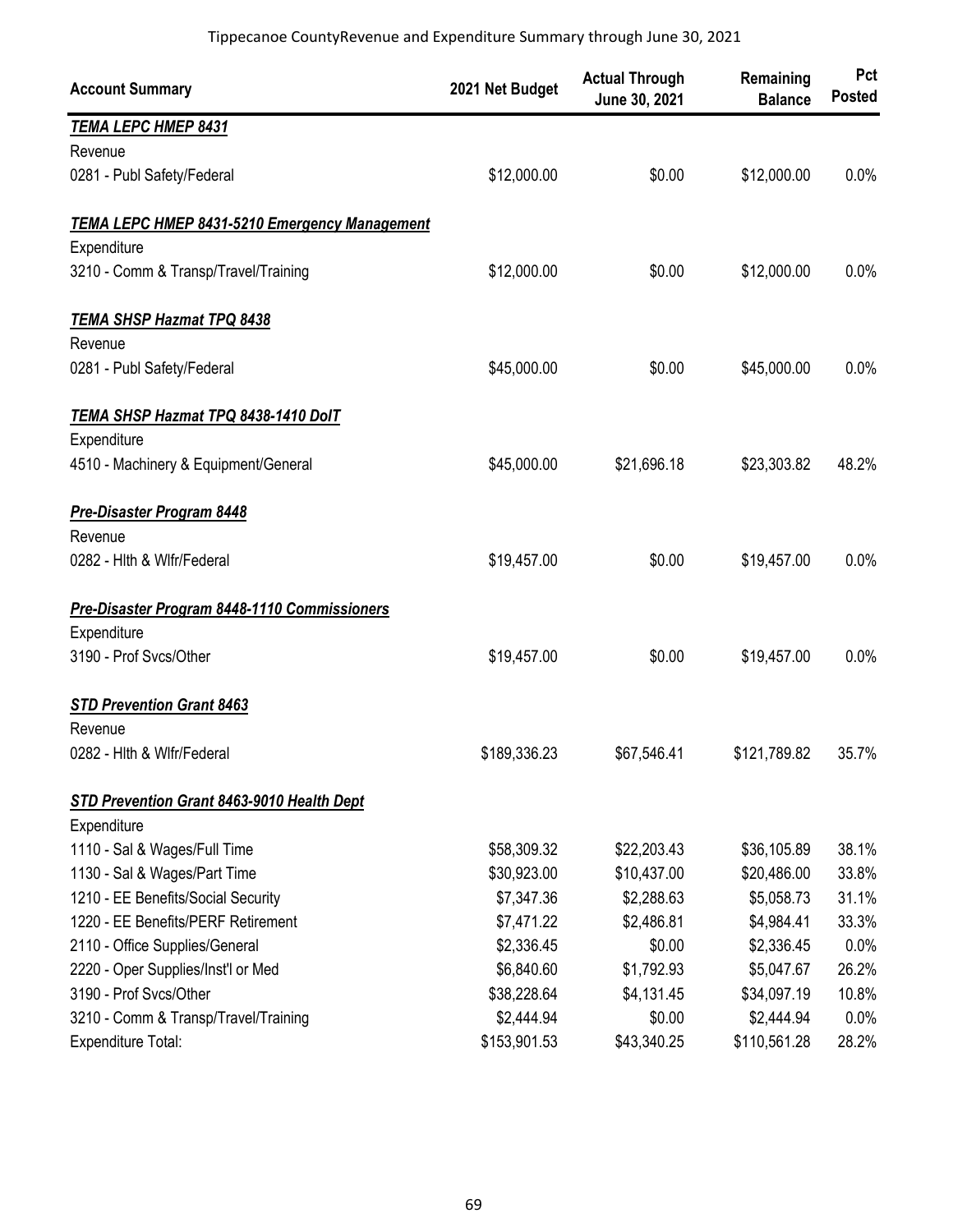| <b>Account Summary</b>                                       | 2021 Net Budget | <b>Actual Through</b><br>June 30, 2021 | Remaining<br><b>Balance</b> | Pct<br><b>Posted</b> |
|--------------------------------------------------------------|-----------------|----------------------------------------|-----------------------------|----------------------|
| STD Prevention Grant 8463-9410 Employee Benefits             |                 |                                        |                             |                      |
| Expenditure                                                  |                 |                                        |                             |                      |
| 1230 - EE Benefits/Health                                    | \$21,364.02     | \$7,543.32                             | \$13,820.70                 | 35.3%                |
| 1231 - EE Benefits/LTD                                       | \$224.36        | \$83.76                                | \$140.60                    | 37.3%                |
| 1232 - EE Benefits/Life                                      | \$145.92        | \$54.72                                | \$91.20                     | 37.5%                |
| <b>Expenditure Total:</b>                                    | \$21,734.30     | \$7,681.80                             | \$14,052.50                 | 35.3%                |
| <b>Immunization Grant 8464</b>                               |                 |                                        |                             |                      |
| Revenue                                                      |                 |                                        |                             |                      |
| 0282 - Hith & Wifr/Federal                                   | \$45,363.40     | \$11,597.73                            | \$33,765.67                 | 25.6%                |
| <b>Immunization Grant 8464-9010 Health Dept</b>              |                 |                                        |                             |                      |
| Expenditure                                                  |                 |                                        |                             |                      |
| 1130 - Sal & Wages/Part Time                                 | \$10,940.00     | \$8,562.00                             | \$2,378.00                  | 78.3%                |
| 1210 - EE Benefits/Social Security                           | \$836.62        | \$654.99                               | \$181.63                    | 78.3%                |
| 2110 - Office Supplies/General                               | \$982.10        | \$91.98                                | \$890.12                    | 9.4%                 |
| 2220 - Oper Supplies/Inst'l or Med                           | \$5,673.55      | \$3,393.86                             | \$2,279.69                  | 59.8%                |
| 3190 - Prof Svcs/Other                                       | \$23,813.00     | \$1,699.00                             | \$22,114.00                 | 7.1%                 |
| 3910 - Other Disb/Dues & Subscription                        | \$195.00        | \$0.00                                 | \$195.00                    | 0.0%                 |
| Expenditure Total:                                           | \$42,440.27     | \$14,401.83                            | \$28,038.44                 | 33.9%                |
| <b>Immunization COVID Vaccine 8465</b>                       |                 |                                        |                             |                      |
| Revenue                                                      |                 |                                        |                             |                      |
| 0282 - Hith & Wifr/Federal                                   | \$57,038.00     | \$0.00                                 | \$57,038.00                 | 0.0%                 |
| <b>Immunization COVID Vaccine 8465-9010 Health Dept</b>      |                 |                                        |                             |                      |
| Expenditure                                                  |                 |                                        |                             |                      |
| 3190 - Prof Svcs/Other                                       | \$57,038.00     | \$0.00                                 | \$57,038.00                 | 0.0%                 |
| <b>HPP &amp; PHEP Base Grant 8476</b>                        |                 |                                        |                             |                      |
| Revenue                                                      |                 |                                        |                             |                      |
| 0282 - Hith & Wifr/Federal                                   | \$31,895.00     | \$5,580.76                             | \$26,314.24                 | 17.5%                |
| <b>HPP &amp; PHEP Base Grant 8476-9010 Health Department</b> |                 |                                        |                             |                      |
| Expenditure                                                  |                 |                                        |                             |                      |
| 2215 - Oper Supplies/Garage & Fleet                          | \$1,410.00      | \$542.85                               | \$867.15                    | 38.5%                |
| 2220 - Oper Supplies/Inst'l or Med                           | \$5,384.01      | \$5,302.07                             | \$81.94                     | 98.5%                |
| 2340 - Rep & Maint/Minor Equipment                           | \$14,531.00     | \$11,710.80                            | \$2,820.20                  | 80.6%                |
| 3190 - Prof Svcs/Other                                       | \$5,250.00      | \$2,379.25                             | \$2,870.75                  | 45.3%                |
| 3210 - Comm & Transp/Travel/Training                         | \$970.00        | \$0.00                                 | \$970.00                    | 0.0%                 |
| 3510 - Utility Service/Utilities                             | \$263.80        | \$219.62                               | \$44.18                     | 83.3%                |
| 3620 - Rep & Maint/Vehicle & Equip                           | \$1,200.00      | \$0.00                                 | \$1,200.00                  | 0.0%                 |
| <b>Expenditure Total:</b>                                    | \$29,008.81     | \$20,154.59                            | \$8,854.22                  | 69.5%                |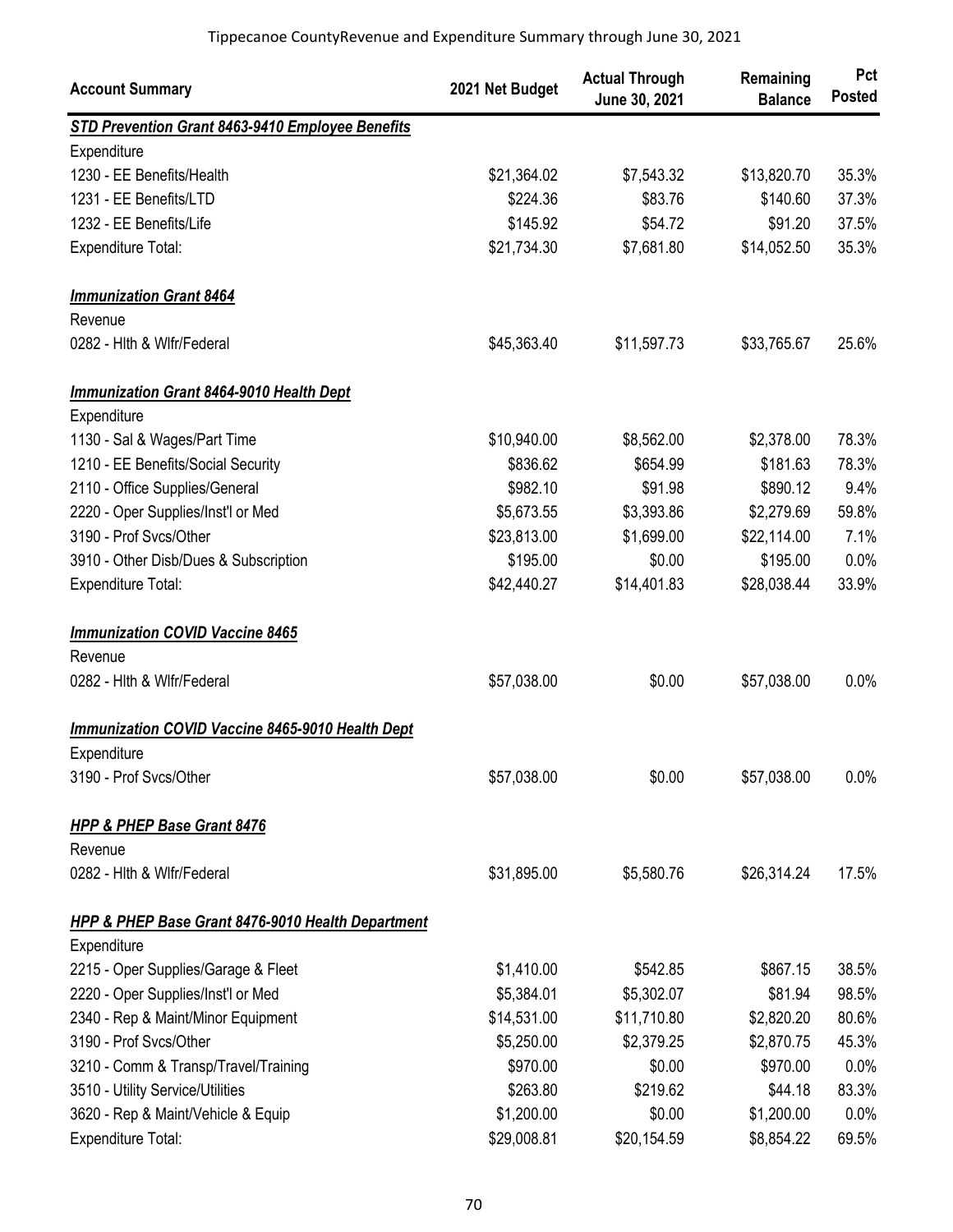| <b>Account Summary</b>                                           | 2021 Net Budget | <b>Actual Through</b><br>June 30, 2021 | Remaining<br><b>Balance</b> | Pct<br><b>Posted</b> |
|------------------------------------------------------------------|-----------------|----------------------------------------|-----------------------------|----------------------|
| <b>HIV Prevention Health Program 8482</b>                        |                 |                                        |                             |                      |
| Revenue                                                          |                 |                                        |                             |                      |
| 0282 - Hith & Wifr/Federal                                       | \$113,013.22    | \$20,187.05                            | \$92,826.17                 | 17.9%                |
| <b>HIV Prevention Health Program 8482-9010 Health Dept</b>       |                 |                                        |                             |                      |
| Expenditure                                                      |                 |                                        |                             |                      |
| 1110 - Sal & Wages/Full Time                                     | \$39,960.00     | \$14,600.74                            | \$25,359.26                 | 36.5%                |
| 1130 - Sal & Wages/Part Time                                     | \$30,371.00     | \$8,781.00                             | \$21,590.00                 | 28.9%                |
| 1210 - EE Benefits/Social Security                               | \$5,628.62      | \$1,788.69                             | \$3,839.93                  | 31.8%                |
| 1220 - EE Benefits/PERF Retirement                               | \$4,450.00      | \$1,635.33                             | \$2,814.67                  | 36.7%                |
| 2110 - Office Supplies/General                                   | \$2,740.00      | \$0.00                                 | \$2,740.00                  | 0.0%                 |
| 2220 - Oper Supplies/Inst'l or Med                               | \$2,600.20      | \$906.10                               | \$1,694.10                  | 34.8%                |
| 3190 - Prof Svcs/Other                                           | \$5,000.00      | \$1,026.00                             | \$3,974.00                  | 20.5%                |
| 3210 - Comm & Transp/Travel/Training                             | \$5,320.00      | \$0.00                                 | \$5,320.00                  | 0.0%                 |
| Expenditure Total:                                               | \$96,069.82     | \$28,737.86                            | \$67,331.96                 | 29.9%                |
| <b>HIV Prevention Health Program 8482-9410 Employee Benefits</b> |                 |                                        |                             |                      |
| Expenditure                                                      |                 |                                        |                             |                      |
| 1230 - EE Benefits/Health                                        | \$15,000.00     | \$0.00                                 | \$15,000.00                 | 0.0%                 |
| 1231 - EE Benefits/LTD                                           | \$148.00        | \$43.68                                | \$104.32                    | 29.5%                |
| 1232 - EE Benefits/Life                                          | \$109.00        | \$31.92                                | \$77.08                     | 29.3%                |
| 1910 - Other Personal Services/WC                                | \$670.00        | \$0.00                                 | \$670.00                    | 0.0%                 |
| <b>Expenditure Total:</b>                                        | \$15,927.00     | \$75.60                                | \$15,851.40                 | 0.5%                 |
| Quick Response Team 8483-9010 Health Dept                        |                 |                                        |                             |                      |
| Expenditure                                                      |                 |                                        |                             |                      |
| 2110 - Office Supplies/General                                   | \$1,812.64      | \$0.00                                 | \$1,812.64                  | 0.0%                 |
| 2250 - Oper Supplies/Food                                        | \$0.26          | \$0.00                                 | \$0.26                      | 0.0%                 |
| 3145 - Prof Svcs/Hlth & Med Prof                                 | \$66.08         | \$0.00                                 | \$66.08                     | 0.0%                 |
| 3210 - Comm & Transp/Travel/Training                             | \$2,000.00      | \$0.00                                 | \$2,000.00                  | 0.0%                 |
| Expenditure Total:                                               | \$3,878.98      | \$0.00                                 | \$3,878.98                  | 0.0%                 |
| CASA ICJI VOCA 8507                                              |                 |                                        |                             |                      |
| Revenue                                                          |                 |                                        |                             |                      |
| 0282 - Hith & Wifr/Federal                                       | \$461,693.82    | \$54,704.66                            | \$406,989.16                | 11.8%                |
| <b>CASA ICJI VOCA 8507-7310</b>                                  |                 |                                        |                             |                      |
| Expenditure                                                      |                 |                                        |                             |                      |
| 1110 - Sal & Wages/Full Time                                     | \$362,008.85    | \$97,449.95                            | \$264,558.90                | 26.9%                |
| 1210 - EE Benefits/Social Security                               | \$14,077.66     | \$7,041.00                             | \$7,036.66                  | 50.0%                |
| 1220 - EE Benefits/PERF Retirement                               | \$34,955.44     | \$10,914.54                            | \$24,040.90                 | 31.2%                |
| Expenditure Total:                                               | \$411,041.95    | \$115,405.49                           | \$295,636.46                | 28.1%                |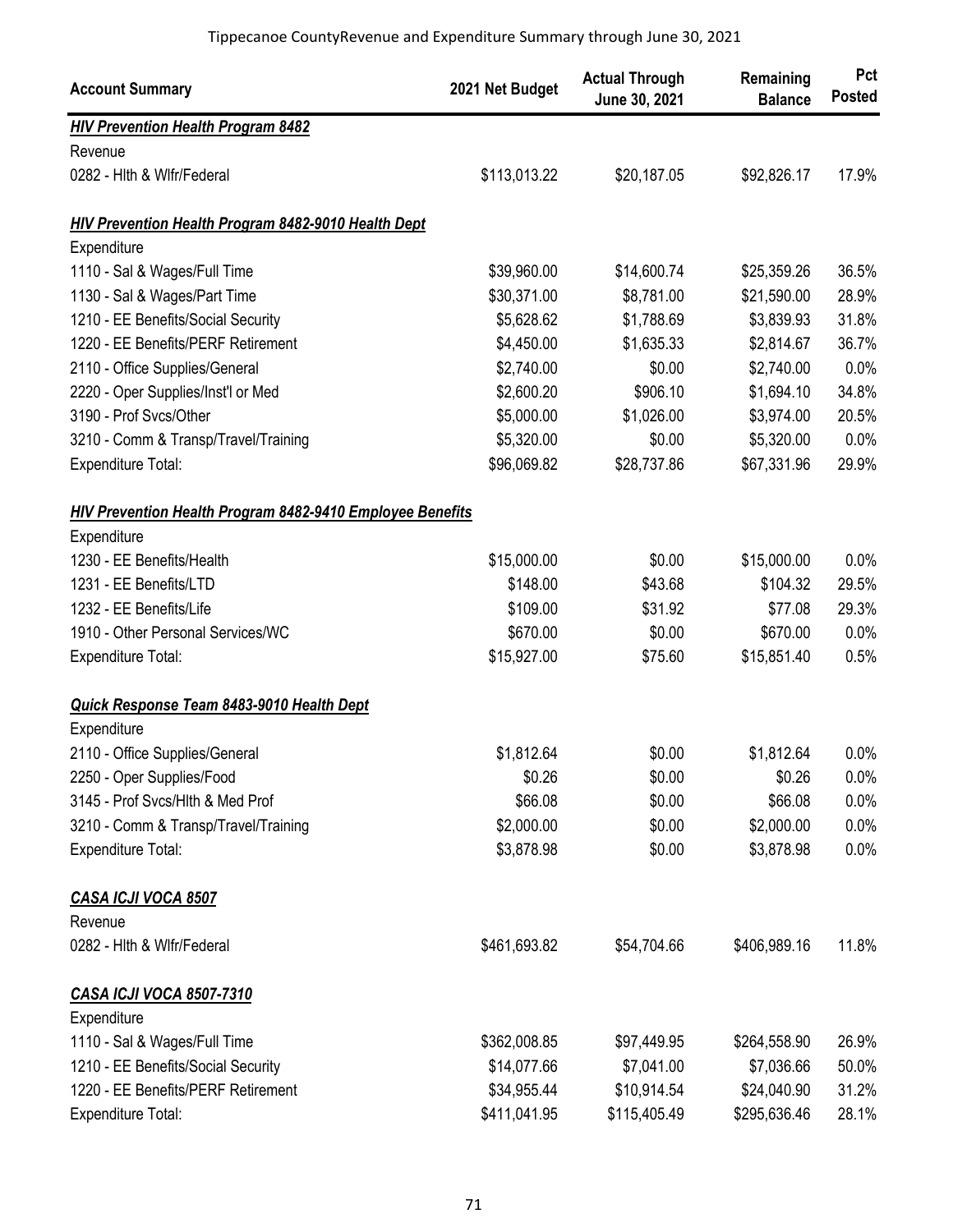| <b>Account Summary</b>                                                    | 2021 Net Budget | <b>Actual Through</b><br>June 30, 2021 | Remaining<br><b>Balance</b> | Pct<br><b>Posted</b> |
|---------------------------------------------------------------------------|-----------------|----------------------------------------|-----------------------------|----------------------|
| <b>Court Improvement Project 8634</b>                                     |                 |                                        |                             |                      |
| Revenue                                                                   |                 |                                        |                             |                      |
| 0282 - Hith & Wifr/Federal                                                | \$9,000.00      | \$0.00                                 | \$9,000.00                  | 0.0%                 |
| Court Improvement Project 8634-7203 Superior Court 3                      |                 |                                        |                             |                      |
| Expenditure                                                               |                 |                                        |                             |                      |
| 3220 - Comm & Transp/Communications                                       | \$1,500.00      | \$0.00                                 | \$1,500.00                  | 0.0%                 |
| Expenditure Total:                                                        | \$1,500.00      | \$0.00                                 | \$1,500.00                  | 0.0%                 |
| JPAR Grant 8653-5510 Community Corrections                                |                 |                                        |                             |                      |
| Expenditure                                                               |                 |                                        |                             |                      |
| 2990 - Other Supplies/Non-specified                                       | \$18,539.93     | \$9,415.74                             | \$9,124.19                  | 50.8%                |
| 3140 - Prof Svcs/Counselng Consults                                       | \$40,951.00     | \$33,451.00                            | \$7,500.00                  | 81.7%                |
| 3190 - Prof Svcs/Other                                                    | \$5,033.50      | \$2,613.00                             | \$2,420.50                  | 51.9%                |
| 3210 - Comm & Transp/Travel/Training                                      | \$3,958.27      | \$499.98                               | \$3,458.29                  | 12.6%                |
| Expenditure Total:                                                        | \$68,482.70     | \$45,979.72                            | \$22,502.98                 | 67.1%                |
| <b>Comprehensive Opioid Abuse Program 8665</b>                            |                 |                                        |                             |                      |
| Revenue                                                                   |                 |                                        |                             |                      |
| 0282 - Hith & Wifr/Federal                                                | \$407,052.10    | \$182,169.00                           | \$224,883.10                | 44.8%                |
| <b>Comprehensive Opioid Abuse Program 8665-5510 Community Corrections</b> |                 |                                        |                             |                      |
| Expenditure                                                               |                 |                                        |                             |                      |
| 1110 - Sal & Wages/Full Time                                              | \$172,891.53    | \$53,812.46                            | \$119,079.07                | 31.1%                |
| 1210 - EE Benefits/Social Security                                        | \$13,692.49     | \$3,963.80                             | \$9,728.69                  | 28.9%                |
| 1220 - EE Benefits/PERF Retirement                                        | \$19,364.16     | \$6,027.06                             | \$13,337.10                 | 31.1%                |
| 2110 - Office Supplies/General                                            | \$16,979.35     | \$0.00                                 | \$16,979.35                 | 0.0%                 |
| 2140 - Office Supplies/Minor Equip                                        | \$4,419.36      | \$0.00                                 | \$4,419.36                  | $0.0\%$              |
| 3140 - Prof Svcs/Counselng Consults                                       | \$176,501.00    | \$6,980.00                             | \$169,521.00                | 4.0%                 |
| 3145 - Prof Svcs/Hlth & Med Prof                                          | \$36,818.00     | \$0.00                                 | \$36,818.00                 | 0.0%                 |
| 3150 - Prof Svcs/Training                                                 | \$1,125.30      | \$0.00                                 | \$1,125.30                  | 0.0%                 |
| 3190 - Prof Svcs/Other                                                    | \$37,640.00     | \$0.00                                 | \$37,640.00                 | 0.0%                 |
| 3210 - Comm & Transp/Travel/Training                                      | \$17,688.09     | \$0.00                                 | \$17,688.09                 | 0.0%                 |
| 3320 - Printing & Advertising/Duplica                                     | \$9,082.00      | \$0.00                                 | \$9,082.00                  | 0.0%                 |
| Expenditure Total:                                                        | \$506,201.28    | \$70,783.32                            | \$435,417.96                | 14.0%                |
| <b>Comprehensive Opioid Abuse Program 8665-9410 Employee Benefits</b>     |                 |                                        |                             |                      |
| Expenditure                                                               |                 |                                        |                             |                      |
| 1230 - EE Benefits/Health                                                 | \$110,246.88    | \$11,559.72                            | \$98,687.16                 | 10.5%                |
| 1231 - EE Benefits/LTD                                                    | \$444.76        | \$201.84                               | \$242.92                    | 45.4%                |
| 1232 - EE Benefits/Life                                                   | \$444.84        | \$109.44                               | \$335.40                    | 24.6%                |
| 1910 - Other Personal Services/WC                                         | \$1,652.00      | \$0.00                                 | \$1,652.00                  | 0.0%                 |
| Expenditure Total:                                                        | \$112,788.48    | \$11,871.00                            | \$100,917.48                | 10.5%                |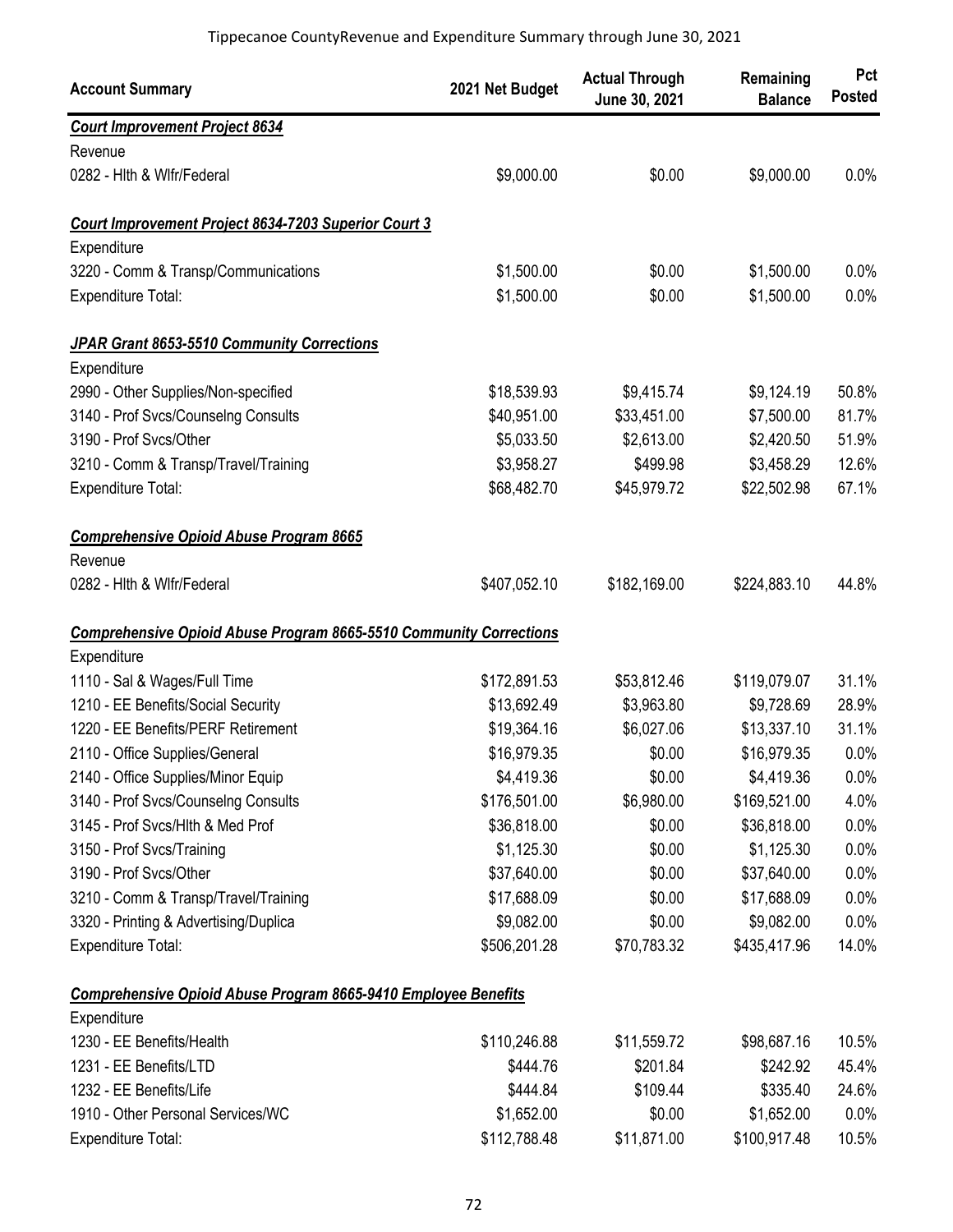| <b>Account Summary</b>                            | 2021 Net Budget | <b>Actual Through</b><br>June 30, 2021 | Remaining<br><b>Balance</b> | Pct<br><b>Posted</b> |
|---------------------------------------------------|-----------------|----------------------------------------|-----------------------------|----------------------|
| Area IV AACAP 8668                                |                 |                                        |                             |                      |
| Revenue                                           |                 |                                        |                             |                      |
| 0282 - Hith & Wifr/Federal                        | \$203,067.00    | \$0.00                                 | \$203,067.00                | 0.0%                 |
| Area IV AACAP 8668-1110 Commissioners             |                 |                                        |                             |                      |
| Expenditure                                       |                 |                                        |                             |                      |
| 2990 - Other Supplies/Non-specified               | \$27,000.00     | \$0.00                                 | \$27,000.00                 | 0.0%                 |
| 3190 - Prof Svcs/Other                            | \$176,067.00    | \$0.00                                 | \$176,067.00                | 0.0%                 |
| <b>Expenditure Total:</b>                         | \$203,067.00    | \$0.00                                 | \$203,067.00                | 0.0%                 |
| D-4 Emergency Deployment 8726-9910 Outside Agency |                 |                                        |                             |                      |
| Expenditure                                       |                 |                                        |                             |                      |
| 2290 - Oper Supplies/Other                        | \$8,034.00      | \$258.06                               | \$7,775.94                  | 3.2%                 |
| 3210 - Comm & Transp/Travel/Training              | \$6,033.00      | \$0.00                                 | \$6,033.00                  | 0.0%                 |
| 3620 - Rep & Maint/Vehicle & Equip                | \$9,124.00      | \$2,000.00                             | \$7,124.00                  | 21.9%                |
| Expenditure Total:                                | \$23,191.00     | \$2,258.06                             | \$20,932.94                 | 9.7%                 |
| <b>WIC 8880</b>                                   |                 |                                        |                             |                      |
| Revenue                                           |                 |                                        |                             |                      |
| 0282 - Hith & Wifr/Federal                        | \$1,075,065.00  | \$658,854.09                           | \$416,210.91                | 61.3%                |
| WIC 8880-9210                                     |                 |                                        |                             |                      |
| Expenditure                                       |                 |                                        |                             |                      |
| 1110 - Sal & Wages/Full Time                      | \$470,066.74    | \$301,253.18                           | \$168,813.56                | 64.1%                |
| 1130 - Sal & Wages/Part Time                      | \$53,447.25     | \$25,418.63                            | \$28,028.62                 | 47.6%                |
| 1210 - EE Benefits/Social Security                | \$40,737.58     | \$23,770.39                            | \$16,967.19                 | 58.4%                |
| 1220 - EE Benefits/PERF Retirement                | \$53,115.47     | \$33,773.93                            | \$19,341.54                 | 63.6%                |
| 2110 - Office Supplies/General                    | \$5,557.66      | \$1,885.38                             | \$3,672.28                  | 33.9%                |
| 2220 - Oper Supplies/Inst'l or Med                | \$7,610.11      | \$370.03                               | \$7,240.08                  | 4.9%                 |
| 2270 - Oper Supplies/Educational Mtls             | \$5,017.00      | \$2,986.30                             | \$2,030.70                  | 59.5%                |
| 2290 - Oper Supplies/Other                        | \$1,252.00      | \$0.00                                 | \$1,252.00                  | 0.0%                 |
| 3190 - Prof Svcs/Other                            | \$13,200.71     | \$9,882.18                             | \$3,318.53                  | 74.9%                |
| 3210 - Comm & Transp/Travel/Training              | \$3,579.49      | \$1,830.36                             | \$1,749.13                  | 51.1%                |
| 3220 - Comm & Transp/Communications               | \$1,849.22      | \$1,358.00                             | \$491.22                    | 73.4%                |
| 3510 - Utility Service/Utilities                  | \$6,505.38      | \$3,094.51                             | \$3,410.87                  | 47.6%                |
| 3710 - Rentals & Leases/Bldgs & Prop              | \$40,672.49     | \$27,115.02                            | \$13,557.47                 | 66.7%                |
| Expenditure Total:                                | \$702,611.10    | \$432,737.91                           | \$269,873.19                | 61.6%                |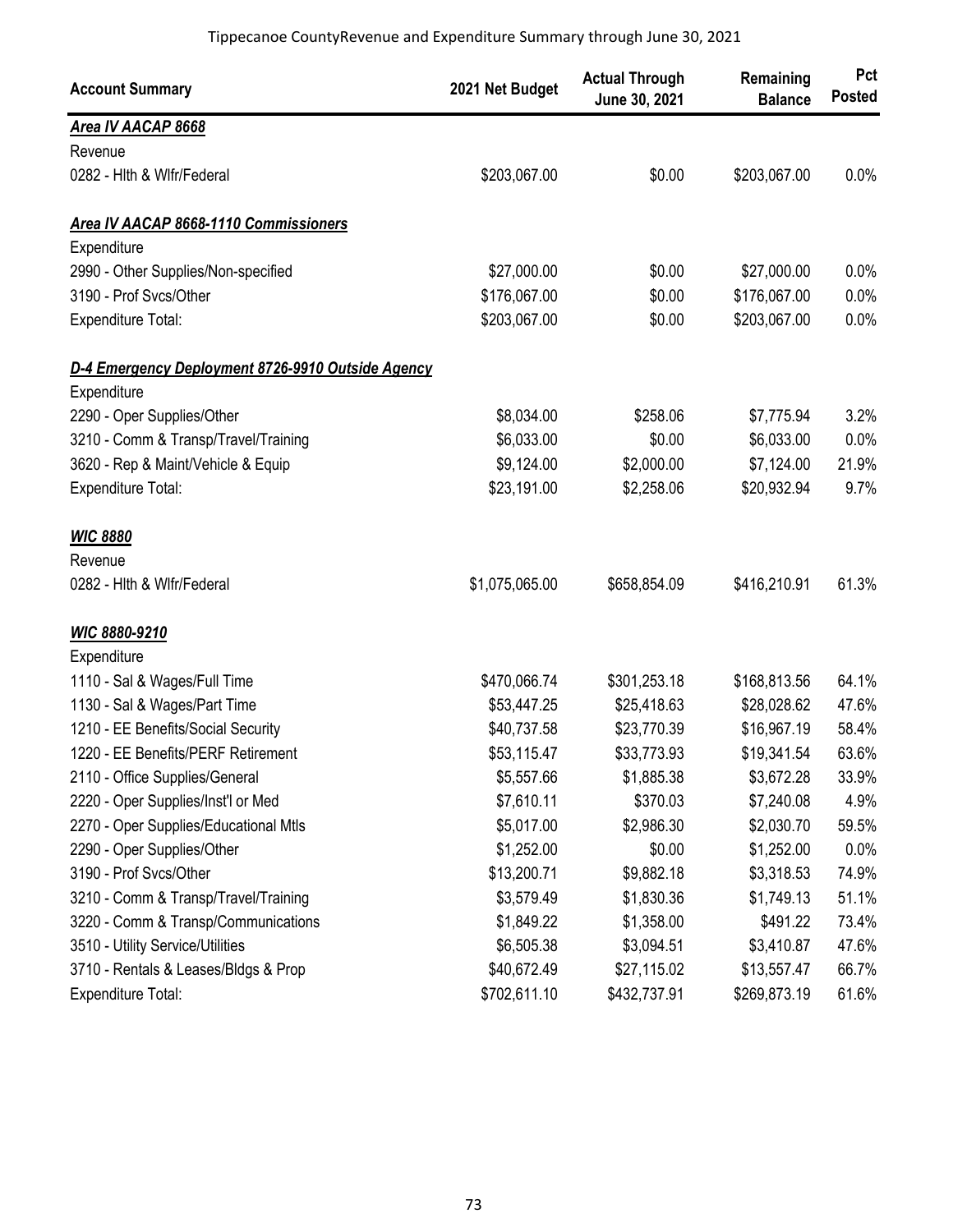| <b>Account Summary</b>                                | 2021 Net Budget | <b>Actual Through</b><br>June 30, 2021 | Remaining<br><b>Balance</b> | Pct<br><b>Posted</b> |
|-------------------------------------------------------|-----------------|----------------------------------------|-----------------------------|----------------------|
| <b>WIC 8880-9410 Employee Insurance</b>               |                 |                                        |                             |                      |
| Expenditure                                           |                 |                                        |                             |                      |
| 1230 - EE Benefits/Health                             | \$128,354.90    | \$73,323.84                            | \$55,031.06                 | 57.1%                |
| 1231 - EE Benefits/LTD                                | \$1,984.95      | \$1,112.30                             | \$872.65                    | 56.0%                |
| 1232 - EE Benefits/Life                               | \$1,094.40      | \$633.84                               | \$460.56                    | 57.9%                |
| 1910 - Other Personal Services/WC                     | \$6,819.00      | \$0.00                                 | \$6,819.00                  | 0.0%                 |
| 1920 - Other Personal Services/Unempl                 | \$0.02          | \$0.00                                 | \$0.02                      | 0.0%                 |
| Expenditure Total:                                    | \$138,253.27    | \$75,069.98                            | \$63,183.29                 | 54.3%                |
| <b>WIC Peer Counselor 8882</b>                        |                 |                                        |                             |                      |
| Revenue                                               |                 |                                        |                             |                      |
| 0282 - Hith & Wifr/Federal                            | \$44,806.00     | \$24,186.87                            | \$20,619.13                 | 54.0%                |
| WIC Peer Counselor 8882-9210                          |                 |                                        |                             |                      |
| Expenditure                                           |                 |                                        |                             |                      |
| 1130 - Sal & Wages/Part Time                          | \$31,379.24     | \$16,176.17                            | \$15,203.07                 | 51.6%                |
| 1210 - EE Benefits/Social Security                    | \$2,428.82      | \$1,237.48                             | \$1,191.34                  | 50.9%                |
| 1910 - Other Personal Services/WC                     | \$393.00        | \$0.00                                 | \$393.00                    | 0.0%                 |
| 3210 - Comm & Transp/Travel/Training                  | \$350.00        | \$330.00                               | \$20.00                     | 94.3%                |
| 3510 - Utility Service/Utilities                      | \$1,672.81      | \$956.66                               | \$716.15                    | 57.2%                |
| Expenditure Total:                                    | \$36,223.87     | \$18,700.31                            | \$17,523.56                 | 51.6%                |
| 95.563 Title IV-D Incentive 8895                      |                 |                                        |                             |                      |
| Revenue                                               |                 |                                        |                             |                      |
| 0282 - Hith & Wifr/Federal                            | \$0.00          | \$21,790.00                            | $-$21,790.00$               |                      |
| 0660 - Other Rcpts/Investment Earning                 | \$0.00          | \$118.11                               | $-$118.11$                  |                      |
| Revenue Total:                                        | \$0.00          | \$21,908.11                            | $-$21,908.11$               |                      |
| 95.563 Title IV-D Incentive 8895-5920 Prosecutor IV-D |                 |                                        |                             |                      |
| Expenditure                                           |                 |                                        |                             |                      |
| 1130 - Sal & Wages/Part Time                          | \$20,000.00     | \$11,784.00                            | \$8,216.00                  | 58.9%                |
| 1210 - EE Benefits/Social Security                    | \$1,530.00      | \$901.48                               | \$628.52                    | 58.9%                |
| 2110 - Office Supplies/General                        | \$3,000.00      | \$1,333.27                             | \$1,666.73                  | 44.4%                |
| 3190 - Prof Svcs/Other                                | \$10,000.00     | \$3,075.63                             | \$6,924.37                  | 30.8%                |
| <b>Expenditure Total:</b>                             | \$34,530.00     | \$17,094.38                            | \$17,435.62                 | 49.5%                |
| 95.563 Title IV-D Incentive 8895-6520 IV-D Magistrate |                 |                                        |                             |                      |
| Expenditure                                           |                 |                                        |                             |                      |
| 3190 - Prof Svcs/Other                                | \$31,361.00     | \$12,035.66                            | \$19,325.34                 | 38.4%                |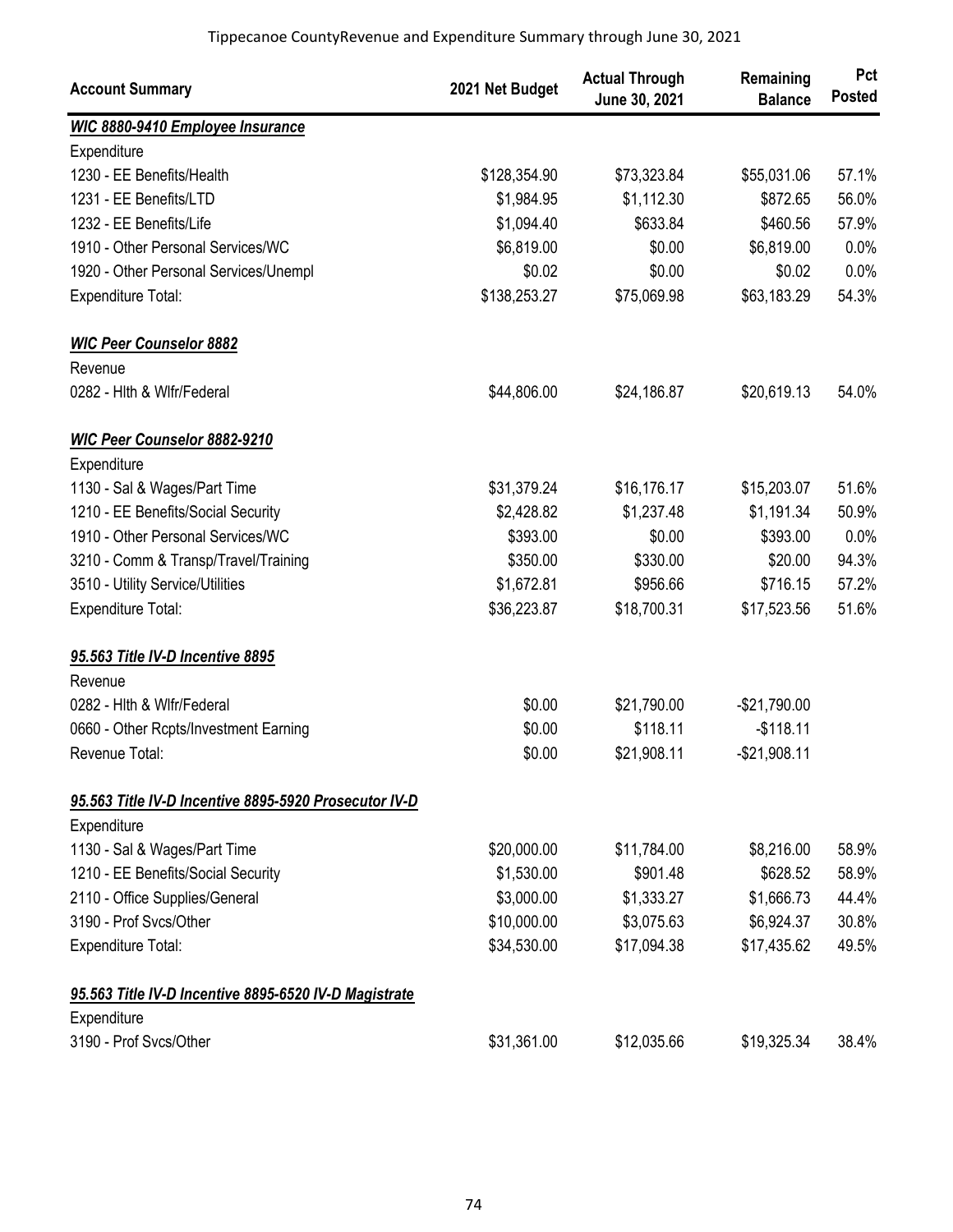| <b>Account Summary</b>                                        | 2021 Net Budget | <b>Actual Through</b><br>June 30, 2021 | Remaining<br><b>Balance</b> | Pct<br><b>Posted</b> |
|---------------------------------------------------------------|-----------------|----------------------------------------|-----------------------------|----------------------|
| 95.563 Prosecutor IV-D Incentive 8897                         |                 |                                        |                             |                      |
| Revenue                                                       |                 |                                        |                             |                      |
| 0282 - Hith & Wifr/Federal                                    | \$0.00          | \$32,784.00                            | $-$32,784.00$               |                      |
| 0660 - Other Rcpts/Investment Earning                         | \$0.00          | \$360.17                               | $-$360.17$                  |                      |
| Revenue Total:                                                | \$0.00          | \$33,144.17                            | $-$ \$33,144.17             |                      |
| 95.563 Prosecutor IV-D Incentive 8897-5920                    |                 |                                        |                             |                      |
| Expenditure                                                   |                 |                                        |                             |                      |
| 1110 - Sal & Wages/Full Time                                  | \$40,794.00     | \$15,437.03                            | \$25,356.97                 | 37.8%                |
| 1130 - Sal & Wages/Part Time                                  | \$25,000.00     | \$11,632.50                            | \$13,367.50                 | 46.5%                |
| 1150 - Sal & Wages/Overtime                                   | \$6,000.00      | \$4,033.96                             | \$1,966.04                  | 67.2%                |
| 1210 - EE Benefits/Social Security                            | \$5,493.00      | \$2,300.93                             | \$3,192.07                  | 41.9%                |
| 1220 - EE Benefits/PERF Retirement                            | \$4,681.00      | \$2,180.78                             | \$2,500.22                  | 46.6%                |
| 2110 - Office Supplies/General                                | \$3,000.00      | \$47.38                                | \$2,952.62                  | 1.6%                 |
| 3190 - Prof Svcs/Other                                        | \$1,000.00      | \$965.28                               | \$34.72                     | 96.5%                |
| 3210 - Comm & Transp/Travel/Training                          | \$500.00        | \$0.00                                 | \$500.00                    | 0.0%                 |
| 4510 - Machinery & Equipment/General                          | \$11,000.00     | \$10,046.10                            | \$953.90                    | 91.3%                |
| Expenditure Total:                                            | \$97,468.00     | \$46,643.96                            | \$50,824.04                 | 47.9%                |
| 95.563 Prosecutor IV-D Incentive 8897-9410 Employee Insurance |                 |                                        |                             |                      |
| Expenditure                                                   |                 |                                        |                             |                      |
| 1230 - EE Benefits/Health                                     | \$8,587.00      | \$3,793.20                             | \$4,793.80                  | 44.2%                |
| 1231 - EE Benefits/LTD                                        | \$145.00        | \$49.92                                | \$95.08                     | 34.4%                |
| 1232 - EE Benefits/Life                                       | \$110.00        | \$36.48                                | \$73.52                     | 33.2%                |
| 1920 - Other Personal Services/Unempl                         | \$500.00        | \$0.00                                 | \$500.00                    | 0.0%                 |
| Expenditure Total:                                            | \$9,342.00      | \$3,879.60                             | \$5,462.40                  | 41.5%                |
| 93.563 Clerk IV-D Incentive 8899                              |                 |                                        |                             |                      |
| Revenue                                                       |                 |                                        |                             |                      |
| 0282 - Hith & Wifr/Federal                                    | \$40,000.00     | \$21,790.00                            | \$18,210.00                 | 54.5%                |
| 0660 - Other Rcpts/Investment Earning                         | \$250.00        | \$300.82                               | $-$50.82$                   | 120.3%               |
| Revenue Total:                                                | \$40,250.00     | \$22,090.82                            | \$18,159.18                 | 54.9%                |
| 93.563 Clerk IV-D Incentive 8899-5810 Clerk                   |                 |                                        |                             |                      |
| Expenditure                                                   |                 |                                        |                             |                      |
| 1110 - Sal & Wages/Full Time                                  | \$21,255.00     | \$10,946.52                            | \$10,308.48                 | 51.5%                |
| 1210 - EE Benefits/Social Security                            | \$1,627.00      | \$745.57                               | \$881.43                    | 45.8%                |
| 1220 - EE Benefits/PERF Retirement                            | \$2,381.00      | \$1,226.03                             | \$1,154.97                  | 51.5%                |
| 2110 - Office Supplies/General                                | \$500.00        | \$0.00                                 | \$500.00                    | 0.0%                 |
| 3190 - Prof Svcs/Other                                        | \$14,000.00     | \$5,100.00                             | \$8,900.00                  | 36.4%                |
| 3210 - Comm & Transp/Travel/Training                          | \$250.00        | \$0.00                                 | \$250.00                    | 0.0%                 |
| Expenditure Total:                                            | \$40,013.00     | \$18,018.12                            | \$21,994.88                 | 45.0%                |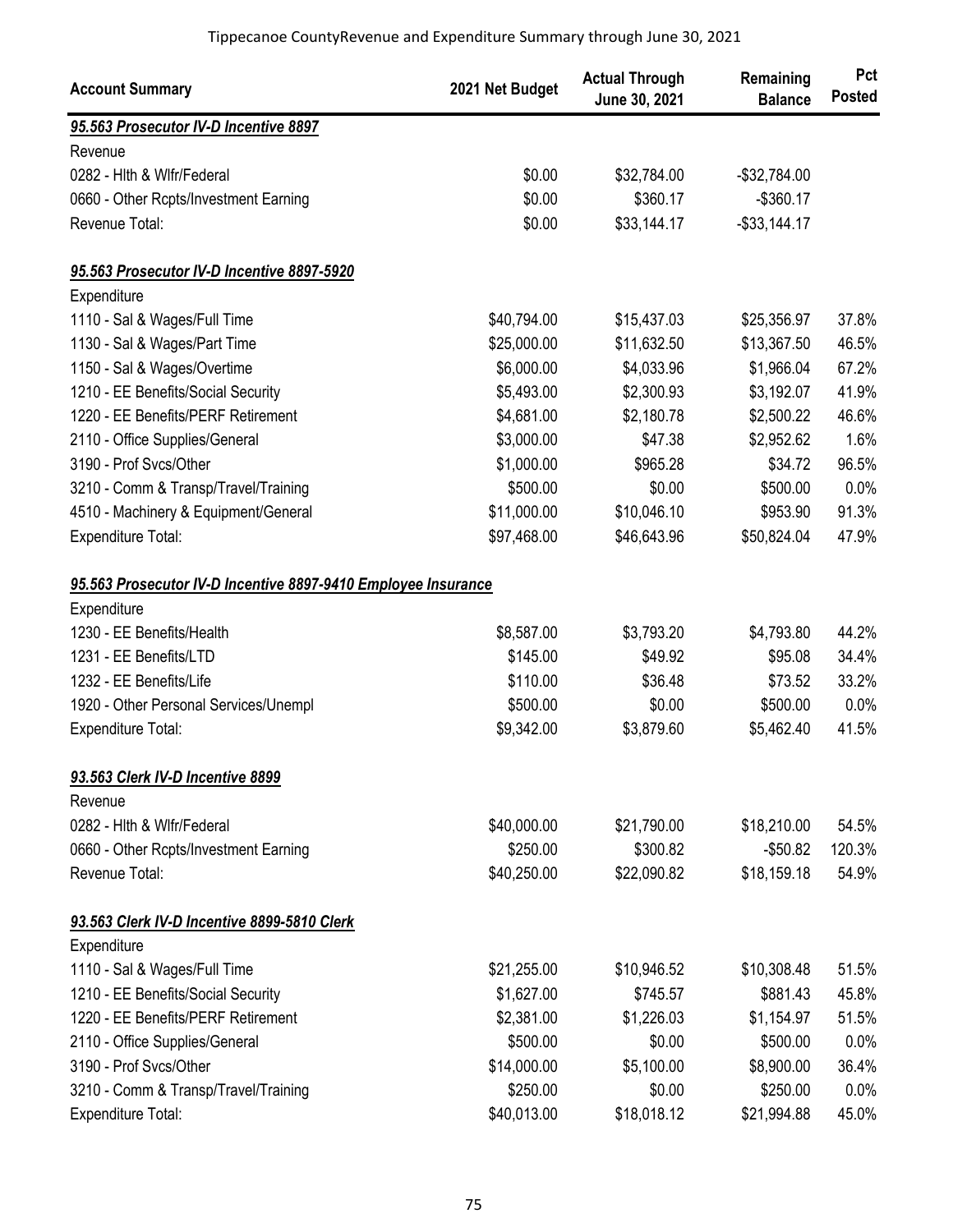| <b>Account Summary</b>                                   | 2021 Net Budget | <b>Actual Through</b><br>June 30, 2021 | Remaining<br><b>Balance</b> | Pct<br><b>Posted</b> |
|----------------------------------------------------------|-----------------|----------------------------------------|-----------------------------|----------------------|
| 93.563 Clerk IV-D Incentive 8899-9410 Employee Insurance |                 |                                        |                             |                      |
| Expenditure                                              |                 |                                        |                             |                      |
| 1230 - EE Benefits/Health                                | \$4,100.00      | \$4,168.68                             | $-$ \$68.68                 | 101.7%               |
| 1231 - EE Benefits/LTD                                   | \$80.00         | \$41.04                                | \$38.96                     | 51.3%                |
| 1232 - EE Benefits/Life                                  | \$60.00         | \$27.36                                | \$32.64                     | 45.6%                |
| <b>Expenditure Total:</b>                                | \$4,240.00      | \$4,237.08                             | \$2.92                      | 99.9%                |
| <b>CARES Act Clearing Fund 8900</b>                      |                 |                                        |                             |                      |
| Revenue                                                  |                 |                                        |                             |                      |
| 0288 - COVID-19 CARES Act                                | \$0.00          | \$626,321.00                           | -\$626,321.00               |                      |
| <b>CARES Act Clearing Fund 8900-0110 Auditor</b>         |                 |                                        |                             |                      |
| Expenditure                                              |                 |                                        |                             |                      |
| 6100 - Interfund Transfers/Transfer O                    | \$0.00          | \$626,321.00                           | -\$626,321.00               |                      |
| CDBG / COVID-19 Cares Act 8901                           |                 |                                        |                             |                      |
| Revenue                                                  |                 |                                        |                             |                      |
| 0288 - COVID-19 CARES Act                                | \$475,069.79    | \$260,231.47                           | \$214,838.32                | 54.8%                |
| CDBG / COVID-19 Cares Act 8901-1110 Commissioners        |                 |                                        |                             |                      |
| Expenditure                                              |                 |                                        |                             |                      |
| 3190 - Prof Svcs/Other                                   | \$377,075.00    | \$250,000.00                           | \$127,075.00                | 66.3%                |
| CDBG / COVID-19 Cares Act 8901-9010 Health Department    |                 |                                        |                             |                      |
| Expenditure                                              |                 |                                        |                             |                      |
| 2210 - Oper Supplies/Gasoline & Oil                      | \$0.96          | \$0.00                                 | \$0.96                      | 0.0%                 |
| 2220 - Oper Supplies/Inst'l or Med                       | \$5,163.12      | \$5,162.50                             | \$0.62                      | 100.0%               |
| 3190 - Prof Svcs/Other                                   | \$85,000.00     | \$85,000.00                            | \$0.00                      | 100.0%               |
| 3210 - Comm & Transp/Travel/Training                     | \$0.79          | \$0.00                                 | \$0.79                      | 0.0%                 |
| <b>Expenditure Total:</b>                                | \$90,164.87     | \$90,162.50                            | \$2.37                      | 100.0%               |
| CEFP / COVID-19 Cares Act 8902-1110 Commissioners        |                 |                                        |                             |                      |
| Expenditure                                              |                 |                                        |                             |                      |
| 2220 - Oper Supplies/Inst'l or Med                       | \$40,036.14     | \$40,036.14                            | \$0.00                      | 100.0%               |
| <b>FTA/5311 CARES Act 8903</b>                           |                 |                                        |                             |                      |
| Revenue                                                  |                 |                                        |                             |                      |
| 0288 - COVID-19 CARES Act                                | \$184,935.00    | \$63,206.00                            | \$121,729.00                | 34.2%                |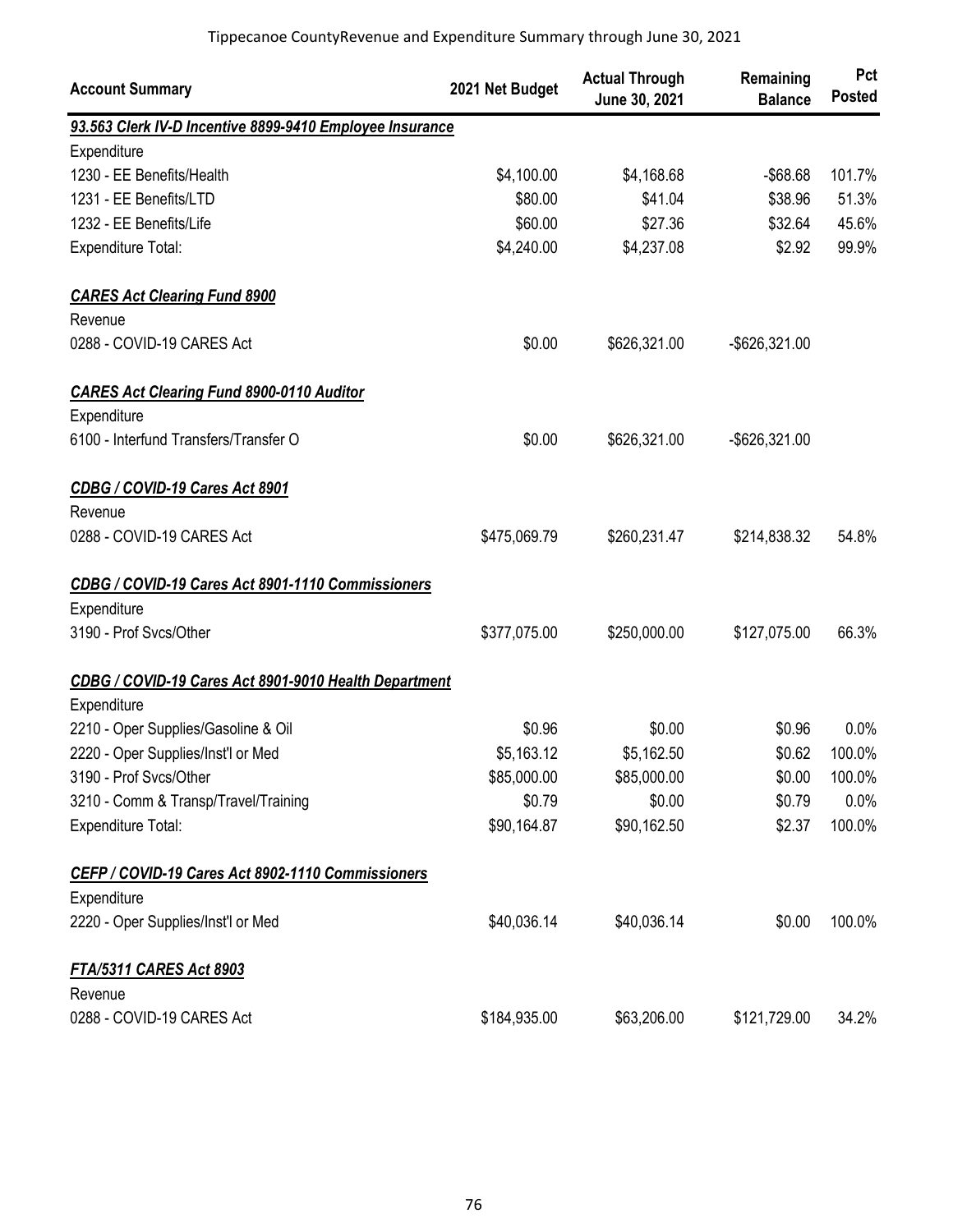| <b>Account Summary</b>                        | 2021 Net Budget | <b>Actual Through</b><br>June 30, 2021 | Remaining<br><b>Balance</b> | Pct<br><b>Posted</b> |
|-----------------------------------------------|-----------------|----------------------------------------|-----------------------------|----------------------|
| FTA/5311 CARES Act 8903-1110 Commissioners    |                 |                                        |                             |                      |
| Expenditure                                   |                 |                                        |                             |                      |
| 2990 - Other Supplies/Non-specified           | \$15,000.00     | \$6,047.00                             | \$8,953.00                  | 40.3%                |
| 3190 - Prof Svcs/Other                        | \$169,935.00    | \$85,715.00                            | \$84,220.00                 | 50.4%                |
| <b>Expenditure Total:</b>                     | \$184,935.00    | \$91,762.00                            | \$93,173.00                 | 49.6%                |
| <b>Secretary of State CARES Covid-19 8904</b> |                 |                                        |                             |                      |
| Revenue                                       |                 |                                        |                             |                      |
| 0288 - COVID-19 CARES Act                     | \$0.00          | \$23,465.75                            | $-$23,465.75$               |                      |
| COVID-19 Vaccine 8905                         |                 |                                        |                             |                      |
| Revenue                                       |                 |                                        |                             |                      |
| 0288 - COVID-19 CARES Act                     | \$120,960.00    | \$60,560.11                            | \$60,399.89                 | 50.1%                |
| COVID-19 Vaccine 8905-9010 Health Department  |                 |                                        |                             |                      |
| Expenditure                                   |                 |                                        |                             |                      |
| 1150 - Sal & Wages/Overtime                   | \$33,655.00     | \$29,728.19                            | \$3,926.81                  | 88.3%                |
| 1210 - EE Benefits/Social Security            | \$2,575.00      | \$2,227.73                             | \$347.27                    | 86.5%                |
| 1220 - EE Benefits/PERF Retirement            | \$3,770.00      | \$3,223.66                             | \$546.34                    | 85.5%                |
| 2220 - Oper Supplies/Inst'l or Med            | \$10,000.00     | \$10,128.24                            | $-$128.24$                  | 101.3%               |
| 3190 - Prof Svcs/Other                        | \$70,560.00     | \$38,525.82                            | \$32,034.18                 | 54.6%                |
| 3210 - Comm & Transp/Travel/Training          | \$400.00        | \$85.80                                | \$314.20                    | 21.5%                |
| Expenditure Total:                            | \$120,960.00    | \$83,919.44                            | \$37,040.56                 | 69.4%                |
| ARPA CSLFRF 8950                              |                 |                                        |                             |                      |
| Revenue                                       |                 |                                        |                             |                      |
| 0280 - Gen Govt/Federal                       | \$0.00          | \$19,009,323.00                        | -\$19,009,323.00            |                      |
| 0660 - Other Rcpts/Investment Earning         | \$0.00          | \$4,740.64                             | $-$4,740.64$                |                      |
| Revenue Total:                                | \$0.00          | \$19,014,063.64                        | -\$19,014,063.64            |                      |
| <b>CASAs for Kids 9107</b>                    |                 |                                        |                             |                      |
| Revenue                                       |                 |                                        |                             |                      |
| 0292 - Hith & Wifr/State or Local             | \$37,156.00     | \$37,156.00                            | \$0.00                      | 100.0%               |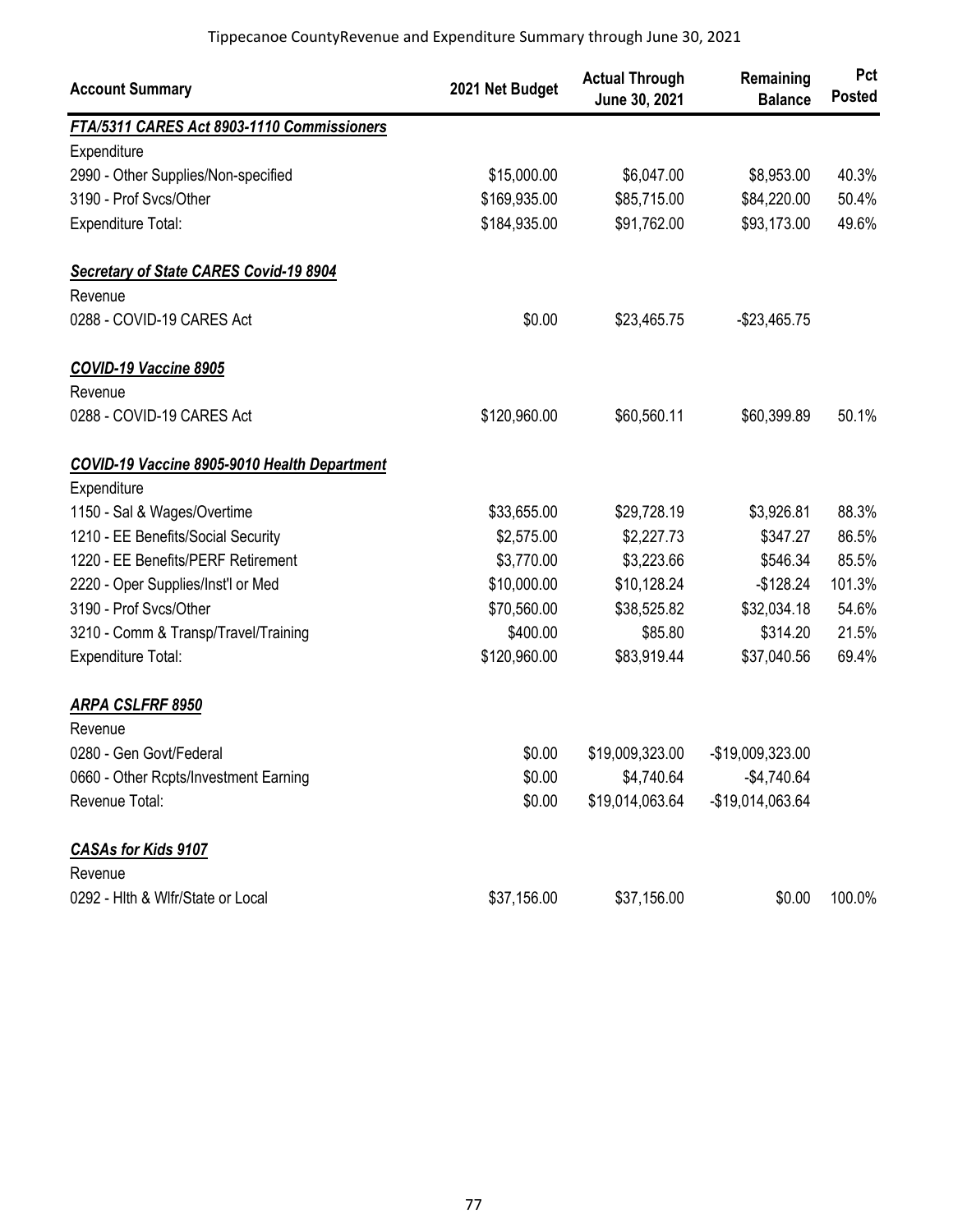| <b>Account Summary</b>                             | 2021 Net Budget | <b>Actual Through</b><br>June 30, 2021 | Remaining<br><b>Balance</b> | Pct<br><b>Posted</b> |
|----------------------------------------------------|-----------------|----------------------------------------|-----------------------------|----------------------|
| CASAs for Kids 9107-7310                           |                 |                                        |                             |                      |
| Expenditure                                        |                 |                                        |                             |                      |
| 1113 - Sal & Wages/Benefit Elig PT                 | \$42,145.41     | \$20,272.46                            | \$21,872.95                 | 48.1%                |
| 1210 - EE Benefits/Social Security                 | \$3,225.44      | \$1,500.35                             | \$1,725.09                  | 46.5%                |
| 1910 - Other Personal Services/WC                  | \$644.00        | \$0.00                                 | \$644.00                    | 0.0%                 |
| 2140 - Office Supplies/Minor Equip                 | \$1,409.43      | \$1,409.43                             | \$0.00                      | 100.0%               |
| 2210 - Oper Supplies/Gasoline & Oil                | \$1,026.76      | \$0.00                                 | \$1,026.76                  | 0.0%                 |
| 3150 - Prof Svcs/Training                          | \$666.22        | \$250.00                               | \$416.22                    | 37.5%                |
| 3210 - Comm & Transp/Travel/Training               | \$36.91         | \$0.00                                 | \$36.91                     | 0.0%                 |
| 3240 - Comm & Transp/Software                      | \$750.00        | \$278.00                               | \$472.00                    | 37.1%                |
| 3620 - Rep & Maint/Vehicle & Equip                 | \$7.37          | \$0.00                                 | \$7.37                      | 0.0%                 |
| <b>Expenditure Total:</b>                          | \$49,911.54     | \$23,710.24                            | \$26,201.30                 | 47.5%                |
| <b>CASAs for Kids 9107-9410 Employee Insurance</b> |                 |                                        |                             |                      |
| Expenditure                                        |                 |                                        |                             |                      |
| 1230 - EE Benefits/Health                          | \$9,959.30      | \$4,016.40                             | \$5,942.90                  | 40.3%                |
| 1231 - EE Benefits/LTD                             | \$107.89        | \$76.08                                | \$31.81                     | 70.5%                |
| 1232 - EE Benefits/Life                            | \$204.32        | \$35.52                                | \$168.80                    | 17.4%                |
| <b>Expenditure Total:</b>                          | \$10,271.51     | \$4,128.00                             | \$6,143.51                  | 40.2%                |
| <b>Community Crossing 9108</b>                     |                 |                                        |                             |                      |
| Revenue                                            |                 |                                        |                             |                      |
| 0293 - Hwys & Strts/State or Local                 | \$513,948.00    | \$513,948.00                           | \$0.00                      | 100.0%               |
| <b>Community Crossing 9108-8261 Highway</b>        |                 |                                        |                             |                      |
| Expenditure                                        |                 |                                        |                             |                      |
| 3940 - Other Disb/General Refunds                  | \$35,336.00     | \$35,336.17                            | $-$0.17$                    | 100.0%               |
| 4220 - Infrastructure/Bridges                      | \$513,948.08    | \$0.00                                 | \$513,948.08                | 0.0%                 |
| Expenditure Total:                                 | \$549,284.08    | \$35,336.17                            | \$513,947.91                | 6.4%                 |
| <b>Juv Case Assessment Triage 9114</b>             |                 |                                        |                             |                      |
| Revenue                                            |                 |                                        |                             |                      |
| 0292 - Hlth & Wlfr/State or Local                  | \$45,000.00     | \$45,000.00                            | \$0.00                      | 100.0%               |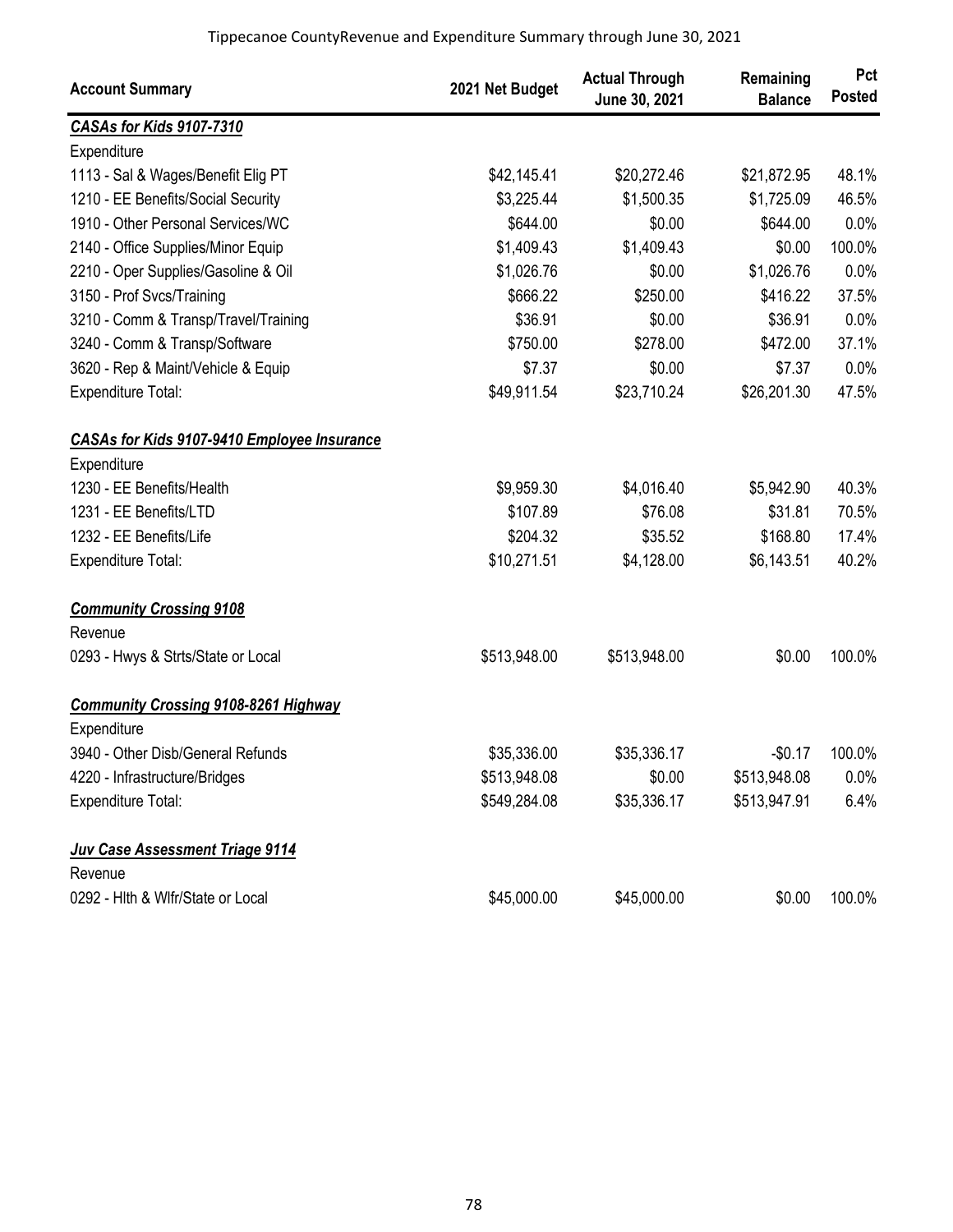| <b>Account Summary</b>                                | 2021 Net Budget | <b>Actual Through</b><br>June 30, 2021 | Remaining<br><b>Balance</b> | Pct<br><b>Posted</b> |
|-------------------------------------------------------|-----------------|----------------------------------------|-----------------------------|----------------------|
| Juv Case Assessment Triage 9114-7310 Superior Court 3 |                 |                                        |                             |                      |
| Expenditure                                           |                 |                                        |                             |                      |
| 1110 - Sal & Wages/Full Time                          | \$7,619.27      | \$0.00                                 | \$7,619.27                  | 0.0%                 |
| 1130 - Sal & Wages/Part Time                          | \$40,765.25     | \$0.00                                 | \$40,765.25                 | 0.0%                 |
| 1210 - EE Benefits/Social Security                    | \$3,713.08      | \$0.00                                 | \$3,713.08                  | 0.0%                 |
| 1220 - EE Benefits/PERF Retirement                    | \$857.72        | \$0.00                                 | \$857.72                    | 0.0%                 |
| 2110 - Office Supplies/General                        | \$60.38         | \$0.00                                 | \$60.38                     | 0.0%                 |
| 2140 - Office Supplies/Minor Equip                    | \$1,596.60      | \$0.00                                 | \$1,596.60                  | 0.0%                 |
| 3150 - Prof Svcs/Training                             | \$500.00        | \$0.00                                 | \$500.00                    | 0.0%                 |
| 3210 - Comm & Transp/Travel/Training                  | \$184.62        | \$0.00                                 | \$184.62                    | 0.0%                 |
| <b>Expenditure Total:</b>                             | \$55,296.92     | \$0.00                                 | \$55,296.92                 | 0.0%                 |
| <b>WIC/FIMR 9168</b>                                  |                 |                                        |                             |                      |
| Revenue                                               |                 |                                        |                             |                      |
| 0292 - Hith & Wifr/State or Local                     | \$126,165.97    | \$55,193.56                            | \$70,972.41                 | 43.7%                |
| <b>WIC/FIMR 9168-9010 Health Department</b>           |                 |                                        |                             |                      |
| Expenditure                                           |                 |                                        |                             |                      |
| 1110 - Sal & Wages/Full Time                          | \$58,388.72     | \$28,268.76                            | \$30,119.96                 | 48.4%                |
| 1210 - EE Benefits/Social Security                    | \$4,003.28      | \$2,062.28                             | \$1,941.00                  | 51.5%                |
| 1220 - EE Benefits/PERF Retirement                    | \$5,677.73      | \$3,166.12                             | \$2,511.61                  | 55.8%                |
| 1910 - Other Personal Services/WC                     | \$609.00        | \$0.00                                 | \$609.00                    | 0.0%                 |
| 2110 - Office Supplies/General                        | \$9,605.12      | \$0.00                                 | \$9,605.12                  | 0.0%                 |
| 3190 - Prof Svcs/Other                                | \$13,019.20     | \$2,000.00                             | \$11,019.20                 | 15.4%                |
| 3210 - Comm & Transp/Travel/Training                  | \$4,683.12      | \$0.00                                 | \$4,683.12                  | 0.0%                 |
| 4590 - Machinery & Equipment/Other                    | \$14,097.00     | \$0.00                                 | \$14,097.00                 | 0.0%                 |
| Expenditure Total:                                    | \$110,083.17    | \$35,497.16                            | \$74,586.01                 | 32.2%                |
| <b>WIC/FIMR 9168-9410 Employee Insurance</b>          |                 |                                        |                             |                      |
| Expenditure                                           |                 |                                        |                             |                      |
| 1230 - EE Benefits/Health                             | \$13,200.85     | \$8,337.36                             | \$4,863.49                  | 63.2%                |
| 1231 - EE Benefits/LTD                                | \$164.60        | \$105.96                               | \$58.64                     | 64.4%                |
| 1232 - EE Benefits/Life                               | \$86.80         | \$54.72                                | \$32.08                     | 63.0%                |
| Expenditure Total:                                    | \$13,452.25     | \$8,498.04                             | \$4,954.21                  | 63.2%                |
| <b>Syringe Services-THFGI 9171</b>                    |                 |                                        |                             |                      |
| Revenue                                               |                 |                                        |                             |                      |
| 0292 - Hith & Wifr/State or Local                     | \$10,000.00     | \$0.00                                 | \$10,000.00                 | 0.0%                 |
| 0671 - Other Rcpts/Grants from NonGov                 | \$0.00          | \$10,000.00                            | $-$10,000.00$               |                      |
| Revenue Total:                                        | \$10,000.00     | \$10,000.00                            | \$0.00                      | 100.0%               |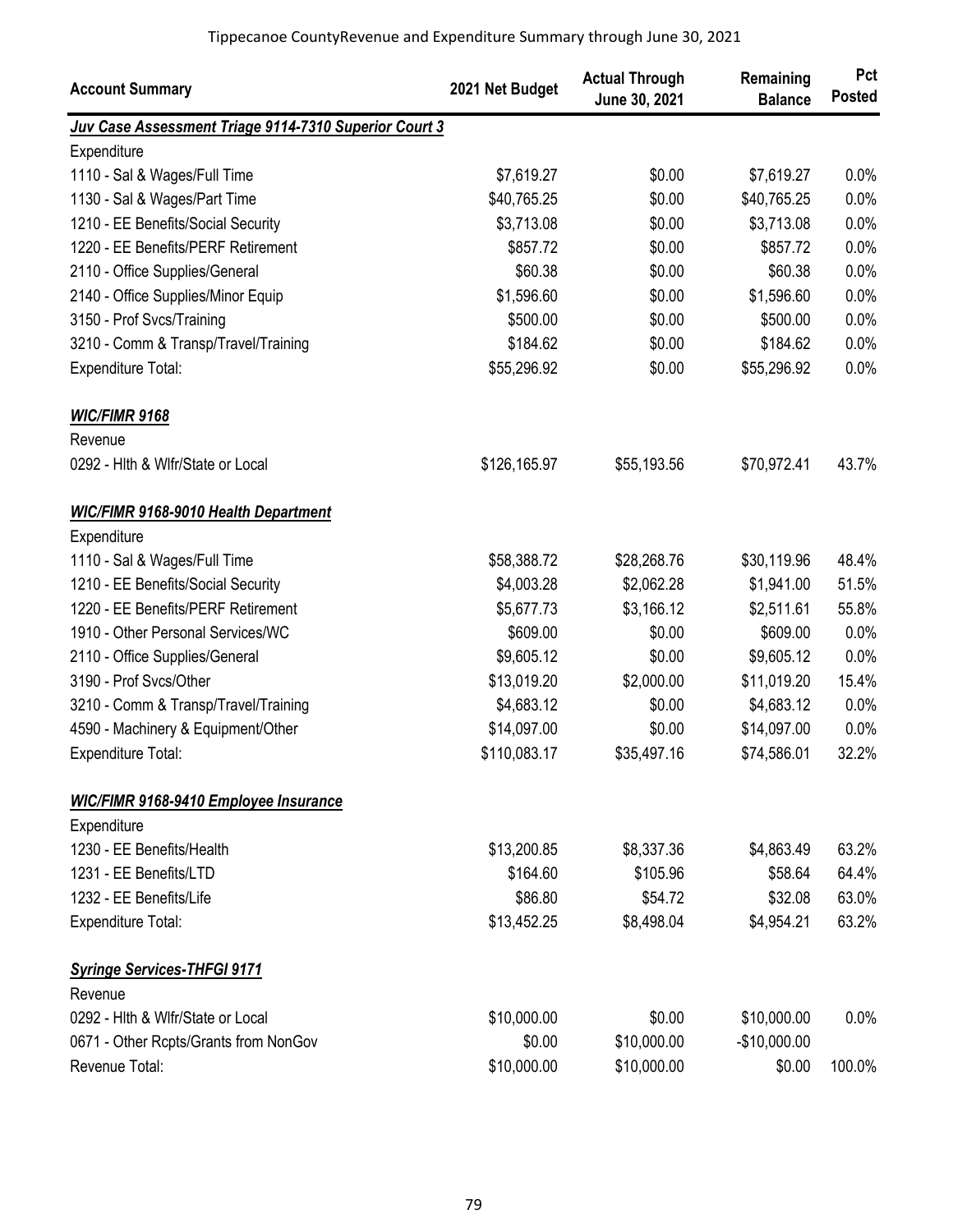| <b>Account Summary</b>                                     | 2021 Net Budget | <b>Actual Through</b><br>June 30, 2021 | Remaining<br><b>Balance</b> | Pct<br><b>Posted</b> |
|------------------------------------------------------------|-----------------|----------------------------------------|-----------------------------|----------------------|
| Syringe Services-THFGI 9171-9010 Health Department         |                 |                                        |                             |                      |
| Expenditure                                                |                 |                                        |                             |                      |
| 2220 - Oper Supplies/Inst'l or Med                         | \$14,117.43     | \$6,887.04                             | \$7,230.39                  | 48.8%                |
| <b>Gateway to Hope Counseling 9178</b>                     |                 |                                        |                             |                      |
| Revenue                                                    |                 |                                        |                             |                      |
| 0671 - Other Rcpts/Grants from NonGov                      | \$15,200.00     | \$0.00                                 | \$15,200.00                 | 0.0%                 |
| Gateway to Hope Counseling 9178-5510 Community Corrections |                 |                                        |                             |                      |
| Expenditure                                                |                 |                                        |                             |                      |
| 3145 - Prof Svcs/Hlth & Med Prof                           | \$6,110.75      | \$6,110.75                             | \$0.00                      | 100.0%               |
| Gateway to Hope Counseling 9178-9010 Health Dept           |                 |                                        |                             |                      |
| Expenditure                                                |                 |                                        |                             |                      |
| 3145 - Prof Svcs/Hlth & Med Prof                           | \$9,750.00      | \$310.00                               | \$9,440.00                  | 3.2%                 |
| <b>Juvenile Truancy Mediation 9203</b>                     |                 |                                        |                             |                      |
| Revenue                                                    |                 |                                        |                             |                      |
| 0670 - Other Rcpts/Misc Sources                            | \$24,287.00     | \$0.00                                 | \$24,287.00                 | 0.0%                 |
| Juvenile Truancy Mediation 9203-5610                       |                 |                                        |                             |                      |
| Expenditure                                                |                 |                                        |                             |                      |
| 1110 - Sal & Wages/Full Time                               | \$21,124.82     | \$5,518.26                             | \$15,606.56                 | 26.1%                |
| 1210 - EE Benefits/Social Security                         | \$1,686.47      | \$377.31                               | \$1,309.16                  | 22.4%                |
| 1220 - EE Benefits/PERF Retirement                         | \$2,736.33      | \$583.73                               | \$2,152.60                  | 21.3%                |
| <b>Expenditure Total:</b>                                  | \$25,547.62     | \$6,479.30                             | \$19,068.32                 | 25.4%                |
| Juvenile Truancy Mediation 9203-9410 Employee Insurance    |                 |                                        |                             |                      |
| Expenditure                                                |                 |                                        |                             |                      |
| 1230 - EE Benefits/Health                                  | \$9,059.52      | \$2,048.32                             | \$7,011.20                  | 22.6%                |
| 1231 - EE Benefits/LTD                                     | \$80.76         | \$18.16                                | \$62.60                     | 22.5%                |
| 1232 - EE Benefits/Life                                    | \$43.24         | \$9.84                                 | \$33.40                     | 22.8%                |
| 1910 - Other Personal Services/WC                          | \$314.00        | \$0.00                                 | \$314.00                    | 0.0%                 |
| Expenditure Total:                                         | \$9,497.52      | \$2,076.32                             | \$7,421.20                  | 21.9%                |
| Juvenile Alternatives Safe Place Grant 9211                |                 |                                        |                             |                      |
| Revenue                                                    |                 |                                        |                             |                      |
| 0292 - Hith & Wifr/State or Local                          | \$12,664.48     | \$2,337.68                             | \$10,326.80                 | 18.5%                |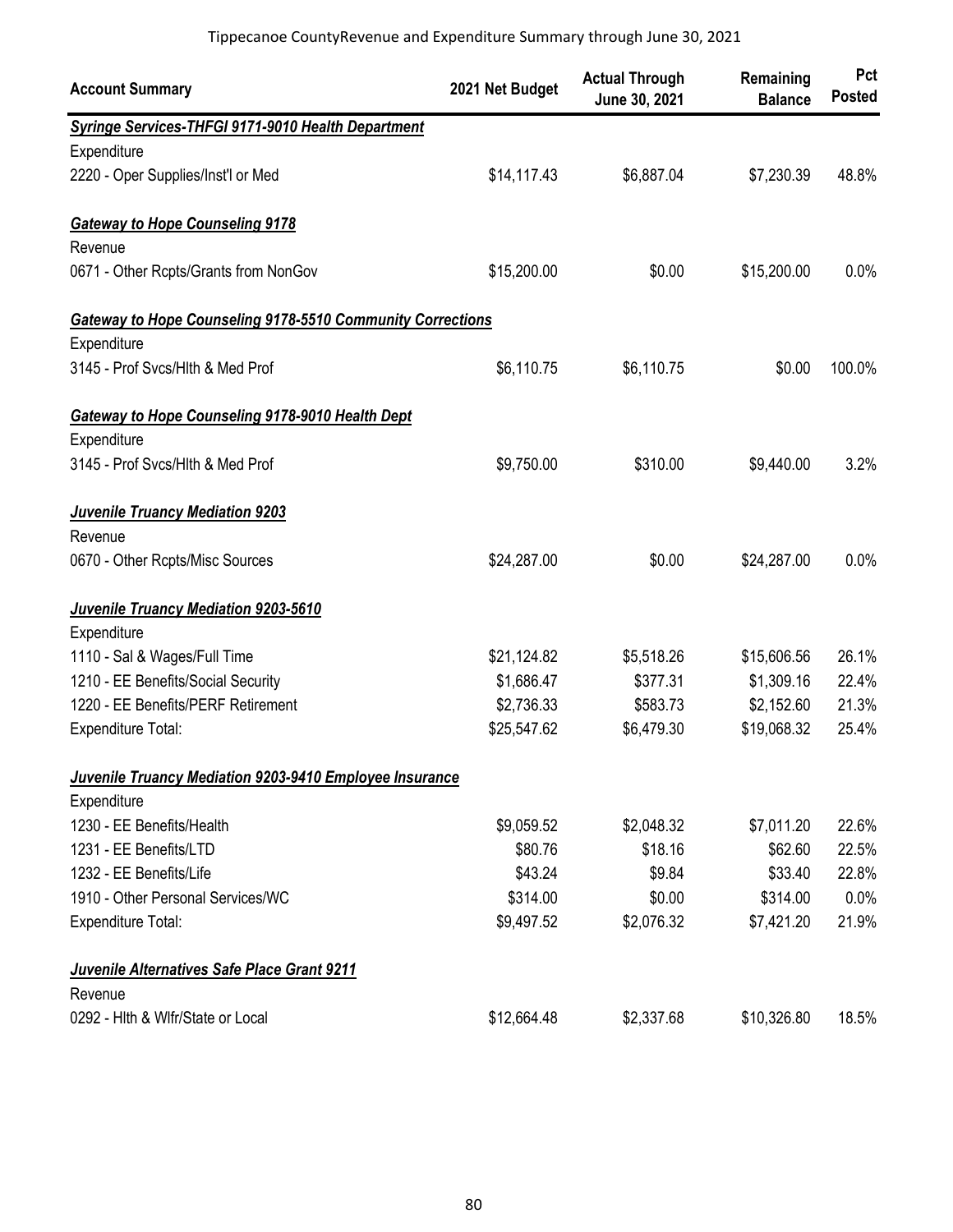| <b>Account Summary</b>                                       | 2021 Net Budget | <b>Actual Through</b><br>June 30, 2021 | Remaining<br><b>Balance</b> | Pct<br><b>Posted</b> |
|--------------------------------------------------------------|-----------------|----------------------------------------|-----------------------------|----------------------|
| Juvenile Alternatives Safe Place Grant 9211-5610             |                 |                                        |                             |                      |
| Expenditure                                                  |                 |                                        |                             |                      |
| 3190 - Prof Svcs/Other                                       | \$12,500.00     | \$2,340.00                             | \$10,160.00                 | 18.7%                |
| 3510 - Utility Service/Utilities                             | \$368.56        | \$100.13                               | \$268.43                    | 27.2%                |
| Expenditure Total:                                           | \$12,868.56     | \$2,440.13                             | \$10,428.43                 | 19.0%                |
| <b>IDHS Foundation Grant 9212</b>                            |                 |                                        |                             |                      |
| Revenue                                                      |                 |                                        |                             |                      |
| 0671 - Other Rcpts/Grants from NonGov                        | \$3,750.00      | \$3,750.00                             | \$0.00                      | 100.0%               |
| <b>IDHS Foundation Grant 9212-5210 Emergency Management</b>  |                 |                                        |                             |                      |
| Expenditure                                                  |                 |                                        |                             |                      |
| 2990 - Other Supplies/Non-specified                          | \$3,750.00      | \$3,750.00                             | \$0.00                      | 100.0%               |
| Juvenile Alternatives DOC JDAI 9213                          |                 |                                        |                             |                      |
| Revenue                                                      |                 |                                        |                             |                      |
| 0291 - Publ Safety/State or Local                            | \$24,772.08     | \$24,772.08                            | \$0.00                      | 100.0%               |
| Juvenile Alternatives DOC JDAI 9213-5610                     |                 |                                        |                             |                      |
| Expenditure                                                  |                 |                                        |                             |                      |
| 2110 - Office Supplies/General                               | \$600.00        | \$226.61                               | \$373.39                    | 37.8%                |
| 2250 - Oper Supplies/Food                                    | \$1,300.00      | \$1,300.00                             | \$0.00                      | 100.0%               |
| 2990 - Other Supplies/Non-specified                          | \$8,897.17      | \$8,154.07                             | \$743.10                    | 91.6%                |
| 3190 - Prof Svcs/Other                                       | \$36,544.74     | \$33,779.50                            | \$2,765.24                  | 92.4%                |
| <b>Expenditure Total:</b>                                    | \$47,341.91     | \$43,460.18                            | \$3,881.73                  | 91.8%                |
| Juvenile Alternatives DOC JDAI 9215                          |                 |                                        |                             |                      |
| Revenue                                                      |                 |                                        |                             |                      |
| 0291 - Publ Safety/State or Local                            | \$80,000.00     | \$0.00                                 | \$80,000.00                 | 0.0%                 |
| Juvenile Alternatives DOC JDAI 9215-5610                     |                 |                                        |                             |                      |
| Expenditure                                                  |                 |                                        |                             |                      |
| 2110 - Office Supplies/General                               | \$692.00        | \$0.00                                 | \$692.00                    | 0.0%                 |
| 2250 - Oper Supplies/Food                                    | \$4,404.00      | \$0.00                                 | \$4,404.00                  | 0.0%                 |
| 2990 - Other Supplies/Non-specified                          | \$3,900.00      | \$0.00                                 | \$3,900.00                  | 0.0%                 |
| 3190 - Prof Svcs/Other                                       | \$63,540.00     | \$0.00                                 | \$63,540.00                 | 0.0%                 |
| 3210 - Comm & Transp/Travel/Training                         | \$7,464.00      | \$0.00                                 | \$7,464.00                  | 0.0%                 |
| Expenditure Total:                                           | \$80,000.00     | \$0.00                                 | \$80,000.00                 | 0.0%                 |
| <b>Community Corrections DOC Adult Grant 9218</b><br>Revenue |                 |                                        |                             |                      |
| 0291 - Publ Safety/State or Local                            | \$0.00          | \$489,777.00                           | -\$489,777.00               |                      |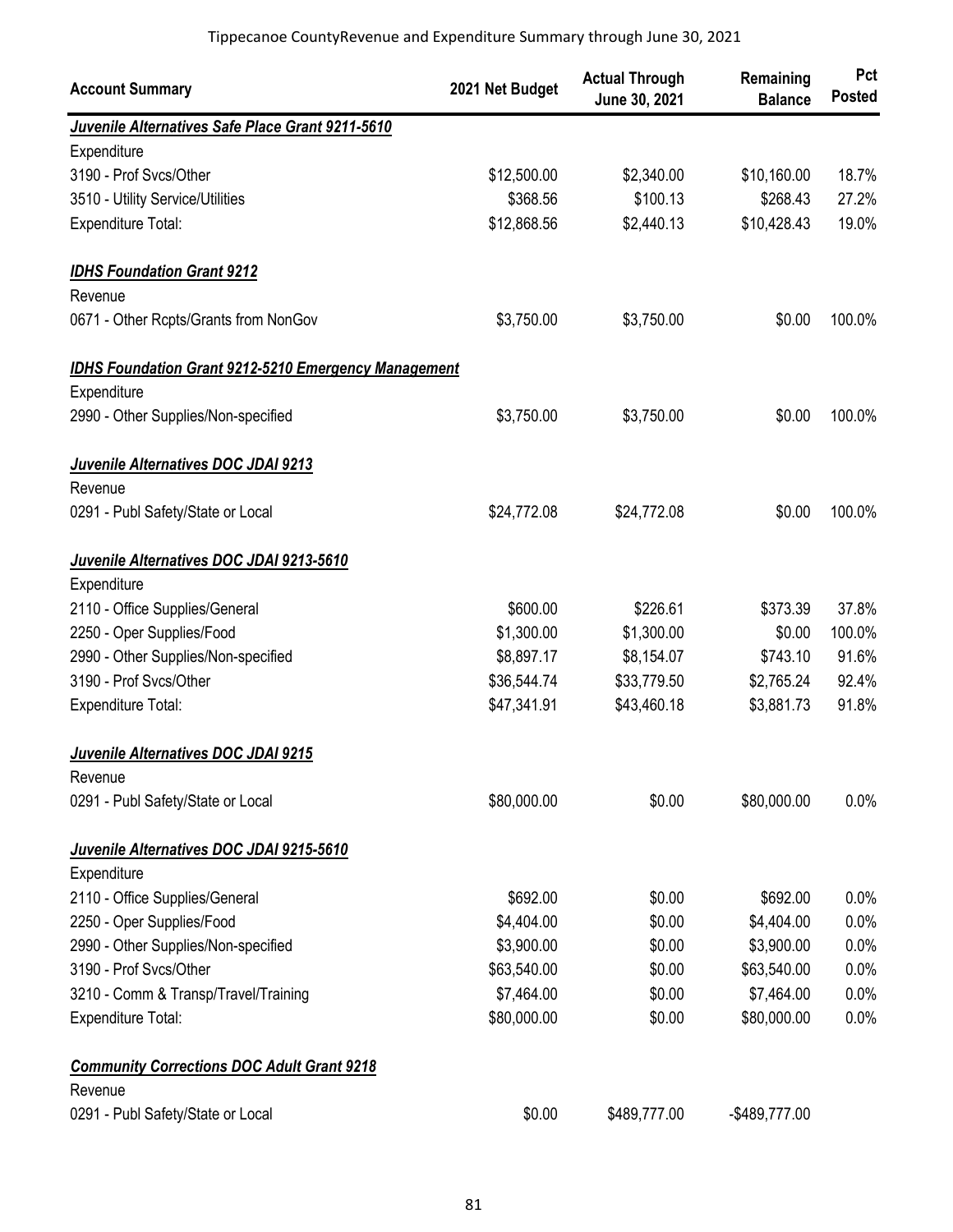| <b>Account Summary</b>                                                    | 2021 Net Budget | <b>Actual Through</b><br>June 30, 2021 | Remaining<br><b>Balance</b> | Pct<br><b>Posted</b> |
|---------------------------------------------------------------------------|-----------------|----------------------------------------|-----------------------------|----------------------|
| <b>Community Corrections DOC Adult Grant 9218-5510</b>                    |                 |                                        |                             |                      |
| Expenditure                                                               |                 |                                        |                             |                      |
| 1110 - Sal & Wages/Full Time                                              | \$503,533.53    | \$224,206.29                           | \$279,327.24                | 44.5%                |
| 1112 - Sal & Wages/Chief Dep & Appt                                       | \$18,120.35     | \$8,362.92                             | \$9,757.43                  | 46.2%                |
| 1130 - Sal & Wages/Part Time                                              | \$0.45          | \$0.00                                 | \$0.45                      | 0.0%                 |
| 1210 - EE Benefits/Social Security                                        | \$39,907.05     | \$16,649.89                            | \$23,257.16                 | 41.7%                |
| 1220 - EE Benefits/PERF Retirement                                        | \$58,426.98     | \$25,788.87                            | \$32,638.11                 | 44.1%                |
| 1910 - Other Personal Services/WC                                         | \$0.70          | \$0.00                                 | \$0.70                      | 0.0%                 |
| 2990 - Other Supplies/Non-specified                                       | \$16,964.93     | \$4,810.37                             | \$12,154.56                 | 28.4%                |
| 3190 - Prof Svcs/Other                                                    | \$180,120.55    | \$73,165.60                            | \$106,954.95                | 40.6%                |
| 3940 - Other Disb/General Refunds                                         | \$264,452.00    | \$264,451.80                           | \$0.20                      | 100.0%               |
| <b>Expenditure Total:</b>                                                 | \$1,081,526.54  | \$617,435.74                           | \$464,090.80                | 57.1%                |
| <b>Community Corrections DOC Adult Grant 9218-9410 Employee Insurance</b> |                 |                                        |                             |                      |
| Expenditure                                                               |                 |                                        |                             |                      |
| 1230 - EE Benefits/Health                                                 | \$152,014.57    | \$64,000.88                            | \$88,013.69                 | 42.1%                |
| 1231 - EE Benefits/LTD                                                    | \$1,943.87      | \$845.79                               | \$1,098.08                  | 43.5%                |
| 1232 - EE Benefits/Life                                                   | \$1,304.25      | \$534.13                               | \$770.12                    | 41.0%                |
| <b>Expenditure Total:</b>                                                 | \$155,262.69    | \$65,380.80                            | \$89,881.89                 | 42.1%                |
| <b>CC DOC Adult 9219-5510 Community Corrections</b>                       |                 |                                        |                             |                      |
| Expenditure                                                               |                 |                                        |                             |                      |
| 1110 - Sal & Wages/Full Time                                              | \$23,034.19     | \$14,462.84                            | \$8,571.35                  | 62.8%                |
| 1112 - Sal & Wages/Chief Dep & Appt                                       | \$697.25        | \$696.91                               | \$0.34                      | 100.0%               |
| 1210 - EE Benefits/Social Security                                        | \$4,823.01      | \$1,053.24                             | \$3,769.77                  | 21.8%                |
| 1220 - EE Benefits/PERF Retirement                                        | \$2,655.75      | \$1,697.93                             | \$957.82                    | 63.9%                |
| 2990 - Other Supplies/Non-specified                                       | \$71.38         | \$57.20                                | \$14.18                     | 80.1%                |
| 3190 - Prof Svcs/Other                                                    | \$33,328.68     | \$33,328.68                            | \$0.00                      | 100.0%               |
| Expenditure Total:                                                        | \$64,610.26     | \$51,296.80                            | \$13,313.46                 | 79.4%                |
| CC DOC Adult 9219-9410 Employee Insurance                                 |                 |                                        |                             |                      |
| Expenditure                                                               |                 |                                        |                             |                      |
| 1230 - EE Benefits/Health                                                 | \$5,130.67      | \$4,878.06                             | \$252.61                    | 95.1%                |
| 1231 - EE Benefits/LTD                                                    | \$102.10        | \$61.61                                | \$40.49                     | 60.3%                |
| 1232 - EE Benefits/Life                                                   | \$129.47        | \$39.07                                | \$90.40                     | 30.2%                |
| <b>Expenditure Total:</b>                                                 | \$5,362.24      | \$4,978.74                             | \$383.50                    | 92.8%                |
| <b>Arconic Foundation WOW 9241</b>                                        |                 |                                        |                             |                      |
| Revenue                                                                   |                 |                                        |                             |                      |
| 0671 - Other Rcpts/Grants from NonGov                                     | \$0.00          | \$25,000.00                            | $-$25,000.00$               |                      |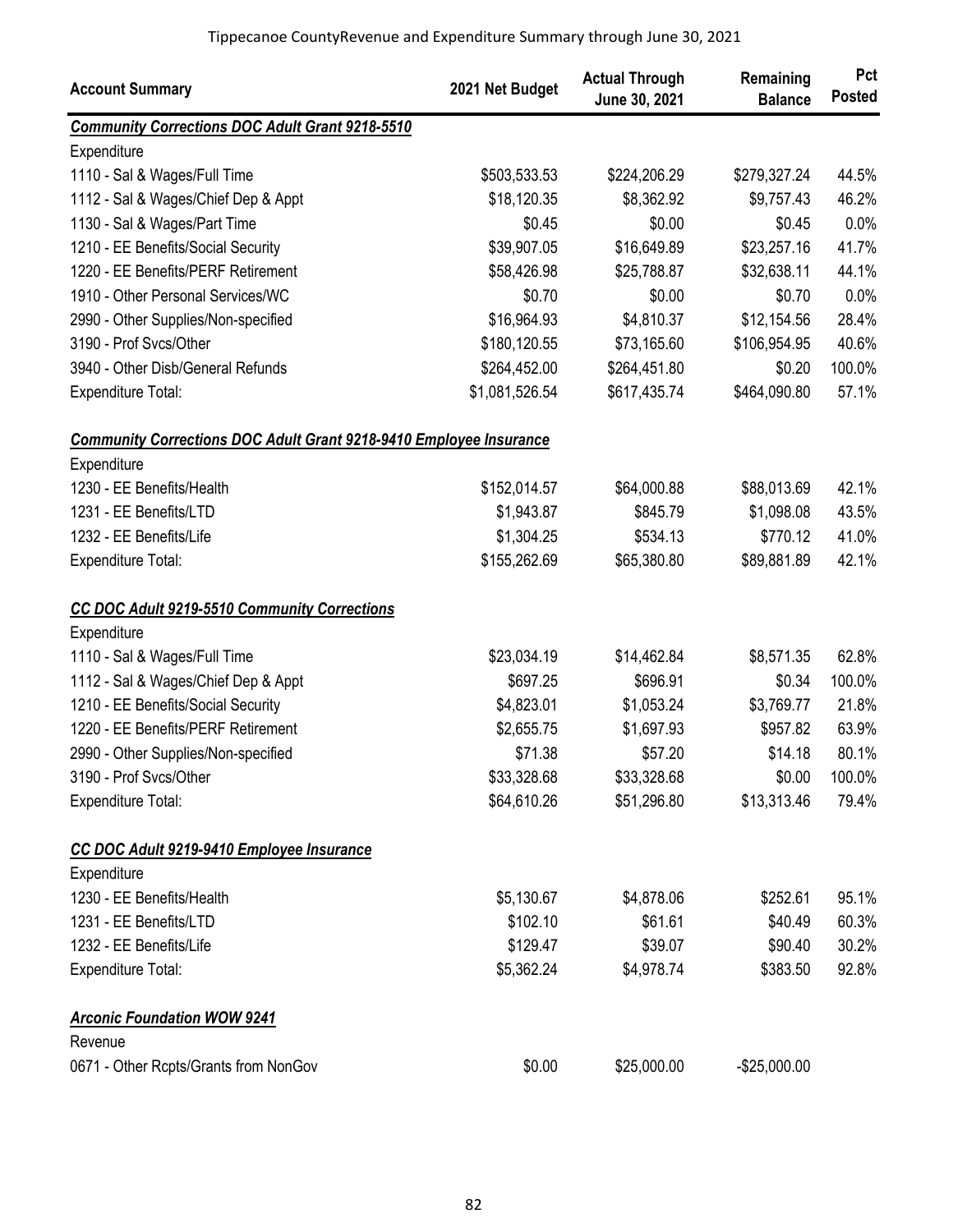| <b>Account Summary</b>                                              | 2021 Net Budget | <b>Actual Through</b><br>June 30, 2021 | Remaining<br><b>Balance</b> | Pct<br><b>Posted</b> |
|---------------------------------------------------------------------|-----------------|----------------------------------------|-----------------------------|----------------------|
| SIA Foundation Grant WOW 9242-0410 Surveyor                         |                 |                                        |                             |                      |
| Expenditure                                                         |                 |                                        |                             |                      |
| 2990 - Other Supplies/Non-specified                                 | \$4.85          | \$0.00                                 | \$4.85                      | 0.0%                 |
| 3190 - Prof Svcs/Other                                              | \$439.78        | \$0.00                                 | \$439.78                    | 0.0%                 |
| Expenditure Total:                                                  | \$444.63        | \$0.00                                 | \$444.63                    | 0.0%                 |
| <b>DFC Drug Task Force Grant 9251</b>                               |                 |                                        |                             |                      |
| Revenue                                                             |                 |                                        |                             |                      |
| 0671 - Other Rcpts/Grants from NonGov                               | \$24,097.00     | \$0.00                                 | \$24,097.00                 | 0.0%                 |
| DFC Drug Task Force Grant 9251-5910 Prosecutor                      |                 |                                        |                             |                      |
| Expenditure                                                         |                 |                                        |                             |                      |
| 4530 - Machinery & Equipment/Safety                                 | \$19,297.00     | \$0.00                                 | \$19,297.00                 | 0.0%                 |
| <b>IFSSA Adult Protective Services 9252</b>                         |                 |                                        |                             |                      |
| Revenue                                                             |                 |                                        |                             |                      |
| 0292 - Hith & Wifr/State or Local                                   | \$675,993.30    | \$165,896.78                           | \$510,096.52                | 24.5%                |
| <b>IFSSA Adult Protective Services 9252-5910 Prosecutor</b>         |                 |                                        |                             |                      |
| Expenditure                                                         |                 |                                        |                             |                      |
| 1110 - Sal & Wages/Full Time                                        | \$335,878.35    | \$108,226.70                           | \$227,651.65                | 32.2%                |
| 1130 - Sal & Wages/Part Time                                        | \$55,615.00     | \$13,158.00                            | \$42,457.00                 | 23.7%                |
| 1210 - EE Benefits/Social Security                                  | \$30,751.11     | \$9,002.30                             | \$21,748.81                 | 29.3%                |
| 1220 - EE Benefits/PERF Retirement                                  | \$39,188.76     | \$12,121.47                            | \$27,067.29                 | 30.9%                |
| 1920 - Other Personal Services/Unempl                               | \$0.88          | \$0.00                                 | \$0.88                      | 0.0%                 |
| 2110 - Office Supplies/General                                      | \$1,630.78      | \$282.30                               | \$1,348.48                  | 17.3%                |
| 2140 - Office Supplies/Minor Equip                                  | \$2,500.00      | \$1,325.52                             | \$1,174.48                  | 53.0%                |
| 2210 - Oper Supplies/Gasoline & Oil                                 | \$5,000.00      | \$1,200.00                             | \$3,800.00                  | 24.0%                |
| 3180 - Prof Svcs/Institutional Care                                 | \$25,294.77     | \$0.00                                 | \$25,294.77                 | 0.0%                 |
| 3190 - Prof Svcs/Other                                              | \$445.00        | \$0.00                                 | \$445.00                    | 0.0%                 |
| 3210 - Comm & Transp/Travel/Training                                | \$2,000.00      | \$0.00                                 | \$2,000.00                  | 0.0%                 |
| 3510 - Utility Service/Utilities                                    | \$8,364.84      | \$952.64                               | \$7,412.20                  | 11.4%                |
| 3620 - Rep & Maint/Vehicle & Equip                                  | \$1,500.28      | \$0.00                                 | \$1,500.28                  | 0.0%                 |
| 3710 - Rentals & Leases/Bldgs & Prop                                | \$18,002.12     | \$8,400.00                             | \$9,602.12                  | 46.7%                |
| 4520 - Machinery & Equipment/Vehicle                                | \$22,119.00     | \$19,753.25                            | \$2,365.75                  | 89.3%                |
| <b>Expenditure Total:</b>                                           | \$548,290.89    | \$174,422.18                           | \$373,868.71                | 31.8%                |
| <b>IFSSA Adult Protective Services 9252-9410 Employee Insurance</b> |                 |                                        |                             |                      |

| Expenditure               |             |             |             |       |
|---------------------------|-------------|-------------|-------------|-------|
| 1230 - EE Benefits/Health | \$73,145.97 | \$20,386.56 | \$52,759.41 | 27.9% |
| 1231 - EE Benefits/LTD    | \$1,348.42  | \$405.83    | \$942.59    | 30.1% |
| 1232 - EE Benefits/Life   | \$705.17    | \$218.88    | \$486.29    | 31.0% |
| Expenditure Total:        | \$75,199.56 | \$21,011.27 | \$54,188,29 | 27.9% |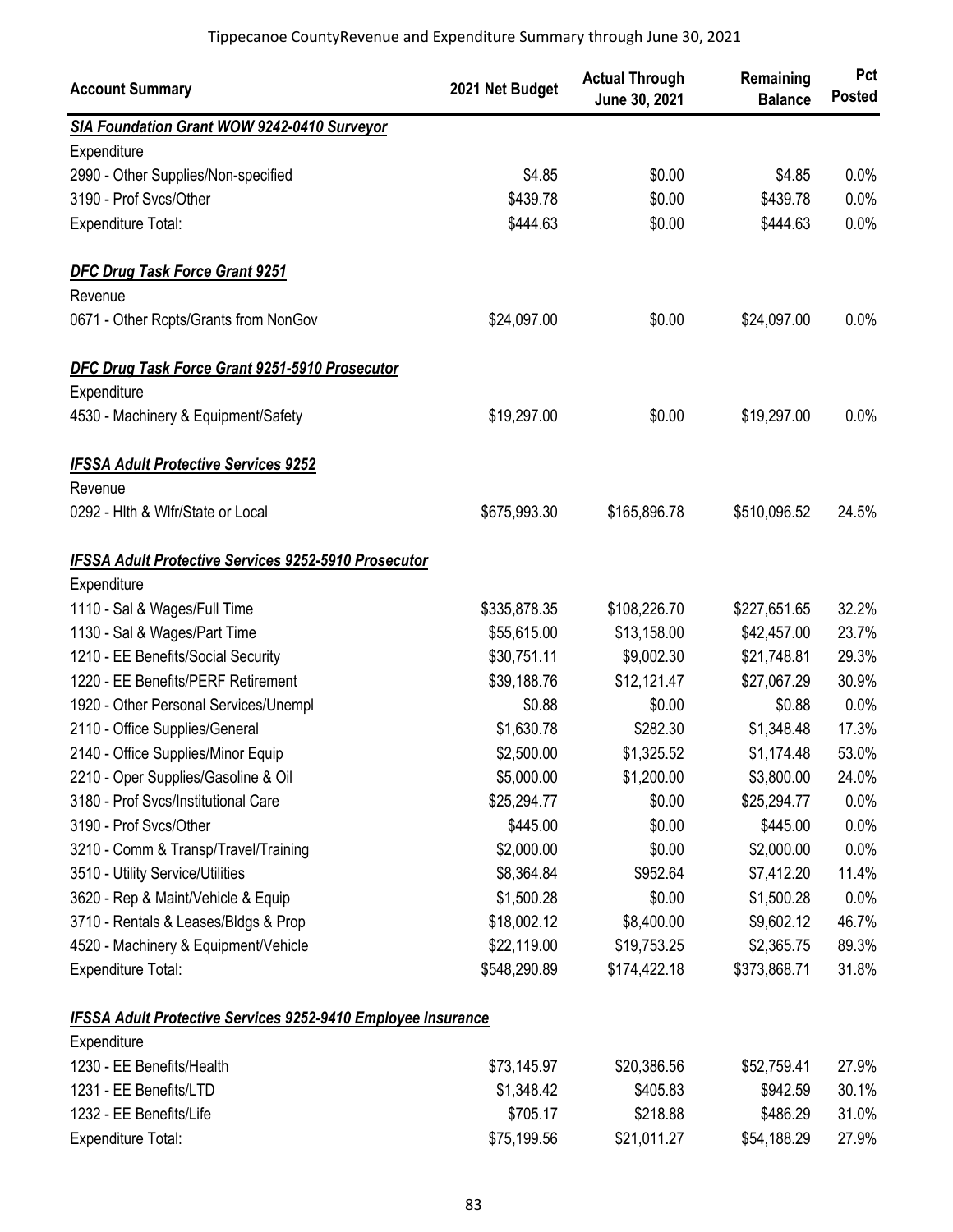| <b>Account Summary</b>                            | 2021 Net Budget | <b>Actual Through</b><br>June 30, 2021 | Remaining<br><b>Balance</b> | Pct<br><b>Posted</b> |
|---------------------------------------------------|-----------------|----------------------------------------|-----------------------------|----------------------|
| ICJI EEDMA Project 9254-5910 Prosecutor           |                 |                                        |                             |                      |
| Expenditure                                       |                 |                                        |                             |                      |
| 3190 - Prof Svcs/Other                            | \$379.98        | \$0.00                                 | \$379.98                    | 0.0%                 |
| 4520 - Machinery & Equipment/Vehicle              | \$6,713.04      | \$0.00                                 | \$6,713.04                  | 0.0%                 |
| Expenditure Total:                                | \$7,093.02      | \$0.00                                 | \$7,093.02                  | 0.0%                 |
| <b>Drug Prosecution Fund 9259-5910 Prosecutor</b> |                 |                                        |                             |                      |
| Expenditure                                       |                 |                                        |                             |                      |
| 2140 - Office Supplies/Minor Equip                | \$0.54          | \$0.00                                 | \$0.54                      | 0.0%                 |
| 3190 - Prof Svcs/Other                            | \$554.00        | \$0.00                                 | \$554.00                    | 0.0%                 |
| <b>Expenditure Total:</b>                         | \$554.54        | \$0.00                                 | \$554.54                    | 0.0%                 |
| <b>DOC Probation Grant 9512</b>                   |                 |                                        |                             |                      |
| Revenue                                           |                 |                                        |                             |                      |
| 0291 - Publ Safety/State or Local                 | \$43,717.00     | \$43,717.50                            | $-$0.50$                    | 100.0%               |
| <b>DOC Probation Grant 9512-6110 Probation</b>    |                 |                                        |                             |                      |
| Expenditure                                       |                 |                                        |                             |                      |
| 1110 - Sal & Wages/Full Time                      | \$25,974.59     | \$21,041.17                            | \$4,933.42                  | 81.0%                |
| 1210 - EE Benefits/Social Security                | \$1,665.39      | \$1,451.44                             | \$213.95                    | 87.2%                |
| 1220 - EE Benefits/PERF Retirement                | \$2,397.63      | \$2,356.62                             | \$41.01                     | 98.3%                |
| 1910 - Other Personal Services/WC                 | \$395.00        | \$0.00                                 | \$395.00                    | 0.0%                 |
| 3190 - Prof Svcs/Other                            | \$15,000.00     | \$10,000.00                            | \$5,000.00                  | 66.7%                |
| 3940 - Other Disb/General Refunds                 | \$1,321.00      | \$1,320.93                             | \$0.07                      | 100.0%               |
| <b>Expenditure Total:</b>                         | \$46,753.61     | \$36,170.16                            | \$10,583.45                 | 77.4%                |
| DOC Probation Grant 9512-9410 Employee Benefits   |                 |                                        |                             |                      |
| Expenditure                                       |                 |                                        |                             |                      |
| 1230 - EE Benefits/Health                         | \$2,634.80      | \$2,634.00                             | \$0.80                      | 100.0%               |
| 1231 - EE Benefits/LTD                            | \$142.50        | \$78.69                                | \$63.81                     | 55.2%                |
| 1232 - EE Benefits/Life                           | \$109.02        | \$54.72                                | \$54.30                     | 50.2%                |
| 1910 - Other Personal Services/WC                 | \$398.00        | \$0.00                                 | \$398.00                    | 0.0%                 |
| <b>Expenditure Total:</b>                         | \$3,284.32      | \$2,767.41                             | \$516.91                    | 84.3%                |
| <b>DOC Probation 9513</b>                         |                 |                                        |                             |                      |
| Revenue                                           |                 |                                        |                             |                      |
| 0291 - Publ Safety/State or Local                 | \$0.03          | \$0.00                                 | \$0.03                      | 0.0%                 |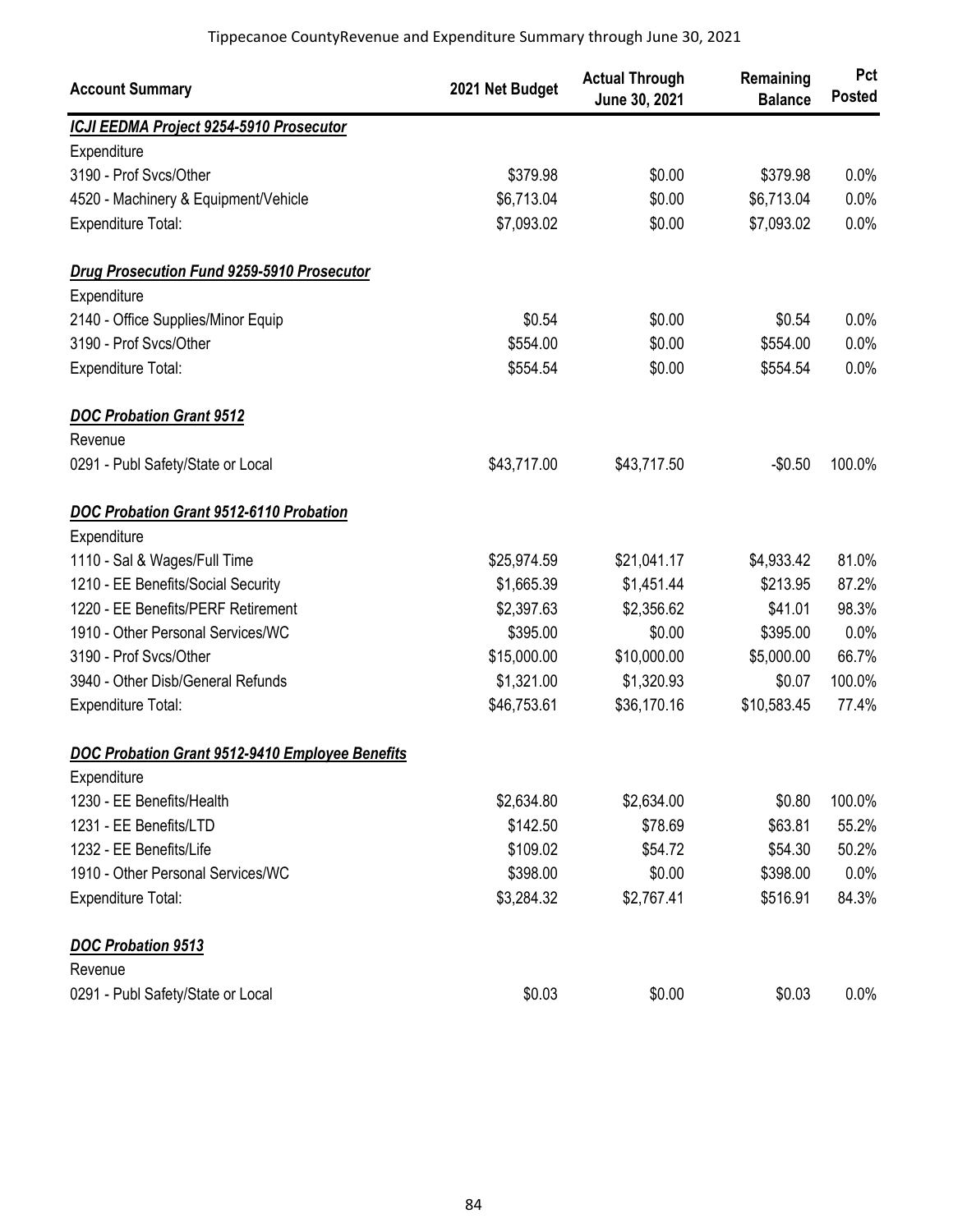| DOC Probation 9513-6110 Probation<br>Expenditure<br>\$4,502.00<br>\$0.00<br>\$4,502.00<br>1110 - Sal & Wages/Full Time<br>0.0%<br>\$648.80<br>1210 - EE Benefits/Social Security<br>\$0.00<br>\$648.80<br>0.0%<br>1220 - EE Benefits/PERF Retirement<br>\$579.97<br>\$0.00<br>0.0%<br>\$579.97<br>\$2,500.00<br>\$2,500.00<br>100.0%<br>3190 - Prof Svcs/Other<br>\$0.00<br>30.4%<br>\$8,230.77<br>\$2,500.00<br>\$5,730.77<br><b>Expenditure Total:</b><br>DOC Probation 9513-9410 Employee Insurance<br>Expenditure<br>1230 - EE Benefits/Health<br>\$0.20<br>\$0.00<br>\$0.20<br>0.0%<br>\$73.22<br>\$0.00<br>0.0%<br>1231 - EE Benefits/LTD<br>\$73.22<br>0.0%<br>1232 - EE Benefits/Life<br>\$37.04<br>\$0.00<br>\$37.04<br>\$110.46<br>\$110.46<br>0.0%<br>\$0.00<br>Expenditure Total:<br><b>CASA Capacity Building Grant 9532</b><br>Revenue<br>100.0%<br>0292 - Hith & Wifr/State or Local<br>\$30,389.00<br>\$30,389.00<br>\$0.00<br><b>CASA Capacity Building Grant 9532-7310</b><br>Expenditure<br>42.1%<br>2260 - Oper Supplies/Signage<br>\$13,000.00<br>\$5,475.80<br>\$7,524.20<br>2270 - Oper Supplies/Educational Mtls<br>\$1,389.00<br>\$0.00<br>\$1,389.00<br>0.0%<br>3.2%<br>3210 - Comm & Transp/Travel/Training<br>\$10,000.00<br>\$321.31<br>\$9,678.69<br>\$6,000.00<br>36.7%<br>3220 - Comm & Transp/Communications<br>\$2,200.00<br>\$3,800.00<br>\$30,389.00<br>26.3%<br>Expenditure Total:<br>\$7,997.11<br>\$22,391.89<br>Veterans Treatment 9535-7010 Circuit Court<br>Expenditure<br>\$31.18<br>\$31.18<br>2250 - Oper Supplies/Food<br>\$0.00<br>0.0%<br>\$164.34<br>\$0.00<br>\$164.34<br>2270 - Oper Supplies/Educational Mtls<br>0.0%<br>\$12,000.00<br>\$0.00<br>\$12,000.00<br>0.0%<br>3140 - Prof Svcs/Counselng Consults<br>3190 - Prof Svcs/Other<br>\$2,636.54<br>\$5,826.59<br>\$3,190.05<br>45.3%<br>\$5,000.00<br>\$5,000.00<br>3210 - Comm & Transp/Travel/Training<br>\$0.00<br>0.0%<br>Expenditure Total:<br>\$23,022.11<br>\$2,636.54<br>\$20,385.57<br>11.5%<br><b>Court Interpreter 9549</b><br>Revenue<br>\$11,896.25<br>\$7,273.75<br>\$4,622.50<br>61.1%<br>0292 - Hith & Wifr/State or Local<br>Court Interpreter 9549-7106 Superior Court 6<br>Expenditure | <b>Account Summary</b>      | 2021 Net Budget | <b>Actual Through</b><br>June 30, 2021 | Remaining<br><b>Balance</b> | Pct<br><b>Posted</b> |
|--------------------------------------------------------------------------------------------------------------------------------------------------------------------------------------------------------------------------------------------------------------------------------------------------------------------------------------------------------------------------------------------------------------------------------------------------------------------------------------------------------------------------------------------------------------------------------------------------------------------------------------------------------------------------------------------------------------------------------------------------------------------------------------------------------------------------------------------------------------------------------------------------------------------------------------------------------------------------------------------------------------------------------------------------------------------------------------------------------------------------------------------------------------------------------------------------------------------------------------------------------------------------------------------------------------------------------------------------------------------------------------------------------------------------------------------------------------------------------------------------------------------------------------------------------------------------------------------------------------------------------------------------------------------------------------------------------------------------------------------------------------------------------------------------------------------------------------------------------------------------------------------------------------------------------------------------------------------------------------------------------------------------------------------------------------------------------------------------------------------------------------------------------------------------------------------------------------------|-----------------------------|-----------------|----------------------------------------|-----------------------------|----------------------|
|                                                                                                                                                                                                                                                                                                                                                                                                                                                                                                                                                                                                                                                                                                                                                                                                                                                                                                                                                                                                                                                                                                                                                                                                                                                                                                                                                                                                                                                                                                                                                                                                                                                                                                                                                                                                                                                                                                                                                                                                                                                                                                                                                                                                                    |                             |                 |                                        |                             |                      |
|                                                                                                                                                                                                                                                                                                                                                                                                                                                                                                                                                                                                                                                                                                                                                                                                                                                                                                                                                                                                                                                                                                                                                                                                                                                                                                                                                                                                                                                                                                                                                                                                                                                                                                                                                                                                                                                                                                                                                                                                                                                                                                                                                                                                                    |                             |                 |                                        |                             |                      |
|                                                                                                                                                                                                                                                                                                                                                                                                                                                                                                                                                                                                                                                                                                                                                                                                                                                                                                                                                                                                                                                                                                                                                                                                                                                                                                                                                                                                                                                                                                                                                                                                                                                                                                                                                                                                                                                                                                                                                                                                                                                                                                                                                                                                                    |                             |                 |                                        |                             |                      |
|                                                                                                                                                                                                                                                                                                                                                                                                                                                                                                                                                                                                                                                                                                                                                                                                                                                                                                                                                                                                                                                                                                                                                                                                                                                                                                                                                                                                                                                                                                                                                                                                                                                                                                                                                                                                                                                                                                                                                                                                                                                                                                                                                                                                                    |                             |                 |                                        |                             |                      |
|                                                                                                                                                                                                                                                                                                                                                                                                                                                                                                                                                                                                                                                                                                                                                                                                                                                                                                                                                                                                                                                                                                                                                                                                                                                                                                                                                                                                                                                                                                                                                                                                                                                                                                                                                                                                                                                                                                                                                                                                                                                                                                                                                                                                                    |                             |                 |                                        |                             |                      |
|                                                                                                                                                                                                                                                                                                                                                                                                                                                                                                                                                                                                                                                                                                                                                                                                                                                                                                                                                                                                                                                                                                                                                                                                                                                                                                                                                                                                                                                                                                                                                                                                                                                                                                                                                                                                                                                                                                                                                                                                                                                                                                                                                                                                                    |                             |                 |                                        |                             |                      |
|                                                                                                                                                                                                                                                                                                                                                                                                                                                                                                                                                                                                                                                                                                                                                                                                                                                                                                                                                                                                                                                                                                                                                                                                                                                                                                                                                                                                                                                                                                                                                                                                                                                                                                                                                                                                                                                                                                                                                                                                                                                                                                                                                                                                                    |                             |                 |                                        |                             |                      |
|                                                                                                                                                                                                                                                                                                                                                                                                                                                                                                                                                                                                                                                                                                                                                                                                                                                                                                                                                                                                                                                                                                                                                                                                                                                                                                                                                                                                                                                                                                                                                                                                                                                                                                                                                                                                                                                                                                                                                                                                                                                                                                                                                                                                                    |                             |                 |                                        |                             |                      |
|                                                                                                                                                                                                                                                                                                                                                                                                                                                                                                                                                                                                                                                                                                                                                                                                                                                                                                                                                                                                                                                                                                                                                                                                                                                                                                                                                                                                                                                                                                                                                                                                                                                                                                                                                                                                                                                                                                                                                                                                                                                                                                                                                                                                                    |                             |                 |                                        |                             |                      |
|                                                                                                                                                                                                                                                                                                                                                                                                                                                                                                                                                                                                                                                                                                                                                                                                                                                                                                                                                                                                                                                                                                                                                                                                                                                                                                                                                                                                                                                                                                                                                                                                                                                                                                                                                                                                                                                                                                                                                                                                                                                                                                                                                                                                                    |                             |                 |                                        |                             |                      |
|                                                                                                                                                                                                                                                                                                                                                                                                                                                                                                                                                                                                                                                                                                                                                                                                                                                                                                                                                                                                                                                                                                                                                                                                                                                                                                                                                                                                                                                                                                                                                                                                                                                                                                                                                                                                                                                                                                                                                                                                                                                                                                                                                                                                                    |                             |                 |                                        |                             |                      |
|                                                                                                                                                                                                                                                                                                                                                                                                                                                                                                                                                                                                                                                                                                                                                                                                                                                                                                                                                                                                                                                                                                                                                                                                                                                                                                                                                                                                                                                                                                                                                                                                                                                                                                                                                                                                                                                                                                                                                                                                                                                                                                                                                                                                                    |                             |                 |                                        |                             |                      |
|                                                                                                                                                                                                                                                                                                                                                                                                                                                                                                                                                                                                                                                                                                                                                                                                                                                                                                                                                                                                                                                                                                                                                                                                                                                                                                                                                                                                                                                                                                                                                                                                                                                                                                                                                                                                                                                                                                                                                                                                                                                                                                                                                                                                                    |                             |                 |                                        |                             |                      |
|                                                                                                                                                                                                                                                                                                                                                                                                                                                                                                                                                                                                                                                                                                                                                                                                                                                                                                                                                                                                                                                                                                                                                                                                                                                                                                                                                                                                                                                                                                                                                                                                                                                                                                                                                                                                                                                                                                                                                                                                                                                                                                                                                                                                                    |                             |                 |                                        |                             |                      |
|                                                                                                                                                                                                                                                                                                                                                                                                                                                                                                                                                                                                                                                                                                                                                                                                                                                                                                                                                                                                                                                                                                                                                                                                                                                                                                                                                                                                                                                                                                                                                                                                                                                                                                                                                                                                                                                                                                                                                                                                                                                                                                                                                                                                                    |                             |                 |                                        |                             |                      |
|                                                                                                                                                                                                                                                                                                                                                                                                                                                                                                                                                                                                                                                                                                                                                                                                                                                                                                                                                                                                                                                                                                                                                                                                                                                                                                                                                                                                                                                                                                                                                                                                                                                                                                                                                                                                                                                                                                                                                                                                                                                                                                                                                                                                                    |                             |                 |                                        |                             |                      |
|                                                                                                                                                                                                                                                                                                                                                                                                                                                                                                                                                                                                                                                                                                                                                                                                                                                                                                                                                                                                                                                                                                                                                                                                                                                                                                                                                                                                                                                                                                                                                                                                                                                                                                                                                                                                                                                                                                                                                                                                                                                                                                                                                                                                                    |                             |                 |                                        |                             |                      |
|                                                                                                                                                                                                                                                                                                                                                                                                                                                                                                                                                                                                                                                                                                                                                                                                                                                                                                                                                                                                                                                                                                                                                                                                                                                                                                                                                                                                                                                                                                                                                                                                                                                                                                                                                                                                                                                                                                                                                                                                                                                                                                                                                                                                                    |                             |                 |                                        |                             |                      |
|                                                                                                                                                                                                                                                                                                                                                                                                                                                                                                                                                                                                                                                                                                                                                                                                                                                                                                                                                                                                                                                                                                                                                                                                                                                                                                                                                                                                                                                                                                                                                                                                                                                                                                                                                                                                                                                                                                                                                                                                                                                                                                                                                                                                                    |                             |                 |                                        |                             |                      |
|                                                                                                                                                                                                                                                                                                                                                                                                                                                                                                                                                                                                                                                                                                                                                                                                                                                                                                                                                                                                                                                                                                                                                                                                                                                                                                                                                                                                                                                                                                                                                                                                                                                                                                                                                                                                                                                                                                                                                                                                                                                                                                                                                                                                                    |                             |                 |                                        |                             |                      |
|                                                                                                                                                                                                                                                                                                                                                                                                                                                                                                                                                                                                                                                                                                                                                                                                                                                                                                                                                                                                                                                                                                                                                                                                                                                                                                                                                                                                                                                                                                                                                                                                                                                                                                                                                                                                                                                                                                                                                                                                                                                                                                                                                                                                                    |                             |                 |                                        |                             |                      |
|                                                                                                                                                                                                                                                                                                                                                                                                                                                                                                                                                                                                                                                                                                                                                                                                                                                                                                                                                                                                                                                                                                                                                                                                                                                                                                                                                                                                                                                                                                                                                                                                                                                                                                                                                                                                                                                                                                                                                                                                                                                                                                                                                                                                                    |                             |                 |                                        |                             |                      |
|                                                                                                                                                                                                                                                                                                                                                                                                                                                                                                                                                                                                                                                                                                                                                                                                                                                                                                                                                                                                                                                                                                                                                                                                                                                                                                                                                                                                                                                                                                                                                                                                                                                                                                                                                                                                                                                                                                                                                                                                                                                                                                                                                                                                                    |                             |                 |                                        |                             |                      |
|                                                                                                                                                                                                                                                                                                                                                                                                                                                                                                                                                                                                                                                                                                                                                                                                                                                                                                                                                                                                                                                                                                                                                                                                                                                                                                                                                                                                                                                                                                                                                                                                                                                                                                                                                                                                                                                                                                                                                                                                                                                                                                                                                                                                                    |                             |                 |                                        |                             |                      |
|                                                                                                                                                                                                                                                                                                                                                                                                                                                                                                                                                                                                                                                                                                                                                                                                                                                                                                                                                                                                                                                                                                                                                                                                                                                                                                                                                                                                                                                                                                                                                                                                                                                                                                                                                                                                                                                                                                                                                                                                                                                                                                                                                                                                                    |                             |                 |                                        |                             |                      |
|                                                                                                                                                                                                                                                                                                                                                                                                                                                                                                                                                                                                                                                                                                                                                                                                                                                                                                                                                                                                                                                                                                                                                                                                                                                                                                                                                                                                                                                                                                                                                                                                                                                                                                                                                                                                                                                                                                                                                                                                                                                                                                                                                                                                                    |                             |                 |                                        |                             |                      |
|                                                                                                                                                                                                                                                                                                                                                                                                                                                                                                                                                                                                                                                                                                                                                                                                                                                                                                                                                                                                                                                                                                                                                                                                                                                                                                                                                                                                                                                                                                                                                                                                                                                                                                                                                                                                                                                                                                                                                                                                                                                                                                                                                                                                                    |                             |                 |                                        |                             |                      |
|                                                                                                                                                                                                                                                                                                                                                                                                                                                                                                                                                                                                                                                                                                                                                                                                                                                                                                                                                                                                                                                                                                                                                                                                                                                                                                                                                                                                                                                                                                                                                                                                                                                                                                                                                                                                                                                                                                                                                                                                                                                                                                                                                                                                                    |                             |                 |                                        |                             |                      |
|                                                                                                                                                                                                                                                                                                                                                                                                                                                                                                                                                                                                                                                                                                                                                                                                                                                                                                                                                                                                                                                                                                                                                                                                                                                                                                                                                                                                                                                                                                                                                                                                                                                                                                                                                                                                                                                                                                                                                                                                                                                                                                                                                                                                                    |                             |                 |                                        |                             |                      |
|                                                                                                                                                                                                                                                                                                                                                                                                                                                                                                                                                                                                                                                                                                                                                                                                                                                                                                                                                                                                                                                                                                                                                                                                                                                                                                                                                                                                                                                                                                                                                                                                                                                                                                                                                                                                                                                                                                                                                                                                                                                                                                                                                                                                                    |                             |                 |                                        |                             |                      |
|                                                                                                                                                                                                                                                                                                                                                                                                                                                                                                                                                                                                                                                                                                                                                                                                                                                                                                                                                                                                                                                                                                                                                                                                                                                                                                                                                                                                                                                                                                                                                                                                                                                                                                                                                                                                                                                                                                                                                                                                                                                                                                                                                                                                                    |                             |                 |                                        |                             |                      |
|                                                                                                                                                                                                                                                                                                                                                                                                                                                                                                                                                                                                                                                                                                                                                                                                                                                                                                                                                                                                                                                                                                                                                                                                                                                                                                                                                                                                                                                                                                                                                                                                                                                                                                                                                                                                                                                                                                                                                                                                                                                                                                                                                                                                                    |                             |                 |                                        |                             |                      |
|                                                                                                                                                                                                                                                                                                                                                                                                                                                                                                                                                                                                                                                                                                                                                                                                                                                                                                                                                                                                                                                                                                                                                                                                                                                                                                                                                                                                                                                                                                                                                                                                                                                                                                                                                                                                                                                                                                                                                                                                                                                                                                                                                                                                                    |                             |                 |                                        |                             |                      |
|                                                                                                                                                                                                                                                                                                                                                                                                                                                                                                                                                                                                                                                                                                                                                                                                                                                                                                                                                                                                                                                                                                                                                                                                                                                                                                                                                                                                                                                                                                                                                                                                                                                                                                                                                                                                                                                                                                                                                                                                                                                                                                                                                                                                                    |                             |                 |                                        |                             |                      |
|                                                                                                                                                                                                                                                                                                                                                                                                                                                                                                                                                                                                                                                                                                                                                                                                                                                                                                                                                                                                                                                                                                                                                                                                                                                                                                                                                                                                                                                                                                                                                                                                                                                                                                                                                                                                                                                                                                                                                                                                                                                                                                                                                                                                                    | 3170 - Prof Svcs/Translator | \$9,903.75      | \$5,281.25                             | \$4,622.50                  | 53.3%                |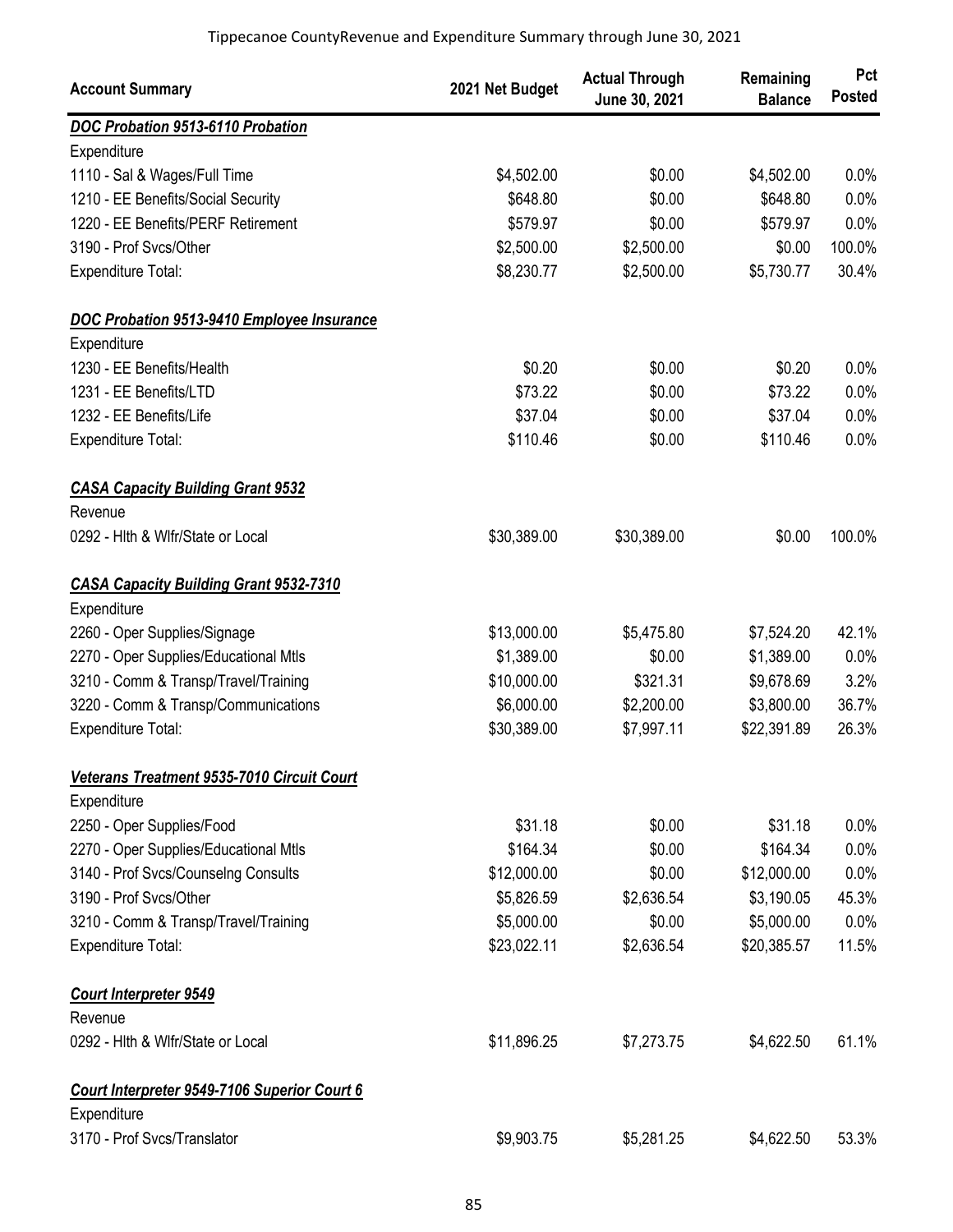| <b>Account Summary</b>                                      | 2021 Net Budget | <b>Actual Through</b><br>June 30, 2021 | Remaining<br><b>Balance</b> | Pct<br><b>Posted</b> |
|-------------------------------------------------------------|-----------------|----------------------------------------|-----------------------------|----------------------|
| <b>Family Court Grant 9623-7203 Superior Court 3</b>        |                 |                                        |                             |                      |
| Expenditure                                                 |                 |                                        |                             |                      |
| 3140 - Prof Svcs/Counselng Consults                         | \$140.00        | \$0.00                                 | \$140.00                    | 0.0%                 |
| Tags VASIA Grant 9631                                       |                 |                                        |                             |                      |
| Revenue                                                     |                 |                                        |                             |                      |
| 0292 - Hith & Wifr/State or Local                           | \$75,000.00     | \$60,000.00                            | \$15,000.00                 | 80.0%                |
| Tags VASIA Grant 9631-7010 Circuit Court                    |                 |                                        |                             |                      |
| Expenditure                                                 |                 |                                        |                             |                      |
| 3190 - Prof Svcs/Other                                      | \$75,000.00     | \$37,500.00                            | \$37,500.00                 | 50.0%                |
| Juvenile Alternative DOC Grant 9641                         |                 |                                        |                             |                      |
| Revenue                                                     |                 |                                        |                             |                      |
| 0291 - Publ Safety/State or Local                           | \$92,488.89     | \$92,488.86                            | \$0.03                      | 100.0%               |
| Juvenile Alternative DOC Grant 9641-5610                    |                 |                                        |                             |                      |
| Expenditure                                                 |                 |                                        |                             |                      |
| 1110 - Sal & Wages/Full Time                                | \$66,102.70     | \$66,099.09                            | \$3.61                      | 100.0%               |
| 1210 - EE Benefits/Social Security                          | \$4,788.10      | \$4,782.54                             | \$5.56                      | 99.9%                |
| 1220 - EE Benefits/PERF Retirement                          | \$7,342.32      | \$7,342.20                             | \$0.12                      | 100.0%               |
| 2110 - Office Supplies/General                              | \$936.00        | \$936.00                               | \$0.00                      | 100.0%               |
| 2210 - Oper Supplies/Gasoline & Oil                         | \$750.00        | \$750.00                               | \$0.00                      | 100.0%               |
| 2990 - Other Supplies/Non-specified                         | \$1,325.00      | \$0.00                                 | \$1,325.00                  | 0.0%                 |
| 3190 - Prof Svcs/Other                                      | \$16,290.50     | \$16,289.50                            | \$1.00                      | 100.0%               |
| 3210 - Comm & Transp/Travel/Training                        | \$416.00        | \$415.99                               | \$0.01                      | 100.0%               |
| 3510 - Utility Service/Utilities                            | \$1,632.48      | \$1,348.15                             | \$284.33                    | 82.6%                |
| 3620 - Rep & Maint/Vehicle & Equip                          | \$92.09         | \$41.15                                | \$50.94                     | 44.7%                |
| 3940 - Other Disb/General Refunds                           | \$0.00          | \$2.72                                 | $-$2.72$                    |                      |
| 4590 - Machinery & Equipment/Other                          | \$16,764.00     | \$4,993.32                             | \$11,770.68                 | 29.8%                |
| Expenditure Total:                                          | \$116,439.19    | \$103,000.66                           | \$13,438.53                 | 88.5%                |
| Juvenile Alternative DOC Grant 9641-9410 Employee Insurance |                 |                                        |                             |                      |
| Expenditure                                                 |                 |                                        |                             |                      |
| 1230 - EE Benefits/Health                                   | \$15,827.08     | \$15,826.80                            | \$0.28                      | 100.0%               |
| 1231 - EE Benefits/LTD                                      | \$240.20        | \$232.24                               | \$7.96                      | 96.7%                |
| 1232 - EE Benefits/Life                                     | \$138.36        | \$133.48                               | \$4.88                      | 96.5%                |
| 1910 - Other Personal Services/WC                           | \$1,543.00      | \$0.00                                 | \$1,543.00                  | 0.0%                 |
| Expenditure Total:                                          | \$17,748.64     | \$16,192.52                            | \$1,556.12                  | 91.2%                |
| Juvenile Alternatives DOC 9643                              |                 |                                        |                             |                      |
| Revenue                                                     |                 |                                        |                             |                      |
| 0291 - Publ Safety/State or Local                           | \$246,637.00    | \$0.00                                 | \$246,637.00                | 0.0%                 |